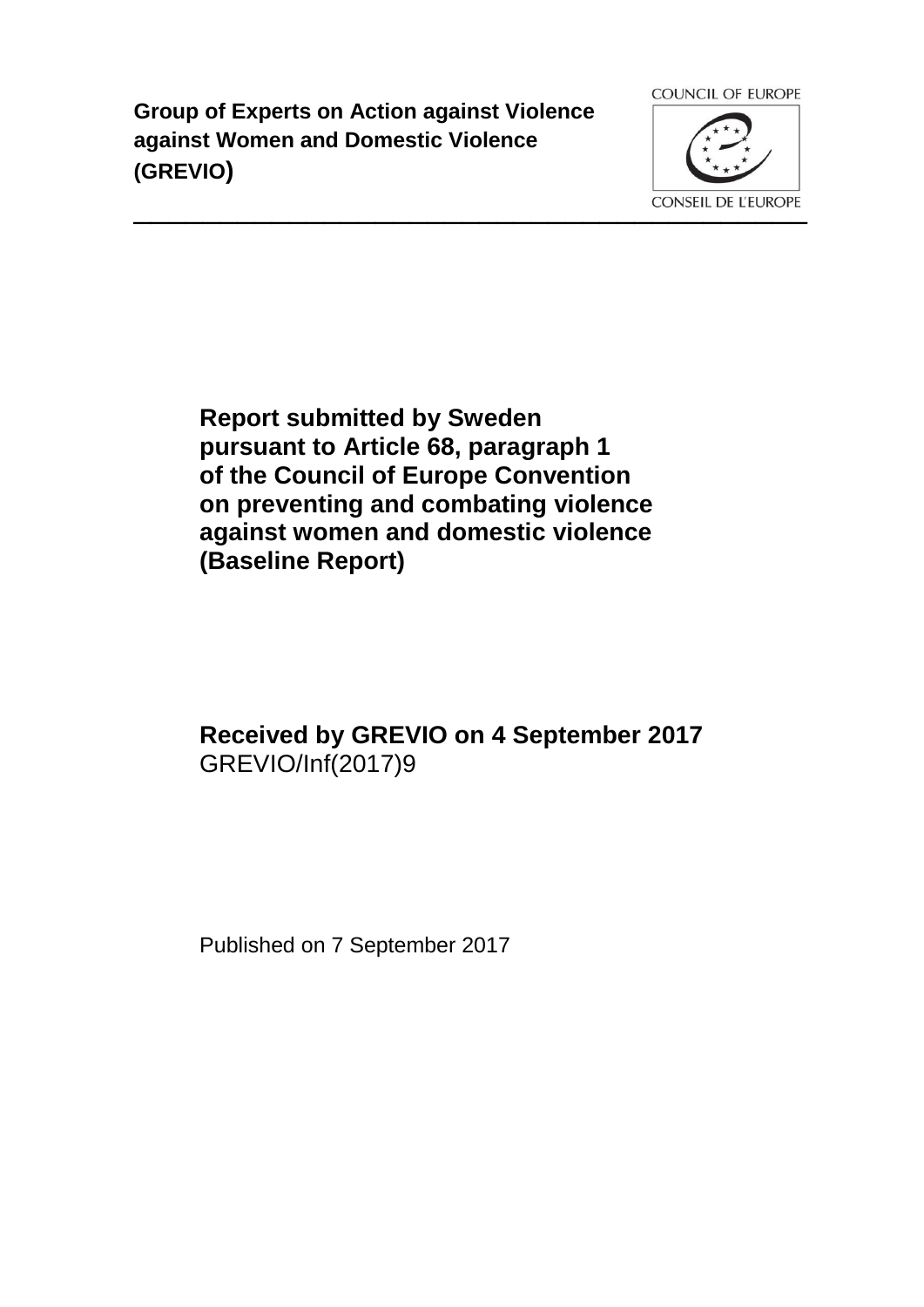**Memorandum**



4 September 2017

**Ministry of Health and Social Affairs**

Baseline report by the Government of Sweden on measures giving effect to the provisions of the Council of Europe Convention on Preventing and Combating Violence against Women and Domestic Violence

## 1. Introduction

In Sweden, the subject matter of the Convention on Preventing and Combating Violence against Women and Domestic Violence (hereafter the Convention) is addressed by the Government in various policy areas, most comprehensively in its policy for gender equality with the overarching goal, anchored with the parliament, of equal power for women and men to shape society and their own lives. The national gender equality policy, comprising six sub goals, is described in the Government Communication Power, goals and agency – a feminist policy for a gender-equal future (Govt. Comm. 2016/17:10). Since 1994, an important sub-goal of this policy has concerned violence against women in line with the 1992 General Recommendation No. 19 by the United Nations Committee on the Elimination of Discrimination against Women as well as the 1993 Declaration on the Elimination of Violence against Women by the General Assembly.

According to the current sub-goal, men's violence against women must stop and women and men, girls and boys, must have the same right and access to physical integrity. In Sweden, *men's violence against women* is an umbrella concept, referring to all kinds of physical and psychological violence against women and girls, and threats thereof, including sexual violence, honourrelated violence and oppression as well as prostitution and trafficking for purposes of sexual exploitation. Moreover, the concept includes commercialisation and exploitation of the female body in the media,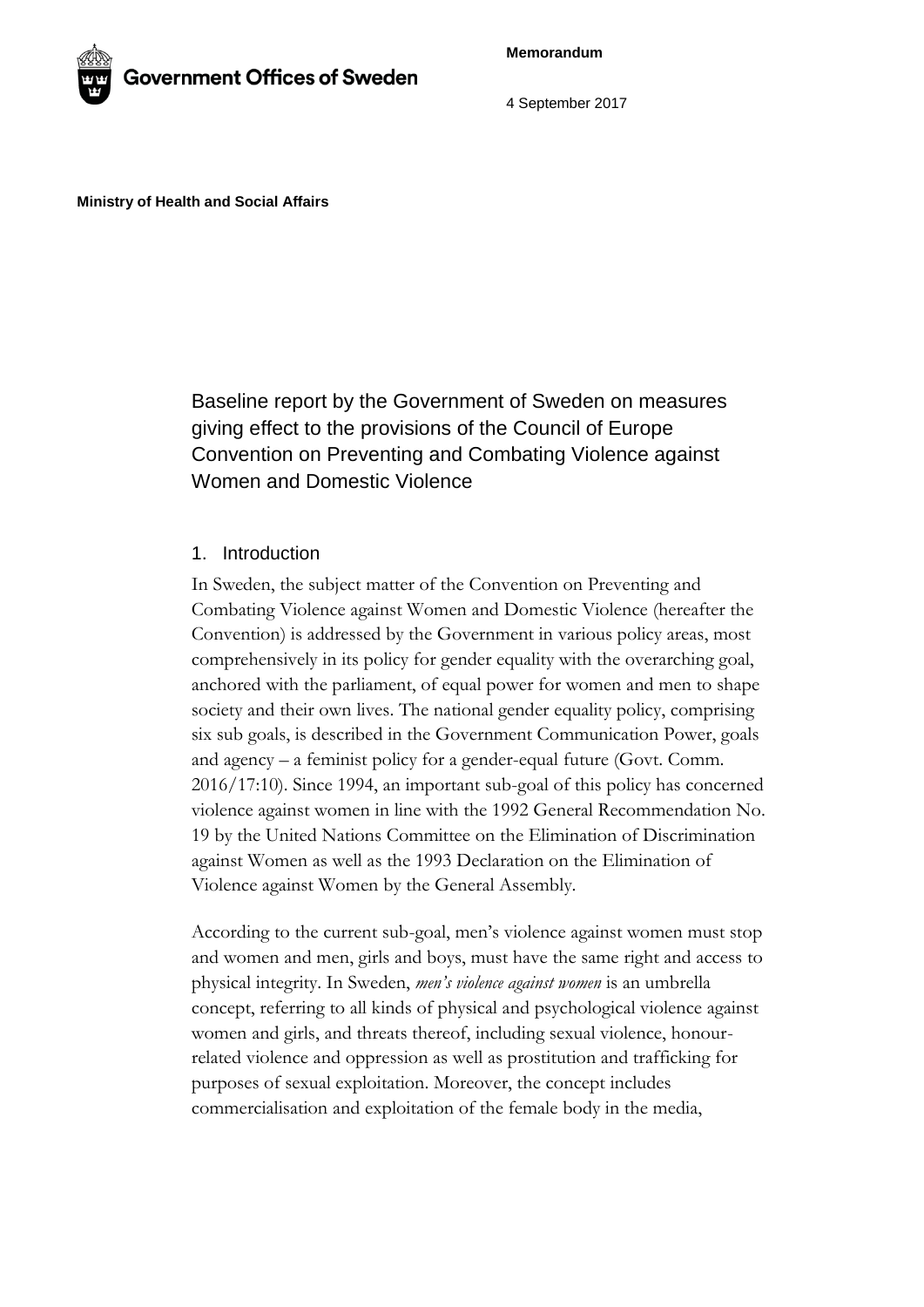pornography and advertisement that aim to reproduce ideas of women's subordination (Govt. Bill 2005/06:155, Govt. Comm. 2016/17:10). Consequently, the views and objectives of Sweden's policy for gender equality largely align with those of the Convention.

The Convention entered into force in Sweden on November 1, 2014, after approval by the Parliament on May 27 and ratification on July 1 that same year. In reviewing the compatibility of Swedish law and legal practice with the Convention, the Government found it necessary to propose legal changes expanding the scope of restraining orders in cases where the parties involved have a joint permanent residence, introducing Penal Code provisions against marriage coercion as well as by deception inducing someone to travel abroad with the purpose of forcing them to enter into marriage and, to further limiting the possibilities of recognising marriages of persons aged under 18 years.

Sweden reserves the right not to apply Article 44.3 concerning exceptions from the requirement of double criminality and Article 58 on the statute of limitation.

The preparation of this report was coordinated within the Government Offices by the Division for Gender Equality at the Ministry of Health and Social Affairs based on reports or contributions from the Swedish Council for Crime Prevention, the Swedish Police, the Crime Victim Compensation and Support Authority, the Swedish National Courts, the Swedish Prosecution Authority, the Swedish Prison and Probation Service, the Swedish Migration Agency, the National Board of Health and Welfare, the county administrative boards and the National Centre for Knowledge on Men's Violence against Women at Uppsala University. The preparations included consultations with some of the aforementioned government agencies and a broad range of non-governmental organisations, including Unizon (the national association for women's shelters), young women's empowerment centres and other support services, and Brottsofferjouren (Victim Support Sweden), the national association for local victim support centres.

#### 2. Integrated policies and data collection

Sweden has a feminist Government. This means that gender equality is central to the Government's priorities – in decision-making and resource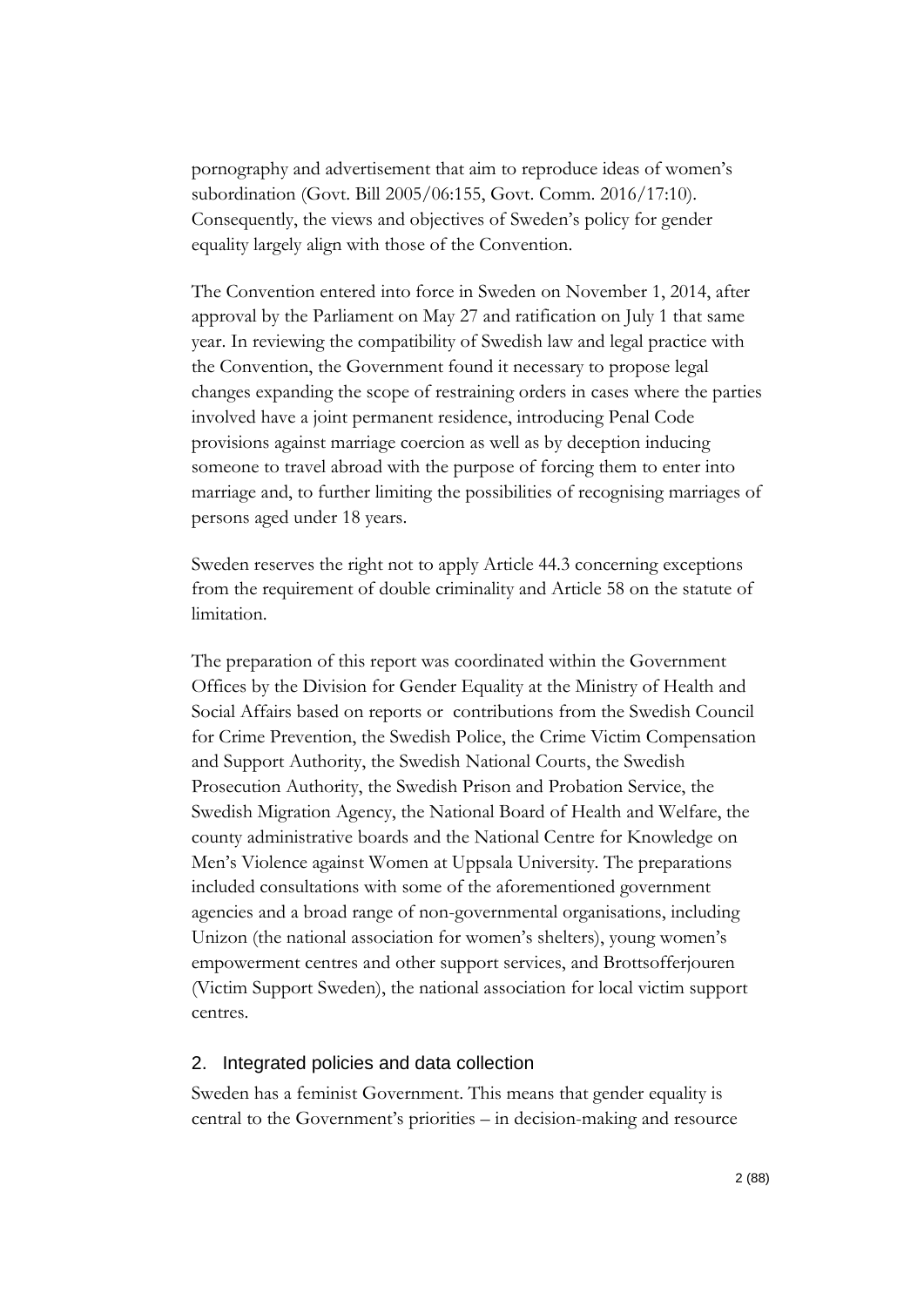allocation. A feminist Government recognises the prevalence of gender inequality and how that limits and shapes conditions for women and men, girls and boys. A Feminist Government works to make a difference in people's lives. The policy agenda strives to combat inhibitive gender roles and structures, so that women and men, boys and girls can live their lives to their full potential.

In accordance with a Government Decision, gender mainstreaming is mandatory in preparation of all Government decisions. Although this decision encompasses all Government policy making, four main processes are subject to specific consideration: the budget process, the legislative process, the governance of national authorities and agencies, and EU matters. See also further information on the Government's gender mainstreaming process under section 4B1.

## A. Strategies and Action Plans

Combating violence against women has been a consistent priority over the ten years running up to the current reporting period. Consequently, the policy approach and working methods have evolved in several stages to incorporate lessons learned and address needs identified throughout multiple national reviews and evaluations by government agencies (e.g. the Swedish Council for Crime Prevention, The Swedish Agency for Public Management and the National Board of Health and Welfare) as well as Government Inquiries and a national audit (SOU 2014:49, SOU 2014:71, SOU 2015:55, SOU 2015:86, RiR 2015:13).

In November 2016, the collected experiences and evaluations over the past ten years resulted in a new multi-sectoral ten-year National Strategy for Combating and Preventing Men's Violence against Women 2017–2026, including an action plan for the years 2017–2020. The strategy is included in the written communication 'Power, goals and agency – a feminist policy for a gender-equal future' (Govt. Comm. 2016/17:10) which has formally been submitted to the Swedish parliament.

The national strategy includes a plan for the coordination, implementation, monitoring and evaluation of policies and measures to combat men's violence against women and domestic violence including honour related violence and oppression as well as prostitution and trafficking.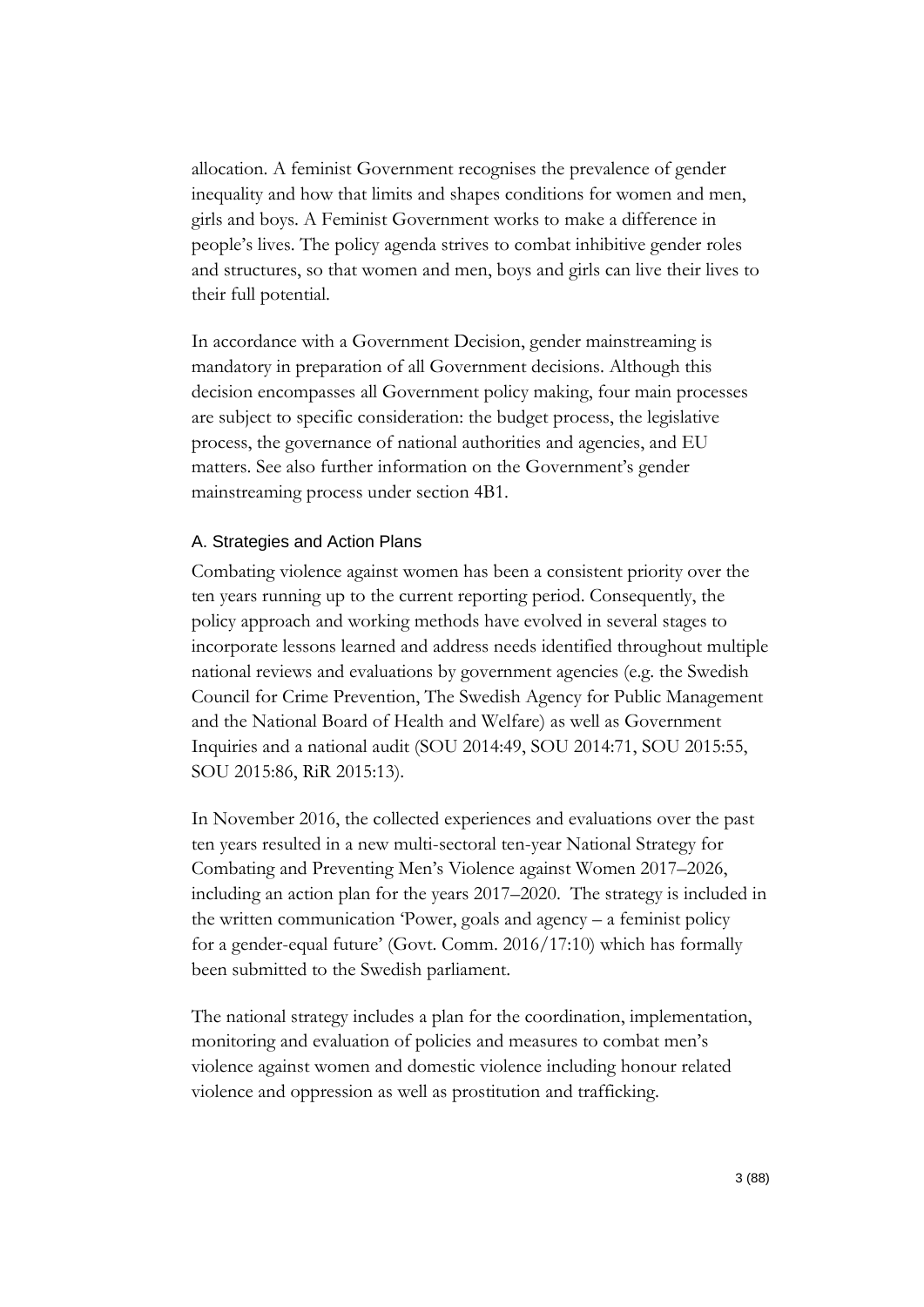It was developed with the Convention as a crucial reference point and is chiefly harmonising with the latter in terms of its scope of application and specific measures. The strategy recognises men and boys as potential victims and women and girls as potential perpetrators of those forms of violence (e.g. domestic violence) that are predominantly, though not exclusively, exercised by men and boys against women and girls. It puts special emphasis on prevention targeting men and boys as well as destructive norms of masculinity and the need for more broadly involving men and boys in efforts against violence. The strategy's four inter-related objectives are meant to guide all Government interventions at national and regional levels; 1) Enhanced and effective prevention, 2) Improved detection, protection and support to women and children subjected to violence, 3) More effective crime control and 4) Improved knowledge and development of methods. All interventions are likewise expected to consider nine cross-cutting principles such as respect for human rights, including the rights of the child, persons with disabilities and LGBTI-persons.

Issues falling under the scope of the Convention are also addressed by additional plans and strategies:

In March 2017, the Government introduced a long-term national crime prevention program, Combating crime together, targeting, i.a.*,* offenses of violence against women (Govt. Comm. 2016/17:126).

Threats and violence, or the risk of being subjected to threats and violence, is addressed as a serious work environment problem in the Environment Strategy for Modern Working Life 2016–2020 (Govt. Comm. 2015/16:80). The strategy contains concrete measures to improve the work environment. In 2010, the Government introduced a cohesive national strategy for alcohol, narcotic drugs, doping and tobacco (ANDT) policy 2011–2015 targeting drug-related violence as well as violence experienced by children living with adults who are abusing drugs or suffer from mental illness (Govt. Bill 2010/11:47). During these years, approximately 300 million SEK (approximately EUR 29,5 million) were allocated yearly to implement the strategy (in 2015 the total amount was about 260 million SEK, approximately EUR 26 million) The strategy has been renewed for the period 2016–2020 (Govt. Comm. 2015/16:86) during which it will be funded by close to 200 million SEK (approximately EUR 20 million) yearly.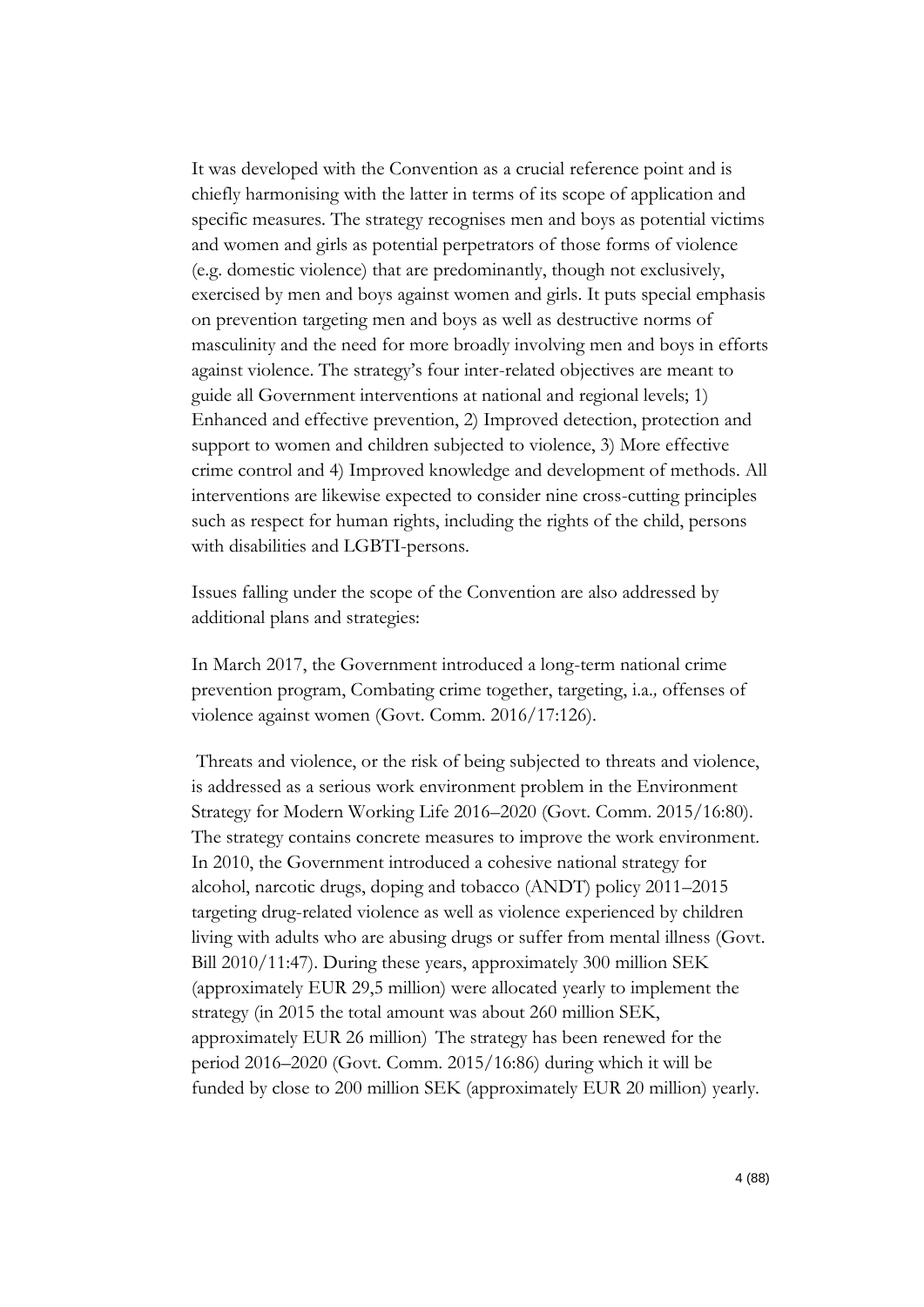The Government has an action plan to protect children from trafficking, exploitation and sexual abuse. The action plan for 2014–2015 was updated for a new period 2016–2018 (Govt. Comm. 2013/14:91 and 2015/16:192). The current action plan aims at combating human trafficking, sexual abuse and other types of exploitation against children as well as contributing towards the strategic work that the Government is carrying out to reach the gender equality policy target of eliminating male violence against women. The measures supporting the achievement of objectives in this action plan have synergies and partially overlap with those of other Government action plans, especially in the field of eliminating men's violence against women. Hence, the allocated funding to some degree overlaps with funds supporting the implementation of this plan. In the year 2017, approximately 11 million SEK (approximately EUR 1 million) contributed to the implementation of the action plan.

In July 2017, the Government adopted a national action plan to protect journalists, artists and elected officials, against hate speech and threats (Ku2017/01675/D). The action plan i.a. addresses the specific nature, and at times greater volume of, threats and hate that is targeted towards women in these professions.

The above and other national action plans and mandates, include significant commissions for government agencies or agreements with local and regional authorities of strategic importance to strengthen local and regional coordination and capacities to combat men's violence against women and domestic violence. Examples of such commissions include the commission of the National Board of Health and Welfare (SoS) since 2007 to allocate development funds (109 million SEK, approximately EUR 11 million) to municipalities, civil society, county councils and county administrative boards in order to increase knowledge and quality of work in the area of domestic violence and men's violence against women. These funds are also used to maintain support to develop and disseminate knowledge and knowhow from national and regional to local level. Since 2016 this funding also includes interventions in the health and dental area.<sup>1</sup> State contribution to national civil society organisations or organisations with nationally significant

-

<sup>1</sup> Since 2017 a part of the separate development funds, 25 000 000 SEK has been moved from this allocation and incorporated in the National Strategy to Combating and Preventing Men´s Violence against Women 2017–2026. However, within this new framework, the funds are still used to support the same development objectives as before.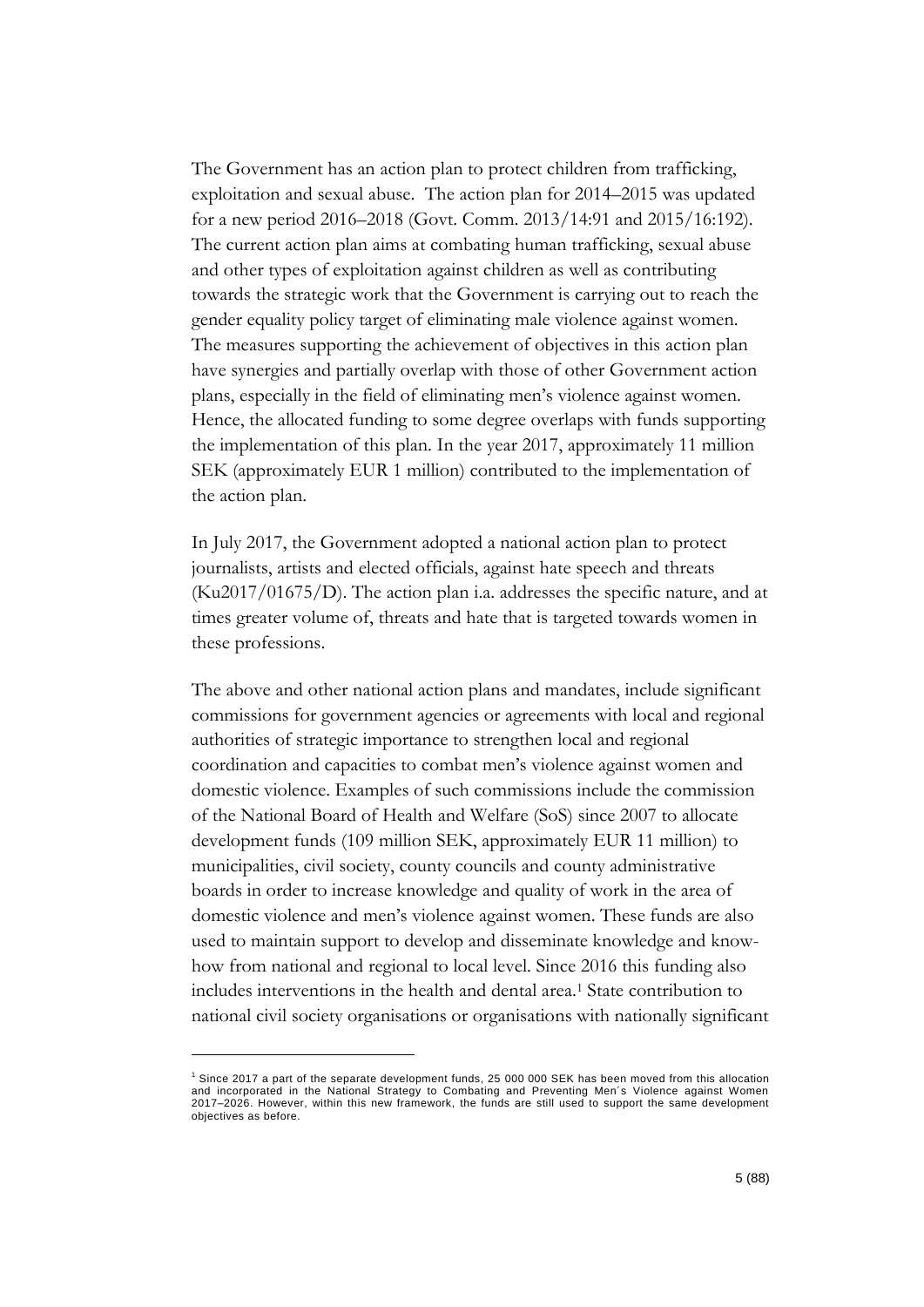and specialised functions active in more than one location and that work in the social domain have also been allocated since the late 1990s. During the reporting period, such grants to organisations working in the field of combating men's violence against women amounted to around 40 million SEK yearly (approximately EUR 4 million). The Government has also signed a separate agreement with the Swedish Association of Local Authorities and Regions (SKL) for work on women's health. Another significant example was the commission given to the Swedish Prison and Probation Service (KV) to strengthen preventive activities in its work with violent men 2013–2016 (Ju2013/04393/KRIM). This initiative has since been incorporated into the regular programme of the agency.

The policy frameworks preceding the current plans also included the below:

Three national action plans were adopted to counter men's violence against women during the mandate period 2006–2010:

A national action plan for combating men's violence against women, violence and oppression in the name of honour and violence in same-sex relationships (Govt. Comm. 2007/08:39);

A national action plan against prostitution and human trafficking for sexual purposes (Govt. Comm. 2007/08:167);

An action plan to prevent and hinder young people from marrying against their will (Govt. Comm. 2009/10:229).

In total, these three action plans distributed 704 million SEK (approximately EUR 69,5 million) over 107 interventions involving multiple national agencies and NGOs.

During the Government term that followed (2010–2014), although no separate action plan was in place, the Government viewed violence against women as the most pressing problem of gender equality in its policy for gender equality 2011–2014 (Govt. Comm. 2011/12:3). In line with this policy, measures to stop men's violence against women were planned and implemented within six focus areas; 1) National mobilisation and coordination, 2) Measures against sexual violence, 3) Reinforced prevention and protection and support for women subjected to violence and children who have witnessed violence, 4) Preventing and combating honour-related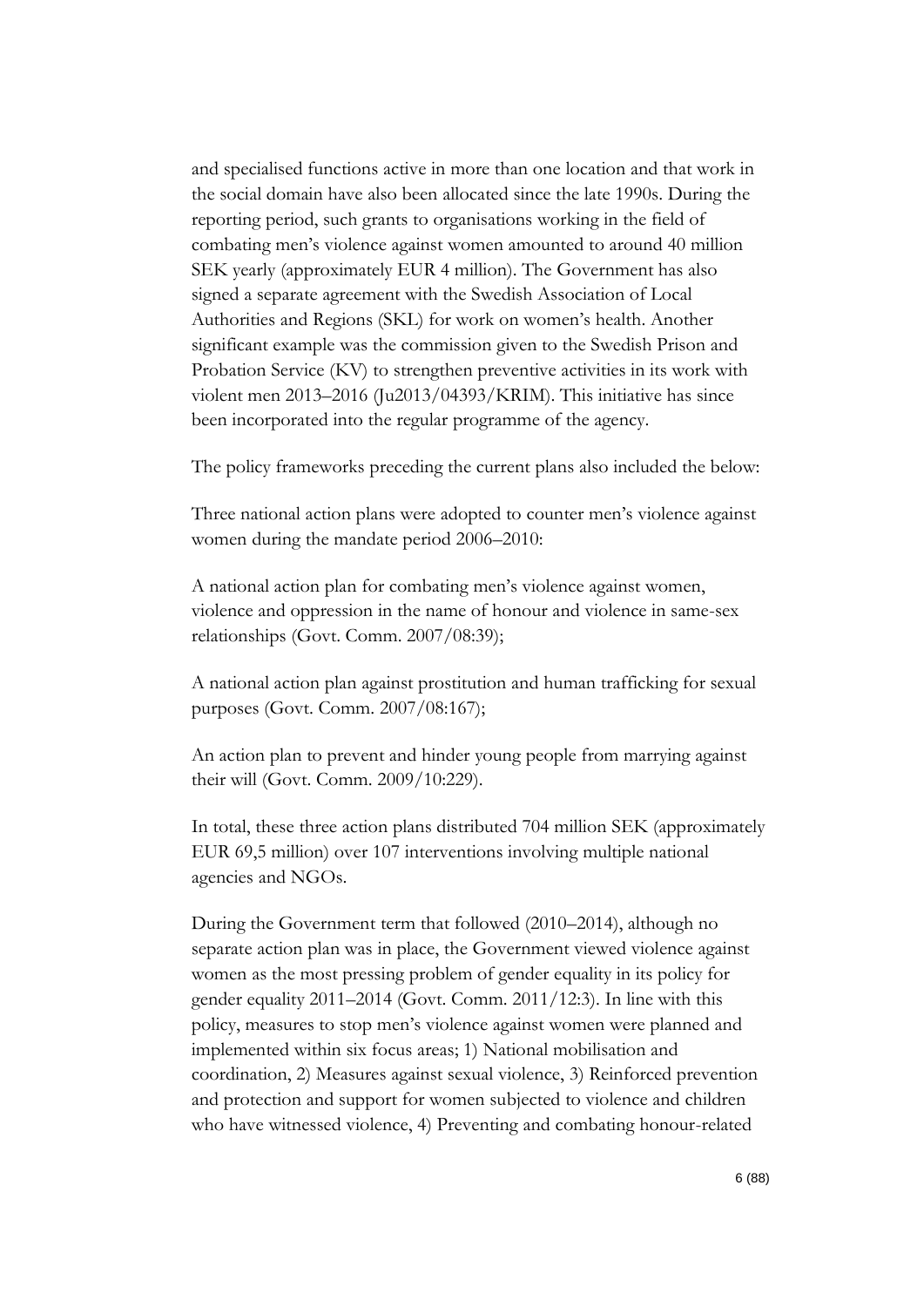violence and oppression including forced marriage 5) Preventive interventions for men, and 6) Measures against prostitution and trafficking in human beings for the purpose of sexual exploitation. The focus was on incorporating lessons learned and working methods developed during the previous period into the regular programme of the authorities and, hence, no separate action plan was in place.

In 2012–2014, the Government appointed a National Coordinator on Domestic Violence. The coordinator's remit included working for better effectiveness, quality and long termism in work on violence in close relationships. The coordinator was also to work for better collaboration between the parties affected, consider how preventive action could be developed and consider how support to voluntary organisations should be strengthened. A final report on the work of the coordinator was presented in June 2014. In adopting the new national strategy for 2017–2026, the Government has decided on, or in other ways taken, more than 25 measures directly related to proposals by the National Coordinator on Domestic Violence. Measures in the new comprehensive strategy also stem from the findings of multiple evaluations by commissions for Government agencies as well as Government Inquiries which were delivered 2014–2015.

While these evaluations were finalised and the findings consolidated into the new ten year strategy, national work in this field continued in a similar vein and with similar resources allocated on an annual basis as during the years 2011–2014. The Government allocated 137 million SEK (approximately EUR 13,5 million) to combating men's violence against women in 2015 and another 138 million SEK (approximately EUR 13,5 million) in the year 2016.

As an immediate boosting measure proceeding the ten year strategy, however, additional support was introduced to local women's shelters in 2015 with a total of 425 million SEK (approximately EUR 42 million) granted for their support for the years 2015–2019 (2015:454). It is important to note that as the policies and the work in the field of men's violence against women has evolved, new needs and priorities have emerged and been identified over time.

Key findings of the multiple evaluations in this field which the new ten year national strategy is designed to address and build on included the below: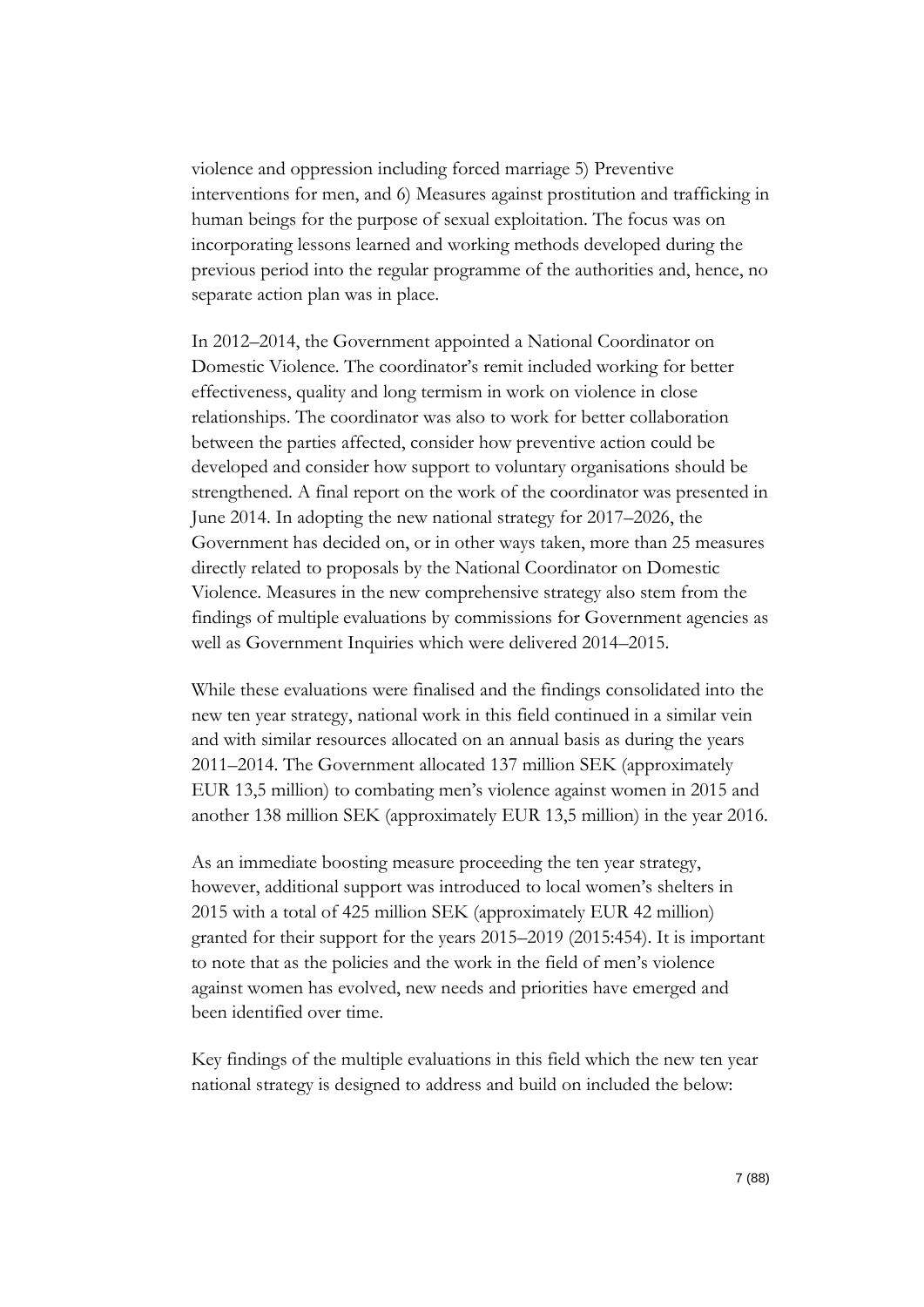The evaluations found that numerous activities have been carried out by a wide range of actors and that there is an increasing awareness and knowledge of violence against women as well as of methods for support and intervention in Sweden. In particular, the initiatives have concerned trainings of different professional groups as well as producing a variety of training materials and studies. New legislation and regulations within criminal justice, health care and social services have been developed with the aim of protecting women and children from violence. Work related to cases of violence by agencies within these sectors has also been subject to increased monitoring. However, the assessments found that there are still important gaps in knowledge. Due to limitations in available data, data collection and systems of follow-up, the overall impact of Government initiatives for women and children at risk of violence, are difficult to assess. It has, however, been noted that the intensive work conducted in recent years has contributed to increased public awareness and commitment to the issues which in itself is harder to measure. Attention to the continuous development and evolvement of appropriate indicators and data collection are therefore required.

Another overarching conclusion of the national reviews and evaluations was the need for strengthened governance and coordination of work in this field on all levels. This would both contribute to strengthened efficiency, knowledge-management and sustainability in activities aiming to prevent and combat violence against women but would also address tangible challenges identified in the ongoing work such as geographic disparities in support available to individuals, overlapping activities of multiple actors in the same field with sometimes incompatible approaches or material developed as a result. The reviews also called for long-term strategic interventions integrated into the regular work of authorities specifically to enable better knowledge-management, identification of effective working methods and avoidance of duplicate, parallel or at times contradictory interventions or guidelines. Additional areas identified in need of strengthening included the systematic training of professionals, local and regional discrepancies in the work of authorities in this field as well as a need to better capture best practices of efficient intervention.

Through the new policy initiatives, the Government intends to address these recommendations and has created a common framework for strengthened governance and coordination in this field. Coherence and continuity in the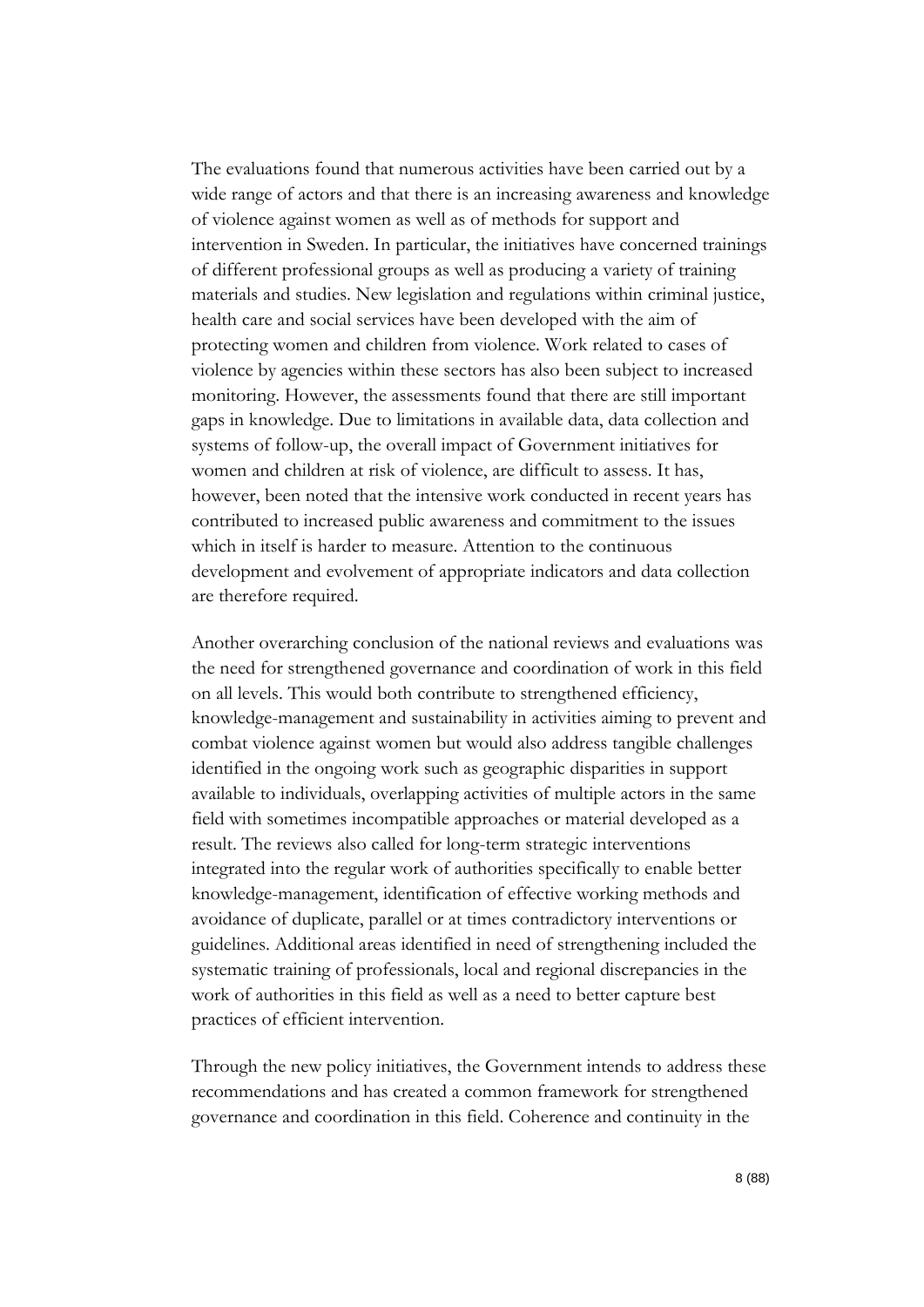work has further been ascertained through anchoring the strategy in the national parliament.

A key measure for the strengthening of the strategic, cohesive and sustainable governance in this field is the establishment of a national agency for gender equality, to be operative as of 1 January 2018. The agency will be responsible for follow-up, analysis, coordination, knowledge and support based on the national gender equality policy goals. It will also have a specialised mission to support the Government in coordinating the implementation of the national strategy.

#### B. Allocation of financial resources

-

The new national strategy includes an action plan for the years 2017–2020 for which a total of 600 million SEK (approximately EUR 59 million) has been allocated. Along with previously decided grants for non-profit women's shelters, municipalities and county councils/regions, the Government has allocated over 1 billion SEK (approximately EUR 986 million) for work in this area from 2015 to 2020. Notably, this is a low estimate since it does not include core funding to public authorities of for example the criminal justice system.<sup>2</sup>

In 2015 and 2016, the Government also made about 1 billion SEK (approximately EUR 986 million) per year available to the county councils/regions for improving their work around sick leave and rehabilitation including initiatives to identify and handle cases where domestic violence is the underlying cause of sick leave, through an agreement with the Swedish Association of Local Authorities and Regions (SKL). A new agreement between the Government and SKL concerning pre-and post-natal care and other women's health services 2017–2019 includes an annual budget of 500 million SEK (approximately EUR 50 million) by which county councils and regions can fund initiatives to inform

 $2$  It should be noted that due to the integrated nature of the issues addressed under the Convention and comprehensive approach required from authorities to address violence against women and domestic violence through a range of judicial and social support services, the same Government funding may sometimes support measures which contribute to meeting the objectives of multiple national action plans. The current report has attempted to avoid double reporting of funds to the greatest extent possible but some amounts stated are approximate and in a few cases the same (but smaller limited) funds may have been included in multiple estimates due to the interrelated nature of the activities covered. The report further does not cover the core funding allocated to concerned national authorities or services such as police, prosecution, health care, emergency and health care hotlines, prison and probation services etc. The real amounts of funding contributing to the work in the area of the Convention in Sweden is therefore much larger than what is indicated in this report.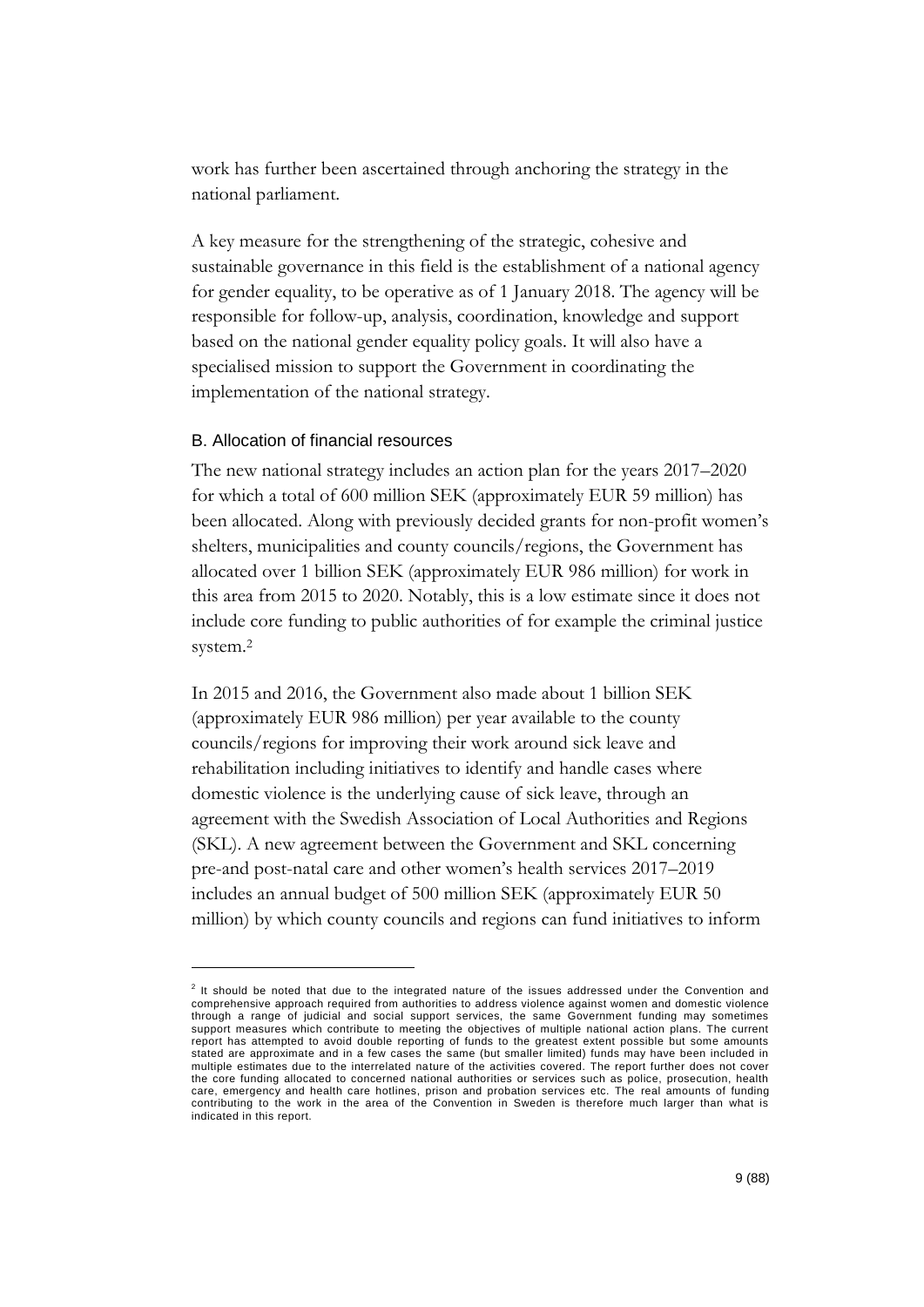women about services for victims of violence among women in maternity care.

Specific additional amounts allocated to research and measures under national action plans that contribute to addressing the areas covered by the convention are reported under sections 2A and 2F of this report.

# C. Civil society support

Swedish NGOs and civil society actors, in particular organisations for women's shelters, have long been at the forefront both in shaping the public's opinion against men's violence against women through awareness raising and advocacy, as well as in providing active support to victims of violence. These important contributions and the knowledge that exists within civil society are recognised, encouraged and supported by the Government. The Government also supports NGOs and civil society actors financially through grants.

The Government often includes NGOs and civil society actors in structured dialogues in the process of developing new policy measures, strategies and action plans. NGOs and civil society actors are also given the possibility to react on and comment the reports by government committees and inquiries. E.g., in the context of the government action plan to protect children from human trafficking, exploitation and sexual abuse, several dialogues with civil society is set out. Moreover, the Government has a children's rights delegation consisting of NGO: s and government authorities which meets four times per year.

On the regional level, the county administrative boards in Sweden are, within their regular mission concerning men´s violence against women, instructed to cooperate with civil society organisations.

On the local level, there are examples of municipalities that have invited NGOs to serve in an advisory capacity for the development of their own regular plans and operations.

Given the important and prominent role that civil society shoulders in supporting vulnerable persons exposed to violence in Sweden, the Government and government agencies, where appropriate, also provide professional support and aid, including supervision, to civil society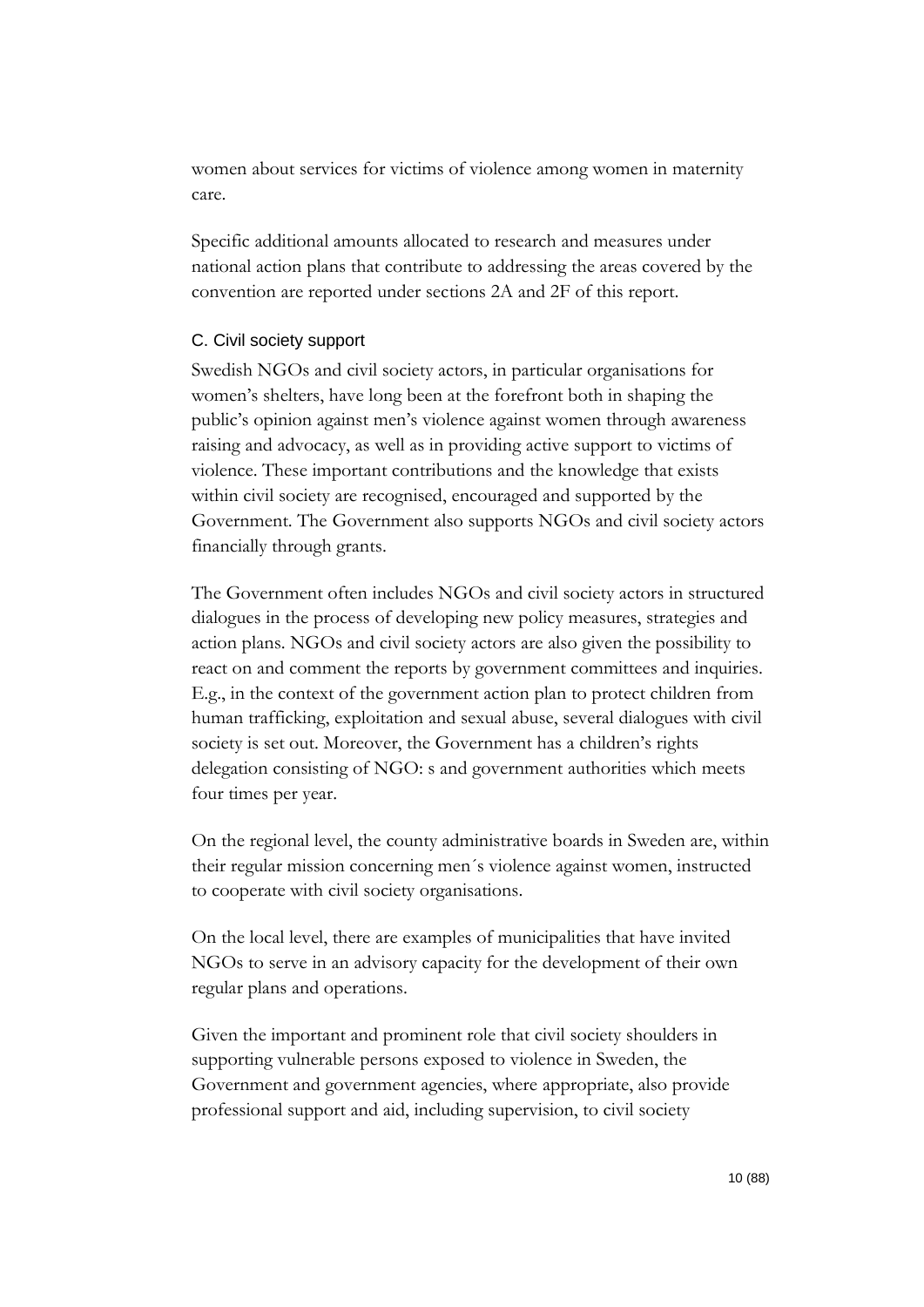organisations that take on public missions. Civil society activities funded through state grants can also be covered by formal public reviews and regulations, e.g. oversight of non-profit women's shelters was included as part of the national supervision conducted by the National Board of Health and Welfare (SoS) and the Health and Social Care Inspectorate (IVO) 2012– 2013. Currently, the Government Inquiry for a strengthened child rights perspective in sheltered accommodation (ToR 2016: 99, S 2016:08) is reviewing the need for special permits for shelters to be allowed to operate. The purpose of introducing a special permit would be to strengthen quality control for the benefit of the victim and clarify roles and responsibilities between the non-profit and public sectors.

As mentioned in section 2A, commissions for government agencies aiming to prevent and combat men's violence against women have included substantial grants for municipalities and non-governmental organisations since 2007.

In addition to the 425 million SEK (approximately EUR 42 million) allocated for the support of local women's shelters for the years 2015–2019, other examples of government financial support include contributions to the national umbrella organisations for women's shelters, young women's empowerment centres, youth centres and rape crisis centres through the National Board of Health and Welfare (SoS) as part of commissions mentioned under section 2A. They also include grants to NGOs from the Swedish Agency for Youth and Civil Society (MUCF), the Swedish Crime Victim Compensation and Support Authority (BrOM) and the Swedish Prison and Probation Service (KV). There are also funds available for NGOs within the government commission to the National Board of Health and Welfare (SoS) on development funds mentioned in section 2A and the county administrative boards provide grants to NGOs working with honour related violence and oppression.

Furthermore, the Crime Victim Fund distributes approximately 30–35 million SEK (approximately EUR 3–3,5 million) a year to civil society organisations. The fund is primarily built up through a special fee of 800 SEK (approximately EUR 80), which every person convicted of a crime that is punishable by a prison sentence has to pay. Moreover, a person who serves a sentence through electronic tagging pays a fee of 80 SEK (approximately EUR 8) per day, up to maximum 9 600 SEK (approximately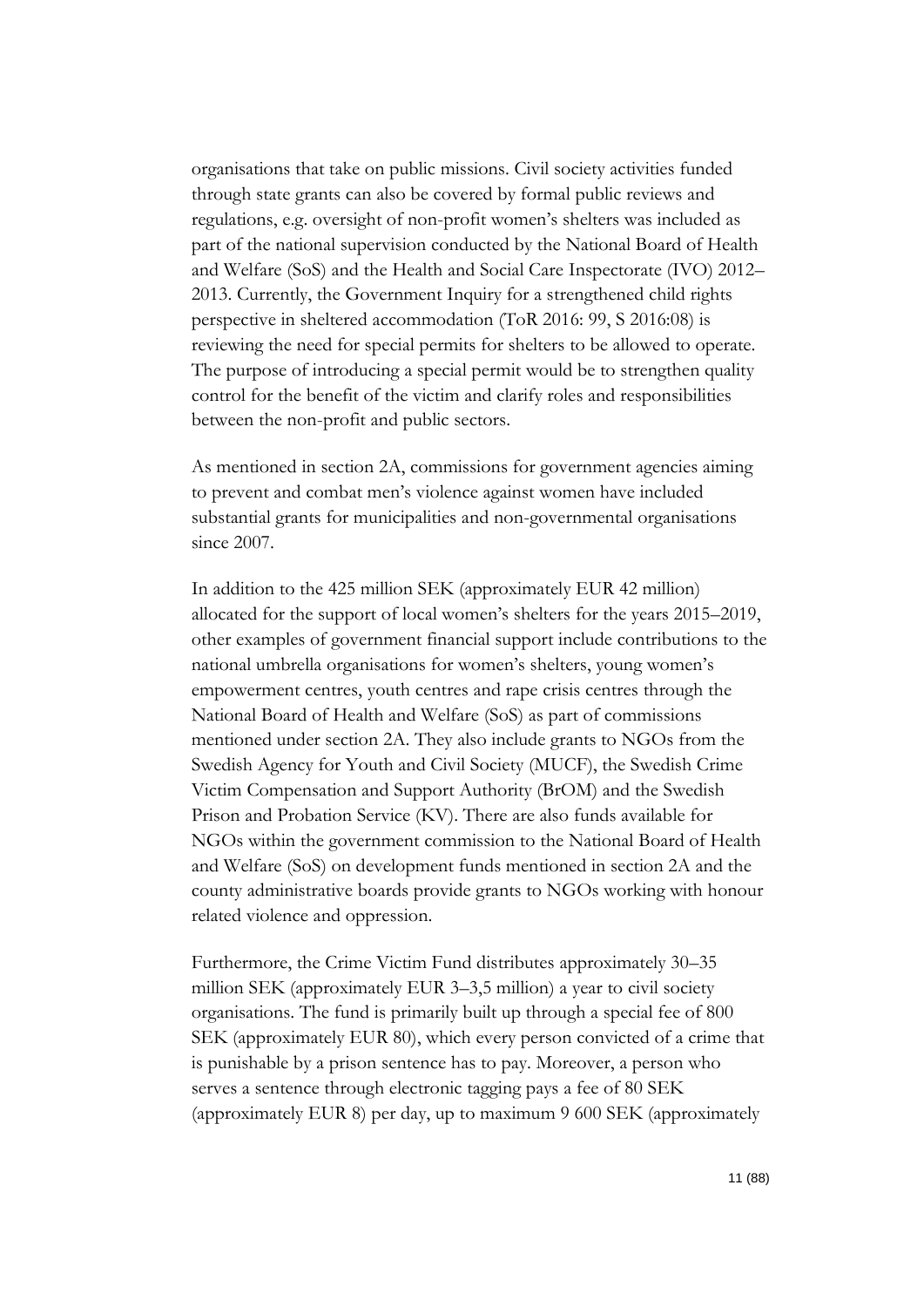EUR 955). The fund is also open for donations. The fund provides core financing to local crime victim support centres but also awards grants to researchers, non-profit organisations, and to specific activities run by private or public actors ranging from simple information campaigns to extensive research projects.

# D. Official bodies for coordination, implementation, monitoring and evaluation

The Division for Gender Equality, located within the Ministry of Health and Social Affairs, is the coordinating body for the new national Strategy to prevent and combat men's violence against women. To ensure coordination on the strategy and work in this field within the Government Offices, the Division convenes an Interministry Working Group on men's violence against women.

In line with the recommendations of the national commission which suggested the newly adopted strategy as outlined under section 2A, the coordination and national governance of policies and structures working to prevent and combat men's violence against women has recently been reviewed and strengthened.

The strategy includes a plan for the coordination, implementation, monitoring and evaluation of policies and measures. To strengthen the sustainable and strategic governance in this field, a new national agency for Gender Equality is being established, set to start its mandate on 1 January 2018. The agency will have a specialised mission to support the Government in coordinating and monitoring the implementation of the national strategy for the operative level.

The national strategy, furthermore, includes an assignment for continuing evaluation over the full ten year period by an independent national actor or agency.

It should be noted, however, that in addition to ongoing monitoring and evaluation of regular activities of authorities, government commissions or other measures, the Government also regularly appoints specialised ad hoc government inquiries to evaluate needs and effectiveness of legislation, policy, governance and operations in this area of work. Examples of such government inquiries are mentioned in chapter 2A. The Swedish National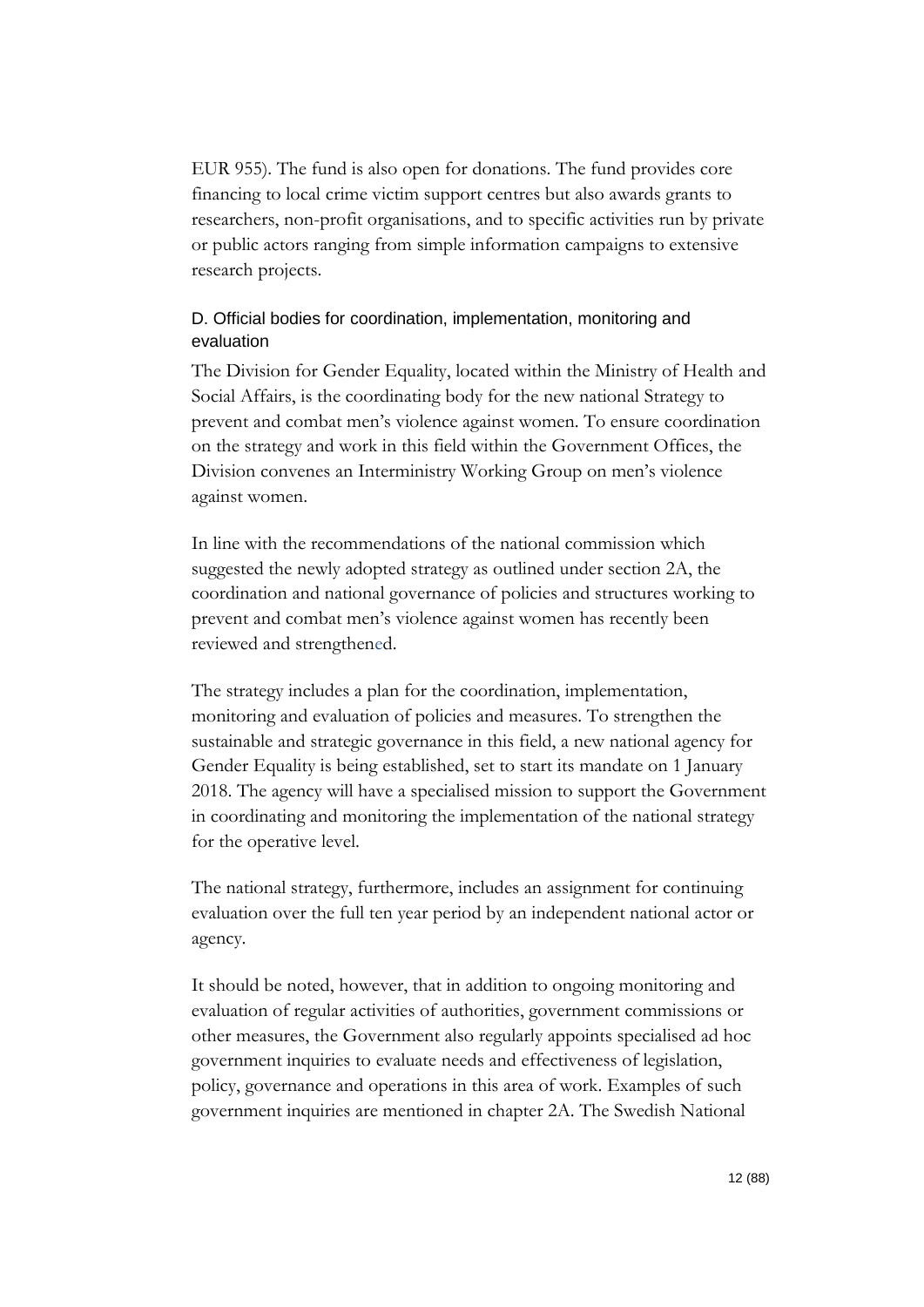Audit Office (RR) also independently selects and audits the effectiveness of areas of public management. In 2015, such an audit was conducted on the Government's gender equality initiatives 2007–2014 (RiR 2015:13).

In line with the national strategy, the 21 County Administrative Boards which support a range of actors working to prevent men's violence against women on a regional level, will in 2017 receive an expanded and institutionalised mandate to coordinate local activities to ensure quality and consistency in services available to victims and offenders of violence on the regional level as well as across regions. These county administrative boards already support and coordinate regional activities in this field and some hold special responsibilities for national coordination of the 21 counties' measures to counter men's violence against women, honour related violence and oppression, forced marriages as well as prostitution and trafficking for sexual purposes. The County Administrative Board of Östergötland convenes a network of 13 government agencies and authorities dealing with honourrelated violence and oppression as well as the Swedish Association of Local and Regional Authorities (SKL).<sup>3</sup>

The work conducted by municipalities and county councils is guided and supported by the Swedish Association of Local Authorities and Regions (SKL).

There also exist a number of other coordination mechanisms and special mandates for coordination in the field of preventing and combating men's violence against women which ensure regular coordination between specialised actors in different fields. Such coordination mechanisms include:

The National Centre for Knowledge on Men's Violence Against Women (NCK), a knowledge and resource centre at Uppsala University and Uppsala University Hospital, convenes a group of 18 national agencies, the county administrative boards as well as the Swedish Association of Local Authorities and Regions with the purpose of exchanging experiences and ideas, spread knowledge and enable collaboration around specific projects.

-

 $3$  The following Government agencies/authorities participate in the network: Children's Ombudsman, the Crime Victim Compensation and Support Authority, the Swedish Council for Crime Prevention, the Swedish Social Insurance Agency, the Swedish Prison and Probation Service, the Swedish Migration Agency, the National Centre for Knowledge on Men's Violvence Against Women, the Swedish Agency for Support to Faith Communities (Myndigheten för stöd till trossamfund), the Swedish Police, the Swedish National Agency for Education, the Swedish Tax Agency, the National Board of Health and Welfare and the Swedish Prosec ution Authority (the procecution development centre of Göteborg).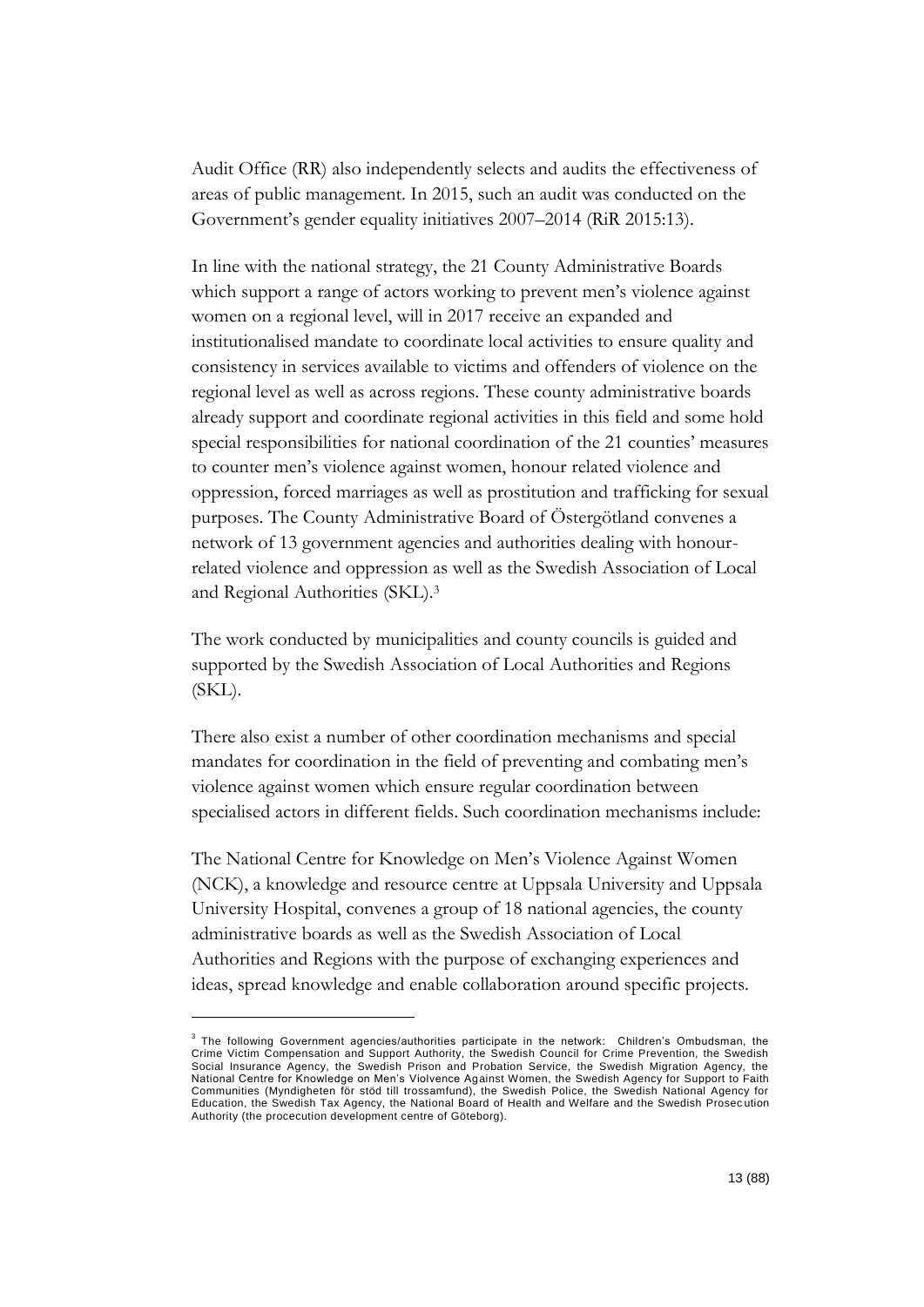The group is also meant to raise awareness among professionals and volunteers who through their work come into contact with victims with women, children or youth subjected to violence or men who are perpetrators of violence.

The University of Gothenburg, where the Swedish Secretariat for Gender Research is located, is tasked by the Government to, promote gender research in Sweden with a nationwide perspective through investigative work and dissemination of information and in other ways that the university finds appropriate. The centre aims to strengthen the impact of research and knowledge related to gender and gender equality in academia and the rest of society. In addition, the Secretariat is in charge of several large projects.

The National Board of Health and Welfare (SoS) has the coordinating responsibility between the agency, the National Centre for Knowledge on Men's Violence Against Women (NCK), the County Administrative Councils and Municipalities and civil society, for the implementation and reporting on the government commission to distribute development funds to local and regional actors to counter violence in intimate relationships and provide support to women and victims subjected to violence as mentioned under section 2A.

The coordinating role of the Swedish National Council for Crime Prevention has been strengthened in the preventative work and methods for practical coordination between local actors have been developed and updated in collaboration with the Police and the Swedish Association of Local Authorities and Regions (SKL).

Examples of successful local coordination initiatives which serve as models of best practice around the country and beyond are also "Concept Karin" (formerly "project") in Malmö where the joint housing of the concerned authorities has contributed to improve protection and support offered to women subject to violence, as well as the joint preventative work conducted by the municipality, the National Board of Health and Welfare, Police and schools in the municipality of Botkyrka.

## E. Data collection

According to law, there must be official statistics for general information, investigation and research in Sweden. The statistics are to be objective and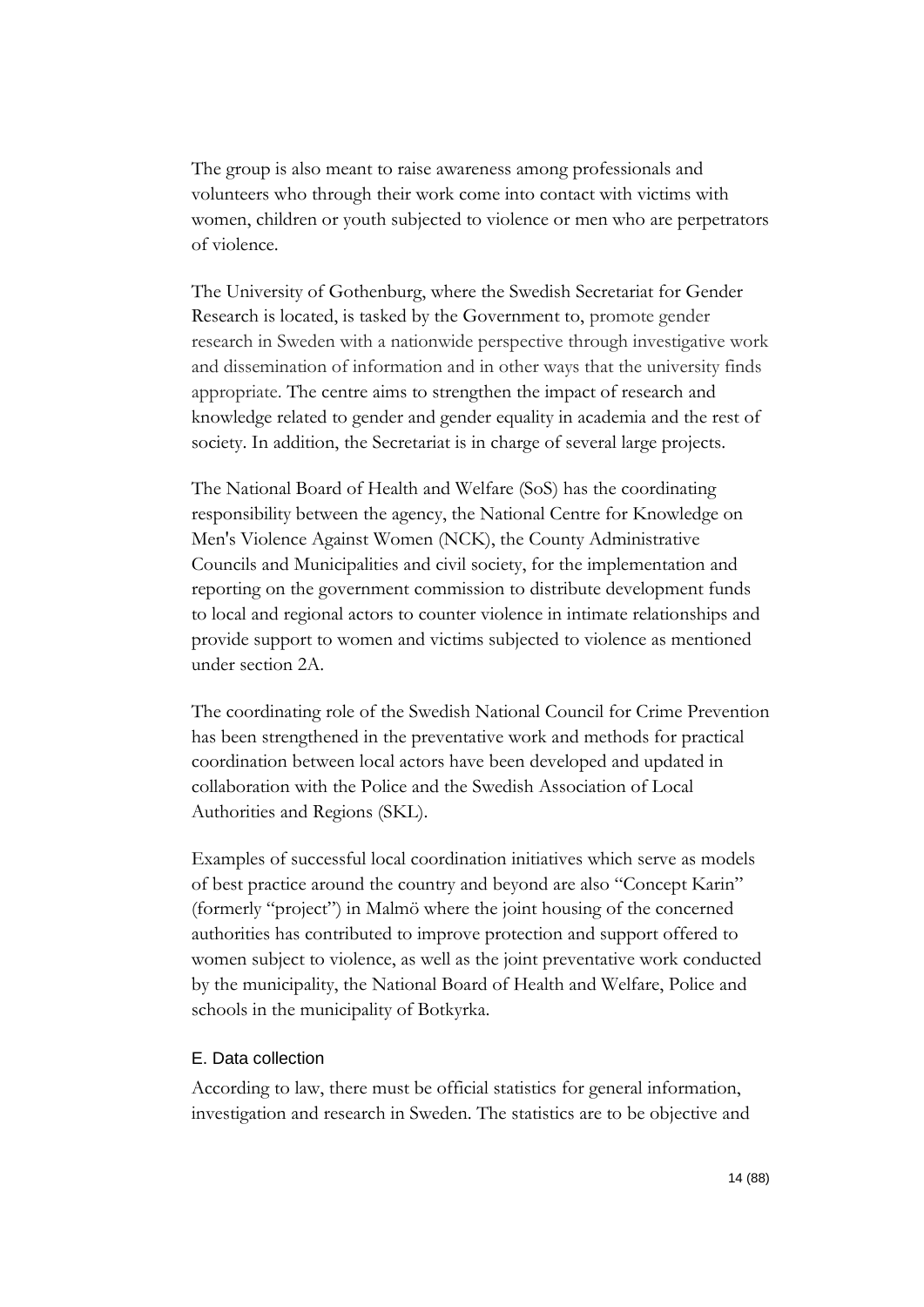made available to the public. Statistics Sweden is responsible for coordinating the system for the official statistics. The Government has appointed 28 government agencies to be responsible for official statistics within their respective areas. The official statistics are regulated according to the Official Statistics Act (2001:99) and the Ordinance of official statistics (2001:99). Among other things, the Ordinance in §14 specifies that official statistics related to individuals are to be disaggregated by sex, unless there are special reasons for not doing so. As a result, statistics in the annual reports of all public authorities is in general disaggregated by sex.

Statistics Sweden has a gender equality portal on their website which is updated with national statistics and indicators relating to the national gender equality objectives twice a year, see [https://www.scb.se/jamstalldhet/](https://www.scb.se/jamstalldhet/%20A) 

[A](https://www.scb.se/jamstalldhet/%20A) range of national data on men's violence against women is accessible as a sub-set of this portal here: [https://www.scb.se/sv\\_/Hitta](https://www.scb.se/sv_/Hitta-statistik/Temaomraden/Jamstalldhet/Indikatorer/Mans-vald-mot-kvinnor-ska-upphora/)[statistik/Temaomraden/Jamstalldhet/Indikatorer/Mans-vald-mot-kvinnor](https://www.scb.se/sv_/Hitta-statistik/Temaomraden/Jamstalldhet/Indikatorer/Mans-vald-mot-kvinnor-ska-upphora/)[ska-upphora/](https://www.scb.se/sv_/Hitta-statistik/Temaomraden/Jamstalldhet/Indikatorer/Mans-vald-mot-kvinnor-ska-upphora/)

Statistics Sweden also annually publishes the publication Women and men in Sweden– facts and figures, where the section on crime contains a range of relevant statistics.

The Swedish National Council for Crime Prevention (Brå) produces and publishes Sweden's official crime statistics. Sweden's crime statistics contain information about reported offences, processed and cleared offences, persons suspected of offences, persons found guilty of offences, prison statistics and recidivism. The data on reported, processed and cleared offences is disaggregated by sex and age for most violent offences, such as assault, gross violation of integrity, unlawful threat and rape. For assault the data is also disaggregated by relationship to the perpetrator. For assault and rape the data is disaggregated by location (indoors/outdoors). The data is made public and published on Brå's website.

Brå also publishes the Swedish Crime Survey annually (see sections 2F and G).

The National Board of Health and Welfare (SoS) publishes statistics in the areas of health and medical care and social services. The statistics includes causes of death and hospitalisations due to injuries, for example violence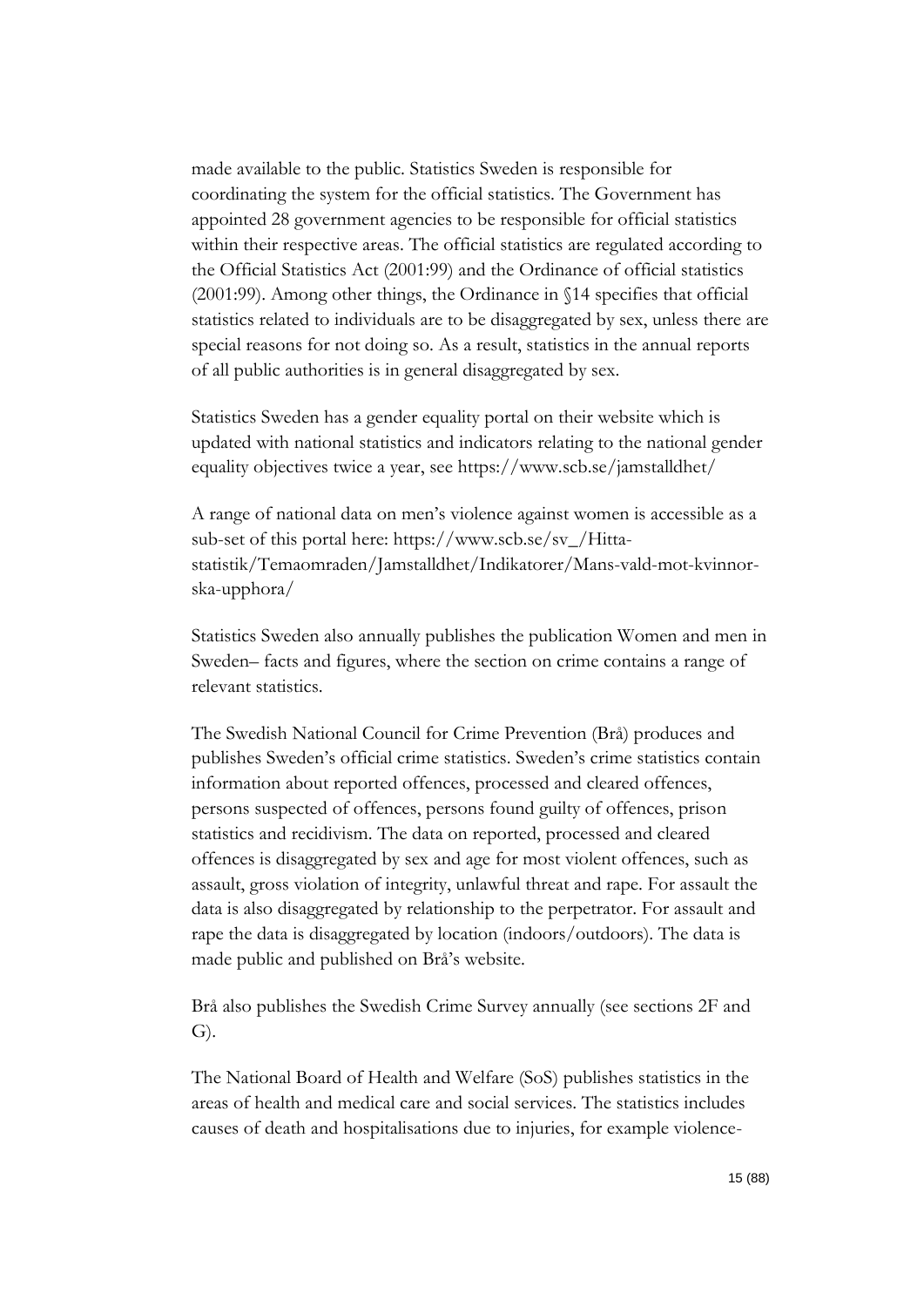related injuries. The National Board of Health and Welfare (SoS) also publishes Regional and local comparisons and Performance Assessments to encourage the providers and management of health care to improve performance.

An annual publication of how the social services on the municipal level are working with these issues can be found at the National Board of Health and Welfare's open website "Öppna jämförelser" ("Open comparisons") [\(http://www.socialstyrelsen.se/oppnajamforelser/valdinararelationer\)](http://www.socialstyrelsen.se/oppnajamforelser/valdinararelationer). The publication was initiated by the Government to allow a national overview of services related to, i.a., victims and perpetrators of domestic violence in 290 municipalities.

Since 1994, the Swedish Work Environment Authority (AV) collects statistics on the work environment and work-related disorders based on reported work-related accidents and occupational illness as well as biannual surveys by Statistics Sweden (SCB) including data on bullying, (sexual) harassments, threats and violence (see https://www.av.se/arbetsmiljoarbeteoch-inspektioner/arbetsmiljostatistik-officiell-arbetsskadestatstik/). The Children Ombudsman collects statistics on children's living conditions within the Max18 program, including on the themes of safety and protection/support.

## F. Research conducted or supported by the Government 2011–2016

Research within the area of the convention is commissioned, conducted and funded in a multitude of models and by multiple actors in Sweden.

The Swedish state research funds are allocated as direct appropriations to universities and university colleges and as appropriations to research councils and sectoral research agencies. The Swedish Research Council is the largest state funding agency for basic research and allocates around 6,4 billion SEK (approximately EUR 637 million) annually by grants for basic research. They support research in many fields where violence against women and domestic violence can be included, primarily in medicine and health research and social sciences.

The Swedish Research Council for Health, Working Life and Welfare, Forte, distributes around 550 million SEK (approximately EUR55 million) every year to both basic and needs-driven research, often with an (gender) equality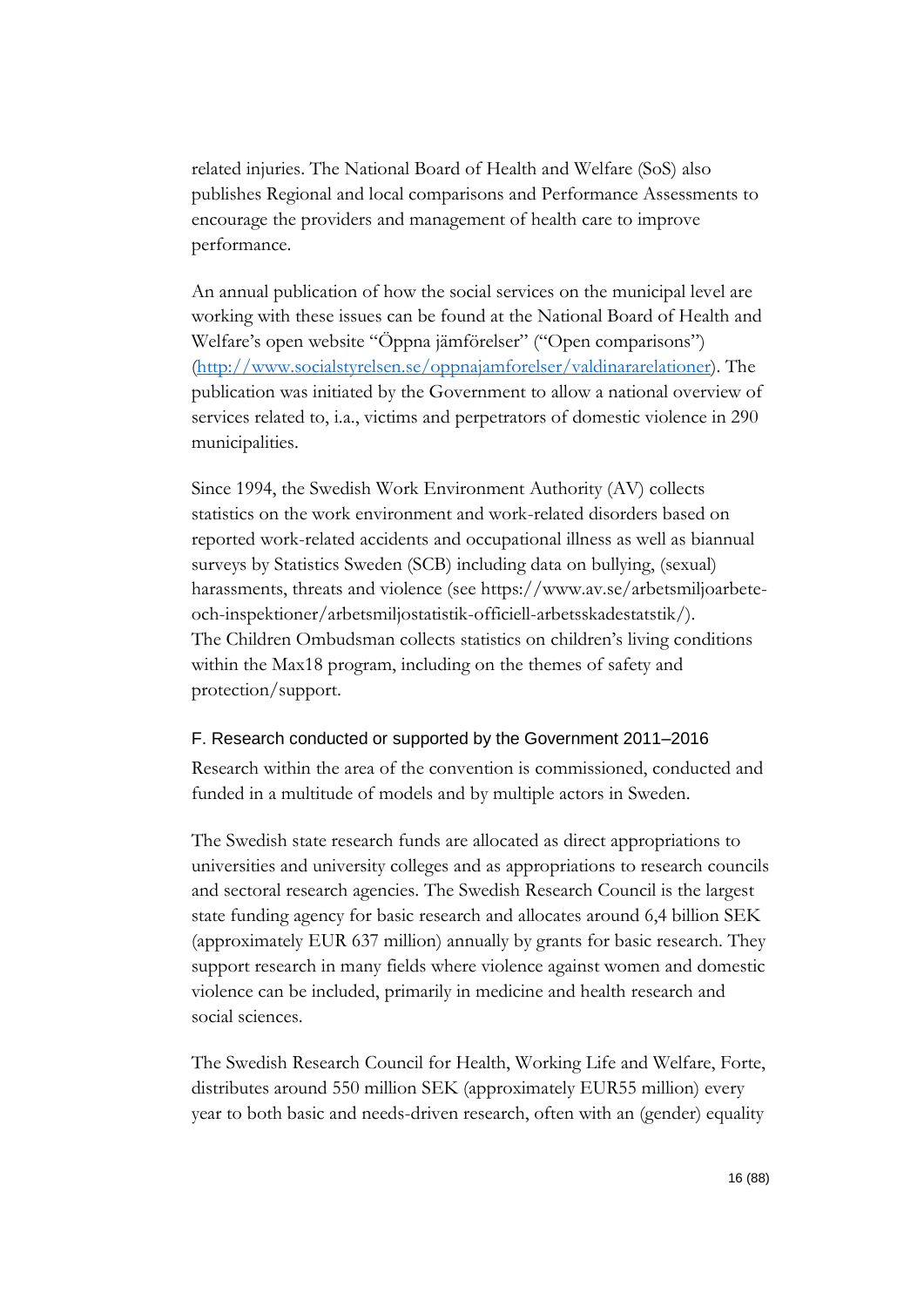perspective. In 2016 Forte published Men's Violence Against Women in Intimate Relationships, a research brief describing the current state of knowledge within the area with the aim to identify gaps in knowledge and areas left to develop.

Uppsala University is commissioned by the Government to develop and disseminate evidence-based knowledge and information on violence against women with a nationwide and comprehensive approach. The term violence against women also refers to honour-related violence and oppression, and violence in same-sex relationships. As a starting point for the mission, current research is to be compiled and the need for new research should continuously be analysed. The university shall also conduct research related to the clinical activities in the field of men's violence against women. For example, the National Centre for Knowledge on Men's Violence Against Women (NCK) located at the university has in a national study in Sweden asked 10 000 women and 10 000 men between the ages of 18 and 74 about their exposure to sexual, physical and psychological violence, both in childhood and in adulthood. The study also includes questions regarding health and life circumstances.

Gothenburg University, where the Swedish Secretariat for Gender Research is located, has also been commissioned to support public authorities in their work with gender mainstreaming. See further information on this resource centre under section 2D in this report.

The Government contributes financially towards work to prevent sexual crimes against children run by the Centre for Andrology and Sexual Medicine (CASM) at Karolinska Hospital. The centre works to prevent sexual abuse by treating people who engage in behaviours that put them at risk of committing sexual abuse, partly through the national PrevenTell helpline. People with a pattern of sexual attraction to children are particularly prioritised. The centre will also develop and carry out a training programme directed towards relevant professional groups for treating people in risk categories who carry out, or risk carrying out, sexually violent acts – with the aim of reducing the risk of reoffending. The aim is for the individuals who want help in dealing with their sexual attraction so as not to abuse children, to receive the support they need, thus helping to prevent sex crimes against children.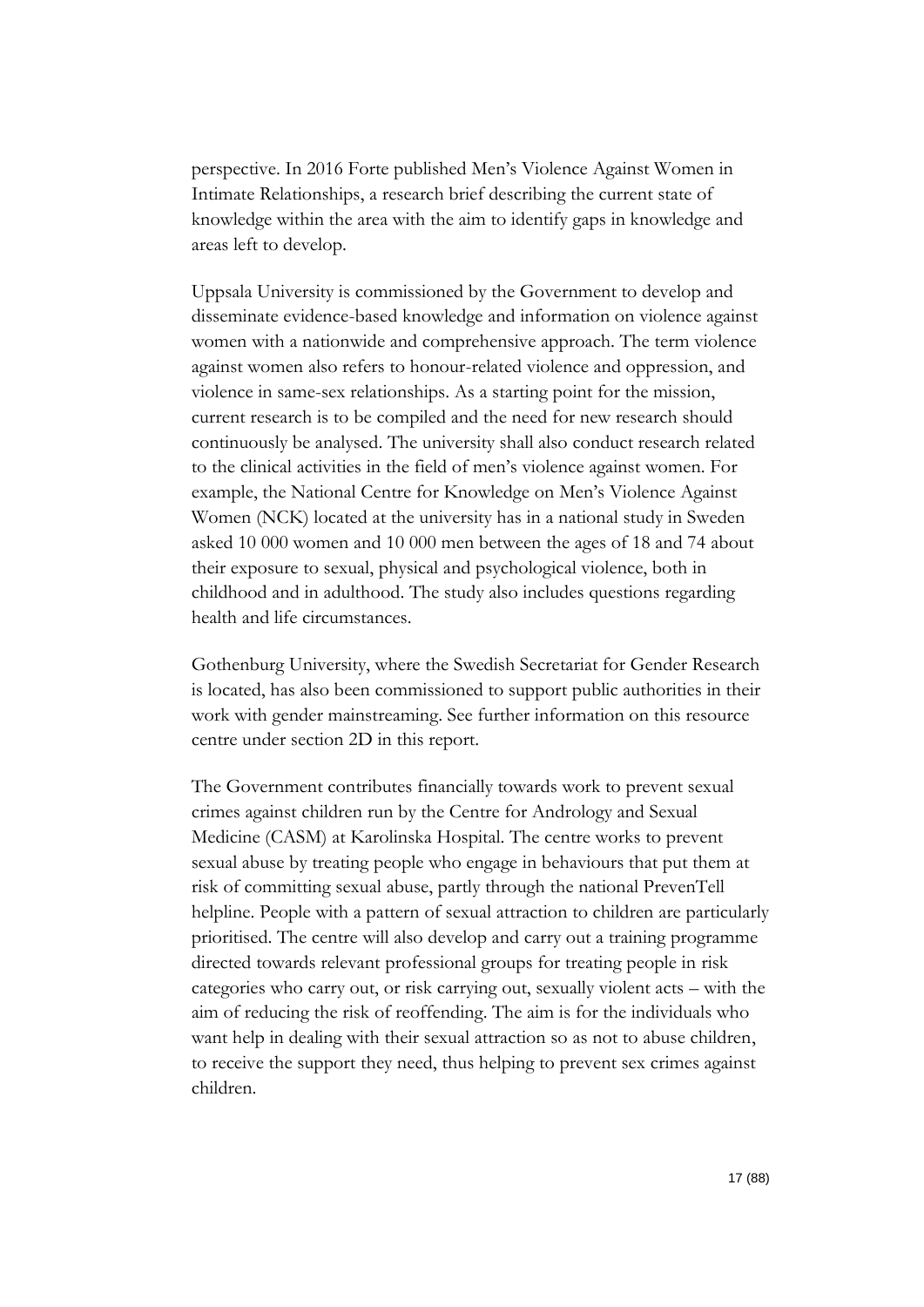The Swedish Work Environment Authority (AV) was given 46 million SEK (approximately EUR 4,5 million) during 2012–2016 to develop and implement preventive measures to improve the work environment in women dominated professions.

As a centre for research and development within the judicial system, the National Council for Crime Prevention (Brå) introduced under sections 2D amd 2E of this report, may be commissioned by the Government to produce data and disseminate knowledge on crime and crime prevention work. At the moment Brå is commissioned to analyse the development of gross violation against a woman's integrity and to study police methods to prevent repeated abuse by a closely related person against adults and children. In 2011–2015, Brå has also been instructed by the Government to study the unlawful persecution offence, the provision of personal emergency phones for people at risk, the provision on restraining orders, the provision on contact with a child for sexual purposes, the online threats and incidents of abusive or offensive behaviour against private individuals that are reported to the police, and a project that specialises in helping victims of abuse by a closely related person. Brå has also been instructed to conduct a national survey regarding offences in close relationships. (See additional information under sections 2E, 2G and 5O).

The Crime Victim Compensation and Support Authority (BrOM) was in 2011 commissioned to distribute funds to research etc. with the aim of improving knowledge about men's violence against women, including sexual violence and other sexual abuse. Approximately 40 million SEK (approximately EUR 4 million) was distributed in 2011–2014.

Research projects or researchers can also be financed through the Crime Victim Fund elaborated in further detail under section 2C above.

The Government has established a national Centre of Excellence on violence against children and child abuse at Linköping University. The University is tasked to gather and disseminate knowledge about violence and other abuses against children. The centre has a central role in the Government's efforts to improve prevention of violence and abuse and provides a link between research and practice for all relevant actors, including "barnahus" Children houses as developed further under section 6I.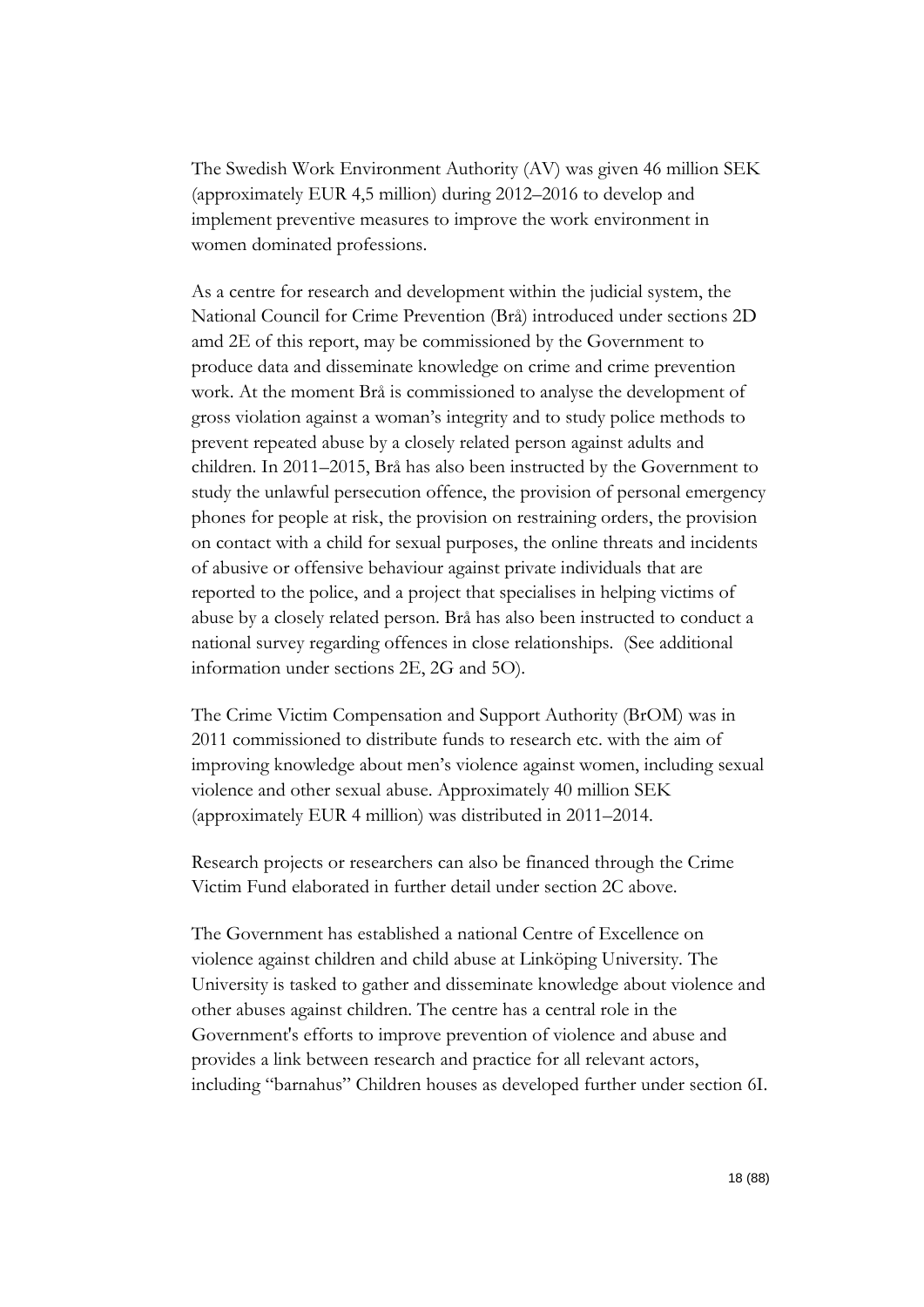The Government grants funding to the Children's Welfare Foundation Sweden to carry out a study regarding children who have been the victims of sexual abuse via the internet. An adapted version will be published to accommodate specifically to the needs of professionals working with children. The aim is to increase understanding of the consequences for children and young people of sexual abuse online.

The Children's Welfare Foundation has also been granted funding to carry out a study about the presence of corporal punishment and other infringement of children in Sweden. The study lasts during 2016–2018.

The Government decided to grant the Children's Welfare Foundation funding in order to conduct a knowledge collocation about violence against girls and boys with functional impairments. Multiple studies have shown that children with functional impairments are at greater risk of being victims of violence than children without functional impairments.

According to a national collocation done by the Children's Welfare Foundation and Karlstad University in 2011, fourteen percent of the pupils state that they have been beaten at some point in their life and three percent have been beaten several times. This share of pupils is almost exactly the same as in earlier studies and there is no indication of any increase. The outstanding risk factor for corporal punishment is violence between the adults in the family. This gives a ten-fold risk increase for corporal punishment compared to families where there is no inter-adult violence (Kroppslig bestraffning och annan kränkning av barn i Sverige – en nationell kartläggning 2011).

As mentioned under chapter 2D, the Government regularly appoints government inquiries to examine the needs and effectiveness of legislation, policy, governance and operations in this area of work. Examples of such government inquiries are SOU 2014:49, SOU 2014:71, SOU 2015:55, SOU 2015:86, and SOU 2016:60.

#### G. Population-based surveys on violence against women

Since 2006, the National Council for Crime Prevention (Brå) is conducting the Swedish Crime Survey (NTU) annually. It is a large national questionnaire survey where more than 12 000 people aged 16–79 years reply to questions about exposure to crime, security and confidence in the justice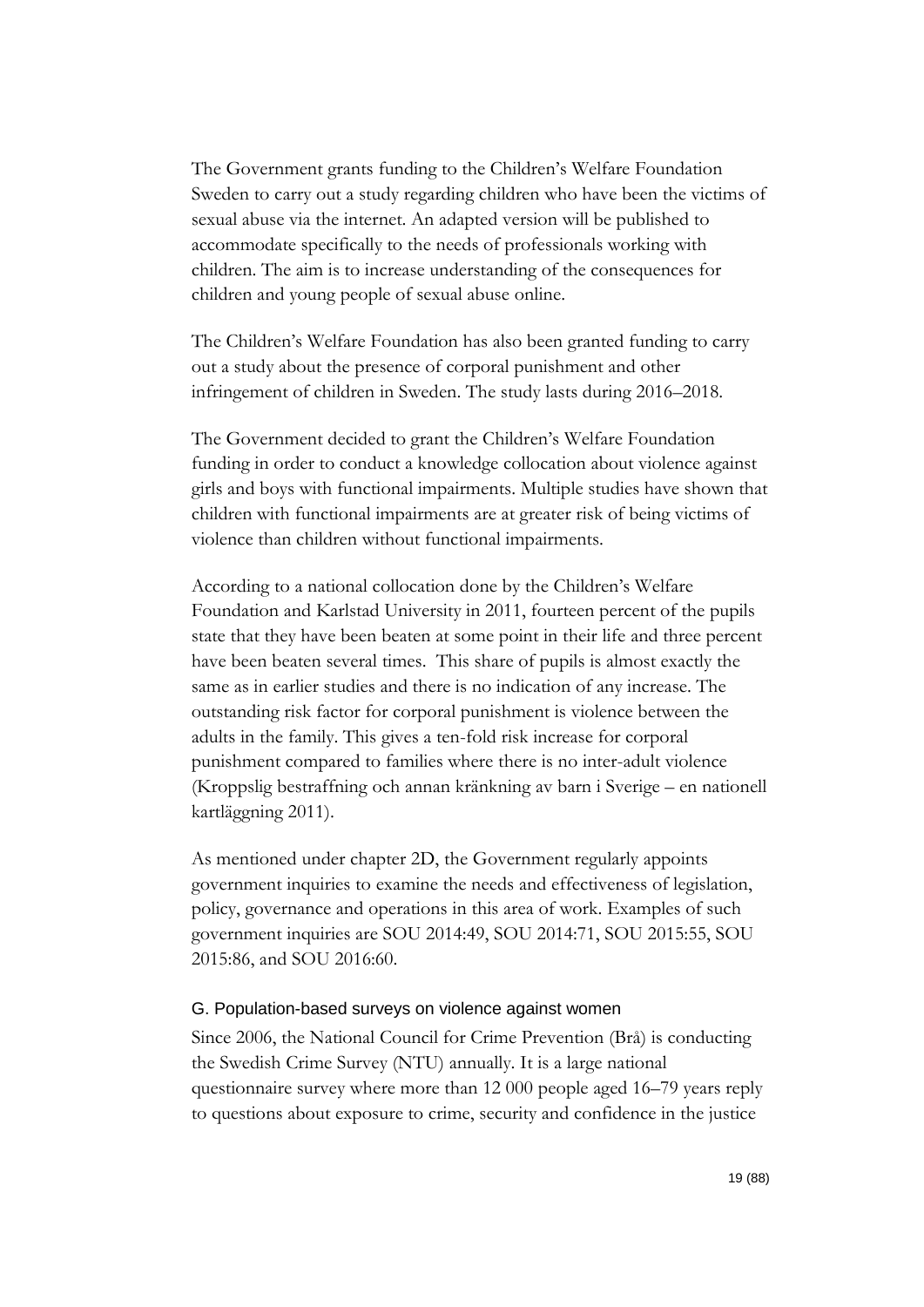system. The survey contains questions on for example exposure to assault, threats, sexual offences, robbery and harassment. The data is disaggregated by for example sex, age and location. The results are made public and published at Brå's website and in a printed publication.

*Exposure to offences against the person, 2014–2015. Percentage of girls and women aged 16–79. Source: the Swedish Crime Survey (NTU), Brå.*

|                 | 2014 | 2015 |
|-----------------|------|------|
| Assault         | 1,6  | 1,5  |
| thereof serious | 0.3  | 0.4  |
| Threats         | 4,6  | 5,2  |
| Sexual offences | 1,8  | 3,0  |
| Robbery         | 0.5  | 0,5  |
| Harassment      | 5,0  | 5.7  |

-4

In 2014, Brå presented the results of a national survey regarding offences in close relationships. The survey was conducted within the framework of the NTU. The purpose of the survey was to gain more knowledge of how widespread these types of offences are and to investigate their characteristics. The results show that the share of women victimised in close relationships in 2012 was almost equal to the share of men victimised (7.0 per cent among women and 6.7 percent among men, whereof 2.2 per cent of women and 2.0 per cent of men had been subjected to physical violence). The results also show that it was more common for women to be subjected to more serious violence and to have a greater need of help and aid, primarily in the form of medical care. Also, repeated victimisation was more common among women. The survey further shows that more than one in four women (and one in six men) had been victimised in a close relationship at some point in their lives.

The National Centre for Knowledge on Men's Violence Against Women (NCK) at Uppsala University published a report in 2014 entitled Violence and Health in Sweden – A National Prevalence Study on Exposure to Violence among Women and Men and its Association to Health<sup>4</sup>. The report is part of a research project entitled Women's and men's exposure to violence from a life-course and population perspective – A national study.

http://kunskapsbanken.nck.uu.se/nckkb/nck/publik/fil/visa/464/Violence\_and\_health.pdf#\_\_utma=1.102468297 5.1491985679.1491985679.1491985679.1&\_\_utmb=1.3.10.1491985679&\_\_utmc=1&\_\_utmx= -

<sup>&</sup>amp;\_\_utmz=1.1491985679.1.1.utmcsr=google|utmccn=(organic)|utmcmd=organic|utmctr=(not%20provided)&\_\_u tmv=-&\_\_utmk=51789737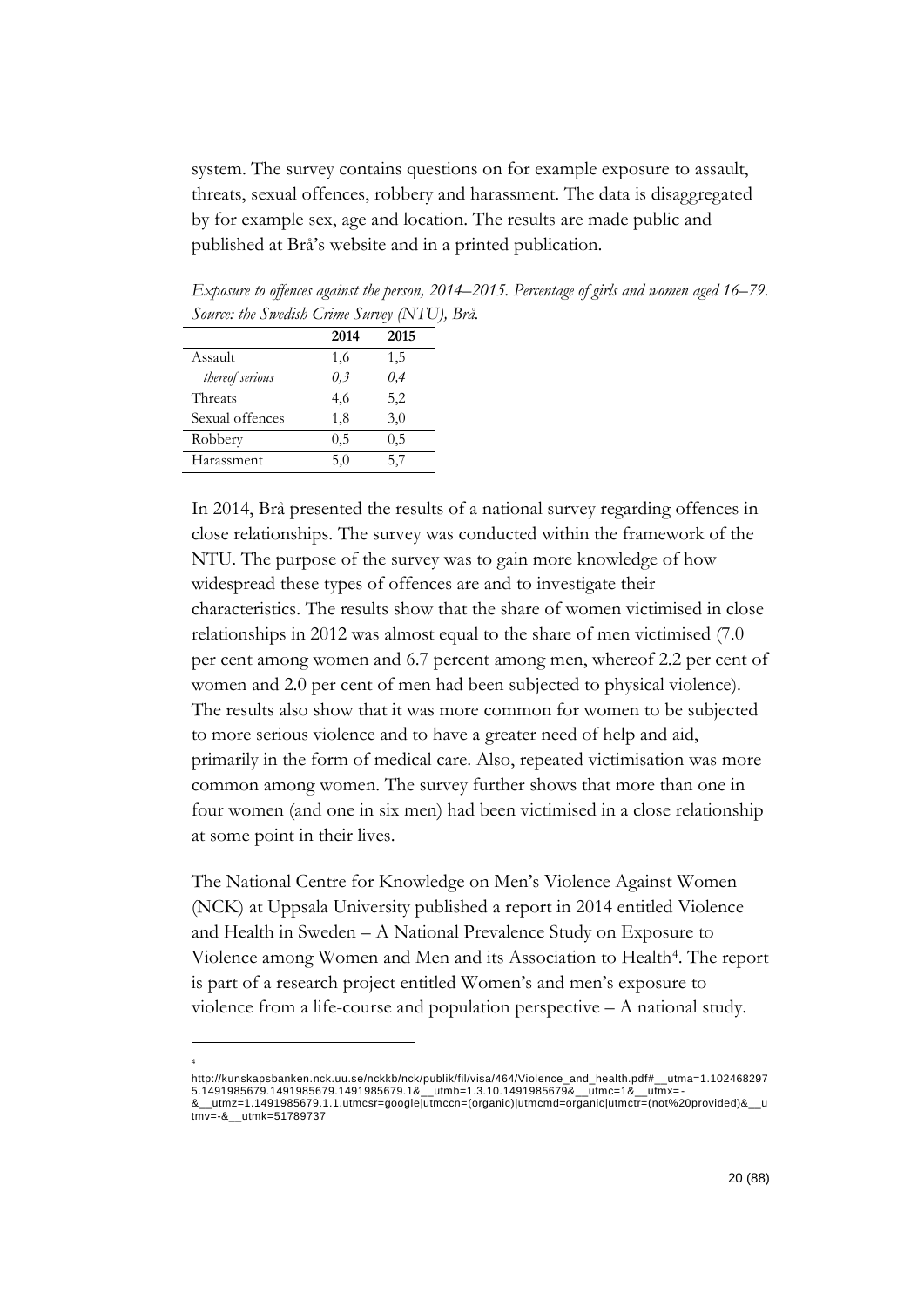The report reflects the results of a national study in 2012 focusing on the prevalence of exposure to psychological, physical and sexual violence among women and men between the ages of 18 and 74. The results presented in the study are extensive but indicates, for example, that 46 percent of women and 38 percent of men surveyed stated that they had, at some point, been subjected to some kind of severe violence. Women are significantly more likely to have been subjected to severe sexual and psychological violence, and men are marginally more likely to have been subjected to some form of severe physical violence. The analyses demonstrate that psychological and physical ill-health is more common, sometimes several-fold more common, in individuals who have been subjected to severe violence. However, it is important to note that these connections cannot be said to be causal.

In 2011, a commissioned survey based report on threats and violence in schools was published and made publicly available by the Swedish Work Environment Authority (AV) (Rapport 2011:15). The report was supported by Statistics Sweden (SCB) which conducted a national randomised survey amongst female and male teachers and boys and girls in schools.

The Public Health Agency of Sweden (FoHM) regularly (previously annually and as of 2016, bi-annually) conducts a national health survey. The survey covers life habits, physical and mental health, contact with health care, dental health and social relationships.

The Public Health Agency of Sweden (FoHM) also publishes a survey based study on sexuality and health amongst young people in Sweden. The studies which were published in 2009 and 2015 and 2017, are supported by a randomised stratified national population survey conducted by Statistics Sweden (SCB) and covers questions on social circumstances, discrimination, violence, contraceptives and methods for birth control, sexually transmitted infections, unwanted pregnancies and the right to knowledge and information. In 2015, the analysis was based on replies from 7 755 young people in the ages 16–29 in Sweden. The survey for example shows that there are differences in health and factors which affect sexual and reproductive health and rights (SRHR) between various groups of young people, especially based on sex and gender identity. Significant groups of girls and youth who do not want to categorise their sex experience discrimination, sexual abuse or sex against their will.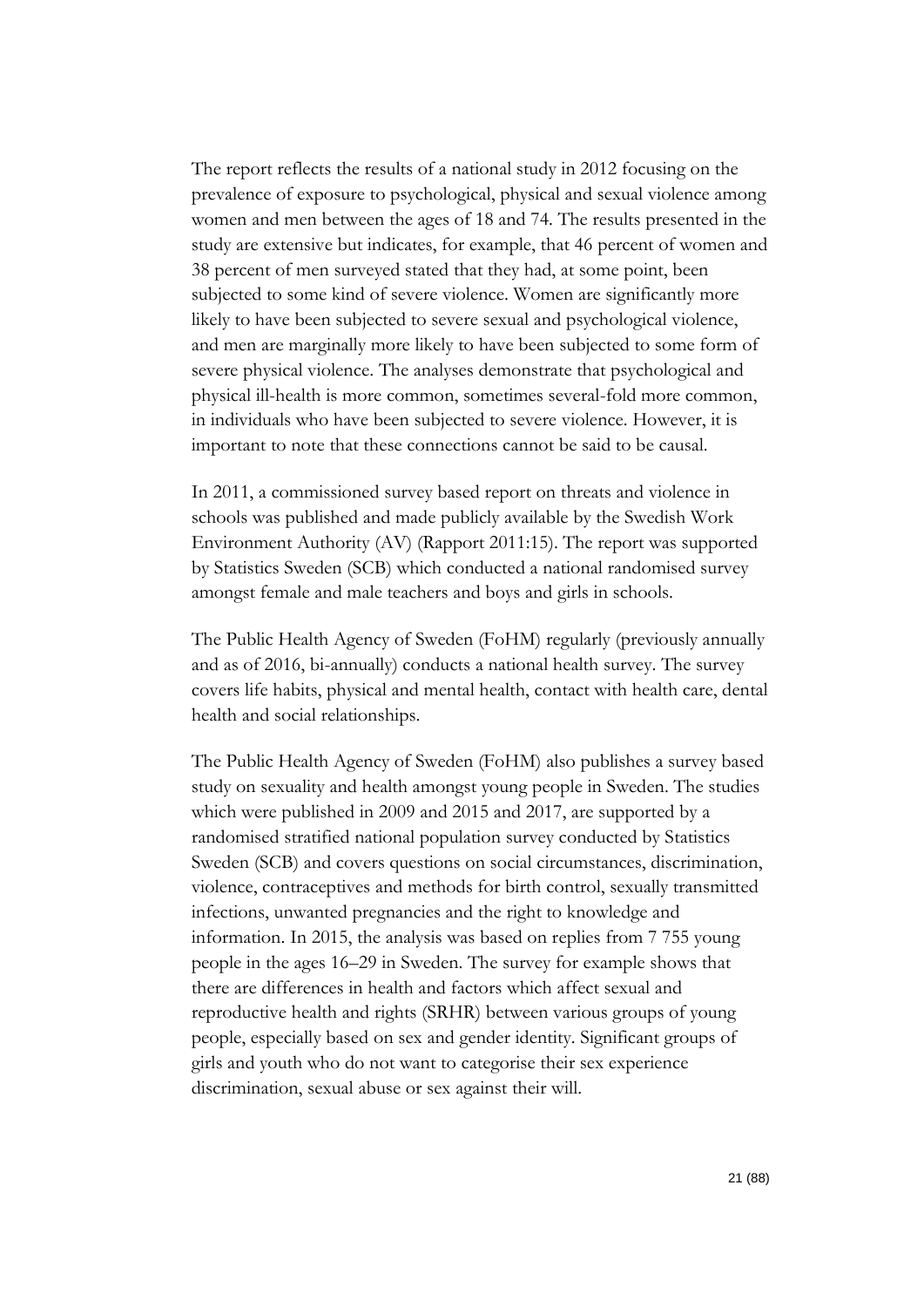Since 1975, Statistics Sweden (SCB) conducts an annual survey of living conditions in Sweden (ULF/SILC). The survey is conducted nationally through phone interviews with between 12.000–13.000 randomly selected people 16 years or older. The analysis is broadened with the help of national data on incomes, pensions, taxes, social subsidies etc. and the findings are disaggregated by sex, age, educational level, profession, socioeconomic group, income, Swedish/foreign background, civic state, etc. Broader surveys such as this one allows for studies of possible correlations between experiences of violence and socioeconomic factors, such as level of education, housing, income and occupation (https://www.scb.se/hittastatistik/statistik-efter-

amne/levnadsforhallanden/levnadsforhallanden/undersokningarna-avlevnadsforhallanden-ulf-silc/).

Amongst the findings of the survey of 2016 was that 23 percent of women had refrained from going out at night due to fear of being assaulted or threatened. The corresponding figure for men was six percent. It also showed that three percent of the population aged 16 years or older had been subjected to violence during the past twelve months. Five percent had been subjected to threats of violence or other types of threats which caused fear. The ratio of women and men who were exposed to threats or violence was about the same.

In 2011, a state-funded survey was carried out, with the purpose of describing the current situation for Swedish children and trends over time concerning various forms of humiliation, with special emphasis on events at home, but also those occurring at school. The 2011 national Swedish studies on corporal punishment and other humiliating behaviour towards children are a follow up of earlier studies performed in 1980, 2000 and 2006. The Swedish Government has decided to carry out another follow-up survey. This will be completed in 2018.

## 3. Prevention

# A. Campaigns and programmes

Government commissions to assemble and spread knowledge and bestpractices in how to prevent and counter men's violence against women which serve a permanent awareness-raising function on the national level are in part outlined under section 2 of this report. Furthermore, the Swedish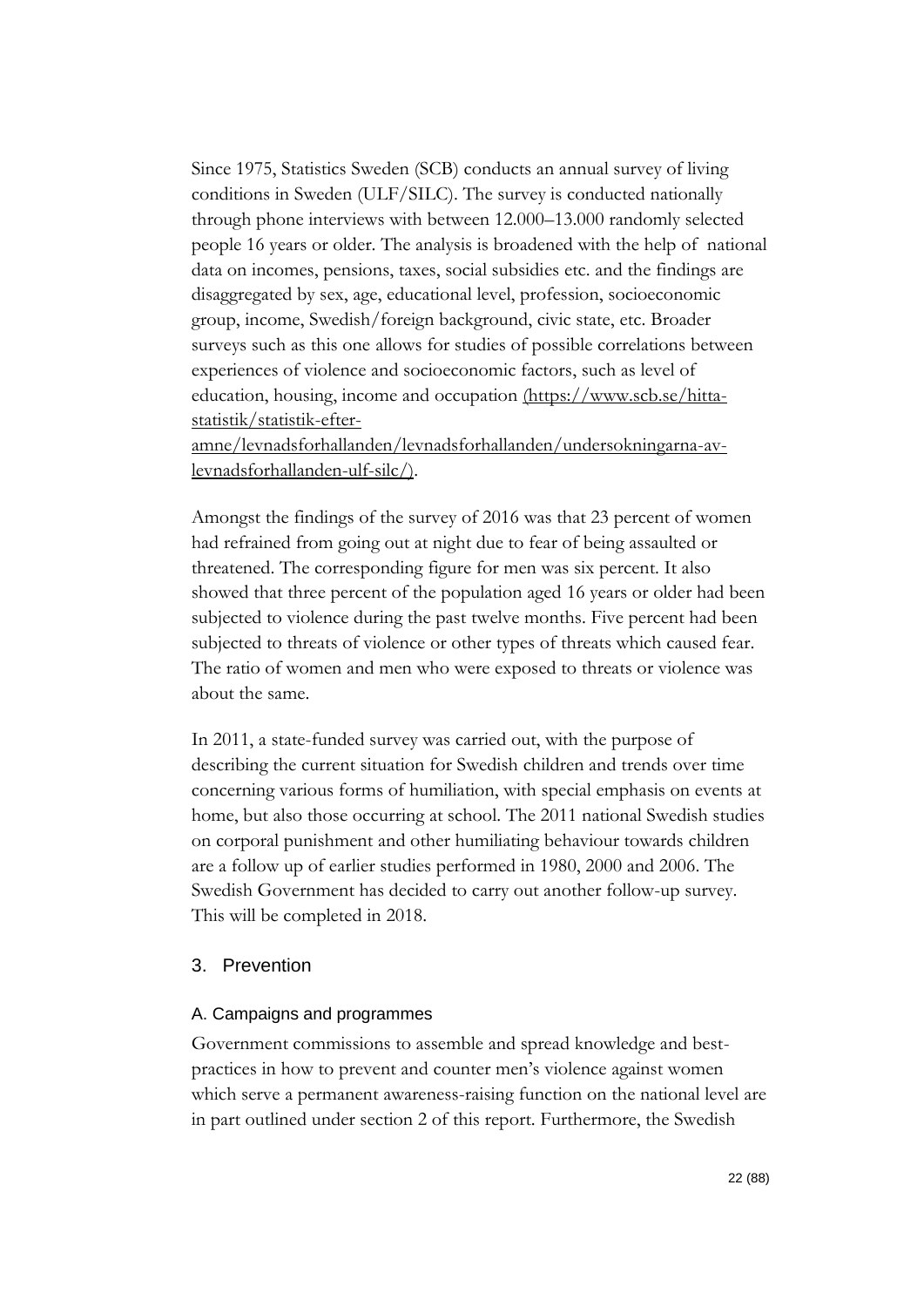Agency for Youth and Civil Society (MUCF) has been commissioned to actively pro-mote violence prevention to the municipalities and civil society organisations. Since October 2015, there is also an agreement between the Government and the Swedish Association of Local Authorities and Regions (SKL) to strengthen the integration of questions on men, boys and masculinity, including violence prevention, in gender equality work in municipalities. These measures align with the national strategy's goal to strengthen prevention work.

The Government through its budget allocations for preventive work also funds separate information campaigns, programmes and information resources. Direct campaigns are conducted on the level of the national authorities, municipalities or by the country administrative boards. Examples of such initiatives include the below:

The Swedish version of the Council of Europe No Hate Speech Movement which the Government commissioned the Swedish Media Council (SMR) to develop for a national audience in 2013 and which is still ongoing (A2013/2317/DISK, see [https://statensmedierad.se/nohate.1295.html\)](https://statensmedierad.se/nohate.1295.html).

The Equality Ombudsman has the assignment to educate and raise awareness of the protection against discrimination. The Ombudsman shall also cooperate with stakeholders such as employers. For example, in 2016, the Ombudsman cooperated with the unions to inform about measures compulsory for employers to prevent discrimination and promote equal rights and opportunities in the work place in accordance with the national Discrimination Act.

The Police Authority provides information on its website, targeted towards victims and those who suspect others to be a victim of domestic violence and honour related crimes. In 2009, the Police Authority launched a campaign under the title "Come to us" (Kom till oss)<sup>5</sup>, in order to encourage the reporting of domestic crime. The active work with the campaign was ended in 2015 but all relevant material remains in use online. The information, which includes both texts and movies, is provided in 18 different languages. On the website there is information on how to report a crime, how a police investigation is carried out and what kind of support and

-

<sup>5</sup> https://polisen.se/Kom-till-oss/Startsida/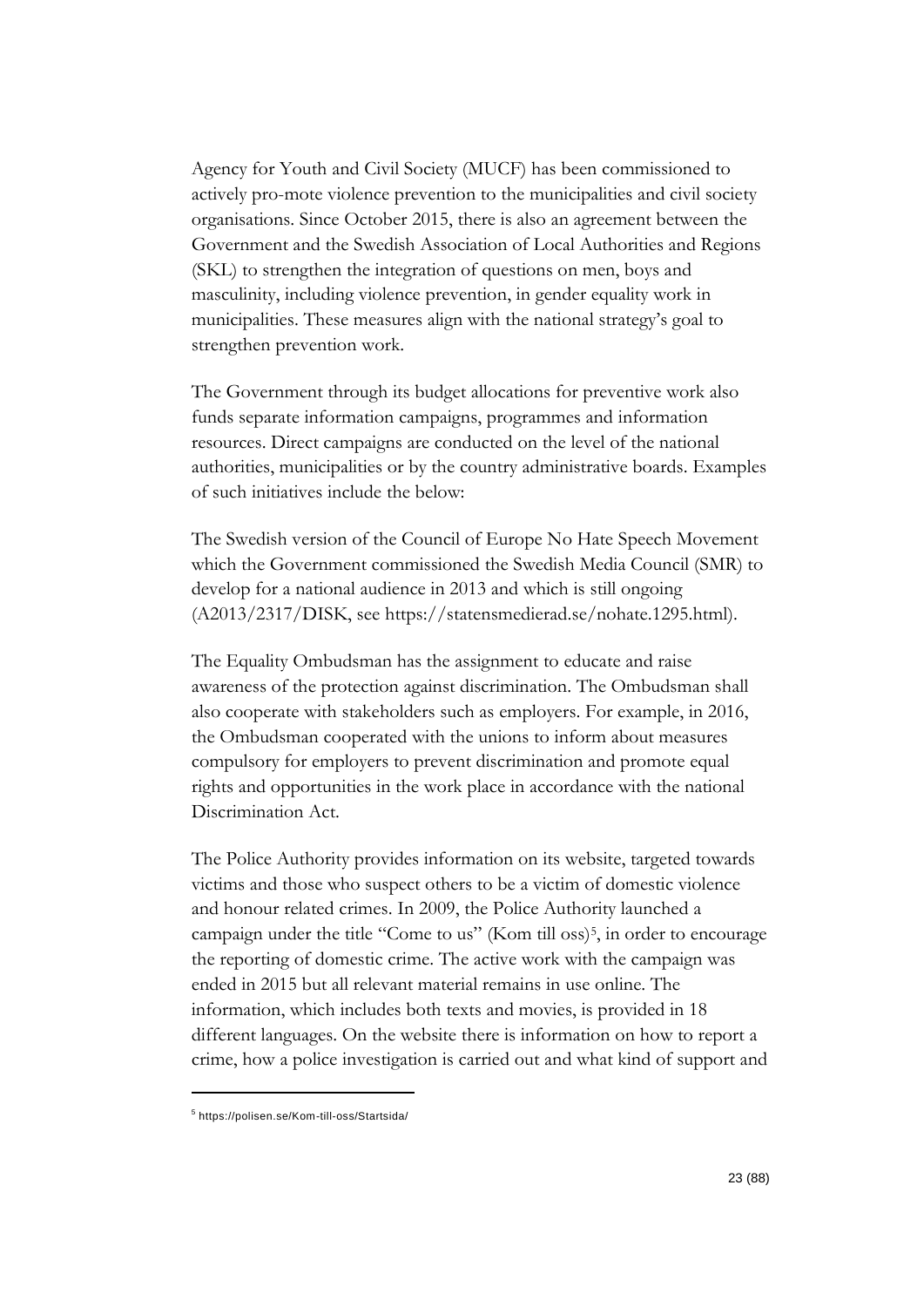help that is available. There are also links to other organisations where victims can receive help and support. The purpose with the campaign and the information online is to raise the tendency to report crimes and to facilitate participation in the investigation for victims. On the website, there is an "exit button" so that the user is able to leave the site quickly. There is also information on how to erase the traces of visits to the specific site in the computer.

At the local level, there have been various initiatives from the Police Authority for young people in schools, on information about crimes in intimate relationships and sexual crime. The police also work locally with a method called "pledges to citizens" ("medborgarlöften") which entails commitments from the local police in agreement with the community to give priority to certain issues at the local level. In the municipality of Arjeplog, the police have given domestic violence a higher priority, through the pledges to citizens' process.

A national awareness campaign called Travel Courage was launched by the County Administrative Board of Stockholm in 2014 and is still ongoing. The campaign aims to inform Swedish tourists that a Swedish citizen who sexually exploits children abroad can be convicted in Sweden as well. The campaign has raised awareness about the issue of sexual exploitation of children, according to a survey.

The site Hedersförtryck.se and related campaign material for multiple target audiences developed by the Country Administrative Board in Östergötland within the framework of the Government's commission to work to counter honour related violence and oppression in its related forms of manifestation through child marriage, forced marriage, and female genital mutilation.

The Government has tasked the Swedish Agency for Youth and Civil Society (MUCF) to develop a gender perspective in the work to safeguard democracy against violent extremism (Ku2015/01868/D).<sup>6</sup> As a result, The Swedish Agency for Youth and Civil Society (MUCF) created the publication series Young and Extreme and the publication Foreign is Frightening – four

-

 $6$  The gender perspective in the work against violence – regardless of its type – is essential for shedding light on what can be thought to be behind violent deeds and how preventative work can be developed. The Swedish Agency for Youth and Civil Society's (MUCF) 2015 youth survey shows that the frequency of violent behaviour is 4.4 times higher amongst young men who agree with stereotypical statements about gender roles when compared to young men who do not agree with these statements or stereotypical norms.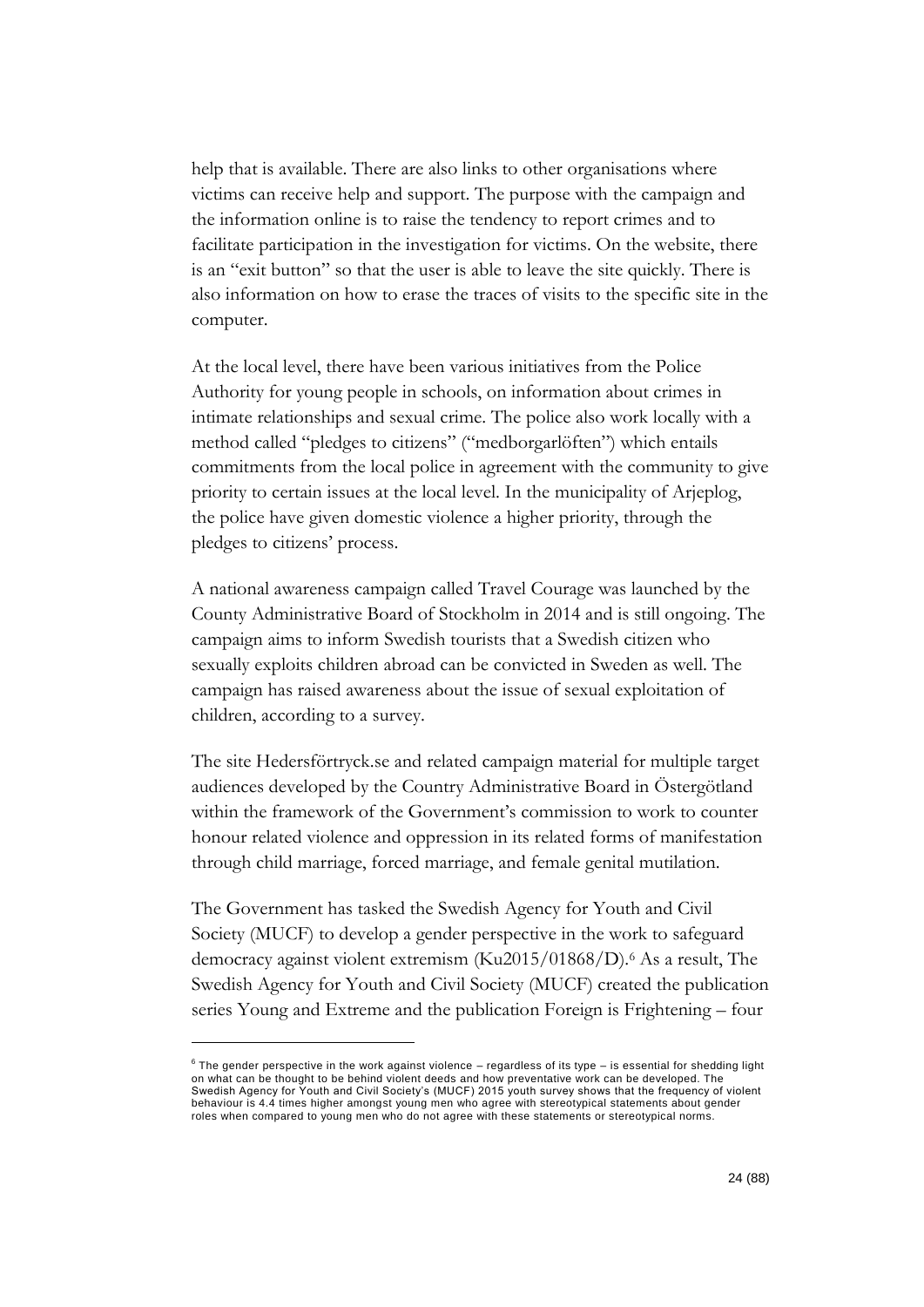publications about young people, gender and violent extremism (The Swedish Agency for Youth and Civil Society, 2016a; b; c; d). In Young and Extreme, the authors expand on existing research. The four publications address violent left-wing extremist environments, violent right-wing extremist environments, violent Islamic extremist environments and young people's take on violent extremism. Together they provide a broad picture of violent extremism in Sweden from the perspective of young people and gender. There are also podcasts in Swedish at [www.mucf.se](http://www.mucf.se/) that discuss violent left-wing, right-wing and Islamic extremism.

The site Youmo.se, run by the County Council of Stockholm on behalf of all county councils and regions of Sweden and is funded by the Government through the Swedish Agency for Youth and Civil Society (MUCF). The site which targets youth between 13 and 20 years old is available in 6 languages in addition to easy Swedish. It contains information in a range of formats about topics on the body, sex and health, including information on violence sexual violence, abuse and relevant support services. There is also information about gender equality, rights and assistance available to ensure physical and psychological wellbeing. Youmo.se also collaborates with young people, experts in the fields covered by the site, youth guidance centres, elevhälsan, national agencies and NGOs.

With support from the National Board of Health and Welfare (SoS), the County Administrative Board of Skåne in collaboration with the county administrative boards nationwide developed an information website called "Infogeneratorn.se" ("the information generator") in 2016. The site is a resource tool for professionals and municipalities and provides quality assured and adapted information in 24 languages to be used in the contact with victims of violence in intimate relationships in 24 languages.

Campaigns are also conducted on the regional level, e.g. the campaign "Välj att sluta", ("Choose to stop") conducted in the Stockholm region. It targets perpetrators or potential perpetrators of violence in intimate relationships to increase the number of perpetrators that seek assistance with their violent behaviour. The campaign is run by Operation Kvinnofrid which is a collaborative effort between the County Administrative Board of Stockholm, the County Council of Stockholm, Storsthlm (a non-profit organisation formed by the 26 municipalities of Greater Stockholm), the Stockholm regional branch of the Swedish Prison and Probation Service (KV), the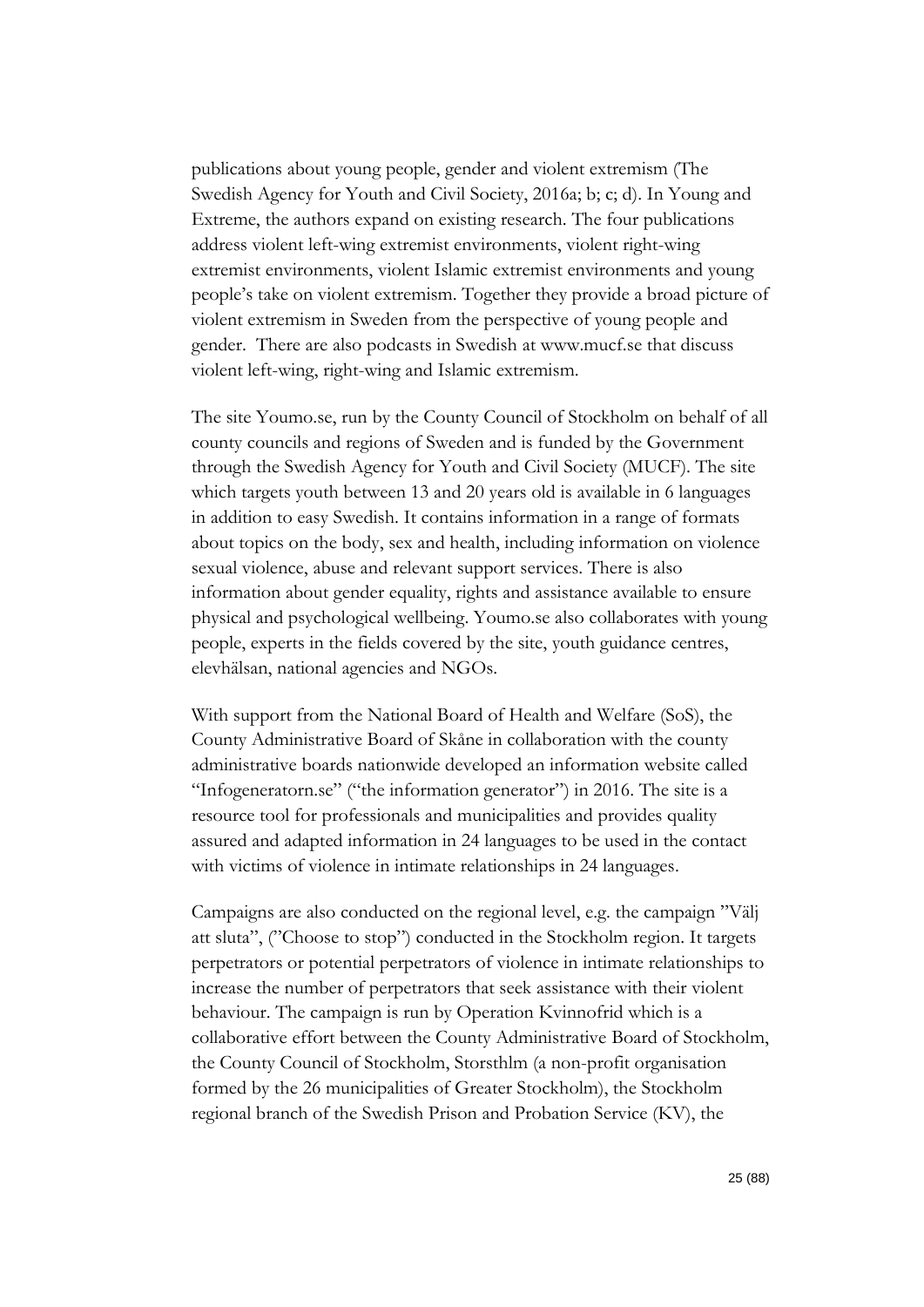Police Authority in the Stockholm region and all the 26 municipalities of the region (#väljattsluta [http://www.operationkvinnofrid.se/valjattsluta\)](http://www.operationkvinnofrid.se/valjattsluta).

While public authorities primarily conduct information campaigns or awareness-raising campaigns focused around available services or the rights and needs of the individual which reflect norms that are formally entrenched in national legislation and regulations, civil society and political parties have a broader social role to play both for awareness-raising of a complementary kind but also in conducting direct advocacy on public opinion.

The Government, however, grants funds to civil society to conduct awareness-raising campaigns that align with public interests. E.g. this is done through the funding and instructions to the Swedish Agency for Youth and Civil Society (MUCF) and the Swedish Crime Victim Compensation and Support Authority (BrOM).

## B. Inclusion of teaching material in education

Human rights, in the form of fundamental democratic values, constitute the basis of the Swedish school system. According to the Education Act (2010:800) and the national curricula each and every one working in the school should encourage respect for the intrinsic value of each person and the environment we all share. Furthermore, the teaching and all school activities should be carried out in accordance with fundamental democratic values.

The inviolability of human life, individual freedom and integrity, the equal value of all people, equality between women and men, and solidarity with the weak and vulnerable are the values that the school should represent and impart according to the national curricula. The school should also actively and consciously further equal rights and opportunities for women and men and has a responsibility to counteract traditional gender patterns. It should thus provide scope for pupils to explore and develop their ability and their interests independently of gender affiliation. These fundamental values and tasks of the school should be reflected in the teaching material used by the schools and in the education provided.

In April 2015 the Swedish National Agency for Education (NAE) was commissioned to evaluate the program Mentors in Violence Prevention (MVP) and its effects when used in schools. MVP is a program for working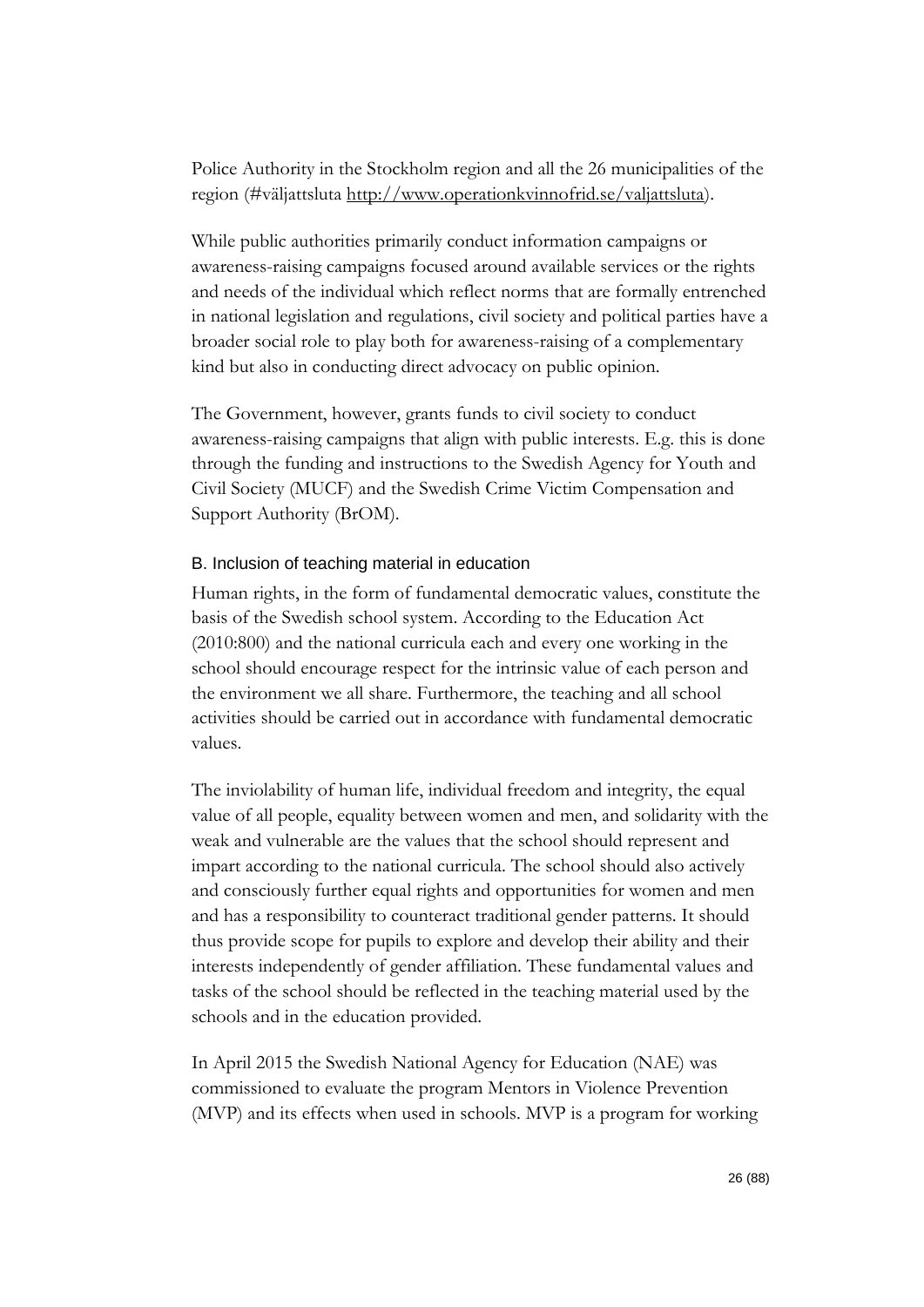with attitudes and norms of girls and boys, young women and men concerning masculinity, gender and violence.

The NAE was in June 2015 given the task to offer schools and education providers in compulsory and upper-secondary education extensive continuing professional development in different areas, so called national school development programs. One of these designated areas is the fundamental values in schools which includes gender equality and the prevention of degrading treatment and harassment. The Agency for example offers support material for schools for working with furthering equal treatment in and as part of the education.

Sex education is included in several of the course and subject syllabi for compulsory and upper secondary school as well as adult education. This means that the responsibility for this topic falls on several teachers and that it shall be brought up within the scope of a number of courses and subjects. According to the national curricula for compulsory and upper secondary school, the head teacher also has special responsibility for ensuring that the pupils receive knowledge on sex and intimate relationships.

The Government sees it as crucial that schools can impart both knowledge of sexual violence as well as fundamental values and human rights. It is therefore important that agencies and organisations have a relevant picture of the strengths and development areas of sex education to more effectively offer schools support. The Government has therefore tasked the Swedish Schools Inspectorate to perform a quality audit of sex education in compulsory and upper-secondary schools.

The Government has tasked the NAE to propose changes to the national curriculum for compulsory school to strengthen the task of the school to actively and consciously further equal rights and opportunities for women and men and to counteract traditional gender patterns. Part of this shall be to clarify that schools cannot systematically and over time organise their tutoring in gender separated classes.

The Education Act provides that all pupils in all forms of school, apart from preschool and non-mandatory preschool class for six year olds, shall have access to study and vocational guidance. The Government has commissioned the NAE to take action in 2016–2018 to strengthen quality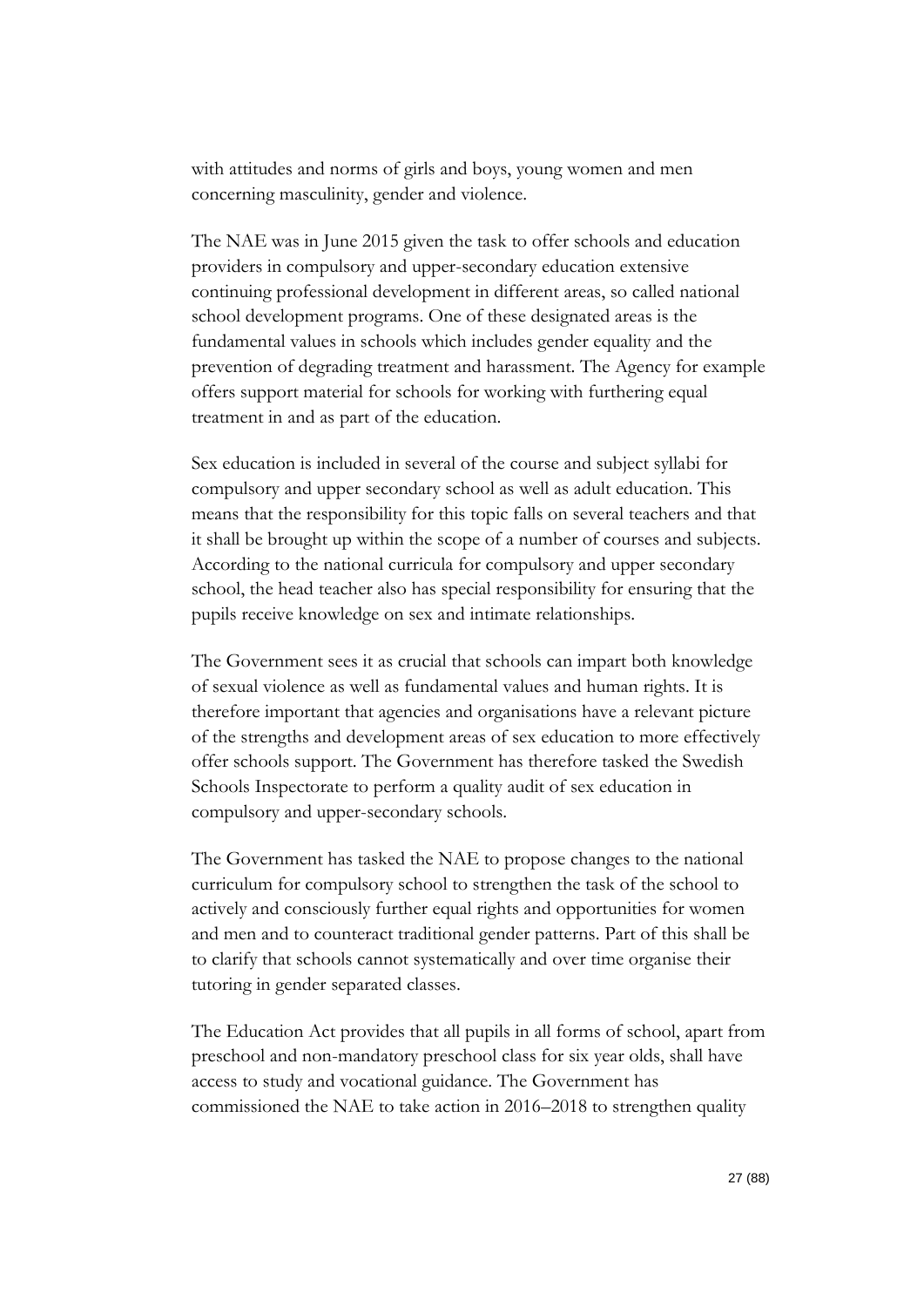and gender equality perspectives in study and vocational guidance in schools, for both boys and girls.

The Swedish Government does not control the teaching materials used in higher education. The Government decides the qualifications ordinances that contain the descriptors for all qualifications. Within these parameters, the higher education institutions are relatively free to decide on their own organisation, allocation of resources and course offerings. The universities and university colleges under the Government are obliged by law to always take gender equality into account and promote it in their operations. There are also descriptors for certain degrees that concern for example equality and human rights. See further information under 3C.

## C. Initial training of professionals

As mentioned under section 3B the Government decides the descriptors for all qualifications but then the Higher education institutions are relatively free to decide on the design of the courses in the study programme.

The Swedish Higher Education Authority was tasked by the Government with examining how issues of human rights, men's violence against women and violence against children are being taken into account in educational programs leading to degrees in different areas but primarily in education and health care. The report, which examined 188 educational programs, was presented at the end of 2015. The results showed that big emphasis is placed on the teaching of human rights in a broad sense. However, there are less trainings on men's violence against women and violence against children. It was found that education on men's violence against women and violence against children was usually included in most studied programmes, although in some cases the results are uncertain due to low response rates. Mainly, a lack of teaching about men's violence against women and violence against children was evident in certain programmes that lead to a degree in teaching.

The education programmes leading to degrees in teaching are all fairly new and are currently being evaluated for the first time by the responsible authority, the Swedish Higher Education Authority.

In august 2017 the Government decided to amend the qualification descriptors in the Systems of Qualifications for certain professional qualifications in higher education to include a learning outcome that the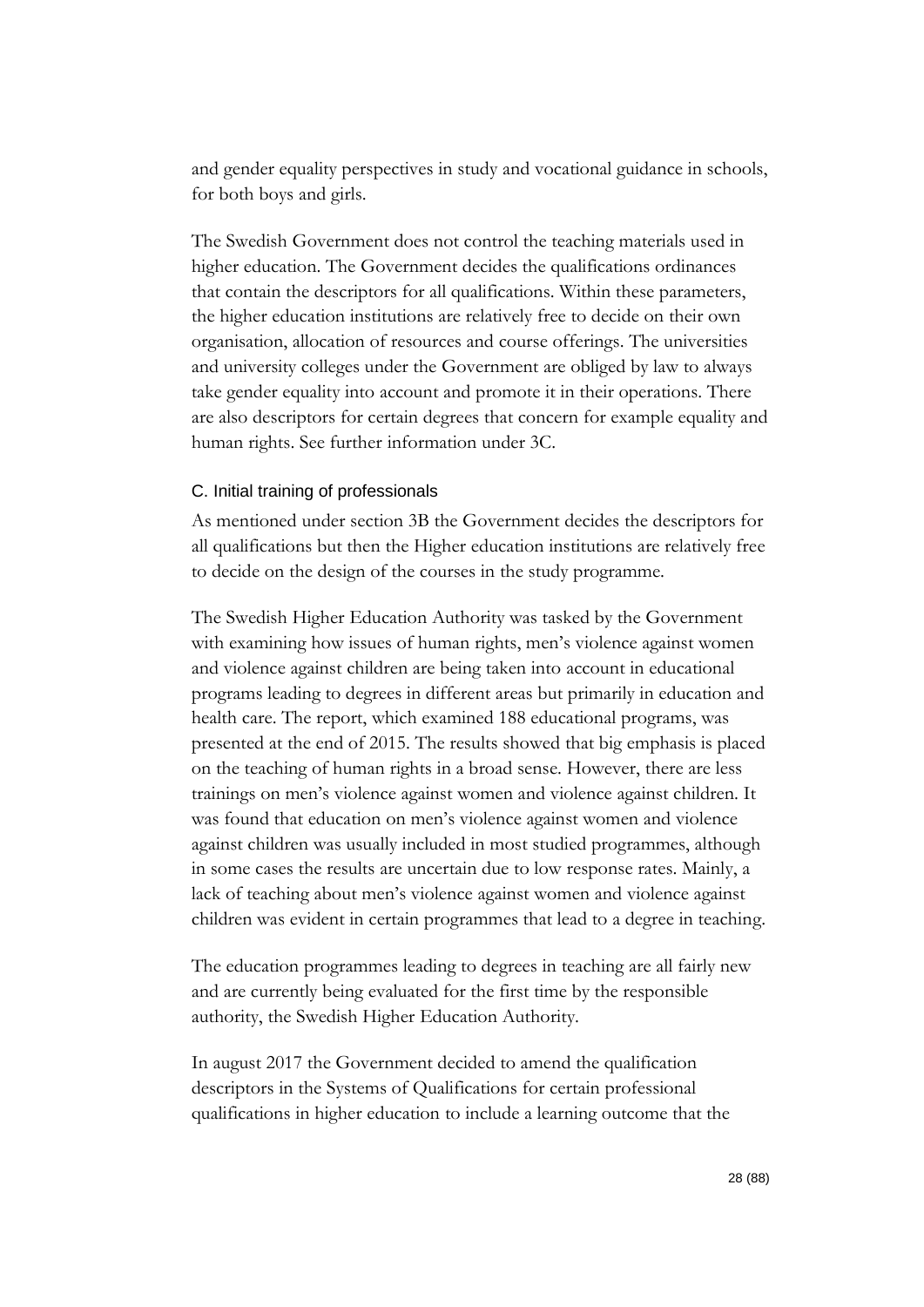student shall demonstrate knowledge of men's violence against women and domestic violence. The study programmes concerned are identified as leading to professions in which encounters occur with people who have been subjected to violence or have subjected others to violence. The qualification descriptors concerned are those for Degree of Bachelor of Science in Physiotherapy, Degree of Master of Law, Degree of Master of Science in Medicine, Degree of Master of Science in Psychology, Degree of Bachelor of Science in Nursing, Degree of Master of Science in Dental Surgery, and Degree of Bachelor of Science in Social Work. These amendments will come into force 1st of July 2018. Some other qualification descriptors for these and other relevant degrees are outlined in further detail in annex A of this report.

According to the Swedish Social Services Act (2001:453, Ch 3, para 3) the municipalities are obliged to ensure that their social services are delivered by staff with appropriate training and experience. The act further contains specific provisions concerning aid for women subjected to domestic violence and children who have witnessed such violence. In addition, the National Board of Health and Welfare (SoS) has issued regulations (mandatory rules) and general advice (strong recommendations) on work related to domestic violence by the social services and the health care system (SOSFS 2014:4). Amongst other things, it is strongly recommended that staff members handling all kinds of matters concerning individuals (adults and children) within the social services have knowledge of domestic violence and the ability to practice this knowledge in their work. Similar recommendations apply to the systems of health care and dental care.

Significant funds are allocated for the development of such expertise and know-how of the professional cadre through the Government commission on development funds to the National Board of Health and Welfare (SoS) mentioned under section 2A of this report. Within this commission, the agency in addition to distributing funds for capacity development and strengthening of expertise and the development of qualitative working methods, collaborates with the Government supported The National Centre for Knowledge on Men's Violence Against Women (NCK), to support the County Councils and with the county administrative boards to support municipalities and non-profit actors providing services in this field.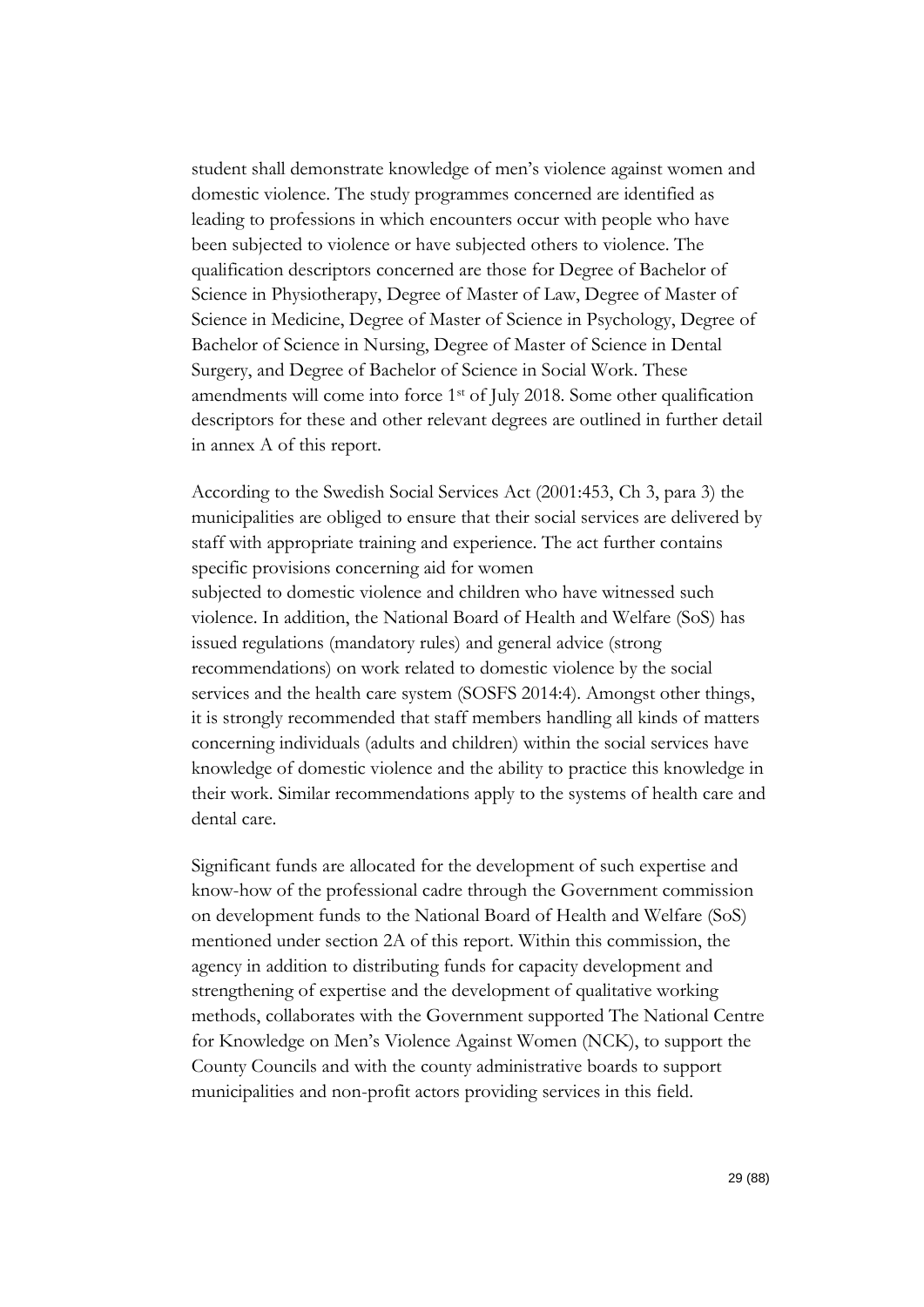The National Centre for Knowledge on Men's Violence Against Women (NCK) which has run initial as well as in-service trainings and courses in this field for over 20 years has noted a sharp increase in the demand for qualified training on men's violence against women in parallel to the strengthening of formal requirements of such expertise. The centre notes that this increase has also coincided with the ratification of the Istanbul convention and that the national funds made available by the Government for the development of such expertise has contributed to this increase.

In addition to pre-existing courses on men's violence against women for students pursuing degree programmes as well as for professionals, the centre developed a new training of trainers course in this field to meet the increased demand and during 2015 offered a specialised training of trainers course adapted for the health care services on two occasions. Other specially adapted courses for coordinators of social work in this field were offered in both 2015 and 2016. (See additional information under in-service training in section 2D).

The Courts of Sweden Judicial Training Academy provides training for both permanent judges and judges in training. There is no fixed training program for newly appointed judges. Instead they can, depending on their background (for instance as a lawyer or a prosecutor), choose from the various courses arranged by the Academy (see section 3D below for information on these courses). Many permanent judges have followed a specific career path that begins after graduation and entails working as a legal clerk at different courts for six years. For judges in training, the Academy holds ten courses (each course is one week). However, judges in training do generally not adjudicate in cases concerning more serious crimes such as sexual crimes or severe violence.

Please refer to section 5B under this report for additional training of prosecutors and police officers. Please also refer to annexes B and C for information on training within the Police Authority and for prosecutors.

Please refer to section 7C for additional information of training of Migration Agency personnel.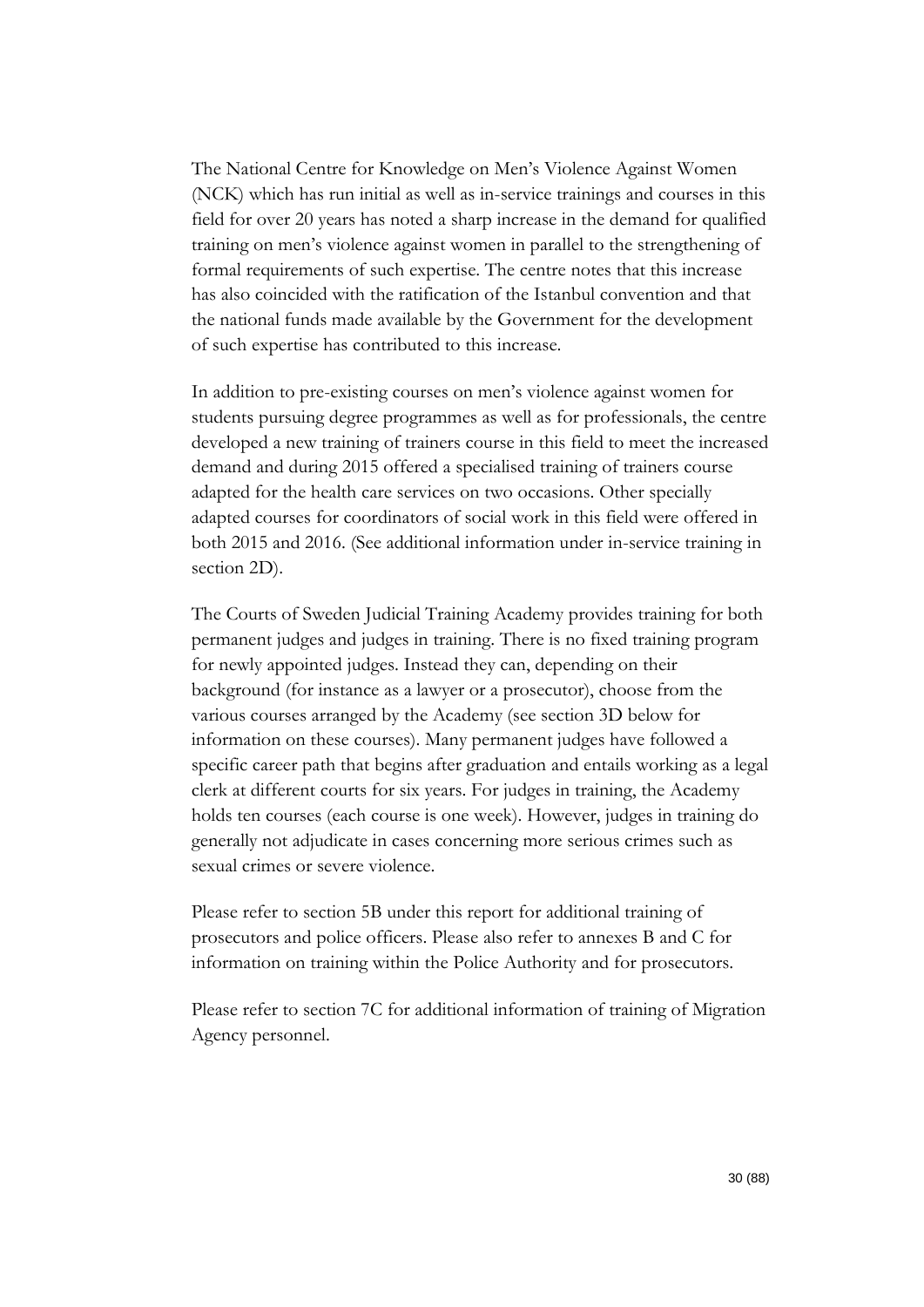## D. In-service training of professionals

The course "children and trauma" is given during spring 2017 by Karolinska Institutet together with the Erica foundation. The course is 7,5 higher education credits and is addressed towards professionals within the childand youth psychiatry, social services, student health, habilitation and kindred disciplines.

Following a commission from the Government, the Swedish Crime Victim Compensation and Support Authority in 2011–2014 conducted a training programme aimed at staff in the Police Authority, the Swedish Prosecution Authority and the courts system. Lawyers who are members of the Swedish Bar Association were also given the opportunity to participate. The purpose of the programme was to increase knowledge about victims of sexual crimes and improve the treatment of these crime victims in connection with reports to the police, preliminary investigations and trials. The report on the commission was presented in June 2014.

The Crime Victim Compensation and Support Authority's information and training activities are largely based on local, regional, and national cooperation. Through lectures, training courses, and study visits, the authority annually reaches approximately 6 000–7 000 people directly, primarily those active in professions which have a responsibility for crime victims, or volunteers. The webpages managed by the authority had in 2016 nearly 360 000 visits.

The National Centre for Knowledge on Men's Violence Against Women (NCK) at Uppsala University offers, as part of the commission from the Government to the university, courses on violence. In addition to the work outlined under section 3C, the Centre offered a course for investigative methodologies in relation to violence in intimate relations for police officers and contributed to other courses offered for the police. A free web-based course on violence was launched in September 2016 that by the end of the year had had almost 4 000 registered users. The aim of the course is to increase the competence firstly in the Social services but the course is also relevant for staff in other sectors.

In 2015 and 2016, over 3 500 persons took part in the external training activities offered by NCK. They reached staff at Sweden's Public Employment Agency, occupational therapists, midwifes, probation officers,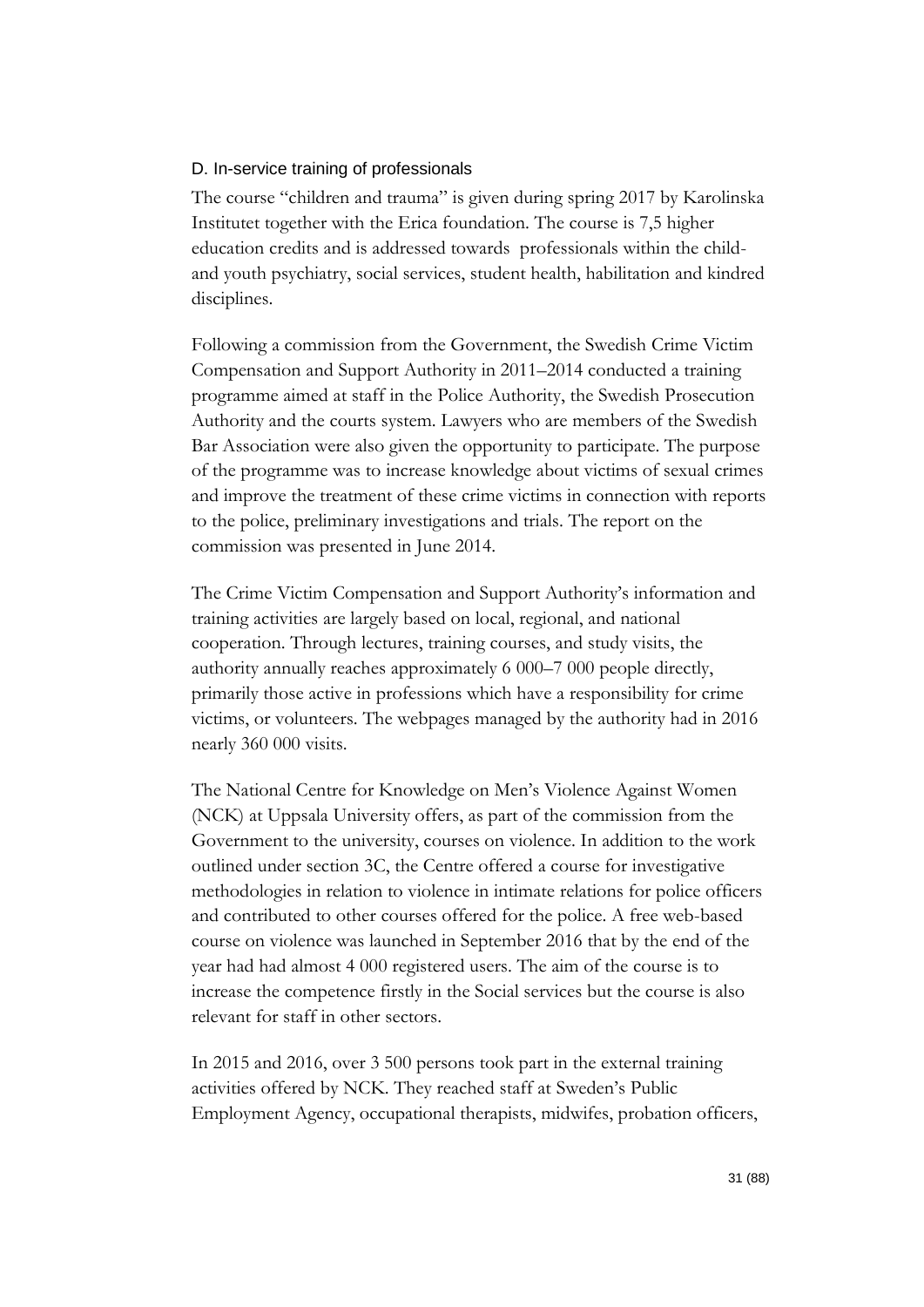employees of shelters, attorneys, prison officers, counsellors, physicians, teachers, police officers, priests, therapists, physiotherapists, nurses, social workers, prosecutors and dentists.

Since 2012, the county administrative boards are organising regional inservice trainings on work against domestic violence with the support of the National Board of Health and Welfare (SoS). The county administrative boards reported that in most regions these trainings were attended by professionals from nearly all municipalities in 2015. The participants represented a wide range of municipal and regional public services such as the social services, public health, education including pre-school, residential care homes for children and young people as well as the Swedish Prison and Probation Service (KV), the police and nearly 200 NGO:s.<sup>7</sup>

Within the framework for a government gender mainstreaming commission for public agencies, the Swedish Social Insurance Agency (FK) has developed procedures and training for desk officers handling case files to identify violence as a possible cause of sick leave and enable referrals to support services.

Under the coordination of the County Administrative Board of Östergötland, the county administrative boards are also organising in-service trainings for various professional groups on honour-related violence and oppression including child marriages and forced marriages as well as female genital mutilation. The boards carried out nearly 160 training activities across the country in 2016, attended mainly by staff members of the social services, health care, schools, the justice sector and civil society organisations.

In 2014, the Government commissioned the Swedish Agency for Youth and Civil Society (MUCF) to promote the use of effective gender-aware programs of violence prevention among municipalities and civil society organisations. In 2015 and 2016 the agency organised regional conferences, workshops and seminars attended by more than 1000 participants from 60 municipalities and municipal districts. The three most populated regions – Stockholm, Skåne and Västra Götaland – were offered three-day seminars specifically targeting persons in strategic positions for promoting the

-

 $^7$  A report on the progression of these activities during 2016 will be submitted by the National Board of Health and Welfare by September 30, 2017.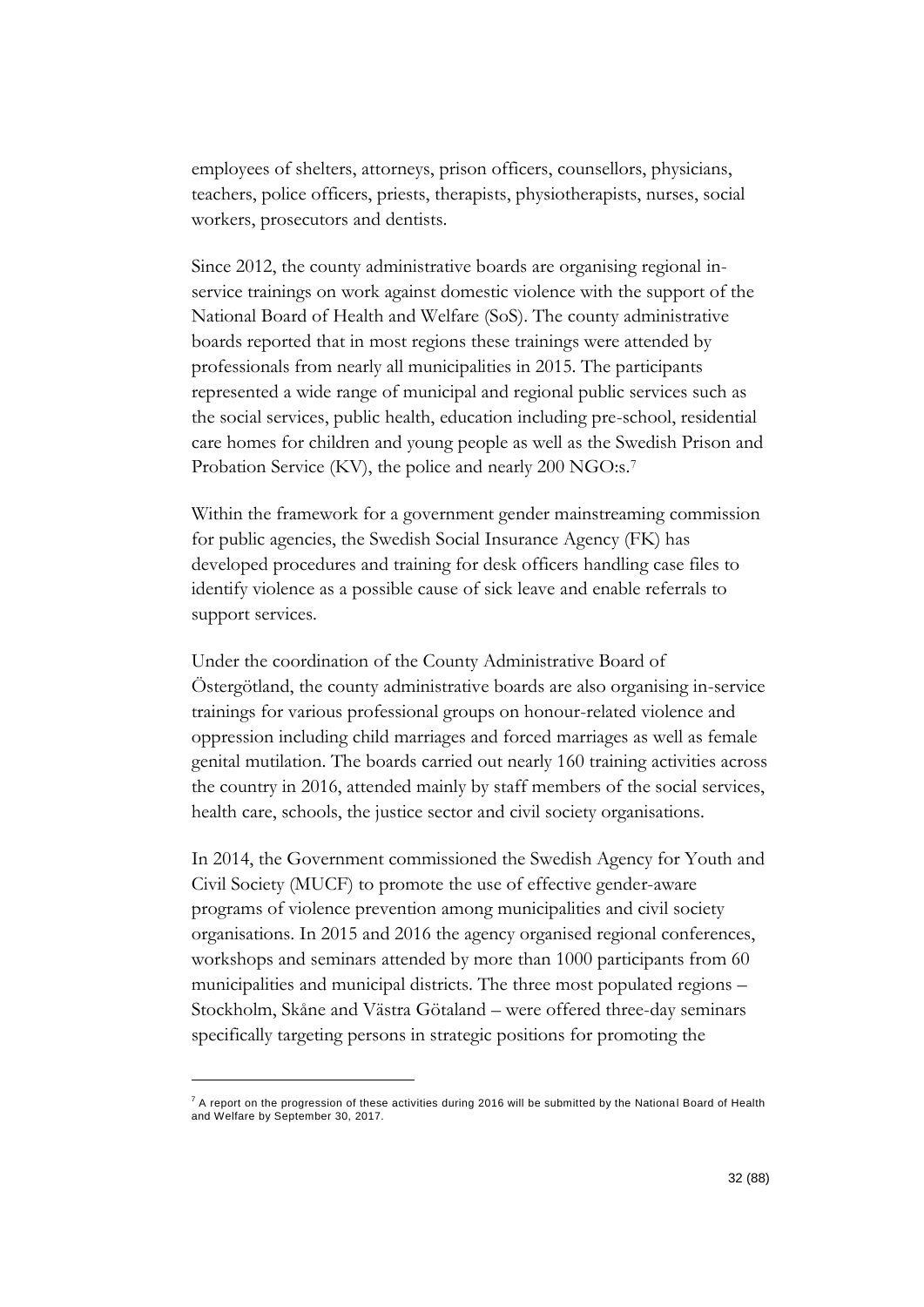development of violence prevention within municipalities and civil society. See also information under section 2F on training by the Centre for Andrology and Sexual Medicine (CASM) at Karolinska Hospital.

The Courts of Sweden Judicial Training Academy arranges various courses for judges where violence against women is an integrated part, for example courses regarding sexual crimes, gross violation of a woman´s integrity and the judge's role (see annex D).

Please refer to section 5B under this report for additional training of prosecutors and police officers. Please also refer to annexes B and C for information on training within the Police Authority and for prosecutors.

Please refer to section 7C for additional information of training of Migration Agency personnel.

# E. Support programmes for perpetrators

According to the Social Services Act (2001:453), social services on the municipal level have the overarching responsibility for the welfare of people within their territory. For convicted criminals, however, the Government in its authority instruction confers the responsibility for treatment of offenders nationwide to the Swedish Prison and Probation Service (KV) for as long as offenders are in their custody.

In this context, a diversity of programs for perpetrators of violence and sexual offenders are offered both on the national, regional and local levels across Sweden. In addition to the Swedish Prison and Probation Service, some are run directly by social services and others are offered by civil society. All programs are voluntary in nature but depending on the context, there are incentives to undergo treatment. Incentives can for example be linked to financial support and in cases where treatment is assessed to constitute a risk reducing measure, there can also be a possibility for special release. The Swedish Prison and Probation Service and the forensic care also offer therapy (compulsory or voluntary depending on the context). Examples include psychodynamic or cognitive behavioural therapy.

The Swedish Prison and Probation Service offers different treatment programs for convicted individuals to reduce the risk of relapse. Two nationwide treatment programs are currently offered to perpetrators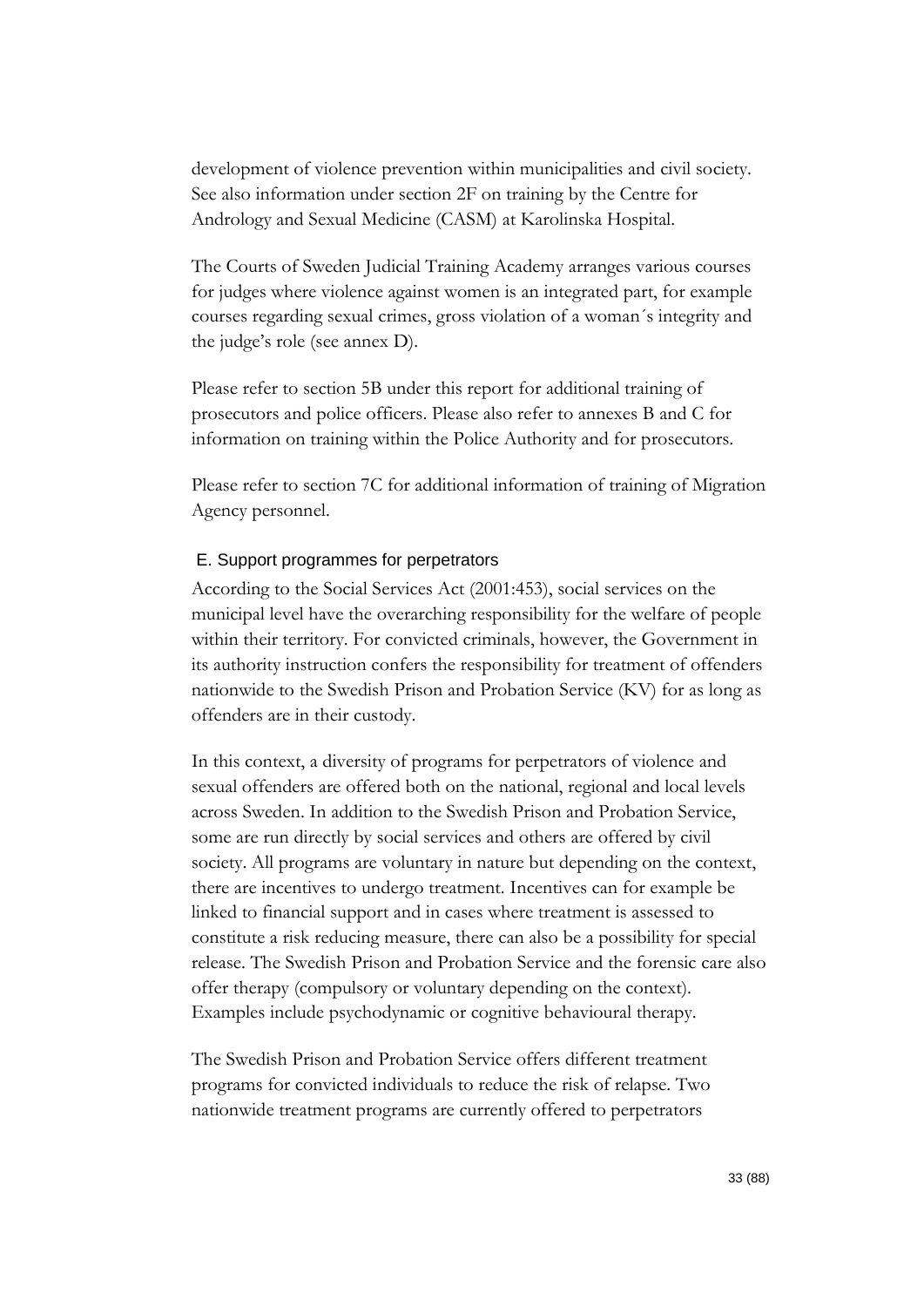convicted for violence against women or sexual offences. A third programme is under development. The treatment programs are run by KV employees both in prisons and at the offices of probation. All treatment programs have passed a scientific review and a specialised KV HQ unit provides training of trainers and capacity development for KV staff to ensures consistent and high quality of all treatment programs.

| Offenders convicted for violence in intimate relationships enrolled in the Swedish Prison and Probation<br>Service abuse and violence courses |      |      |      |      |      |  |  |  |  |  |
|-----------------------------------------------------------------------------------------------------------------------------------------------|------|------|------|------|------|--|--|--|--|--|
| Year                                                                                                                                          | 2012 | 2013 | 2014 | 2015 | 2016 |  |  |  |  |  |
| Number of<br>offenders<br>enrolled in<br>the KV<br>programs                                                                                   | 473  | 475  | 451  | 420  | 362  |  |  |  |  |  |
| Number of<br>offenders<br>who have<br>completed<br>the KV<br>programs                                                                         | 351  | 347  | 353  | 315  | 266  |  |  |  |  |  |

Source: Swedish Prison and Probation Service (KV) (2011–2013 Ebbe, 2014–2016 KVR)<sup>8</sup>

Various operations across the country work with perpetrators of intimate partner violence that do not serve an ongoing sentence. In a pre-study in 2011, the National Board of Health and Welfare (SoS) identified 63 such operations. The Nordic Countries Overview of Work with Perpetrators of Intimate Partner Violence 2017, commissioned by the Nordic Council of Ministers, found that most programs are of limited size and scope, and are mainly present in urban areas. Many municipalities collaborate to provide programs and the majority of the programs include a gendered understanding as part of the design.

The annual publication of how the social services on the municipal level are working with these issues, "Öppna jämförelser" ("Open comparisons") [\(http://www.socialstyrelsen.se/oppnajamforelser/valdinararelationer\)](http://www.socialstyrelsen.se/oppnajamforelser/valdinararelationer), referred to under section 2E of the report, has a dedicated section for data on measures for safety and support. In 2016, these for example showed that

<sup>-</sup> $8$  It should be noted that national statistics for persons convicted for violence are not disaggregated with regard to their relationship to the victim. Therefore, data on offenders undertaking treatment programs for this offence is therefore difficult to put in relation to the number of offenders serving a prison sentence for violence in intimate relationships nationwide.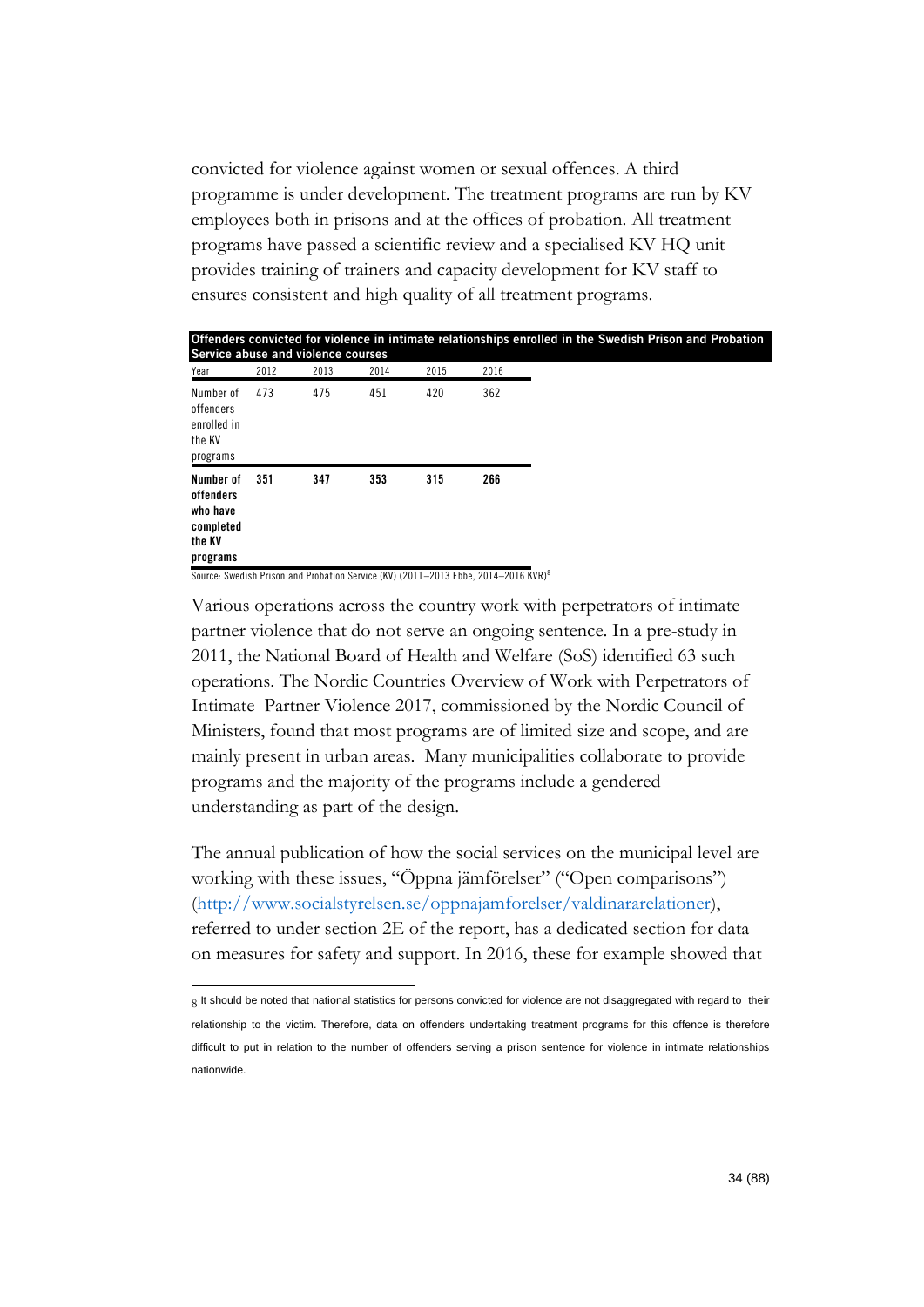70 percent of municipalities' social service personnel had received training to work with intimate partner violence including with perpetrators.

A government committee of inquiry (ToR 2017:26) appointed in 2017 and expected to deliver its findings in June 2018, is currently mapping and reviewing the experience of prevention programs for relapse aimed at men who are not in custody and will recommend how such services can be strengthened.

Both the Swedish Prison and Probation Service and the National Board of Health and Welfare in collaboration with social services and a number of civil society organisations have developed measures for safety and support for victims. The degree to which these measures are being implemented, as well as the models for doing so, vary greatly between regions. However, since the introduction of these measures, the National Board of Health and Welfare has noted an increased awareness of how to interview victims of violence and that risk assessments are more uniform across the country.

In addition to evaluations conducted in conjunction with specific measures or programmes, the Swedish Prison and Probation Service has an in-house research department which evaluates the impact of the authority's permanent treatment programs. The National Board of Health and Welfare (SoS) commissions reviews and evaluations of treatment measures. The Swedish National Council for Crime Prevention (Brå) also evaluates the various aspects of programs under the Swedish Prison and Probation Service (KV) as well as crime prevention efforts by other actors including the municipalities nationwide. Likewise, The County Administrative Boards evaluate various ongoing aspects of support programmes.

## F. Support programmes for sex offenders

As mentioned under 3E, the Swedish Prison and Probation Service (KV) offers a specialised program for convicted sex offenders entitled "relationships and cohabitation". The program, which targets adult men, is provided as individual- and/or group therapy according to the perpetrators risk and response assessment. Currently, the program is offered at all six correctional institutions where male sex offenders serve sentences. The program is also held in offices of probation, nationwide, both as an ordinary program and as a booster for those who have previously undergone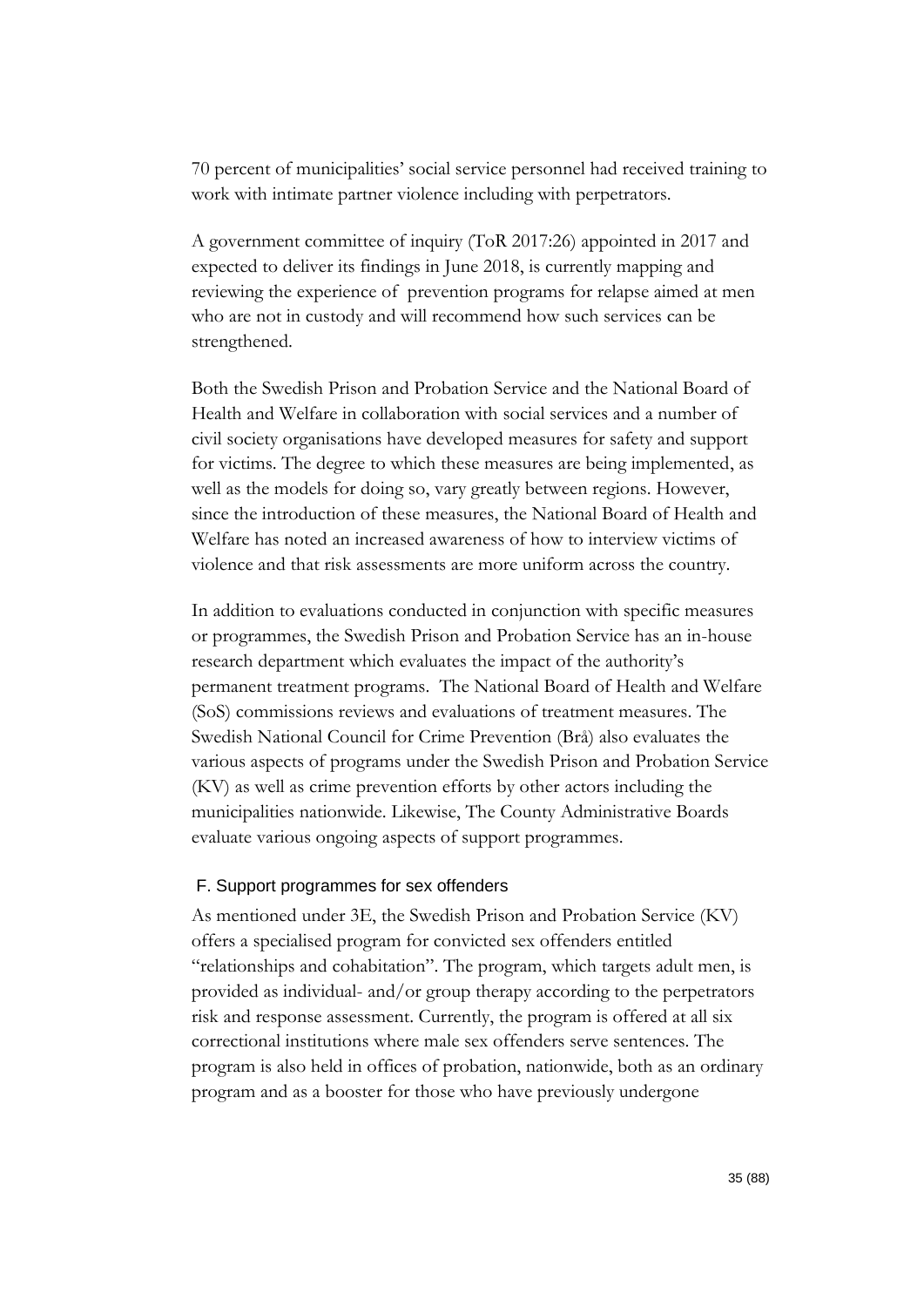treatment in prison. Adult women sex offenders are offered individual therapy as this is a more rare conviction.

|             |      | Perpetrators enrolled in "relationships and cohabitation" (KV) |      |      |      |
|-------------|------|----------------------------------------------------------------|------|------|------|
| Year        | 2012 | 2013                                                           | 2014 | 2015 | 2016 |
| Inlnitiated | 286  | 261                                                            | 293  | 290  | 280  |
| Completed   | 208  | 192                                                            | 236  | 222  | 224  |
| a           |      |                                                                |      |      |      |

Source: Swedish Prison and Probation Service (KV) (2011–2013 Ebbe, 2014–2016 KVR)

Sex offenders convicted to forensic psychiatric care are given therapy in the form of individual counselling, in accordance with an individual care plan based on the patient's needs and problems.

Support programs for youth can be given as juvenile care in form of noninstitutional care, as 24/7 care with placement in a family home or in a youth home (HVB), or as closed juvenile care. The care given to the youth in the closed juvenile care, which can be the result of a conviction of sexual assault, is tailored for the individual and provided in a special youth home.

For individuals who are not convicted for sexual offences but who themselves identify a need for care, the Centre for Andrology and Sexual Medicine (CASM) at the Karolinska Hospital has a nation based operation and offers treatment to prevent sexual crimes. The Centre provides emergency treatment of persons at imminent risk of committing acts of sexual abuse. The unit is linked with the helpline PrevenTell for men with sexual abuse problem. (See further information under 4E).

Child and Adolescent Psychiatry, so called BUP clinics, offer help to children that act sexually against others and are in a need of professional counselling. Referrals can for example be made from the school student care functions, the health care system or directly from parents. There are two special BUP clinics in Sweden that accept children and youth that have sexual behavioural problems for assessment and treatment. For boys and young men between ages 12 to 21, there are treatment programmes in noninstitutional settings which is referred to as an integrative approach. The approach consists of the treatment program "relationships and cohabitation", individual therapy and a program entitled "identity and sexuality". Girls who act in a sexual manner towards children or have been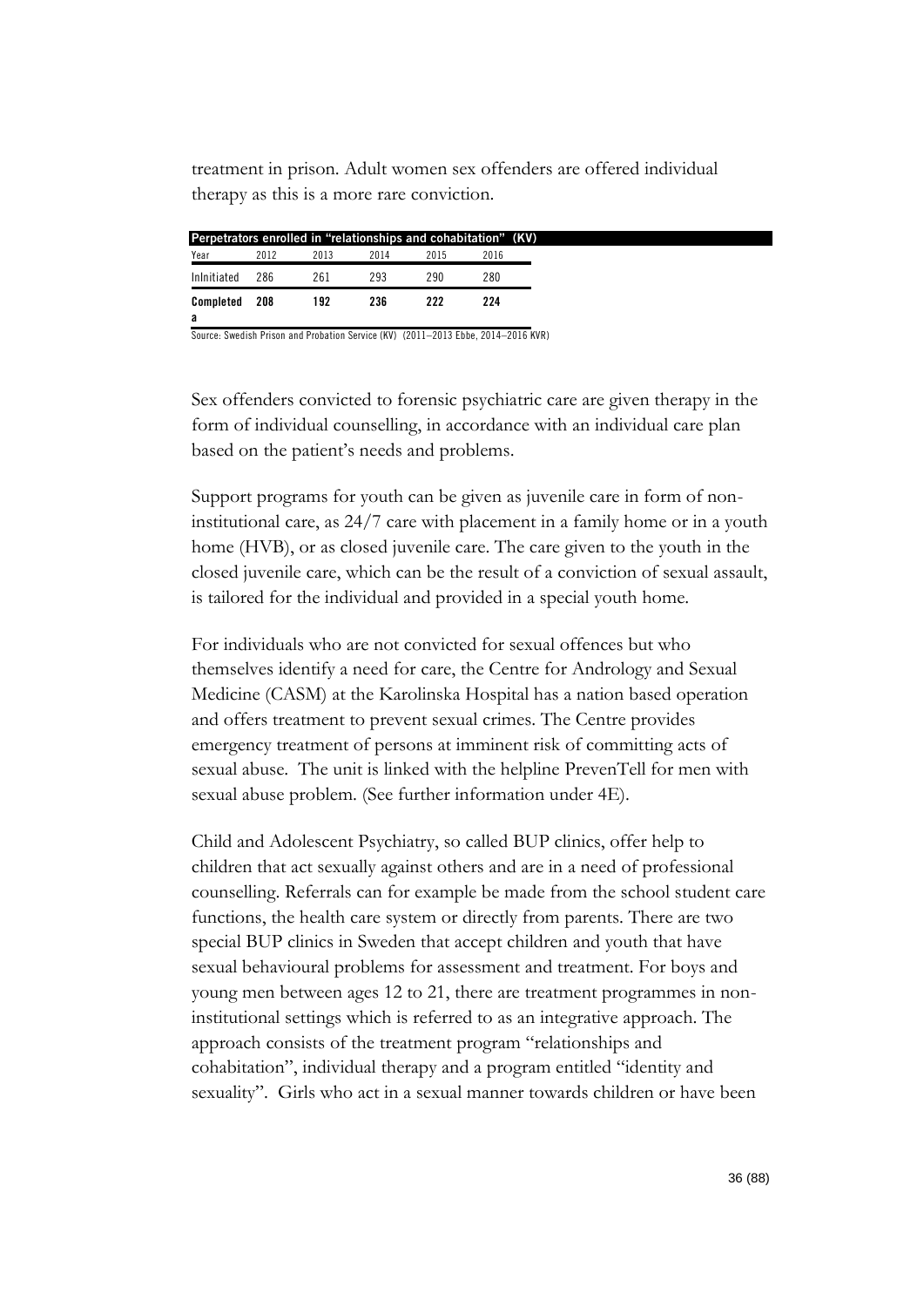convicted for sexual crimes are placed in youth homes for youth with a mix of problems.

One private actor in Sweden has since year 2005 been specialising in children and youth with sexual abuse problems. The goal is for the child or youth to prevent itself from committing sexual assaults. The actor works nationally.

Several NGOs work with victims for sexual abuse in Sweden and a number of NGOs offer services for perpetrators of sexual offences.

#### G. The private sector and the media

The media sector in Sweden is granted independence in relation to the Government by the constitutional law. A fundamental part of the Swedish media policy is to provide for public service broadcasting with high quality and high integrity that functions as an important influence and bench mark for other actors within the media sector. Democratic values and the fundamental ideas of the Swedish society, such as the principle of equality and the freedom and dignity of individuals, are deep-rooted within the Swedish society and also in the Swedish media sector.

The remit of the public service broadcasters includes a requirement that all broadcasting activities should be conducted based on a gender equality and diversity perspective. For suppliers of media services including TVbroadcasts, on-demand TV or teletext, it is explicitly regulated in the Radio and Television broadcasting Act (2010:696) that programme activity in its entirety must be characterised by the principle of equality and the freedom and dignity of individuals  $(5 \text{ c } 1 \text{ } \textcircled{k})$ .

Certain restrictions as regards the allowed content in radio and TVprogrammes are stipulated by law. TV programmes with graphic violence or pornographic images must either be preceded by a warning signal or contain an ongoing warning on the screen throughout the transmission. Such programmes may not be aired during a time or in a way that leads to a high risk of children seeing it, unless there are special justifying reasons. The office of the Chancellor of Justice reviews whether programmes reported by the public contain graphic violence or pornographic images contradicting 5 c. 2–3 §§ of the radio and broadcasting act. The broadcasting licenses for the terrestrial networks include provisions to guarantee that consideration should be taken to the special impact of television when determining the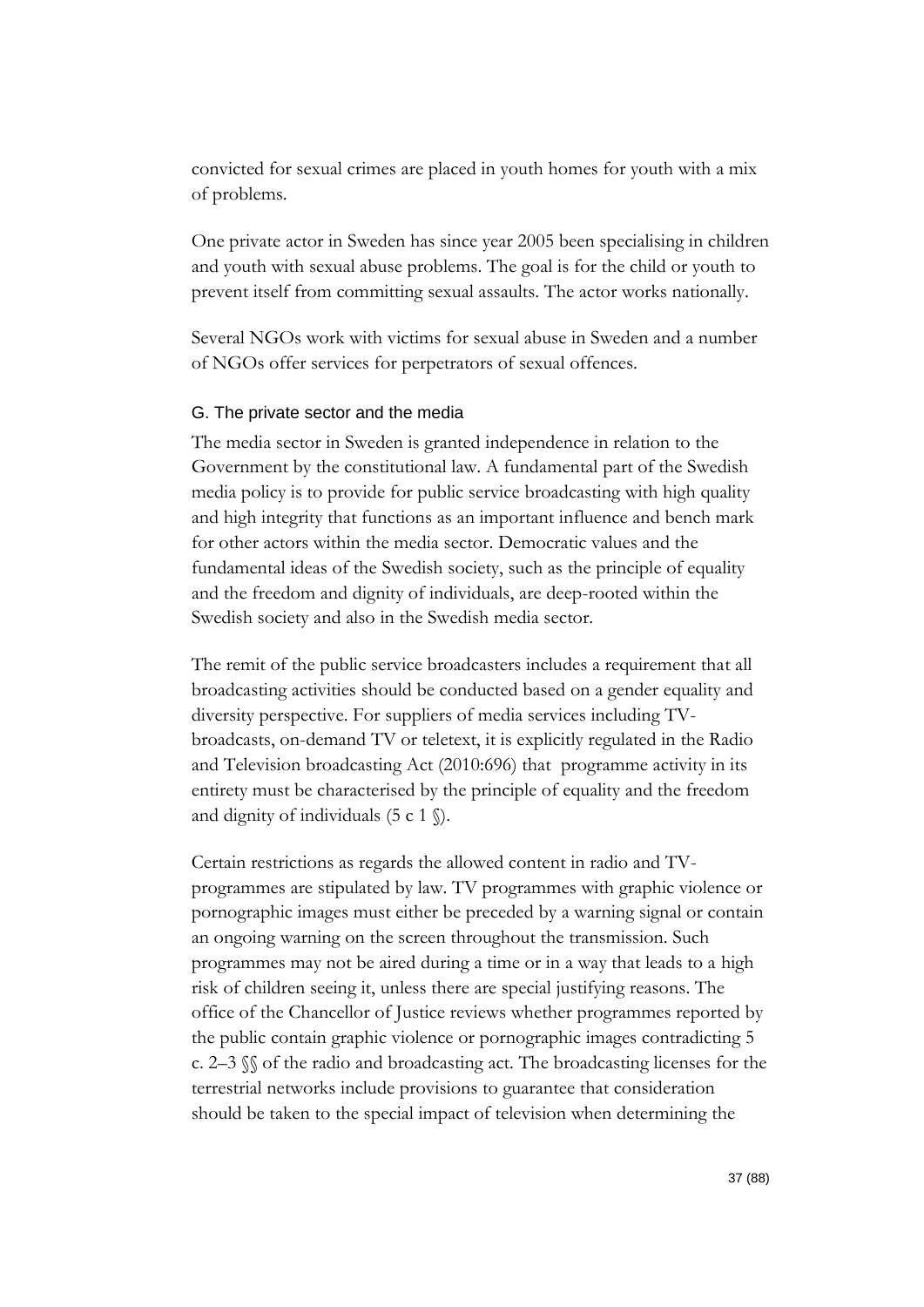subject and character of programmes and the time they are broadcasted. This applies to shows containing or dealing with subjects such as violence, sex or drugs and means that broadcasters must exercise caution. The Swedish Broadcasting Commission monitors the compliance of these provisions. There have been some rulings of interest in this context. In 2011 for example, the Commission found that a reality show portrayed both women and men in a harmful stereotyping manner.

In relation to article 17.2 of the Convention, the Swedish Media Council (SMR) has as its mission to strengthen children and young people as conscious media users and protect them from harmful media influence. The SMR disseminates information and gives guidance regarding young people and children's media situation.

The Swedish Media Council has since 2013 implemented the No Hate Speech Campaign referred to under 3A which aims at counteracting and preventing online hate amongst children and young people. The campaign will be continued until the end of 2020. The campaign, which specifically addresses online sexism and hate speech through a gender equality perspective, includes educational material and podcasts for teachers, parents and children and young people about hate speech and rules and regulations that apply online.

As mentioned under section 2A, the Government in July 2017, adopted a national action plan to protect journalists, artists and elected officials, against hate speech and threats. The action plan, i.a., addresses the specific nature, and at times greater volume of, threats and hate that is targeted towards women in these professions. The Government in 2016–2017 already placed several commissions to implement this plan to Government agencies.

See also section 3I for additional information with regards to the private sector.

### H. Self-regulatory standards

There are self-regulating ethical rules for press, radio and TV which have been agreed upon by the major stakeholders in the media sector such as the Swedish union of Journalists, the Swedish Media Publishers Association and the Swedish Magazine Publishers. The public service broadcasters have also agreed internally to follow the self-regulatory rules. The rules emphasise the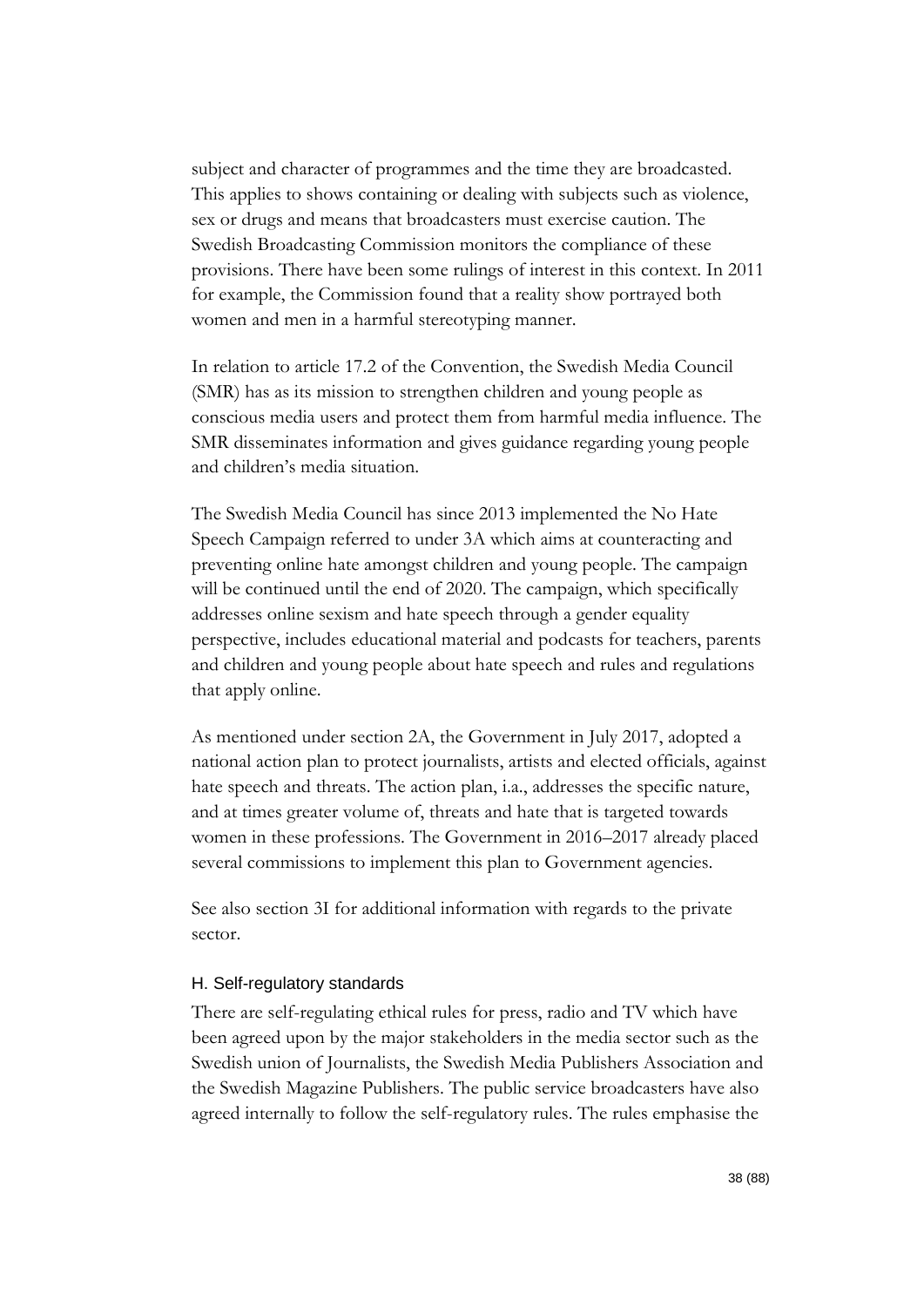importance of a correct and all-round news service. Another key principle is that ethnical background, gender, nationality, profession, political affiliation, religion or sexual orientation of a person should not be exposed if it is not of particular importance to the context. Individuals feeling disadvantaged by published material can – if within the broadcaster's responsibility according to the Fundamental Law on Freedom of Expression and the Freedom of the Press Act file a complaint to the Press Ombudsman (PO) and cases can be referred to the Press Council (PON). PO and PON are independent selfdisciplinary bodies established by the main organisations of the press. The media in general report on serious cases which have been assessed as noncompliant with the self-regulatory rules. Media also report on societal efforts in these areas and critically review them.

The Swedish Advertising Ombudsman is another self-regulatory organisation with the main task to review, after public report, commercial advertising and make sure advertising standards are kept high by selfregulating the industry. The Swedish Advertising Ombudsman applies the code set by The International Chamber Of Commerce (ICC) which states that marketing communications should respect human dignity and should not incite or condone any form of discrimination, including that based upon race, national origin, religion, gender, age, disability or sexual orientation. On a regular basis the Ombudsman finds that reported advertisement does not fully comply with the rules. In one of the more recent cases (2017-06-16) the Ombudsman found that an advertisement from a skin care company was discriminatory towards women with the motivation that it depicted women in a harmful stereotypical way.

### I. Measures to encourage protocols or guidelines

According to The Work Environmental Act (1977:1160), employers are responsible for ensuring a good working environment. The employer shall systematically plan, direct and control activities in a way that leads to the working environment meeting the requirements for a good working environment in all areas.

The clarifying regulation from the Swedish Work Environment Authority about violence and threats in the workplace (AFS 1993:2) further specifies that workplaces should be designed and equipped to, as far as possible, prevent the risk of threats and violence. The provision applies to all workplaces.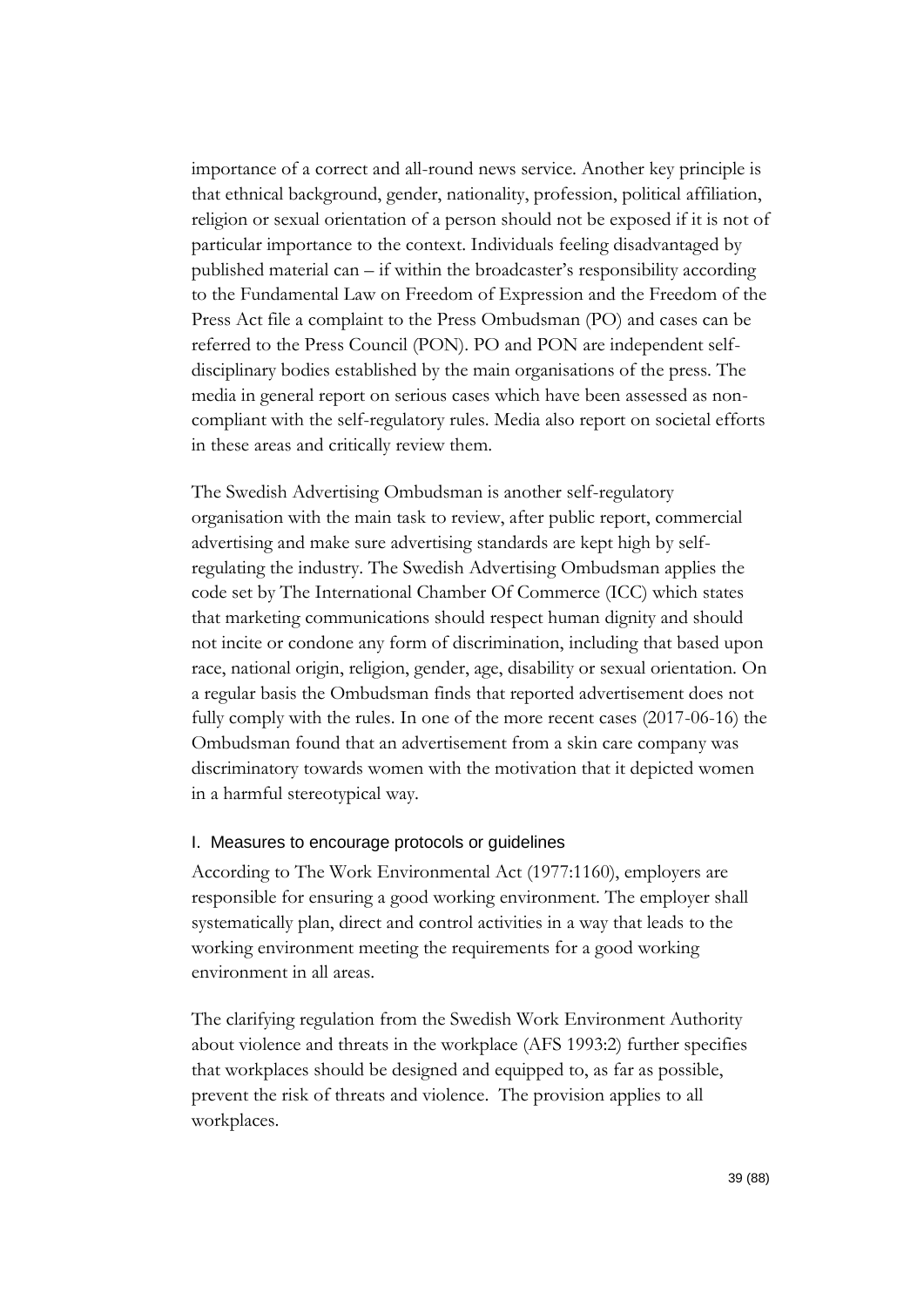Threats and violence, or the risk of being subjected to threats and violence, is addressed as a serious work environment problem in the Work Environment Strategy for Modern Working Life 2016–2020 (Govt. Comm. 2015/16:80). The strategy contains concrete measures to improve the work environment. Sexual harassment in working-life is forbidden according to the Discrimination Act (2008:567). The Act also demands employers to work on active measures. Active measures are prevention and promotion measures aimed at preventing discrimination in a given establishment and serving in other ways to promote equal rights and opportunities regardless of gender. The Equality Ombudsman is to supervise compliance with the Act. The Ombudsman has the assignment to educate and raise awareness of the protection against discrimination. The Ombudsman shall also cooperate with stakeholders such as employers. For example in 2016, the Ombudsman cooperated with the unions to inform about active measures.

As laws and regulations hold employers accountable for ensuring a safe work environment free from discrimination in a range of respects, The confederation of Swedish Enterprise (Svenskt Näringsliv), employer and workers unions collaborate to develop checklists and guidelines, information and resource material, trainings, capacity building measures and other services that help employers and unions to ensure compliance. An example of such collaboration is the website www.prevent.se

See also the answers under 3C and 4B for further relevant information.

### J. Other measures to prevent violence against women

Within the Police Authority, there are national functions since 2015 that are responsible for developing the work to prevent and combat domestic violence, crimes against children, sexual crimes, human trafficking, victims of crime and general crime prevention.

# 4. Protection and support

### A. Information on support services and available legal measures

When coming into contact with judicial authorities, the injured party's right to receive information on for example support services and legal measures available to them (amongst other things) is regulated in *Förundersökningskungörelsen* (a regulation which concerns public notice on preliminary investigation). The Police Authority has guidelines and routines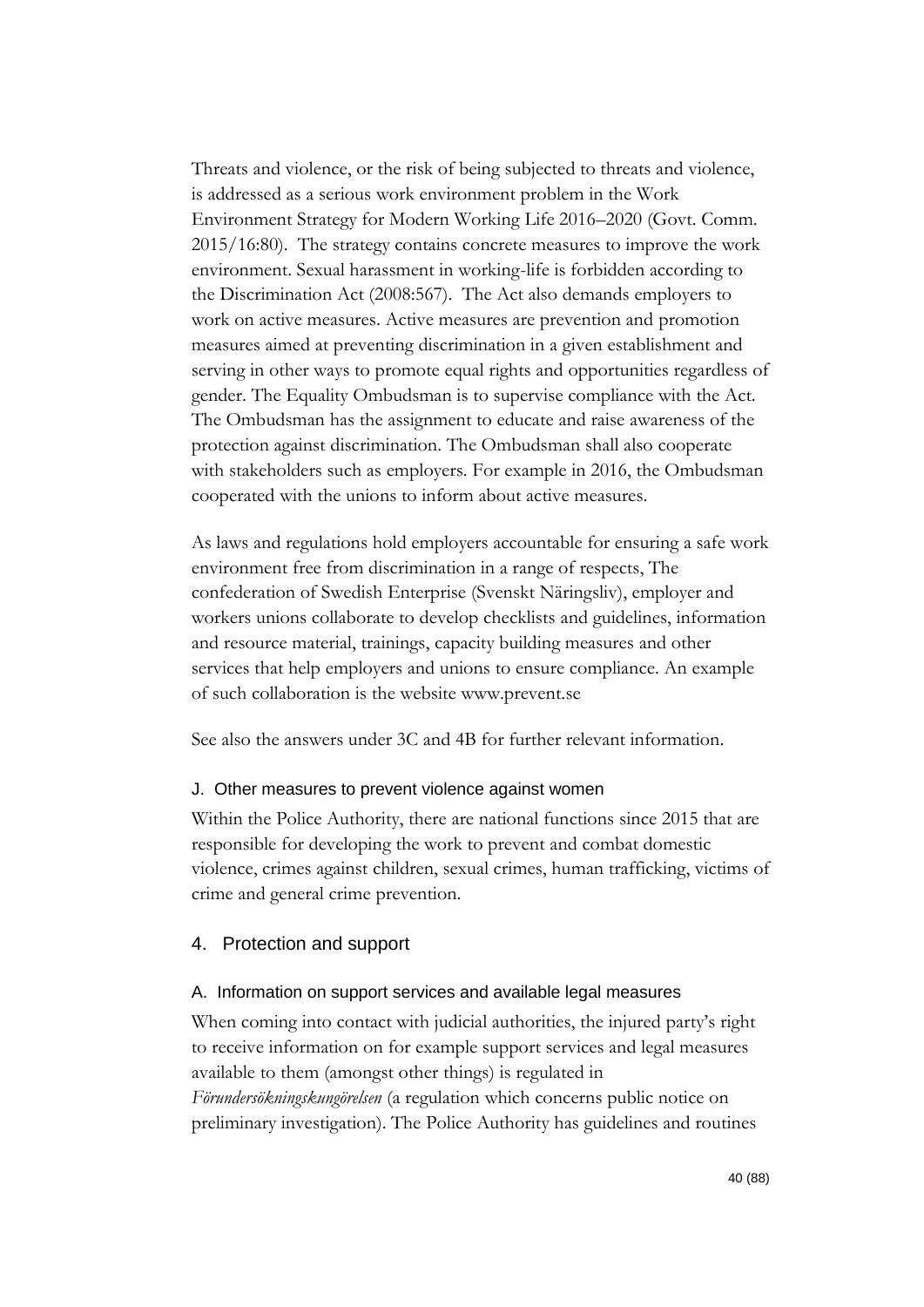to support the staff in applying the regulation and information duties. Interpreters are used when needed.

The injured party should also be informed on the legal support stipulated in the Act concerning Counsel for the injured party (1988:60) and the Non-Contact Order Act (1988:688).

Victims of some crimes (i.a. violence and sexual offences) have, according to Swedish law, the right to obtain certain information concerning the perpetrator during his or her time within the Swedish Prison and Probation Service (KV). In addition, the authority has a working method for protecting the victims of these crimes, mainly when it comes to the contact between the victim and the perpetrator.

Similarly to when the victim comes into contact with judicial authorities, when either the victim or perpetrator of violence comes into contact with social or health care services, comprehensive information and referrals based on the need of the individual should be ensured as outlined in section 4B1below.

A government committee of inquiry (ToR 2017:26) appointed in 2017, is currently reviewing referral mechanisms and practices between authorities and is expected to publish its findings and recommendations in June 2018.

As mentioned under question 2F, Uppsala University is commissioned by the Government to disseminate evidence-based knowledge and information on violence against women with a nationwide and comprehensive approach. Within the framework of the mission, the University is to conduct training and provide support for government agencies and organisations regarding issues of violence against women. The University shall support the governmental agencies in their method development work and promote effective cooperation between the relevant authorities and organisations. This includes developing and disseminating evidence-based methods for the treatment and care of people who have been abused or raped. They offer, for example, an online service that helps those working against domestic violence to provide information to victims of violence in 24 different languages.

The Children's Welfare Foundation Sweden receives funding to continue to spread information to children about their rights and where they can turn if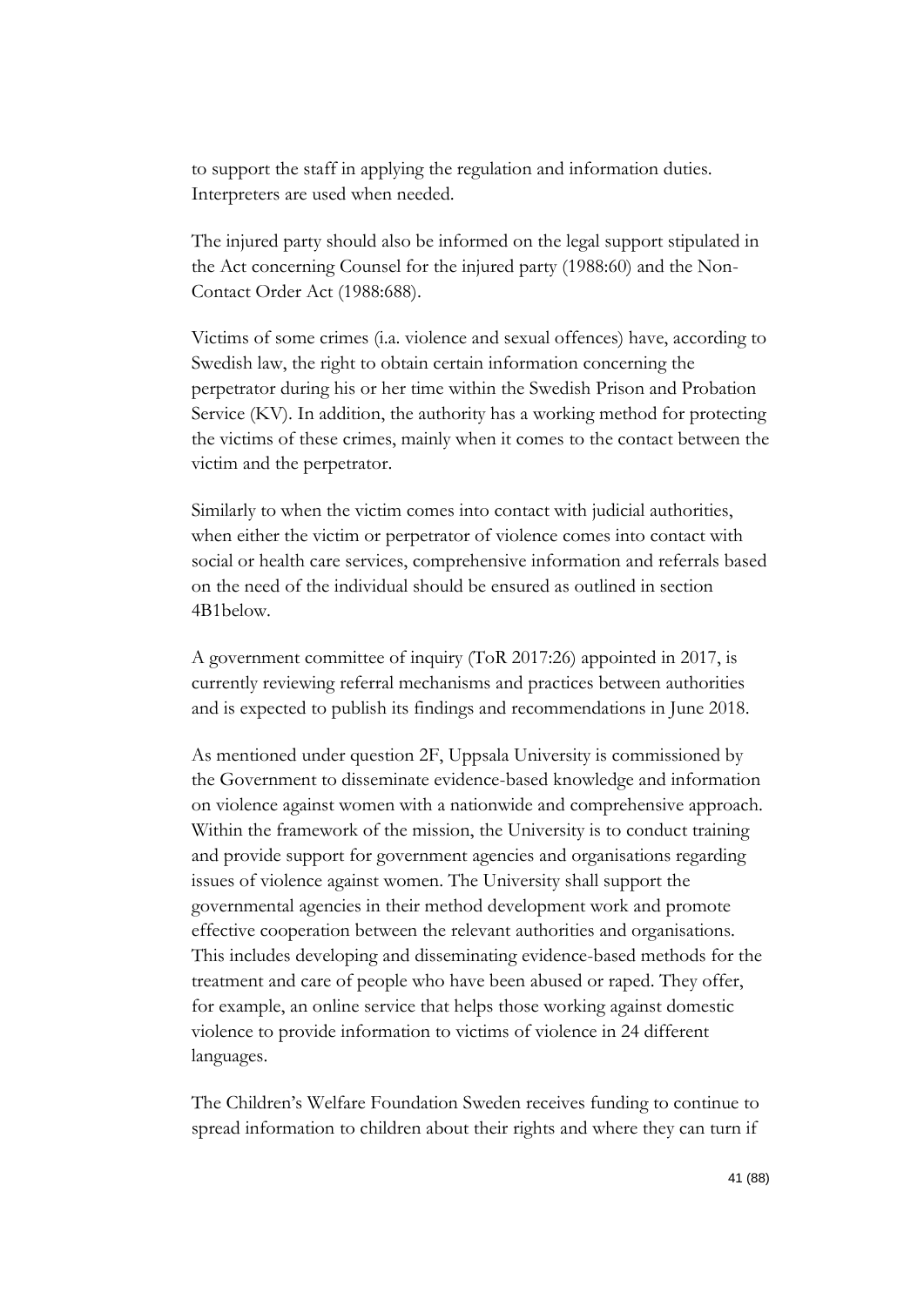they or a friend have been the victim of sexual abuse. The existing website "dagsattprataom.se" will be made even more accessible and also translated into more languages. A guide will be drawn up on the basis of children's wishes that adults at school should be courageous enough to talk about these issues at school when the children wish to do so. The aim is for knowledge of the children's own rights concerning issues regarding sexual abuse to reach more children and for adults at school to receive support on appropriate ways of talking and asking about children's vulnerability.

The Government has granted the Children's Welfare Foundation Sweden funding for a development project on the principle that all children who have been the victims of sexual abuse and/or physical violence have the right to an assessment and the right to support and rehabilitation according to need. The model will support providing good information to children and parents, a functioning care chain and the opportunity for children and parents to seek and obtain support and treatment when the need arises. Particular attention should be paid to children with disabilities, as international reports show that they are more frequently the victims of violence and sexual abuse, for example, than other children.

#### B.1. General support services

On the overarching policy level, the Government employs gender mainstreaming to all its work as a prerequisite to ensure that all policies, decisions, instructions and outputs of government considers the perspective and specific needs of women, men boys and girls equally. This methodology strengthens the safeguards to ensure that the directives of the general national support services meet the needs specifically also of women. With a national gender policy goal that men's violence against women must end, the achievement of this specific objective is furthermore at the forefront of the formulation of all government instructions which pass through the substantive experts in each field as well as the Division for Gender Equality under the direction of the Minister for Gender Equality, before being finalised as part of the internal Swedish Government quality review process.

According to Chapter 5, 11 § of the Social Services Act (2001:453), "the social welfare committee should take steps to ensure that persons subjected to criminal acts and their next-of-kin are supported and helped". The provision covers all victims of crime, regardless of age or gender. As outlined with respect to training under chapter 3C, the National Board of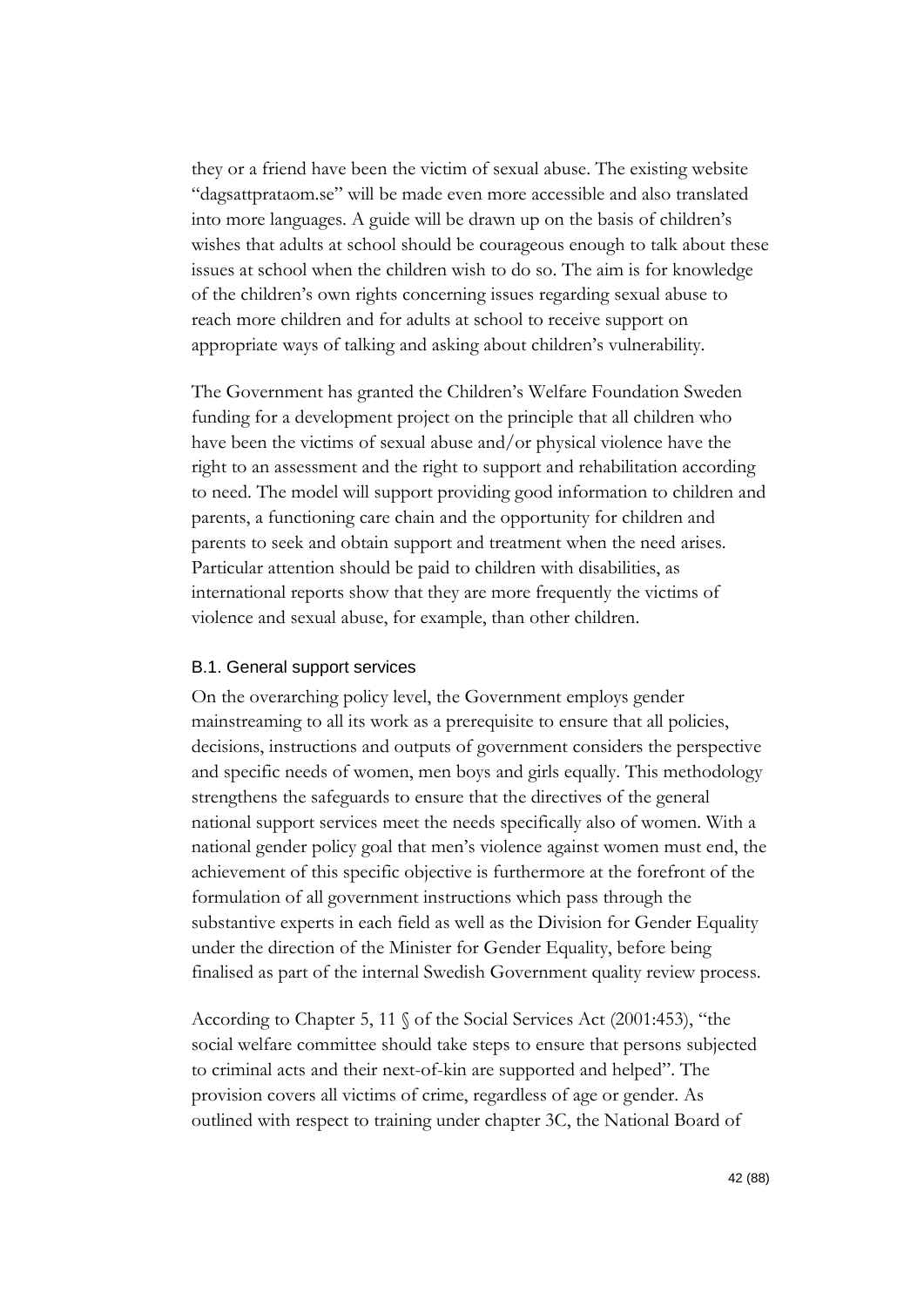Health and Welfare has further developed binding rules and general guidelines to cover social service workers and staff within national health care which come into contact with victims or witnesses of violence in close relationships (SOSFS 2014:4) These rules and guidelines outline a range of measures and structural processes that need to be in place in order to ensure that the needs of an individual exposed to domestic violence (whether directly or indirectly) receives the support that they are entitled to and adapted to their specialised needs.

Beyond expertise of personnel, there are also a number of local arrangements and collaborative efforts of authorities and support providers designed to ensure that victims of domestic violence receive specialised support organised in a "one-stop-shop" manner. Common to these arrangements is a structured cooperation between authorities and other actors designed with the individual's best interest at heart. Often this involves co-hosting of personnel of multiple actors within the same facilities or enhanced channels of communication and joint work flows between multiple supporting services. The victim is taken care of in a safe environment and receives support on legal matters and social support. If needed, social support can be obtained both during and after the police investigation is finished. Examples of such collaborative arrangements are the "Concept Karin" in Malmö, "Relationsvåldscentrum" in Solna and Children's Houses across the country (see further details under section 6I).

Another ongoing coordination and cooperation project serving as a pilot in the Gothenburg region 2017–2018, sees the police, the prosecutor, the social services and health care services work together. The purpose is to outline and institutionalise forms for enhanced coordination on the operative level in dealing both directly with cases as well as the follow-up on violent incidents in families where children have been exposed, as victims or witnesses to violence.

While this is a developing field and multiple positive integration mechanisms have been identified and operationalised, the need to strengthen and institutionalise coordination between supporting actors on the operative level across the country has been identified as an important field. Enhanced coordination is an objective of the new ten year national strategy to prevent and combat men's violence against women, and amongst other measures, it is hoped that the mandate of the new Agency for Gender Equality will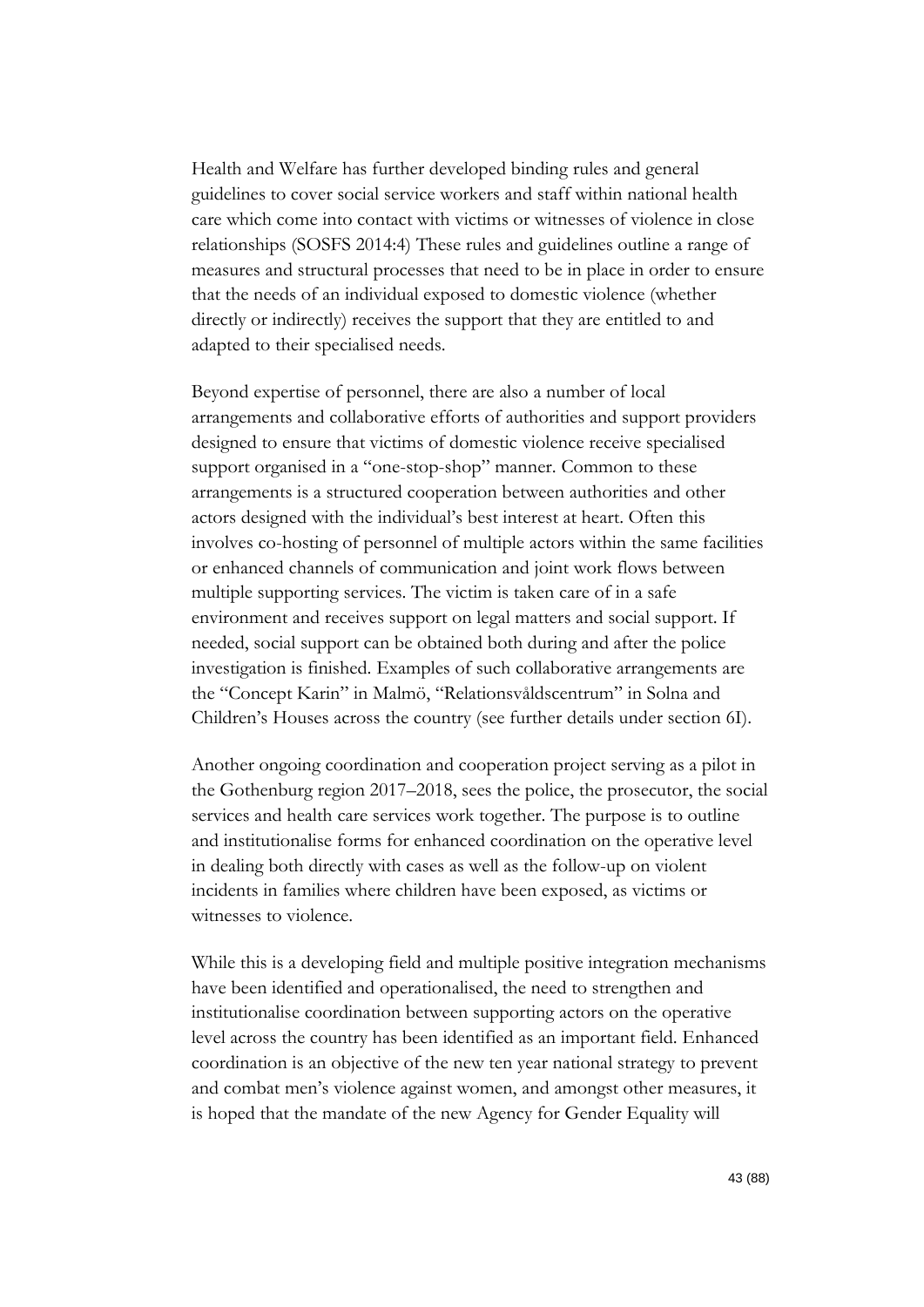strengthen coordinated and strategic governance to this effect for the operative level.

### B.2. Health care and social services

According to the Swedish Social Services Act, the Social Services shall pay particular attention to the need for protection and support for women and children who are victims of violence. This involves various forms of psychological and social support, as well as financial and practical assistance. Please see the answer under sections 3C and 4B1 above.

The National Board of Health and Welfare (SoS) has further published several guidelines:

- A handbook on how social services and health care can work with women who have experienced violence in close relationships, 2016.
- Guidelines how to ask questions about violence in domestic relationships in the health care and social services.
- Regulations concerning domestic violence.

The agency has also published a Study Guide to Female Victims of Violence with Disabilities and a Study Guide to Female Victims of Violence with Substance Abuse or Addiction Problems.

In the Government's separate agreement with the Swedish Association of Local Authorities and Regions (SKL), with the purpose to improve the maternity care and strengthening the health of women in general, the need for extra attention to methods to identify and reach patients in socioeconomically vulnerable areas and groups is identified. As part of this issue, it specifies that alternative organisational models and activities may be required to reach groups that for various reasons do not approach health care services themselves in spite of need. One part of the agreement sets out to promote innovative methods to reach socioeconomically vulnerable women, not least when it comes to preventive work and promoting health. Initiatives in this part also cover information and services to women and girls subjected to violence and female genital mutilation.

There are no certain statistics that show how many women victims of violence that have been assisted by health care. Statistics from the National Board of Health and Welfare's National Patient Register show that 441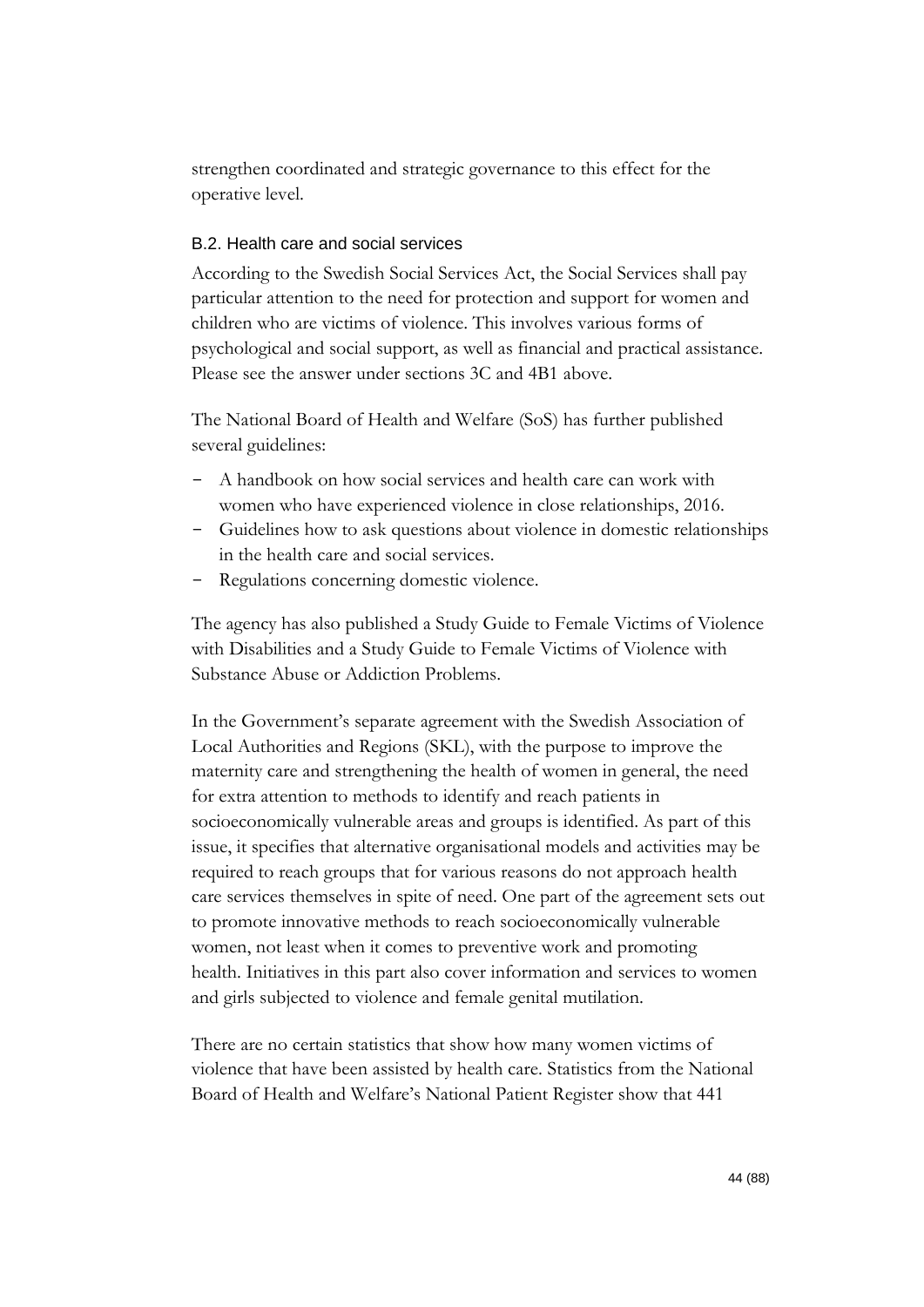women in 2015 and 457 women in 2014 were hospitalised due to assault by another person. Statistics for 2016 is not yet available.

#### C. Information on complaints mechanisms

According to the Legal Aid Act (1996:1619) it is possible for everyone to receive legal advice up to two hours in return for a fixed fee. Information regarding the possibilities to receive legal advice is available, for example, on the websites for the Swedish Courts and the Legal Aid Authority.

#### The Swedish Government's human rights website

[\(www.manskligarattigheter.se\)](http://www.manskligarattigheter.se/) contains information about the European Convention on Human Rights as well as the European Court of Human Rights and its jurisprudence. The website also contains detailed information explaining the procedure before the Court and how to lodge an application, as well as links to the internet address of the Court and the Court's 'Practical Guide on Admissibility Criteria'. The website also contains information regarding UN Human Rights Treaty Bodies to which Sweden has acceded.

Information about the European Court of Human Rights, including a link to the Court's website, is also available on the website of the National Courts Administration (www.domstol.se).

#### D. Specialist women's support services

As outlined in section 3C and 4B1 in this report, the Social Services Act obliges municipalities to provide support to women and children subjected to violence in Sweden. The National Board for Health and Welfare (SoS) has issued general guidelines and produced reference material to facilitate coherence and quality assurance in this respect. Nevertheless, national evaluations have noted significant discrepancies between the nature and quality of services offered by different municipalities, as well as differences in the methodologies used for monitoring and evaluation, which present challenges to aggregating data and get a clear national overview. Nevertheless, data on this work on the municipal level is published every year in the annual report "Öppna jämförelser" ("Open comparisons") by the National Board for Health and Welfare (SoS).

New regulations that increase the requirements on expertise and know-how of personnel coming into contact with victims of violence, and the government funds allocated to provide training and education for relevant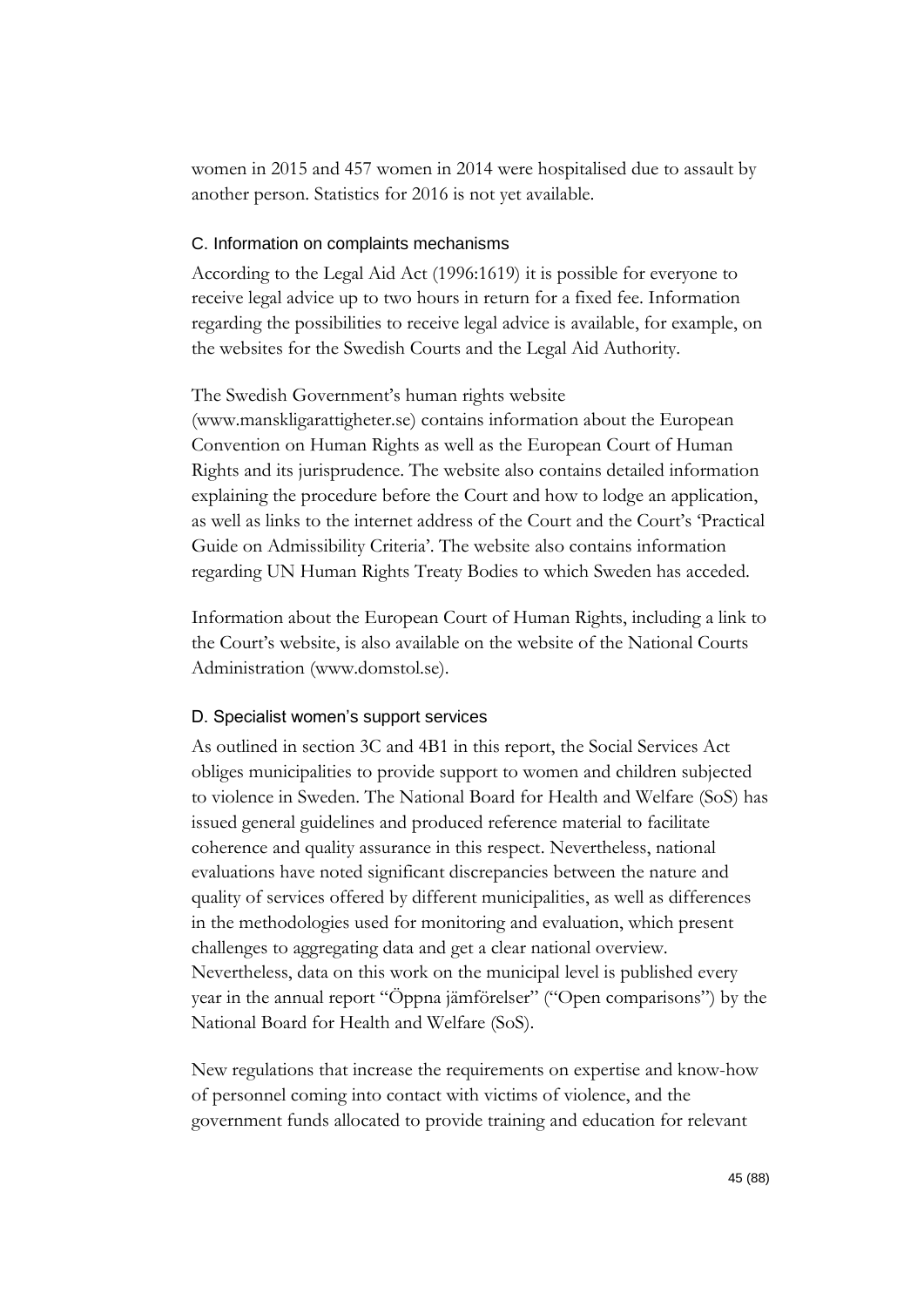personnel as well as to develop the quality of services and methodologies used in this field, aim to address some of these discrepancies. The new ten year national strategy and the new National Agency for Gender Equality are also intended to strengthen the strategic monitoring, guidance and governance in this field.

A significant work when it comes to support services is provided by the many women's (and girls') shelters in Sweden. There are around 200 women's shelters that provide support and protection to women subjected to violence around the country today. Most of them are associated with one of the two non-profit umbrella organisations for women's shelters ROKS and Unizon. Over 90 local victim support centres are also members of the umbrella organisation Crime Victim Support Sweden (BOJ) and provide support services to victims of violence, a majority of which they report are women.

There is a wide range of organisational models of women's shelters in Sweden. Some have hired personnel, offices and 24/7 hotlines whereas others have limited hours of operations and rely on volunteers. Professional training, knowledge and expertise of personnel also vary greatly, e.g. with regards to the capacity to receive women subjected to violence in same-sex relationships or women with disabilities.

As mentioned in section 2A and elsewhere in this report, the Government provides significant financial support to the operations of shelters with 425 million SEK (approximately EUR 42 million) allocated exclusively for their support through the National Board for Health and Welfare 2015–2019 in addition to the above mentioned funds for training and development of quality services which are available also to the shelters to apply for as well as for example grants from the Crime Victim Fund.

When it comes to sheltered accommodation, some municipalities run their own shelters but in practice, many rely on shelters run by the non-profit sector. The latest official mapping of sheltered accommodation in Sweden was conducted by the National Board of Health and Welfare (SoS) in 2012 and published in 2013. At the time, 206 sheltered housing facilities were identified, located in half of Sweden's municipalities, mostly in the larger urban areas. Most shelters were small; almost 60 percent could receive four or fewer persons. At the time, 21 percent of shelters were run by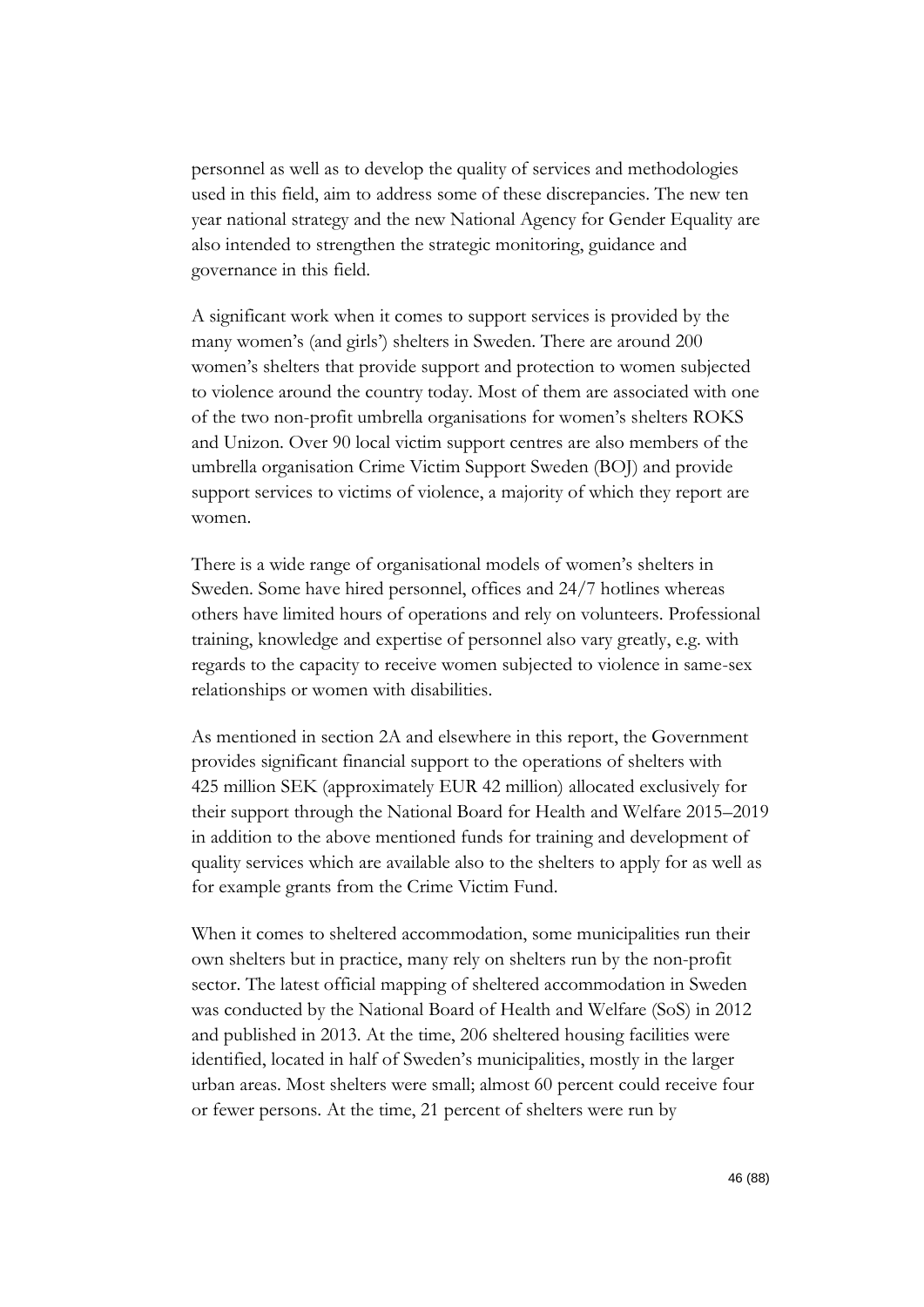municipalities and 71 percent by the non-profit sector. 8 percent were privately run.

Of the 95 percent of the shelters that replied to a survey conducted in conjunction with the mapping, all received women and 172 shelters received accompanying children. Around 15 percent of respondents also received men. At the time, approximately 1 100 slots were available for adults and 1 300 slots for accompanying children nationally. During 2011, more than 4 000 adults and 2 700 accompanying children spent at least one night in sheltered accommodation. Most adults were women but 70 men also sought protection. At 76 percent of the shelters, some form of hired personnel was working. Around 26 percent of respondents had a general agreement concerning their activities in accordance with the Social Services Act (2001:453), SoL. A bit over 30 percent of shelters had the capacity to receive persons with ongoing alcohol or drug abuse. All shelters reported offering support services beyond accommodation. Most commonly, this comprised support with practical matters and with the contacts with public authorities. 84 percent of shelters also offered private counselling sessions with specialised and educated personnel and 86 percent had an in-house supporting focal point available and 69 percent offered a supporting focal point outside of the shelter. Further data can be found in the report of the national mapping, see

[https://www.socialstyrelsen.se/Lists/Artikelkatalog/Attachments/19029/2](https://www.socialstyrelsen.se/Lists/Artikelkatalog/Attachments/19029/2013-4-4.pdf) [013-4-4.pdf.](https://www.socialstyrelsen.se/Lists/Artikelkatalog/Attachments/19029/2013-4-4.pdf)

Since this mapping was conducted, indicators for measuring the quality of services provided by the shelters have been further developed, as commissioned by the Government. This was done in cooperation with a range of academic and professional actors in the field, both in the public and non-profit sectors. Based on these indicators, two national surveys of sheltered accommodation were conducted by the National Board of Health and Welfare (SoS) during winter 2014–2015, published in a report July 2015, and in May–June 2016, published in October 2016.

The latter survey was sent to the 157 shelters known to the National Board of Health and Welfare at the time, but the agency observed in its report that there is a need for a new national mapping of sheltered accommodation to ensure reliable and representative data. The agency will consider this need when planning forthcoming activities and noted that a new mapping should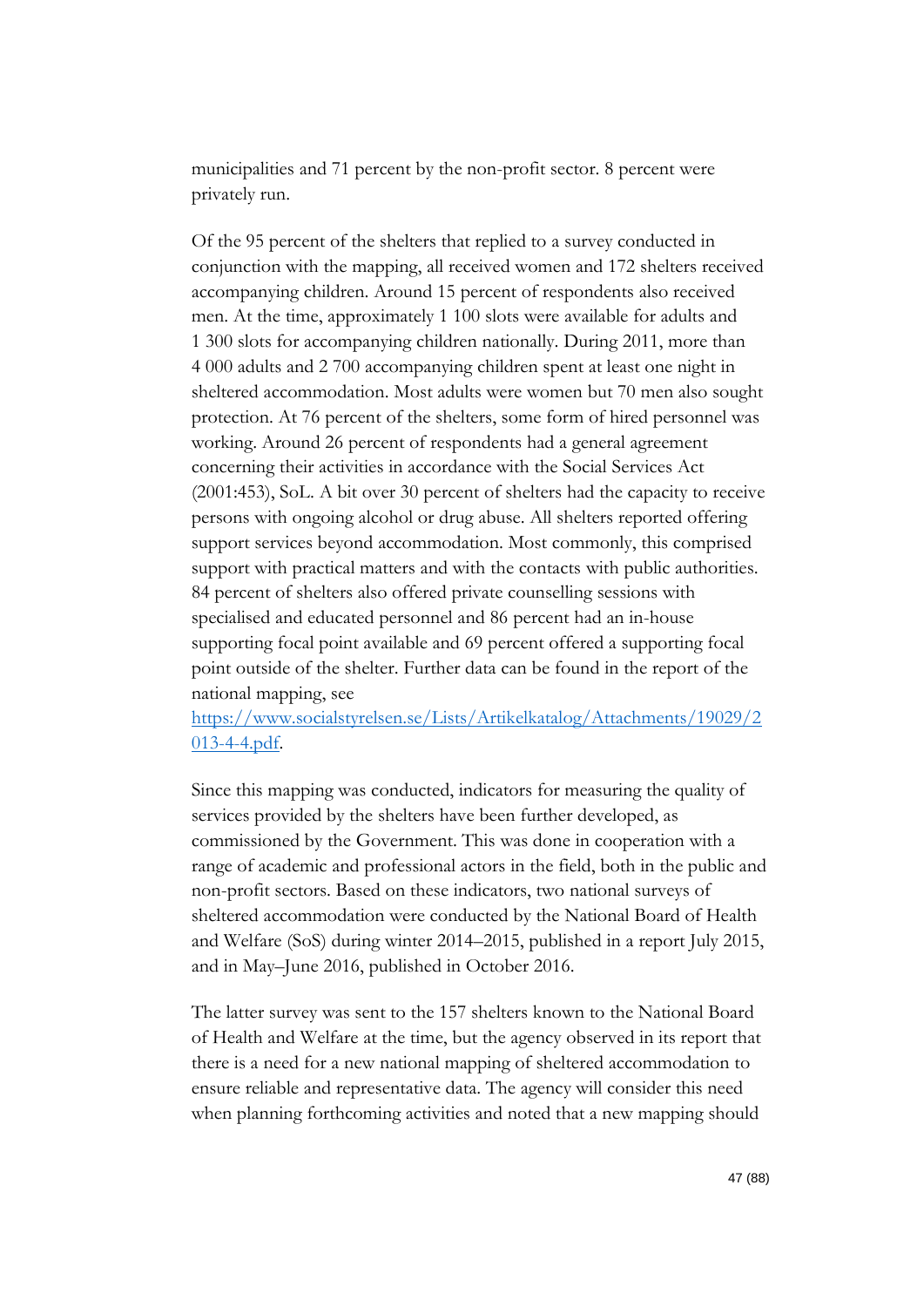establish data on number of shelters, how they are run and managed, number of places in the shelters, their size, staffing, financing and existing agreements with the Social Services. It should further establish data on target groups of the shelters, the number of women, men, and children staying there disaggregated by e.g. age and sex. As a significant number of children and young people were found to live in sheltered accommodation, a need for knowledge around their situation was further noted. This included questions around their personal experience, their access to schooling and the types of support offered to these children and young people.

As only 64 percent of the shelters contacted in 2016 replied to the survey, and few of these included shelters run by municipalities, the findings may not be nationally representative. Nevertheless, the data available gives the following picture:

The 100 shelters that replied provide spaces for 578 persons in need of protection and 874 accompanying children. A weighted estimate of the nationally available spaces in the 157 known shelters would therefore be 900 spaces for persons in need of protection and 1 400 accompanying children. The practice, however, seems to indicate that children are accommodated together with their parents based on need regardless of whether there are formal slots available for them or not.

The 100 survey respondents reported that 1 847 adults and 1 865 children has stayed in their sheltered accommodation between 1 May 2015 and 30 April 2016. A national estimate based on the types of shelters known would therefore suggest that 3300 adults and a similar number of children had used sheltered accommodation during this period.

41 percent of survey respondents indicated that they had turned away applicants who had approached the shelters for accommodation directly themselves, due to a lack of available space. Around 72 percent of survey respondents had turned down applications for accommodation put forward by the social services on behalf of victims of violence, also due to a lack of space.

All shelters reported receiving women and around 16 percent receive men subjected to violence. Those who receive men do not place them in collective housing together with the women but in separate flats. 95 percent of respondents received accompanying children and the same percentage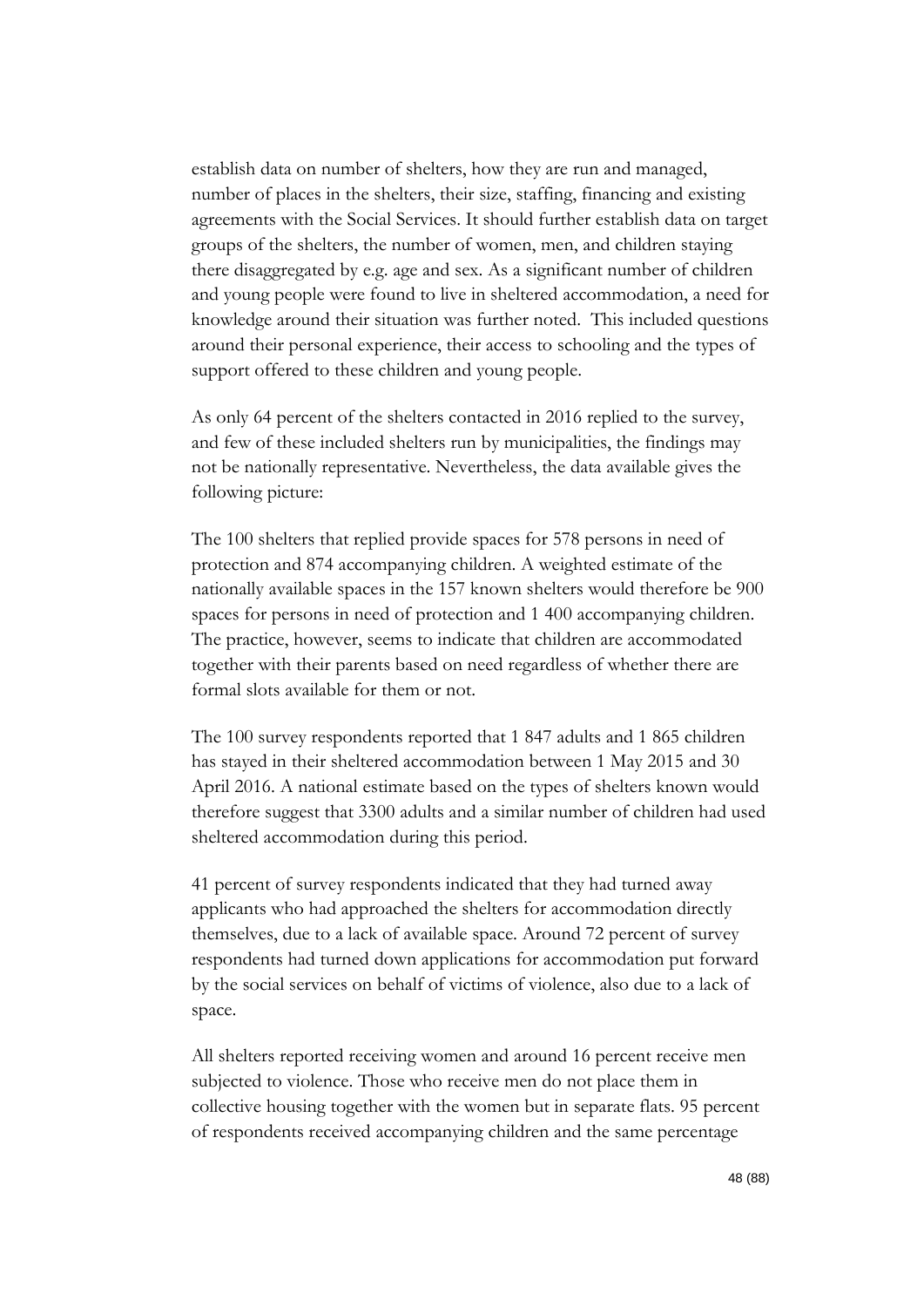also receive persons seeking protection in connection with honour related violence and oppression. Around 80 percent receive LGBTI-persons; however, 10 of the respondents added that they only receive LGBTIpersons who identify as women. Around 60 percent of shelters receive persons with disabilities, but some commented that they did not have the capacity to receive persons with grave disabilities in need of specialised care. Some differences in services available to different target groups were noted in relation to who they were run by. Most notably, only 9 percent of shelters run by NGOs, 13 percent of the privately run shelters and 43 percent of shelters run by the municipalities could receive persons with alcohol or drug abuse problems. There are also fewer of the non-profit run shelters that receive persons with disabilities than the municipal or privately run shelters. Further data and analysis can be found in the national surveys: [http://www.socialstyrelsen.se/Lists/Artikelkatalog/Attachments/20367/20](http://www.socialstyrelsen.se/Lists/Artikelkatalog/Attachments/20367/2016-10-12.pdf) [16-10-12.pdf](http://www.socialstyrelsen.se/Lists/Artikelkatalog/Attachments/20367/2016-10-12.pdf)

The county administrative boards of the three most populous regions Stockholm, Skåne and Västra Götaland, were commissioned 2011-2016 by the Government to specifically support the development of sheltered accommodation for women with special needs due to for instance drug and alcohol abuse or addiction or disabilities. As of 2017, the Government has commissioned all country administrative boards to undertake similar work.

In addition to these official surveys, comprehensive and interesting data from the members of the umbrella organisations mentioned above are reported in their annual reports and are available on their websites.

Information on separate sheltered housing in relation to asylum seekers is also provided under section 7C of this report. At Uppsala university Hospital, Kvinnofridsmottagningen offers care and counselling by women counsellors, nurses and doctors for women over 18 subjected to threats, violence or sexual assault. Appointments can be made for weekdays; emergencies are handled immediately during office hours. See section 2F and 3C for additional information on the National Centre for Knowledge on Men's Violence Against Women (NCK).

#### E. Telephone helplines

Sweden has a general national emergency number 112, operated 24/7 and free of charge to call. Operators speak Swedish and English and have the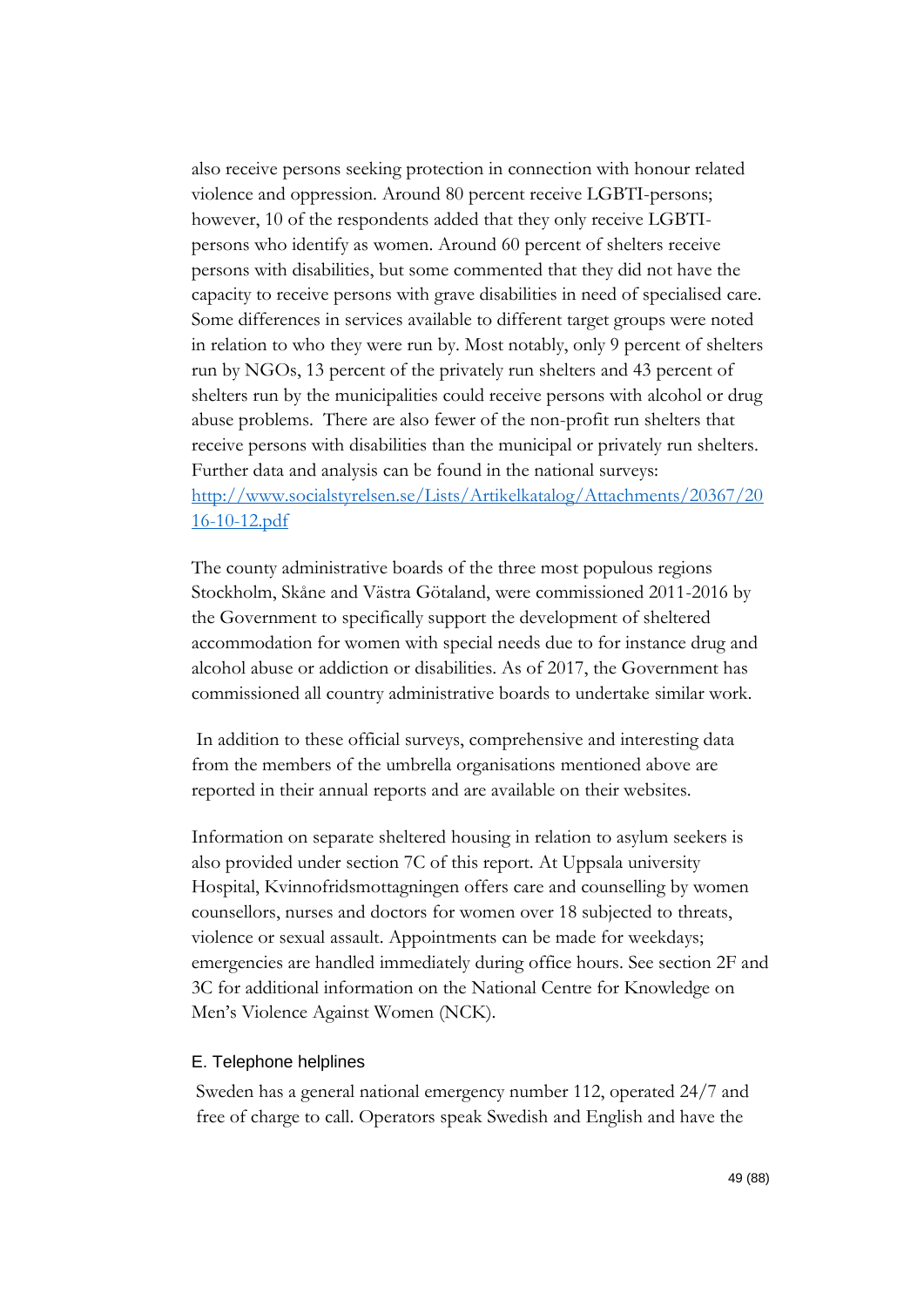possibility to obtain help with other languages from external interpreters when needed. The linked website<https://www.sosalarm.se/> has information in 22 languages. Callers to this number are referred directly to other relevant hotlines and services when appropriate. Approximately 3,8 million calls are made to 112 a year in Sweden.

Other national hotlines with 24/7 operations are the police hotline/switch board 114 14 (charged like a regular call), the national health care guide hotline 1177 operated by the county councils and regions (also charged like a regular call). The caller has the possibility to remain anonymous and services are provided in Swedish, English and other languages depending on the county and time of day. The Healthcare Guide 1177 services build upon a common quality-assured medical database and comprise healthcare advice via telephone and Internet. In this manner, the general public is assured consistent, uniform advice across the country. The phone hotline answers approximately 4,5 million calls a year and the website 1177.se has around 7 million visitors per month. In both 2011, 2012 and 2015 the website received awards as Sweden's best public site. This is also the main national number with an overview and capacity to refer callers that are victims of violence to a range of other support hotlines depending on the needs in the specific case. Both the national and local versions of the website list some key helpline numbers in Sweden, the services they provide, and links to the websites of the services.

Amongst the ones listed can be mentioned: "Hjälplinjen", "BRIS" "Brottsofferjouren", "Föreningen storasyster", "Föräldratelefonen", "Jourhavande kompis", "Jourhavande medmänniska", "Jourhavande präst" "Kvinnofridslinjen", "PrevenTell", "Rädda Barnens föräldratelefon", Rädda barnens orostelefon mot radikalisering", "tjejjouren.se", "Äldretelefonen". Many of these are run by non-profit organisations and fill an important function in providing support services nationally. This list is by no means exhaustive and both government supported and non-profit helplines also have extensive capacity to refer callers to local support services.

As of December 2013, there is a 24/7 helpline for missing children (116 000). The call is free and will not appear on the phone bill, operators speak Swedish and English with interpreters available for other languages. The Ministry of Health and Social Affairs has engaged SOS Alarm to provide the hotline for missing persons pursuant to an agreement with the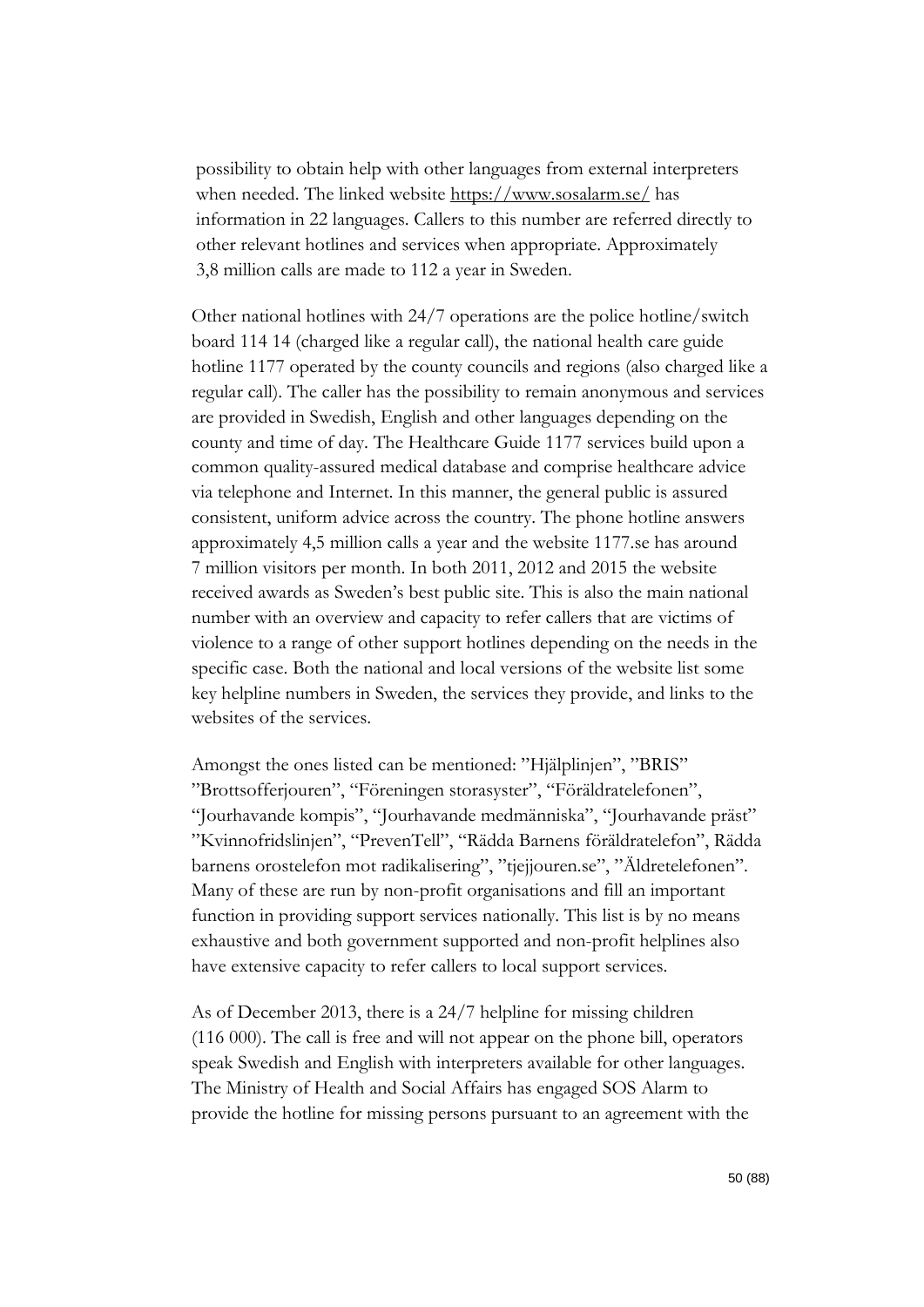Ministry of Justice. They collaborate with a number of public and volunteer organisations for children to ensure an effective service but all matters of a missing child are referred to the police.

Funded by the Government, the National Centre for Knowledge on Men's Violence Against Women (NCK) operates the above mentioned national helpline for women who have been subjected to threats and violence, Kvinnofridslinjen. Relatives and friends are also welcome to call. It is open 24/7, free of charge and in 2016 and 2015, 31 273 and 31 527 calls were answered respectively. On average, this meant 86 calls per day. Statistics show that most callers are women (96 percent) and most of them were women who themselves had been victims of violence and threats (84 percent). Eleven percent of the calls were from relatives and friends and three percent from personnel from other authorities and organisations who needed advice and support in their work with women who were victims of violence. The calls do not appear on the telephone bills. The line is operated by social workers and nurses with at least five years' of professional experience and who are used to dealing with people in crisis or in difficult life situations and with expertise in men's violence against women. They are bound by professional secrecy so the caller can remain anonymous. The helpline operators have knowledge of support services available to callers locally across the country. Every second year, a survey measuring public awareness of the national helpline is conducted. In 2016, 50,2 percent of women answering the survey were aware of the helpline's existence which was an increase of 4 percent from 2014.

Within the framework of the Government's commission to the County Administrative Board of Östergötland to counter honour related violence and oppression, a national support helpline is offered providing advice and assistance to professionals and volunteers coming into contact with situations of honour related violence and oppression, child marriage, forced marriage and female genital mutilation. The helpline is operated weekdays Monday – Friday 09:00–16:00. From 13 March 2014 until 9 November 2015, calls concerning 420 cases were received by the helpline. This concerned 616 persons subject to honour related violence and oppression, most of them children and young people. Most cases concerned individual persons but a few involved siblings or women with children. A large majority of those concerned were girls and young women (87 percent), and 13 percent were boys and young men. 53 percent of those concerned were children under 18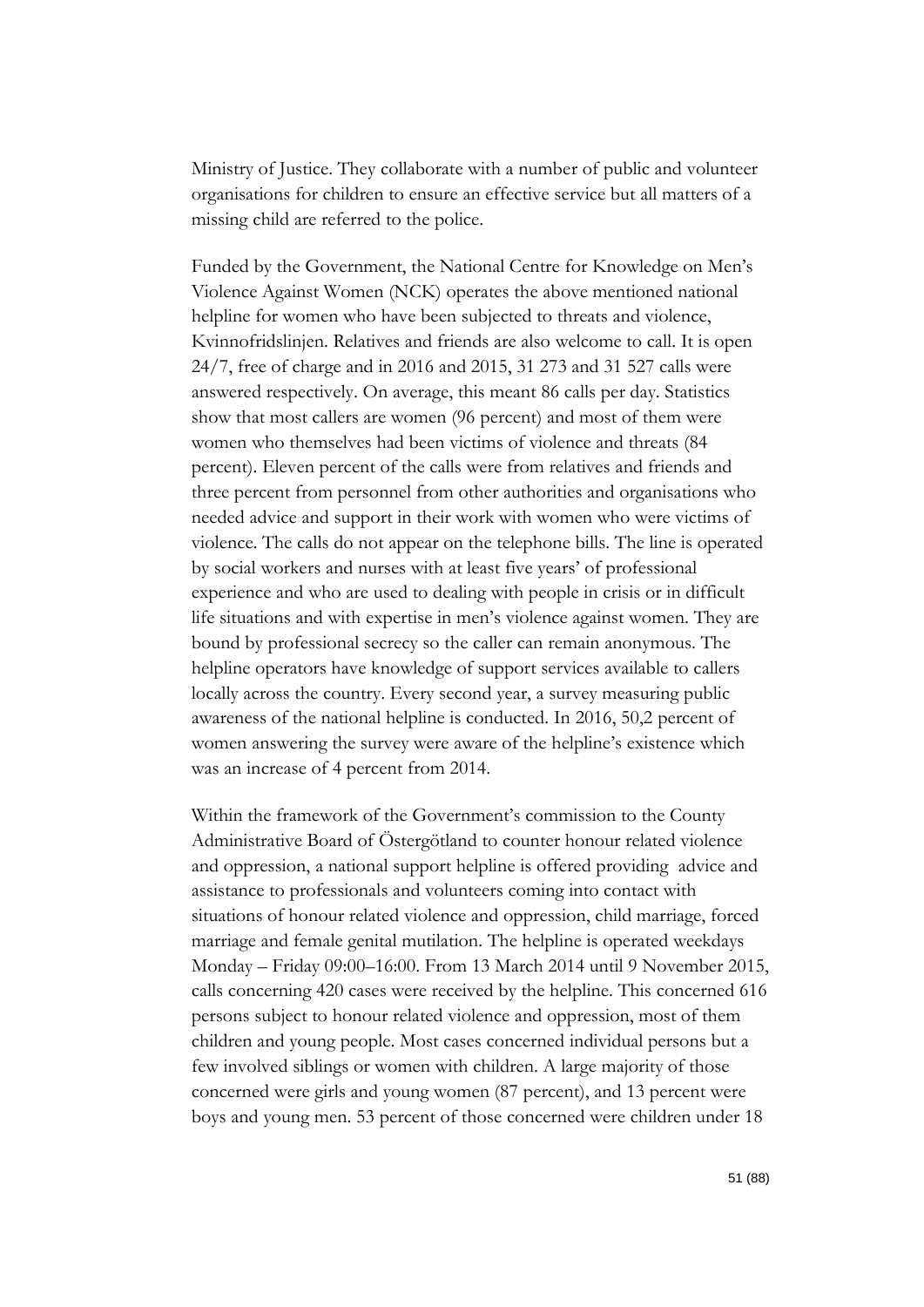years old and at least 25 percent were under 15 years old. During 2016, 455 cases were reported to the hotline concerning 619 persons, mostly girls and young women. This was around a 50 percent increase in received cases since 2015.

The Government has provided support for the telephone helpline, a 'stop line' against sexual violence, PrevenTell mentioned above and run by the Centre for Andrology and Sexual Medicine (CASM) at Karolinska Hospital. This is also referred to under section 2F of this report. Calls to this helpline are free and do not appear on the telephone bill. The helpline is open Monday–Friday 12–14.30 and has an answering machine where it is possible to leave messages for the operators to return the call. Those answering the phone are licensed healthcare professionals — for example, nurses, psychologists, physicians, and psychotherapists. Between March 2012 and October 2014, a total of 1233 calls were documented and an increase in the number of visitors to the website was recorded with time.

The Government also provides financial support to for example BRIS, a non-profit organisation which offers support to children and young people via phone, chat, email, forums and group activities. The phone line, which is operated by professional counsellors, is open 14.00–21.00, 7 days a week. The calls are free of charge and do not appear on telephone bills. The callers have the right to remain anonymous. BRIS also operates an adult phone line on weekdays at 09.00–12.00, where adults can get assistance on issues related to children. The caller can remain anonymous and the line is operated by professional counsellors. The call is charged like a regular phone call.

In March 2017, the results of an Inquiry commissioned by the County Administrative Board in Stockholm with the support of funding from the Government through the National Board for Health and Welfare (SoS) was published, examining feasibility of setting up a national hotline also for perpetrators of violence. The findings of this report are currently under consideration by the ongoing Inquiry (ToR 2017:26) referred to above in section 4A.

### F. Child protection aspects of services for women

A special commissioner is given the task to conduct an investigation in order to propose measures to strengthen the child rights perspective for children staying in so-called protected residence together with one of their guardians.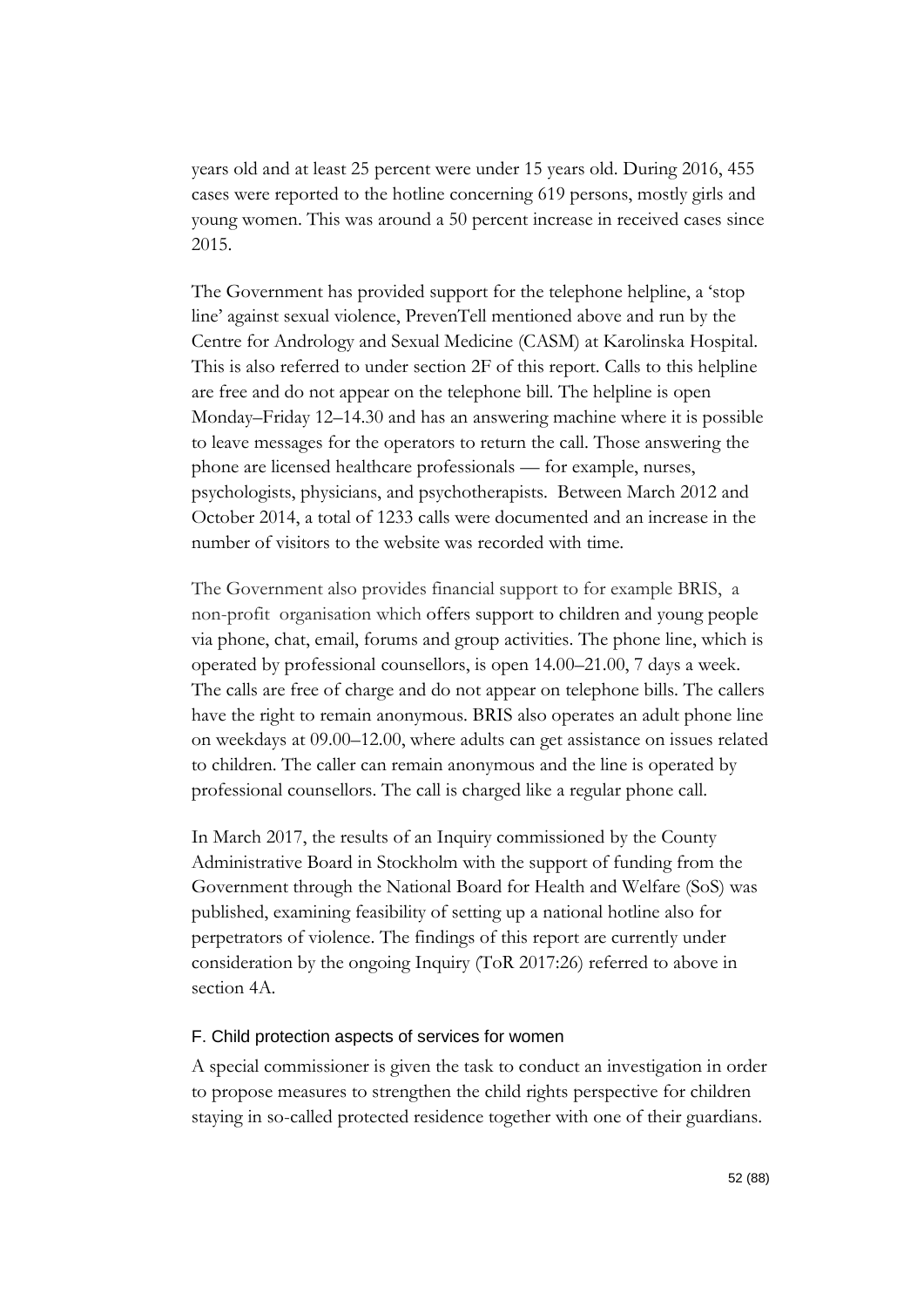The commissioner will analyse and evaluate the expected consequences for both the child and for the equality between women and men. The investigation should be latest reported the 31st of December 2017 (ToR. 2016:99).

The Non-Contact Order Ordinance (1988:691) was amended on 1 January 2017. According to the amendment, the duty to inform social welfare committee (which until then only included decisions on Non-Contact Orders when the parties have joint children under the age of 18) now includes decisions on Non-Contact Orders when one of the parties lives together with a child under the age of 18 or when a child under the age of 18 has a right of access to one of them.

# 5. Substantive law

# A. Legal framework

Swedish legislation on Violence against Women is integrated into the Penal Code (Brottsbalken [1962:700]), see annex E for all relevant provisions mentioned below.

Additional legal provisions target especially the protection and support to victims of violence. One such relevant act is the Non-Contact Order Act (lagen [1988:688] om kontaktförbud), see section 6D below.

Swedish legislation generally does not differentiate domestic violence from violence in other societal domains or between crimes by the sex of the perpetrator or the victim. The gender-biased crime gross violation of a woman's integrity is an exception, as it also exists in the gender neutral form gross violation of integrity (Chapter 4, Section 4 a of the Penal Code). The offence gross violation of a woman's integrity came into force in 1998 and deals with repeated criminal acts directed by men against women with whom they have or have had a close relationship. The provision is intended to increase the penal value of repeated violations of a woman's integrity. This is often the case regarding domestic violence. Alongside this specific provision, crimes such as assault, murder, and sexual crimes, including rape, may of course apply as well. These provisions are drafted in a gender neutral manner and apply irrespective of the personal relationship between the victim and perpetrator.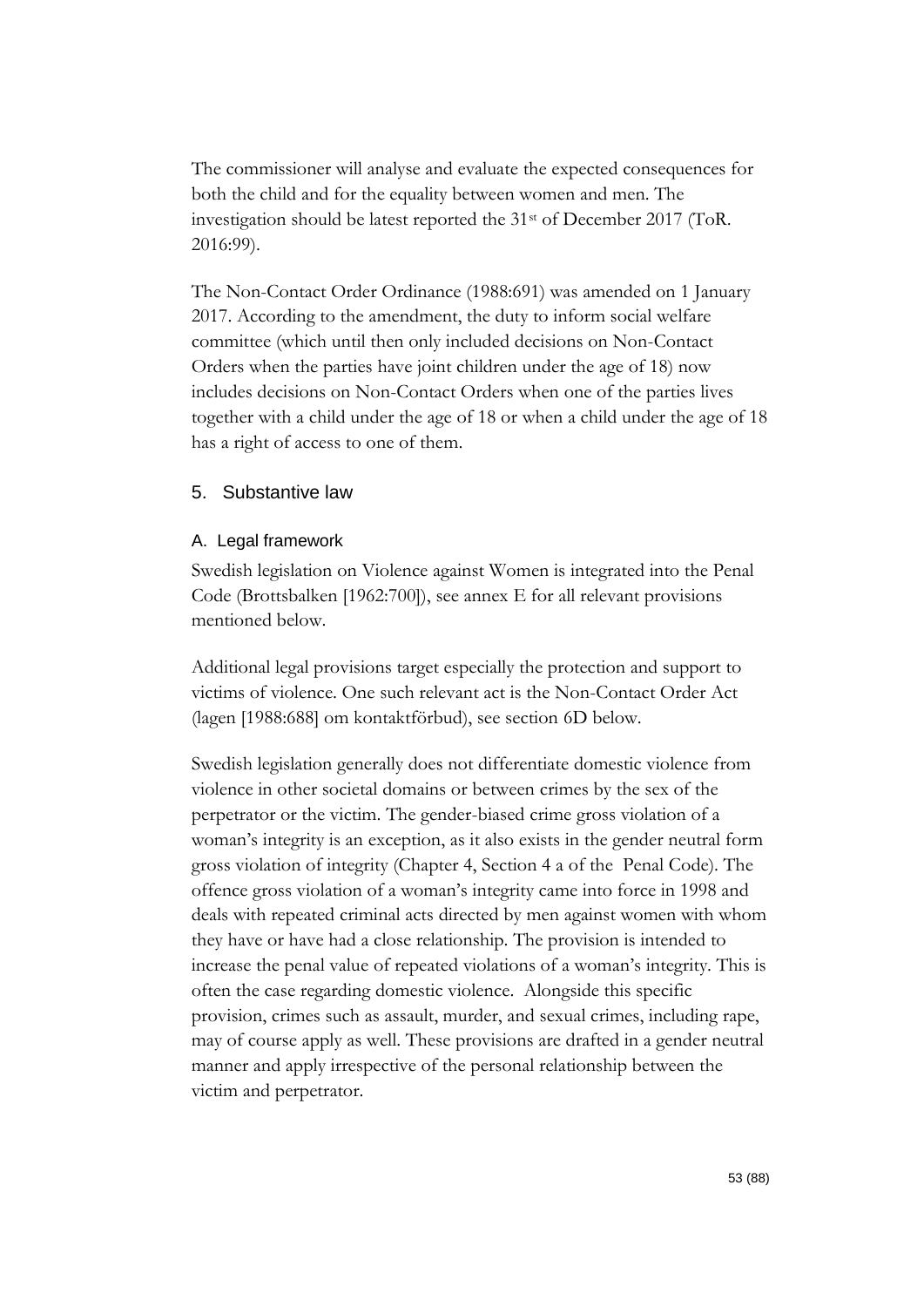Before the ratification of the Convention, the Swedish Government examined the relevant national legislative framework. The Government's conclusion is that the civil law in this part complies with the Convention (Govt. Bill 2013/14:208).

An extract of relevant legal provisions outside of the penal code is provided in annex F.

# B. Guidance on implementation

The Swedish Prosecution Authority has taken several measures to enhance its work to counter men's violence against women, violence in close relationships, crimes against children, sex crimes and honour-related crimes:

- The Authority is developing best practises concerning crimes in close relationships, crimes against children and sex crimes against adults.
- The Handbook on personal treatment was updated last year in order to include the issue of equality in all aspects.
- The Authority arranges recurrent education for prosecutors that are specialised in crimes against children, crimes in close relationships and sex crimes on the latest jurisprudence and up to date investigative methods.

Most Public Prosecution Offices are working closely together with the police in special projects or collaboration groups in order to build the capacity of both groups of professionals as well as to improve the quality of investigations.

Additional measures taken include:

- Prosecutors have educated police officers in these matters, to improve quality.
- Most Public Prosecution Offices have specialised teams that handle investigations and prosecution of sexual offences and domestic violence.
- The National Centre for Knowledge on Men's Violence against Women cooperates with the Prosecution Authority with the aim of enhancing the professional, suitable and relevant support to the victims.

The Authority is further reviewing procedures for how prosecutors provide motivations for a range of decisions, such as those for a restraining order. This will include best practises.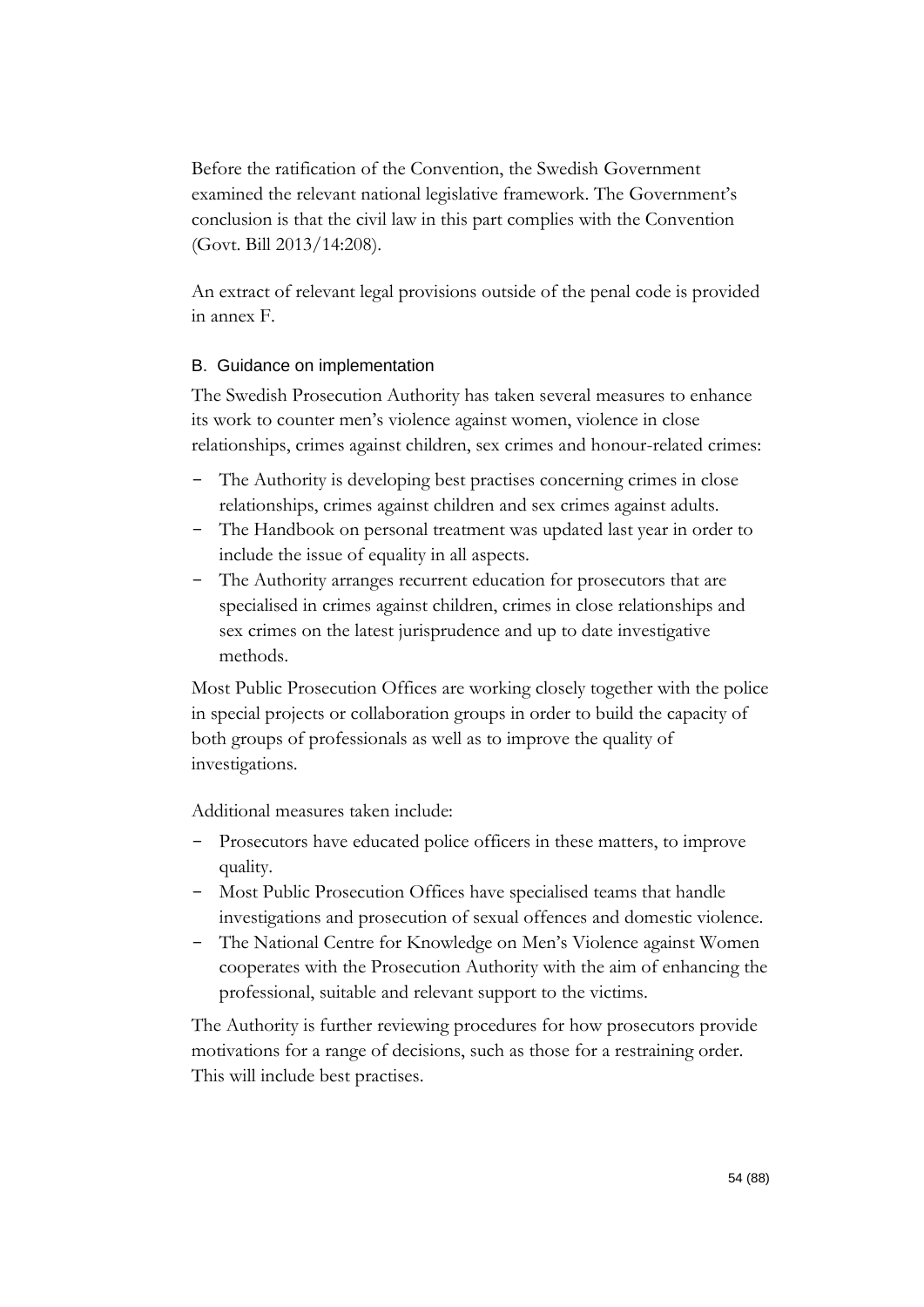There is national guidance, recommendations and check-lists for Police authority personnel processing and investigating cases with domestic violence. The material is available to all police staff through an internal eplatform.

Starting in 2017, "Utvecklingscentrum Väst" within the Police, Department of National Operations (NOA), will arrange yearly conferences where professionals in the judicial system can meet and exchange experiences and deepen their knowledge in the field of domestic violence.

### C. Civil remedies

A victim of a criminal offence may make a claim for compensation against the perpetrator for personal injuries (psychological or physical), loss of or damage to property or violation of personal integrity. The victim may choose to make the claim during criminal proceedings or in civil law proceedings. In the event of death of the victim, remedies are accessible also to the descendants.

A victim may take civil law action against state authorities for damages, i.a. based on the provisions in the Tort Liability Act on state liability due to error or negligence while exercising public authority. Claims for damages can also be submitted to the Chancellor of Justice.

The Equality Ombudsman is to supervise compliance with the Discrimination Act and may bring a case on discrimination to court on behalf on an individual. The court can decide that the natural or legal person who violates the prohibitions of discrimination shall pay compensation to the victim.

For further information on non-contact orders, please see section 6D.

# D. Compensation

In addition to what was outlined under section 5C, it is possible to get compensation for criminal injuries also from the State. Criminal injuries compensation is primarily awarded due to personal injuries arising from the crime. The injuries can be both physical and psychological. For example, expenses for medical treatment, pain and suffering and loss of income can be compensated for. Compensation can also be rewarded for, i.a.*,* violation of personal integrity and damages to property. For compensation to be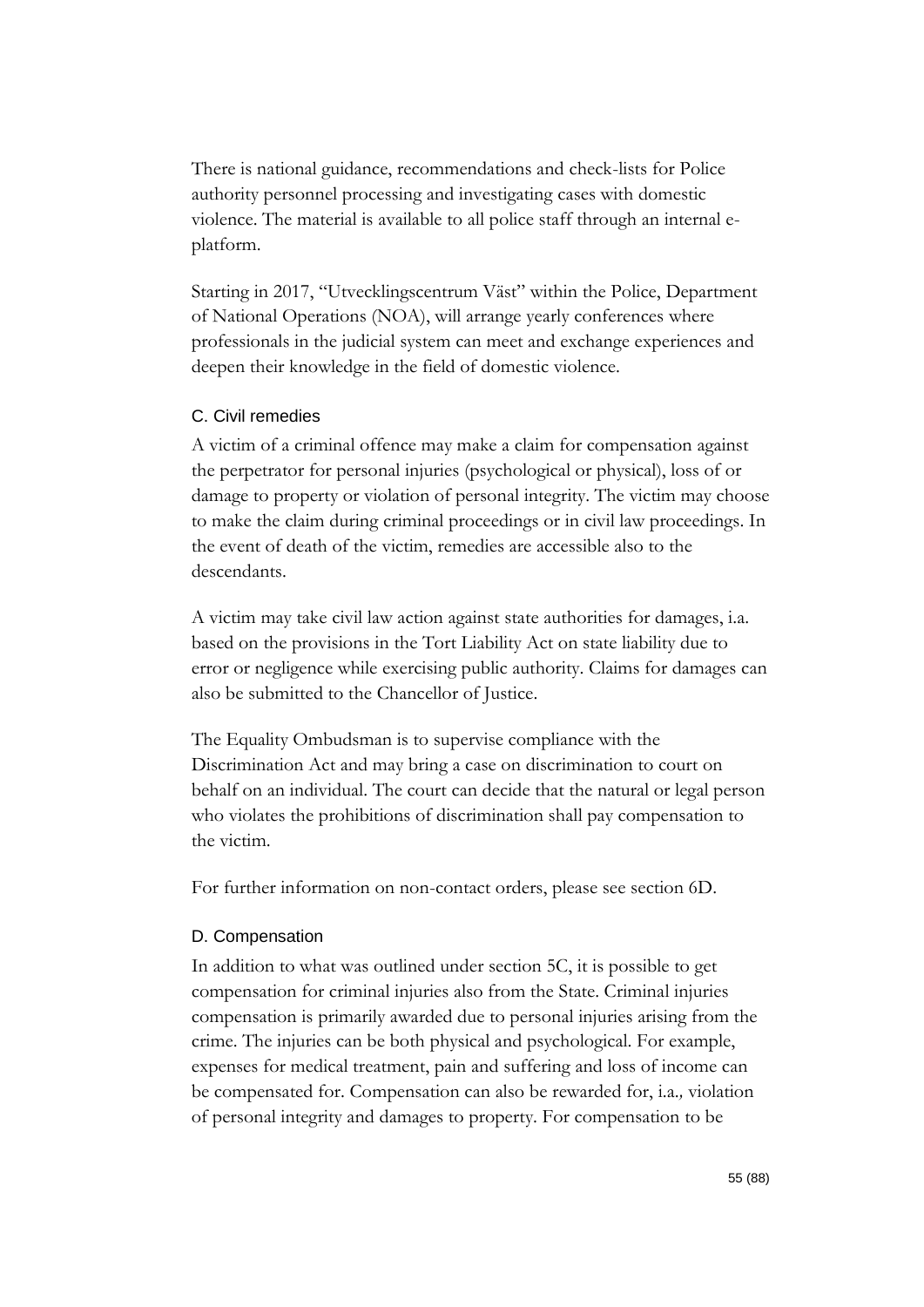awarded, there has to be adequate causality between the crime and the injury, but it is not a requirement that the perpetrator is sentenced or even prosecuted. Applications for such compensation are handled by the Crime Victim Compensation and Support Authority, which is an authority subordinate to the Government. The process is free of charge and the Crime Victim Compensation and Support Authority provides both applications forms and other information materials.

There is a specific form of criminal injuries compensation meant for children who have witnessed violence in a close relationship. One prerequisite is that the crime would be assumed to harm the child's confidence and trust in a person with whom he or she has a close relationship. The Government has a responsibility to compensate children who have witnessed serious criminal acts towards persons close to them, even though the child cannot claim damages from the offender.

In conjunction with providing criminal injuries compensation to a victim, the Crime Victim Compensation and Support Authority requires the offender to pay the same amount of money to the authority, if possible. The revenues from the payments of convicted offenders amount to approximately 30 million SEK (approximately EUR 3 million) per year, and this money funds one third of the total amount of criminal injuries compensation awarded.

| Applications     |
|------------------|
|                  |
|                  |
|                  |
| 10 091<br>10 085 |

*The below table shows the number of applications for state compensation made annually 2014–2015:*

As shown above, approximately 10 000 applications are filed annually.

About 100 million SEK (approximately EUR 10 million) is awarded in criminal injuries compensation annually. Crimes of physical abuse against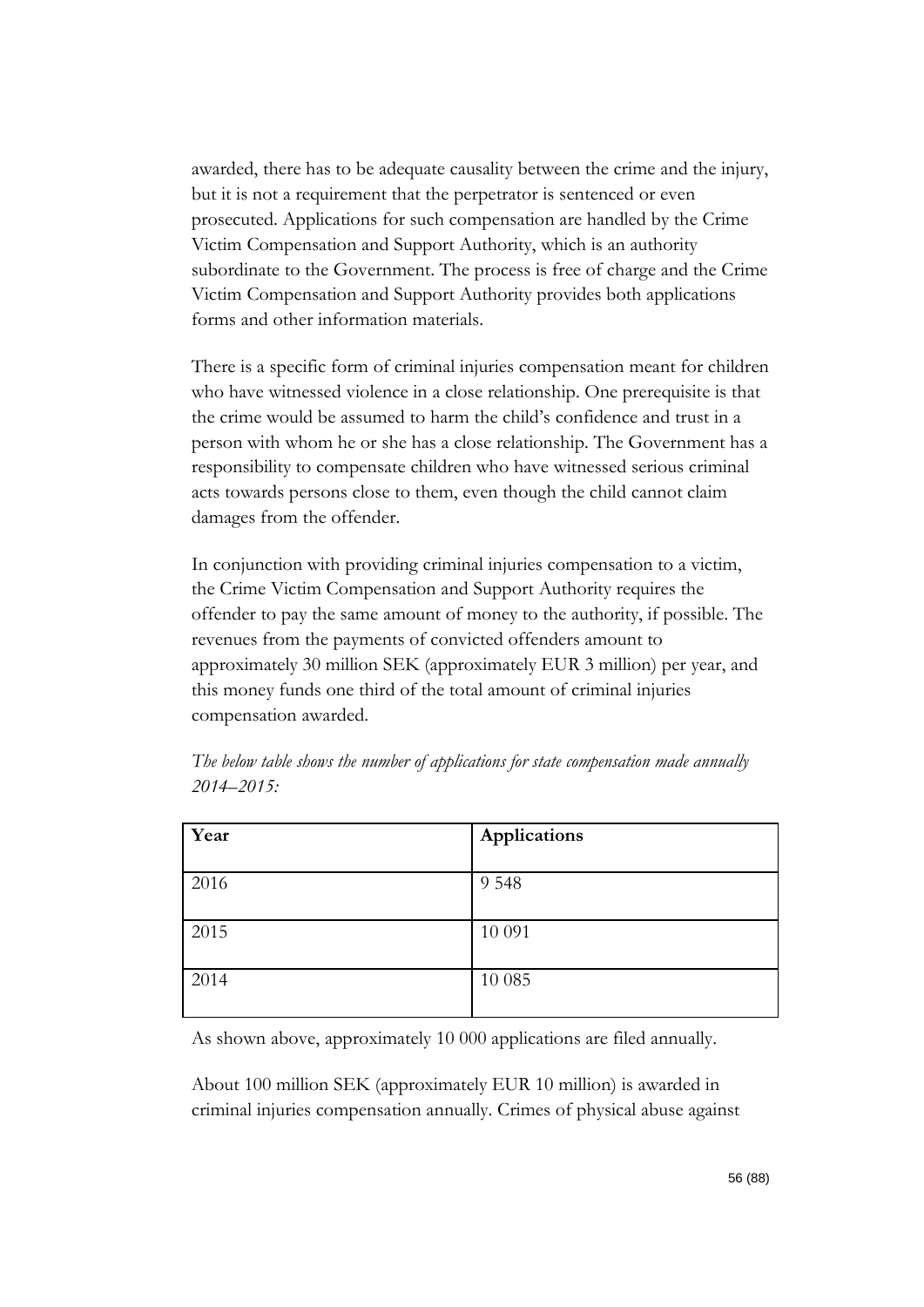adults make up the largest share of the disbursed compensation, almost a quarter or 25 million SEK (approximately EUR 2,5 million). Robbery and violence against women in close relationships also account for large shares of the total amount of compensation.

*The below table shows the number of women victims who were awarded state compensation, with an indication of the timescale for granting such compensation and amounts.*

| Year | Total | Total amount<br>(SEK) | Approximate<br>amount in<br><b>EUR</b> |
|------|-------|-----------------------|----------------------------------------|
| 2016 | 664   | 13 037 000            | 1 290 000                              |
| 2015 | 527   | 9 9 3 7 0 0 0         | 989 000                                |
| 2014 | 667   | 14 506 000            | 1 443 000                              |

At present it is not possible to get accurate figures on the total number of applications where compensation has been granted to women subjected to violence in line with the definition of the Convention. However, estimates show that it is about 70–75 percent for this category of crimes. On the basis of such estimations (75 percent), the number of women awarded state compensation in 2014–2016 is shown in the figure below.

| Year | Women who have received | <b>Estimated average</b> |
|------|-------------------------|--------------------------|
|      | compensation            | compensation (SEK)       |
|      |                         |                          |
| 2016 | Approx. 500             | 26 000                   |
| 2015 | Approx. 400             | 25 000                   |
| 2014 | Approx. 500             | 29 000                   |

At present it is not possible to obtain accurate figures on the turnaround time for errands concerning criminal injuries compensation to women for this category of crimes. The average turnaround time for errands concerning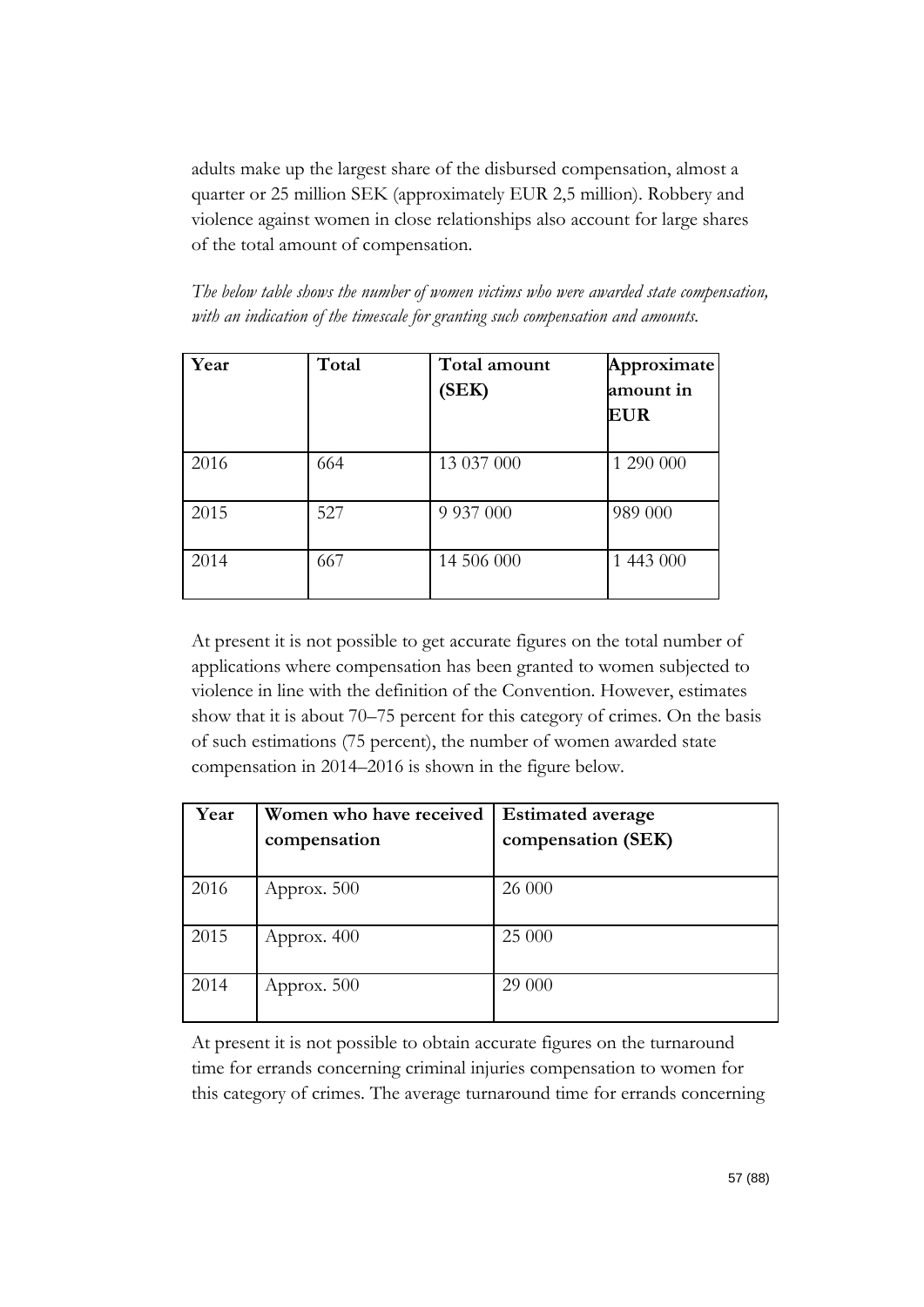criminal injuries compensation is at the moment less than two months from registration of an application to dispatch and payment of compensation.

## E. Custody, visitation rights and safety

According to Swedish law, children are entitled to care, security and a good upbringing. Children shall be treated with respect for their person and individuality and they may not be subject to corporal punishment or any other humiliating treatment.

The best interest of the child is of paramount importance in all decisions on custody, residence and visitation rights. Particular attention shall be paid to the risk that the child or another member of the family – such as the mother – may be subjected to abuse or otherwise suffer significant harm. Furthermore, when enforcing a decision on custody, residence or visitation rights, the best interest of the child is of paramount importance. An Inquiry has in February 2017 submitted proposals to the Government on how to further strengthen the child's rights and child rights perspective in custody disputes and how to reduce parental conflicts (SOU 2017:6). The proposals are currently being considered by the Government. In addition, there is currently an ongoing government inquiry which looks into how the perspective of the rights of the child in the context of sheltered accommodation can be ensured (ToR 2016:99).

If a parent, in the exercise of custody, has committed abuse or neglect or otherwise fails to take care of the child in a way that involves a permanent risk for the child's health or development, the court shall decide on a transfer of custody either to the other parent or, if both parents are guilty of neglect, to one or two specially appointed custodians. Such a transfer may be initiated by a parent, by the Social Welfare Committee or, in a divorce or custody case, by the court itself.

When the court makes an order on visitation rights to a parent with whom the child does not live, the court may, if the child needs it, decide on supervised access by ordering the social welfare committee to appoint a person to participate during the access ('access support').

Sweden does not collect specific data on the reasons for decisions regarding custody, place of residence or visitation rights.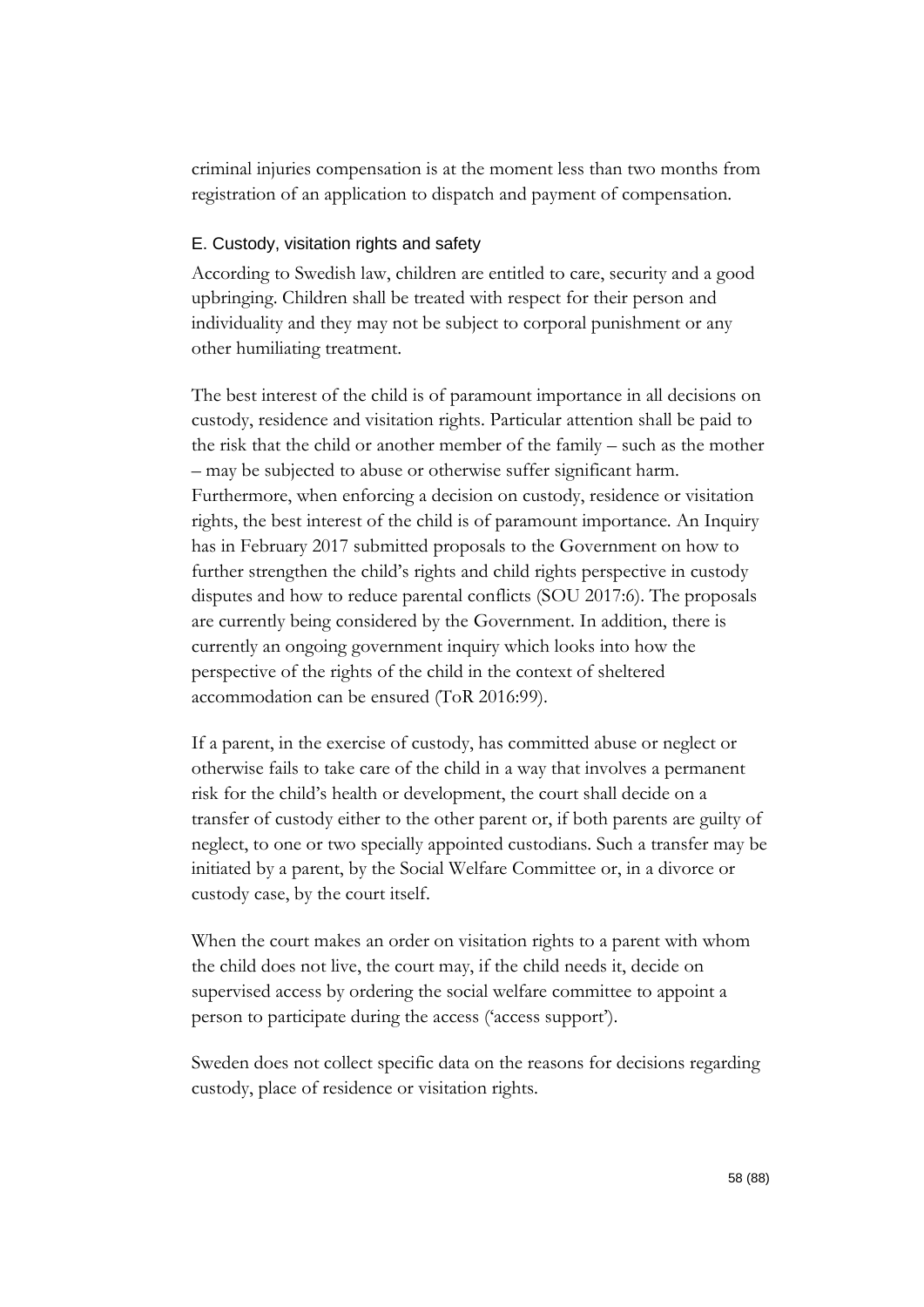### F. Criminalisation of certain conducts

A new penal provision, unlawful persecution, Chapter 4, Section 4 b of the Penal Code, entered into force in October 2011; the provision is aimed at persecution that consists of repeated criminal acts against one and the same person who violates the victim's integrity. The purpose of this legislation is to strengthen the protection against harassment and persecution and to raise the level of penalties for crimes of this kind.

The conducts psychological and physical violence as defined in Articles 33 and 35 are criminalised through the following provisions.

The most central provisions in this regard can be found in Chapter 3 on Offences against Life and Health in the Penal Code, for example Chapter 3, Section 5 on assault and Section 6 on gross assault and exceptionally gross assault. A person who inflicts bodily injury, illness (including mental illness or other severe forms of psychological stress) or pain upon another, or renders him or her powerless or in a similar situation, shall according to its Section 5 be sentenced for assault. Assault can also be committed by an omission. The offence may, according to Section 6, be considered gross or exceptionally gross.

The conducts may also be covered by the provisions in Chapter 4 On Crimes Against Liberty and Peace, for example Section 4 on unlawful coercion and Section 5 on unlawful threat. Repeated criminal acts are dealt with in the provisions in Section 4 a on gross violation of integrity and gross violation of a woman's integrity, as well as in the provision in Section 4 b on unlawful persecution.

The conducts – sexual violence as defined in Article 36 – are criminalised through the provisions in Chapter 6 On Sexual Crimes of the Penal code. A fundamental basis for these provisions is the respect for each person's absolute right to sexual integrity and sexual autonomy. The lack of consent is fundamental in cases concerning rape or sexual coercion where the violence, intimidation or coercion that has occurred can be said to serve as proof that the sexual intercourse was not voluntary.

The conducts are covered by several provisions in Chapter 6, for example section 1 on rape, Section 2 on sexual coercion and section 3 on sexual exploitation of a person in a position of dependency. Special rules apply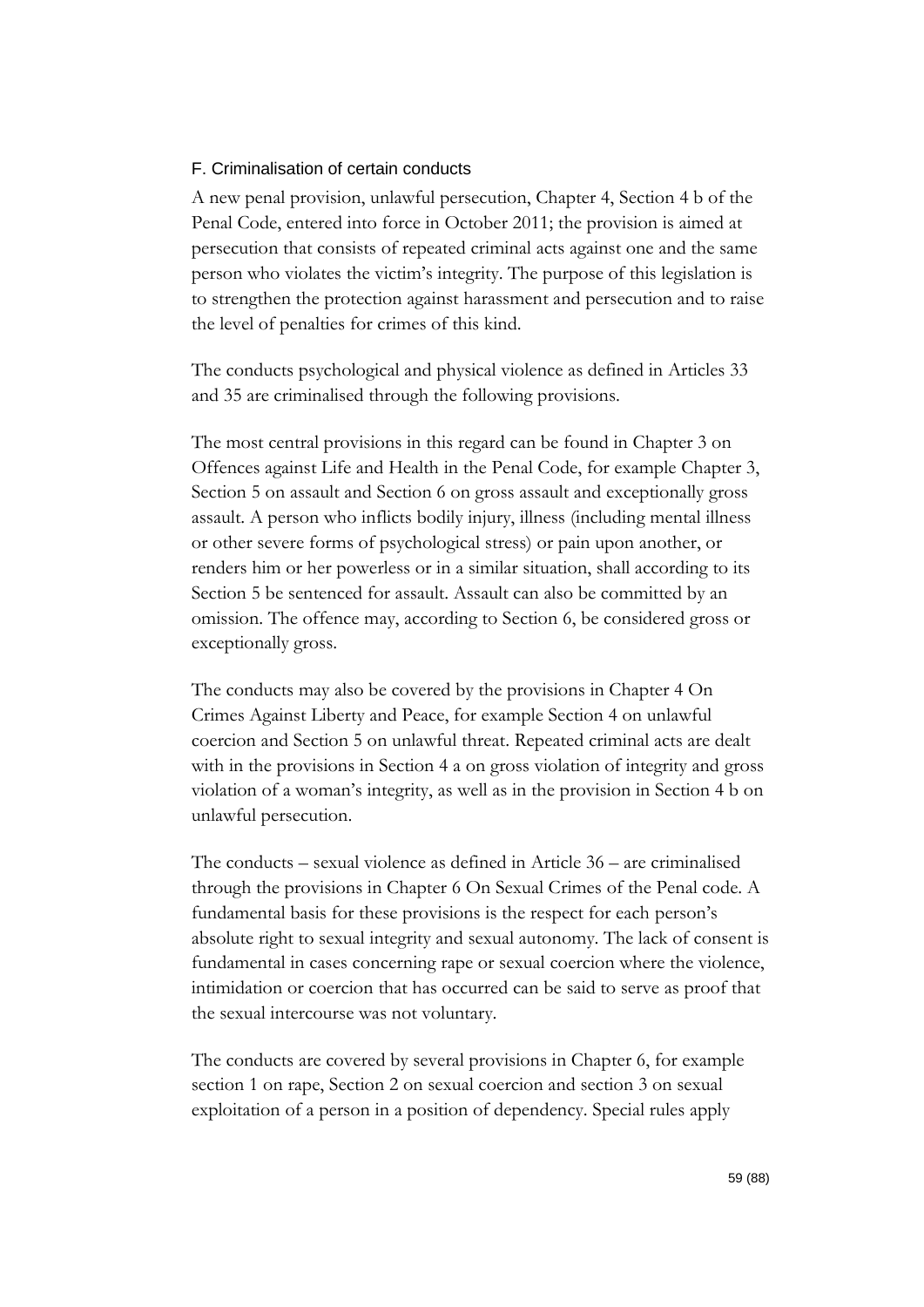when the victim is a child, such as Section 4 on rape of a child, section 5 on sexual exploitation of a child and Section 6 on sexual abuse of a child.

New legislation on sexual crimes entered into force on 1 April 2005. The purpose of this legislation is to further strengthen and clarify the absolute right of every individual to personal and sexual integrity and sexual selfdetermination, and to use various means to highlight and strengthen the protection of children and young people from sexual violation.

The definition of the crime of rape has been extended. More acts are to be judged as rape, i.a.*,* because the requirement of force has been lowered and because the definition of rape has been widened to cover the most serious cases of sexual exploitation. The scope for regarding rape as aggravated rape has been extended to some degree. The provisions also make it clear that the crime is to be regarded as aggravated in cases of rape committed by more than one person.

The sexual crimes reform implemented in 2005 has been evaluated. Certain amendments have been made to the legislation in order to reinforce and sharpen the protection of sexual integrity and sexual self-determination. These amendments entered into force in 2013. For example, the crime of rape has been widened further. More cases of sexual exploitation will be assessed as rape because the term "helpless state" is being replaced by the term "particularly vulnerable situation". In addition, the term "serious fear" has been added to the list of examples given in the text of the law. This will serve to ensure that situations in which a victim responds passively to an attack are covered by the crime of rape.

The 2014 Sexual Offences Committee has proposed that the criminal law protection of sexual integrity should be strengthened and modernized in several ways. The committee has, for example, proposed that sexual offences legislation shall be amended to ensure that the dividing line between punishable acts and acts exempt from punishment is determined by whether participation in a sexual act was voluntary or not. The proposals are currently being considered by the Government Offices.

Contact with a child for sexual purposes is criminalized in Chapter 6, Section 10 a of the Penal Code. This provision has been subject to review. The conclusions and proposals of the Inquiry were submitted in October 2015 and a bill proposing revised legislation has been presented in June 2017.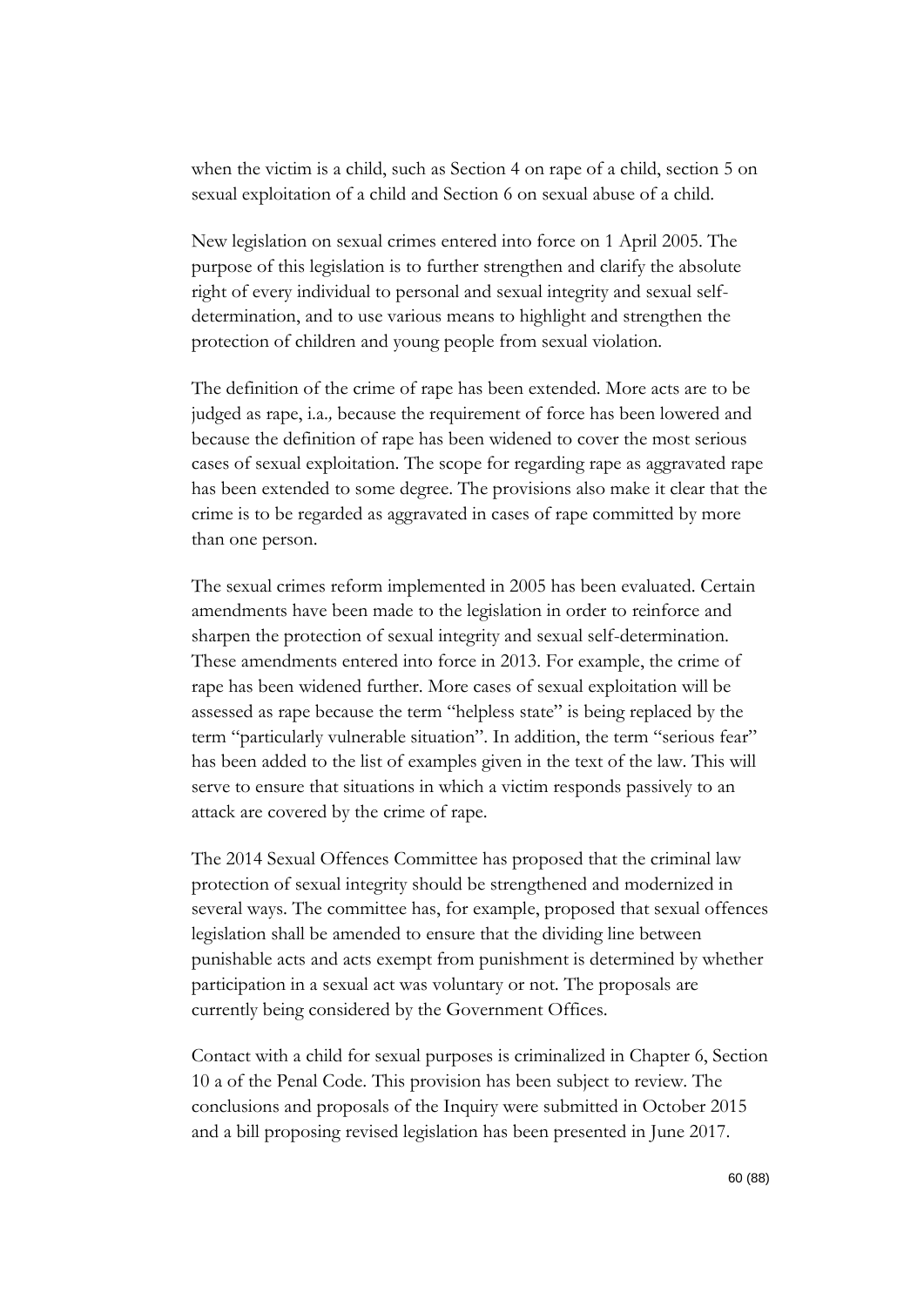A Committee of Inquiry has evaluated the effect of the increase of the maximum penalty for the crime purchase of sexual services that was implemented in 2011. The purpose of the amendment was to enable a more nuanced assessment of the penal value in serious cases of purchase of sexual services, such as when the person selling sex is a victim of trafficking in human beings. Furthermore, the Inquiry has analysed the possible removal of the requirement for dual criminality for purchase of sexual services, and thereby allowing legal trial also when the purchase of a sexual service has been made abroad. The proposals in the interim report A strong protection in criminal law against the purchase of sexual services and the purchase of sexual acts from children (SOU 2016:42) are currently being considered by the Government Offices.

Application of the provisions is independent of whether victims and perpetrators have or have had any kind of relationship.

The age at which a person is considered to be legally competent to consent to sexual acts is 15 years.

Since 2014, marriage coercion is a crime under the Penal Code (Chapter 4, Section 4 c). To clarify the seriousness of the offense there were grounds for introducing a special penalty provision, a qualified form. Marriage coercion is committed if, by unlawful coercion or through exploitation of a person's exposed situation, someone forces that person to marry. A separate criminalization was at the same time introduced for any person who by deception induces a person to travel to another country for the purpose of marriage coercion (Chapter 4, Section 4 d).

Conspiracy to commit coercion to marry was criminalized on 1 July 2016 (Govt. Bill 2015/16:113).

A Committee of Inquiry has been given the task to evaluate the provisions on marriage coercion and to examine whether they should be amended in any way. The investigation is to be reported by 1 September 2018 at the latest (Committee directive 2017:25).

All forms of female genital mutilation (FGM) are prohibited in Sweden, regardless of consent. A special act prohibiting FGM was passed in 1982 (lagen [1982:316] med förbud mot kvinnlig könsstympning) and has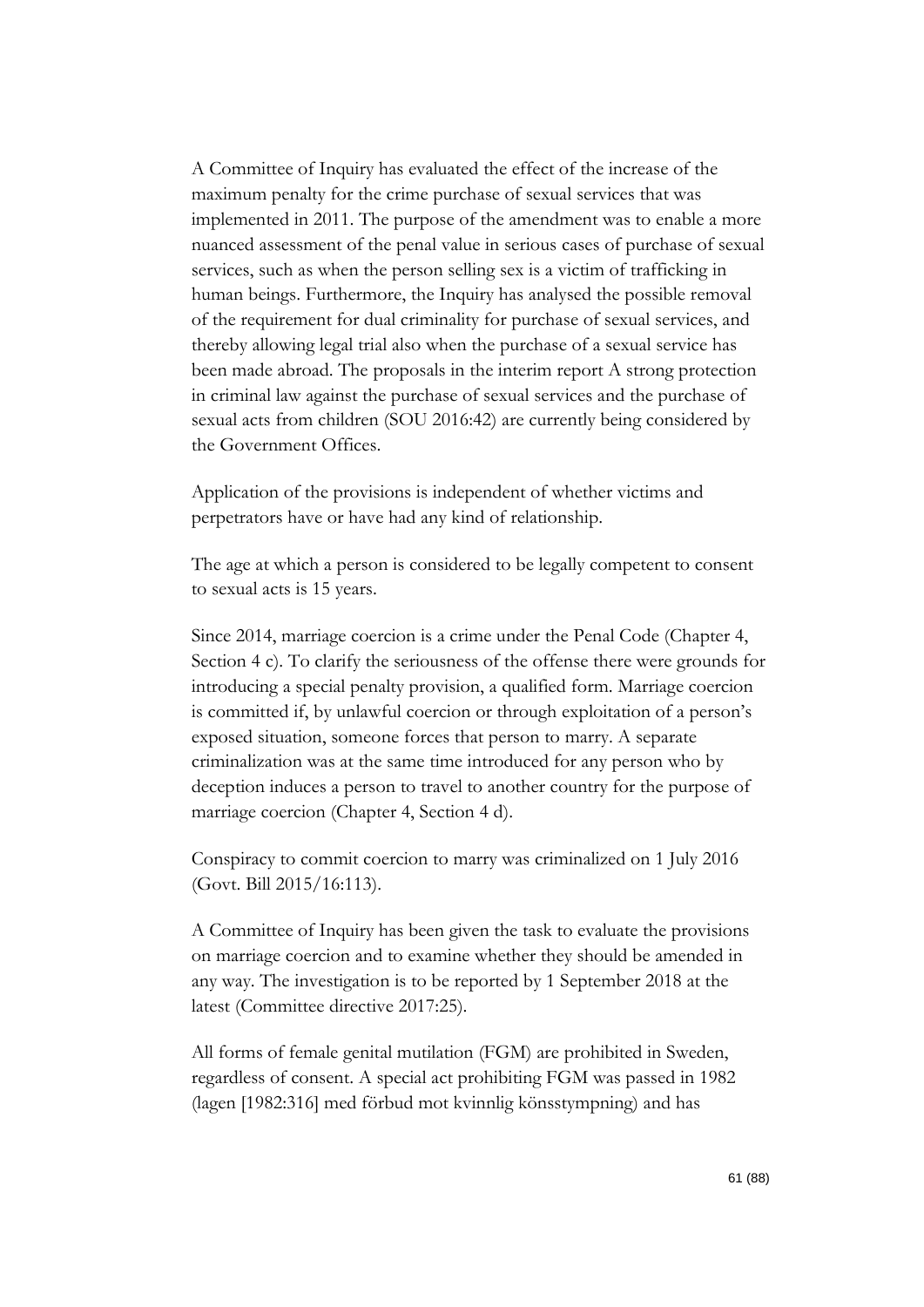gradually become stricter. A breach of the law can result in up to ten years in prison.

More severe punishment for FGM was introduced on 1 July 1998 (Govt. Bill 1997/98:55). A new provision was also added after an amendment that entered into force on 1 July 1999 (Govt. Bill 1998/99:70). The new provision meant the removal of the requirement of dual criminality. Previously, FGM committed outside Sweden was adjudged in accordance with Swedish law and by a Swedish court provided that the act was also subject to criminal liability under the law of the country in which it was committed. The reason behind the amendment is that families living in Sweden have had their daughters genitally mutilated while visiting their countries of origin.

On July 1, 2010, the statutory limitation period for female genital mutilation committed against children was extended in the sense that the time period is reckoned from the date on which the child attains or would have attained the age of 18. New legislation on more severe punishment for FGM entered into force on 1 July 2017(Govt. Bill 2016/17:108). The sentence is imprisonment for at least two years and at the most six years. If the crime is gross, imprisonment shall be imposed for at least five years and at the most ten years. If the crime under the circumstances is less gross, imprisonment shall be imposed for at the most four years.

To incite, coerce or procure a girl or woman to undergo FGM would likely in many cases be punishable as complicity. Preparation and conspiracy to commit FGM is also criminalized. Such an act might also be punishable as unlawful coercion according to Chapter 4, Section 4 of the Penal Code. The law against FGM includes the criminalization of failure to notify knowledge of the crime.

The Abortion Act (1974: 595) and the Sterilization Act (1975: 580) govern the conditions under which abortion and sterilization may occur. The rules are based on women's self-determination in these matters. They further set limits on when abortion's respective sterilization may occur and the requirement for who is to perform the surgery. Violations of these rules are punishable. Anyone who, without being authorized to practice the medical profession, intentionally performs abortion on another shall be sentenced for illegal abortion of fines or imprisonment for a maximum of one year. Is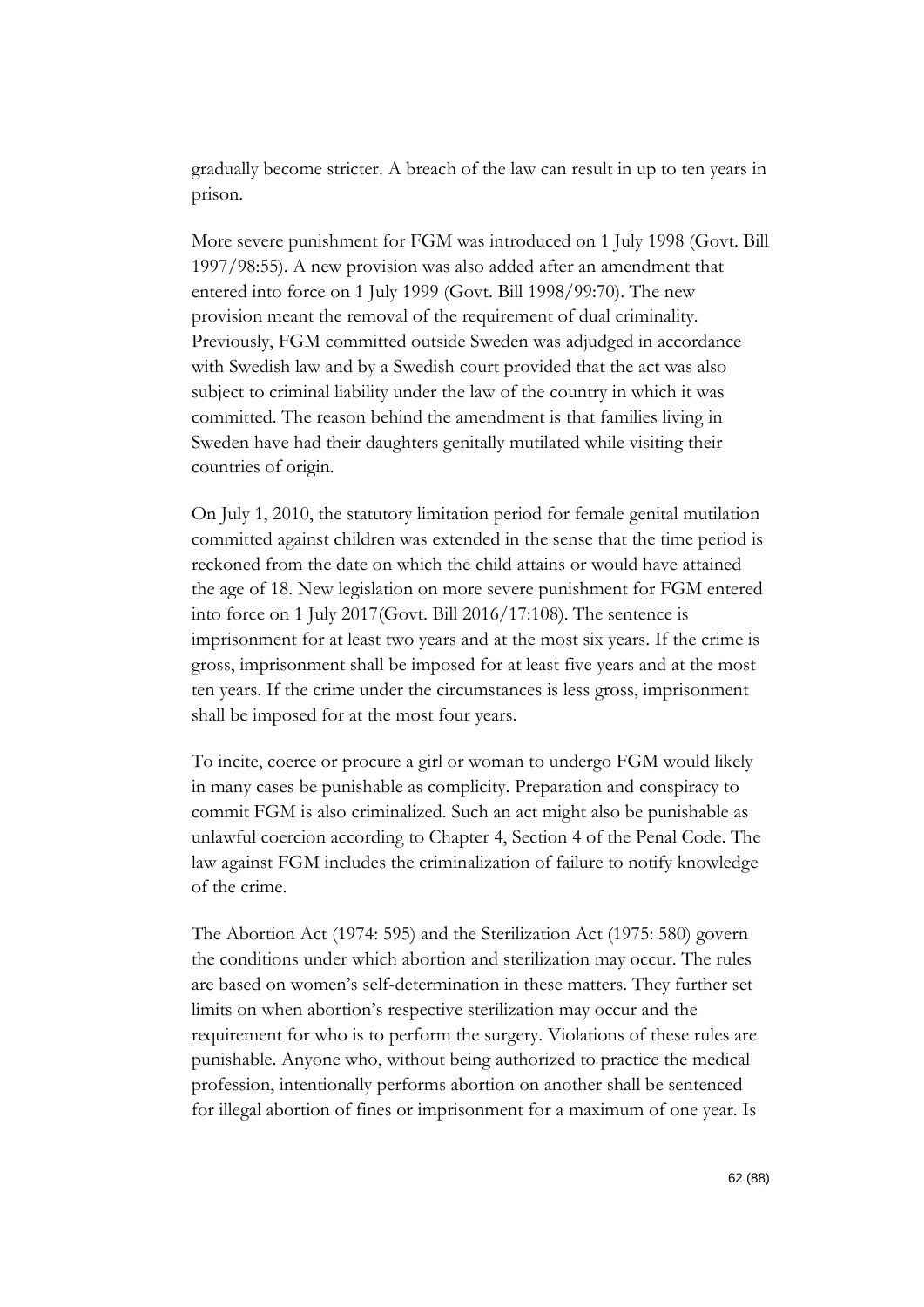the crime serious, convicted of prison, at least six months and no more than four years (Section 9 of the Abortion Act). The person who deliberately performs sterilization in violation of the law is convicted of fines or imprisonment for a maximum of six months (Section 8 of the Sterilization Act). The mode of action described in Article 39 also corresponds to provisions of the Penal Code. An abortion or sterilization of a woman without consent may also constitute e.g. assault according to Chapter 3, Sections 5 and 6 of the Penal Code.

#### G. Legislation against sexual harassment

The most central provision in this regard is the Penal Code provision on sexual molestation (Chapter 6, Section 10).

Sexual harassments, as defined in Article 40, could also be punishable under the Penal Code provisions on molestation (Chapter 4, Section 7), defamation (Chapter 5, Section 1) and insulting behaviour (Chapter 5, Section 3).

A Committee of Inquiry has proposed that the criminal law protection of the personal privacy should be strengthened and modernized in several ways, e.g. by modernising the provisions for molestation, defamation and insulting behaviour and by introducing a new penalty provision on unlawful violation of privacy (SOU 2016:7). The new provision is to apply to violations of privacy by spreading, i.a.*,* images or other information about someone's sex life or naked body. The proposals are currently being considered by the Government Offices. A bill proposing revised legislation has been presented to the Parliament in September 2017.

Sexual harassment according to the Discrimination Act (2008:567) chapter 1 § 4 is a conduct of a sexual nature that violates someone's dignity.

### H. Aiding or abetting

Punishment as provided for the acts in the Penal Code shall be imposed not only on the person who committed the act but also on anyone who furthered it by advice or deed (Chapter 23, Section 4). The same also applies to any other act punishable with imprisonment under another Law or statutory instrument.

The acts which live up to the requirements in the Convention and which are not included in the Penal Code are all punishable with imprisonment.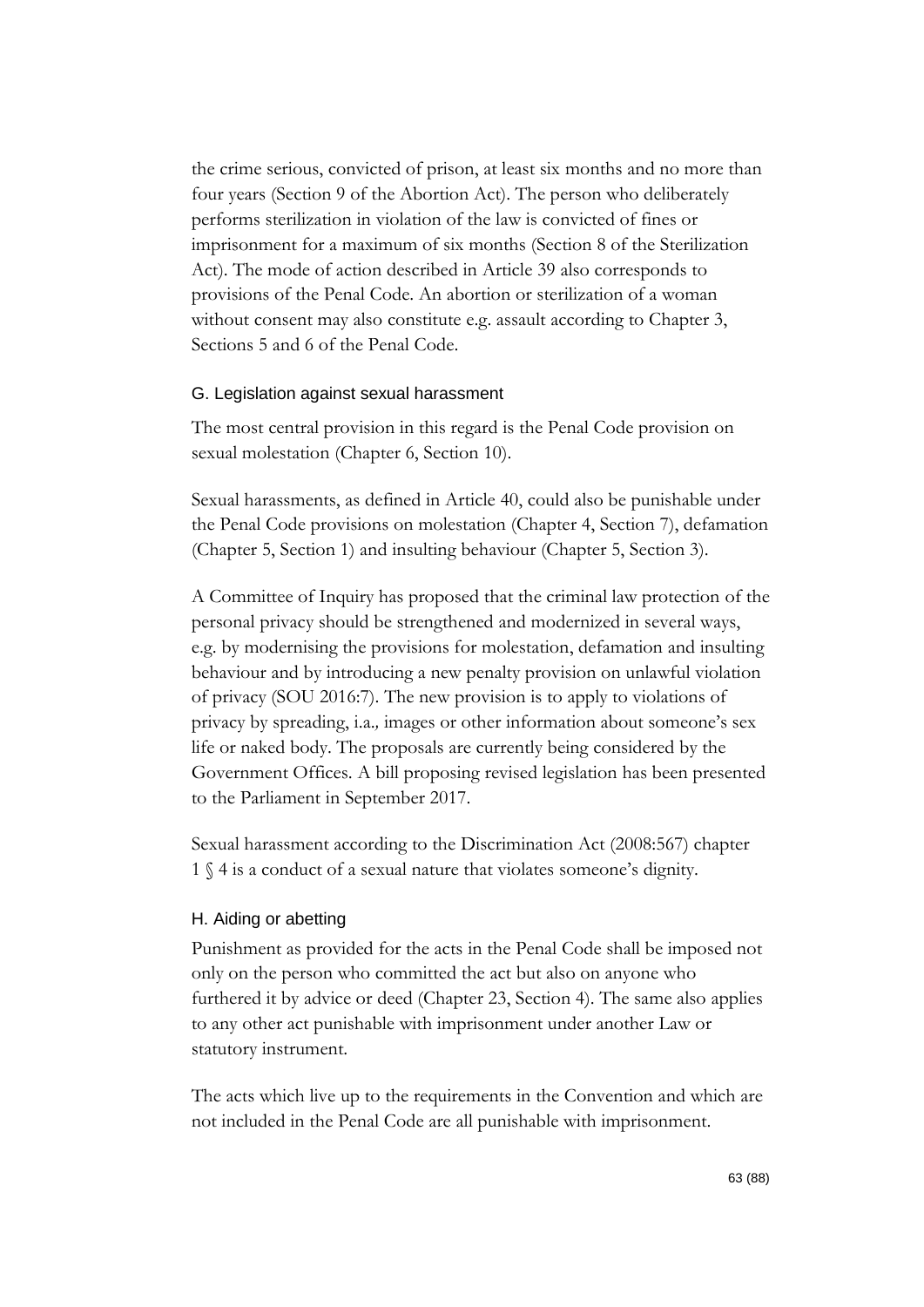## I. Attempt

With the exception of assault which is petty, attempt to commit all of the crimes covered by the obligation of criminalization in the Convention is punishable (Chapter 23, Section 1 of the Penal Code).

### J. Unacceptable justifications for crimes

The circumstances referred to in article 42 of the Convention do not make an act of violence non punishable or considered less severe.

### K. Application of criminal offences

Swedish law does not make exceptions for criminal liability due to the relation that might exist between the perpetrator and the victim, i.e. the offences are applicable notwithstanding this possible relationship.

### L. Applicable sanctions and further measures against perpetrators

For information on applicable sanctions to relevant offences, please refer to the answers provided to section 5E and elsewhere in this report.

Sweden has not made extradition conditional on the existence of an agreement with the other state involved, which means Sweden can extradite a person without an agreement with the requesting state.

The Extradition for Criminal Offences Act (1957:668) regulates the conditions and procedures for extradition from Sweden. The Act is not applicable if the Act (2003:1156) on surrender from Sweden according to the European arrest warrant or the Act (1959:254) on Extradition for Criminal Offences to Denmark, Finland, Iceland and Norway is applicable in relation to the other state.

The Extradition for Criminal Offences Act prohibits the extradition of Swedish nationals to a state outside of the EU and the Nordic countries.

Extradition of foreign citizens to a state outside of the EU and the Nordic countries is permitted, provided that the act for which extradition is requested is equivalent to a crime that is punishable under Swedish law by imprisonment for at least one year. If sentence has been passed in the requesting state, the penalty must be imprisonment for at least four months and the act has to be punishable under Swedish law.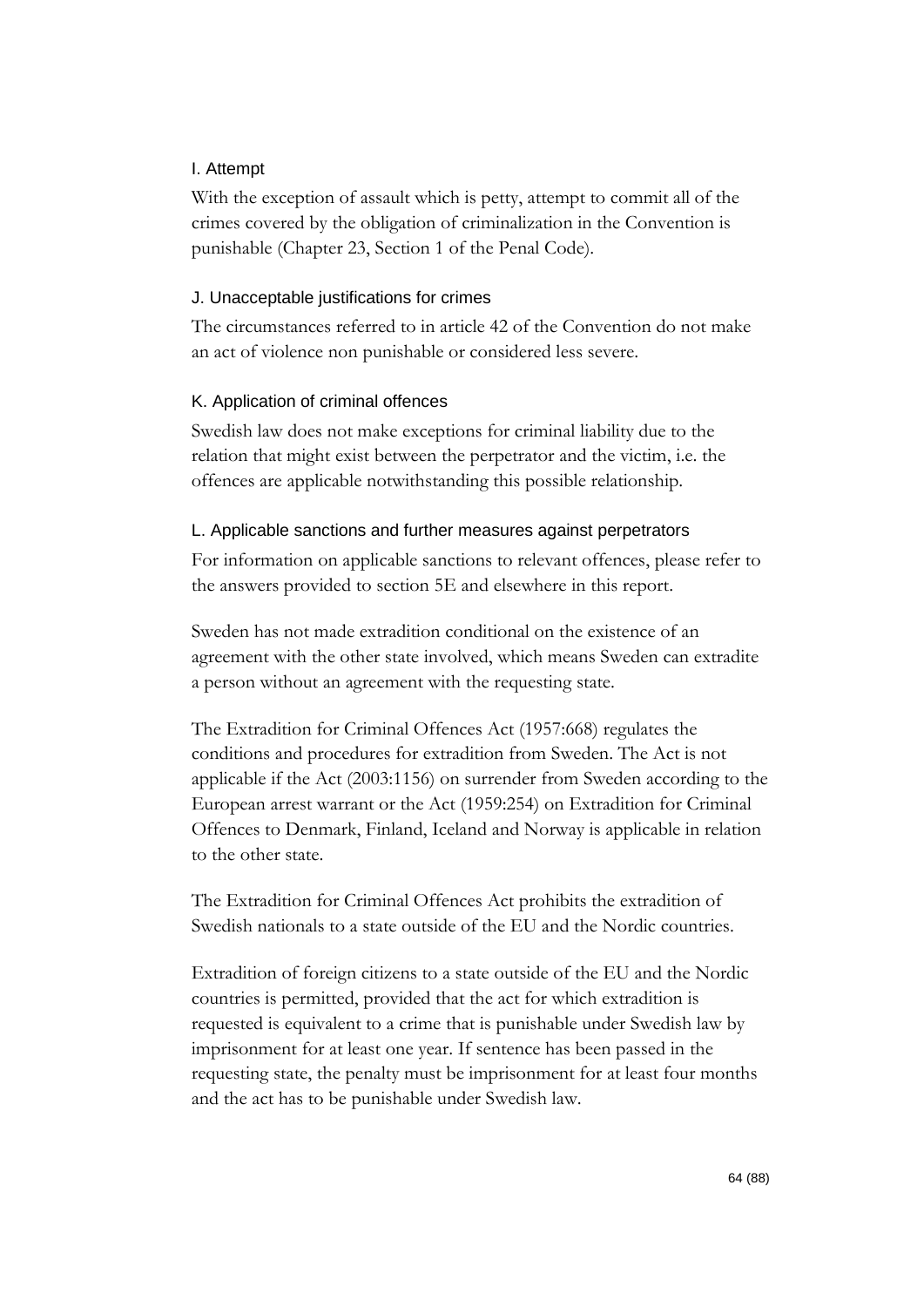According to the European arrest warrant Act, a condition for the surrender of a person is that the offence according to the legislation of the requesting member state can lead to imprisonment for at least one year. If sentence has been passed in the requesting state, a sentence or order of at least four months is required. The act has to be punishable under Swedish law. However, surrender can also be approved if the offence is covered by the Annex to the Act (for example offences like gross assault and rape) and subject to a custodial sentence or detention order of three years or more according to the legislation of the requesting member State.

As a general rule, all that is required for extradition to another Nordic state is that the act is punishable by law in the requesting state. Under certain circumstances a Swedish national can be extradited but not if the act is only punishable by a fine in the requesting state.

The scale of punishment for the relevant offences ranges depending on the severity of the crime, see annexes E and F.

### M. Aggravating circumstances

Several of the circumstances referred to in Article 46 are such circumstances that shall be given special consideration to when assessing if a crime is gross, see for instance Chapter 3, Section 6 paragraph 2 and Chapter 6, Section 2 paragraph 3 of the Penal Code.

There are also general rules on the determination of punishment applicable to all crimes. When assessing the penal value of any crime, consideration shall be given to the damage, wrong or danger caused by the criminal act. It shall also be considered whether the criminal act has implicated a serious offense towards the life, health or security of another person (Chapter 29, Section 1 paragraph 2 of the Penal Code). All the relevant circumstances shall thus be regarded when establishing the penal value of a crime.

Nevertheless, there are some aggravating circumstances, mentioned in Chapter 29, Section 2 of the Penal Code, which may be given special attention when assessing the penal value of a crime. For example, if a case has involved endangering of a victim's life, this may be considered under paragraph 2, according to which special consideration shall be given to the fact that the defendant has shown great ruthlessness. Moreover, according to paragraph 3, special consideration shall be given to the fact that the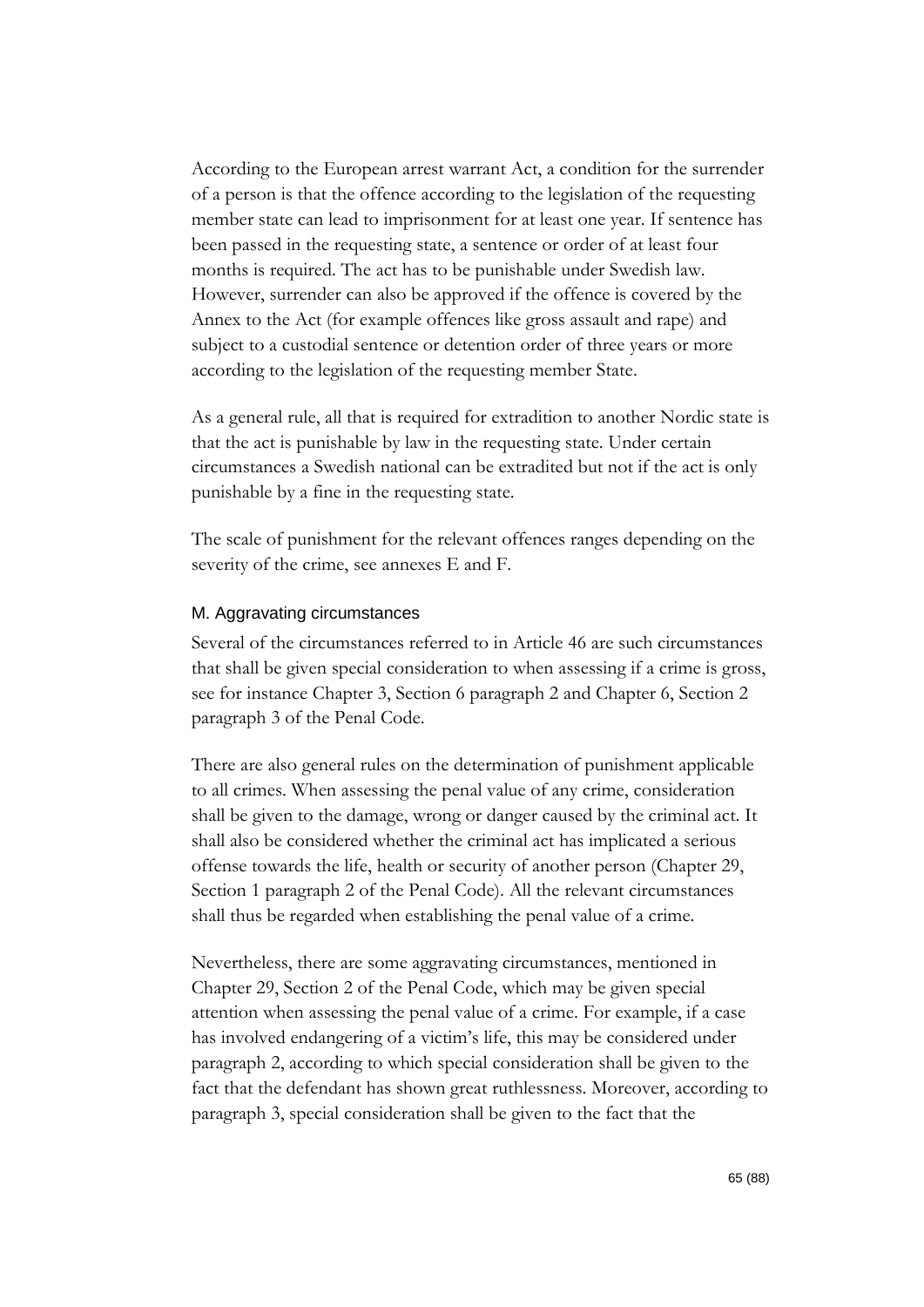defendant has taken advantage of another person's vulnerable situation or that person's special difficulty to protect him or herself. Under paragraph 4, it is possible to consider if the defendant has taken advantage of his/her own position or misused a special confidence. According to paragraph 8, special consideration shall be given to the fact that the offence was intended to harm the security and trust of a child in its relation to a related person.

Having said this, it should be underlined that the list of circumstances in Chapter 29, section 2 of the Penal Code is not meant to be exhaustive; all relevant circumstances may be regarded as aggravating. That means, whether or not a single circumstance mentioned in Article 46 is covered by the list, it may be seen as aggravating according to the legislation. If, in a particular case, one or several aggravating circumstances are applicable, this shall be considered within the scale of punishment of the offence.

Previous convictions could have influence on both the choice of sanction and the length of the imprisonment. According to Chapter 29, Section 4 of the Penal Code the court shall, in determining the appropriate punishment, besides the penal value of the crime, in a sharpening direction take into account if the accused has previously been guilty of crime, if sufficient consideration cannot be given to that fact through choice of sanction or forfeiture of conditionally granted liberty. When assessing this, special consideration shall be given to the extent of any previous criminality, to the time that has elapsed between the crimes, and to whether the previous and the new criminality are similar in nature or whether in both cases they are of an especially serious character. Under Chapter 30, Section 4 of the Penal Code previous convictions could have influence of the choice of sanction.

# N. Prohibition of mandatory alternative dispute resolution processes or sentencing

Mandatory alternative dispute resolution is not a part of Swedish law.

There are no mandatory alternative dispute resolution processes available within the Swedish framework of proceedings on custody, place of residence and custody rights of children. No alternative dispute resolution processes, mandatory or voluntary, are a part of divorce proceedings. Legal separation does not exist in Swedish law. If a marriage was concluded under force, the forced spouse is entitled to a divorce without a period for reconsideration.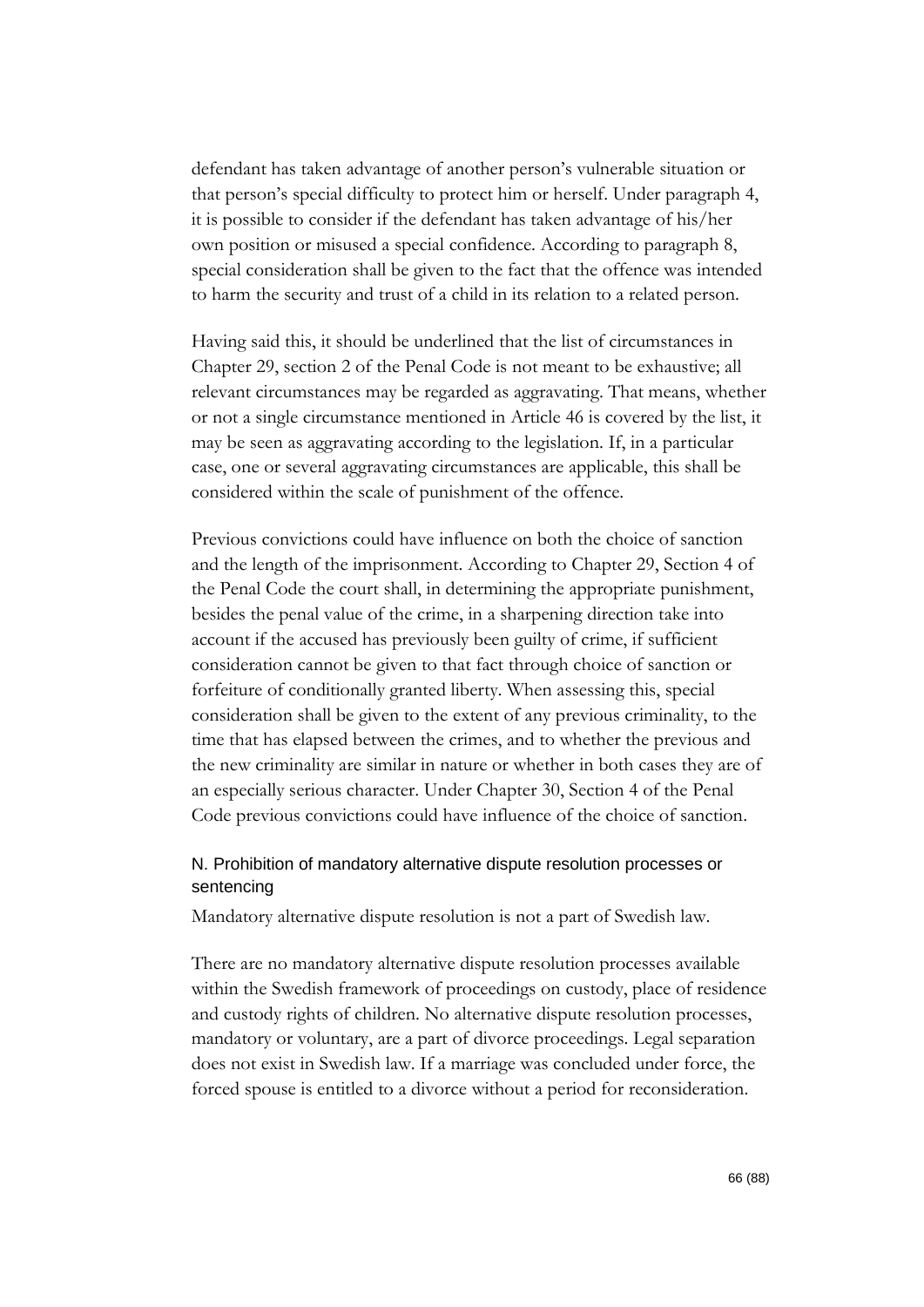Victim-offender mediation in Sweden is regulated by the Mediation Act (lag [2002:445] om medling med anledning av brott). Participation in mediation is always voluntary for both parties.

## O. Administrative and judicial data on cases of violence

According to data from the Swedish National Council for Crime Prevention, a total of 29 cases of lethal violence<sup>9</sup> against women were confirmed in 2016, 29 in 2015, and 25 in 2014.

The statistics on reported offences and person-based clearances are based on crime codes, which may include additional information about the crime, such as information on the victim's sex, age etc. The statistics on convictions and sanctions are based on the relevant act and only contain information on the type of crime. Those statistics may therefore not be disaggregated by sex and are therefore not included here.

Swedish statistics record all reported events as crimes, even if some of them are later found not to have constituted criminal offences. Also, several offences of the same kind against a single victim will be counted separately. And in most cases, attempted offences are counted together with completed crimes.

*Person-based clearances* are processed offences for which at least one suspect has been prosecuted through the commencement of a prosecution, the issuance of a summary sanction order or a waiver of prosecution.

|                                            | 2014    | 2015    | 2016    |
|--------------------------------------------|---------|---------|---------|
| Assault against girls of 6 years and under | 1581    | 1706    | 1849    |
| Not acquainted with victim                 | 80      | 116     | 120     |
| Outdoors                                   | 46      | 69      | 58      |
| Indoors                                    | 34      | 47      | 62      |
| Acquainted with victim                     | 1 5 0 1 | 1 5 9 0 | 1 7 2 9 |
| Outdoors                                   | 107     | 110     | 122     |
| Indoors                                    | 1 3 9 4 | 1480    | 1607    |
| Assault against girls of 7-14 years        | 3 7 1 9 | 3709    | 4 0 3 0 |
| Not acquainted with victim                 | 434     | 436     | 481     |
| Outdoors                                   | 313     | 301     | 341     |
|                                            |         |         |         |

*The number of reported offences, 2014–2016. Source: the National Council for Crime Prevention (Brå).*

-

<sup>9</sup> Murder, manslaughter and assault with a lethal outcome.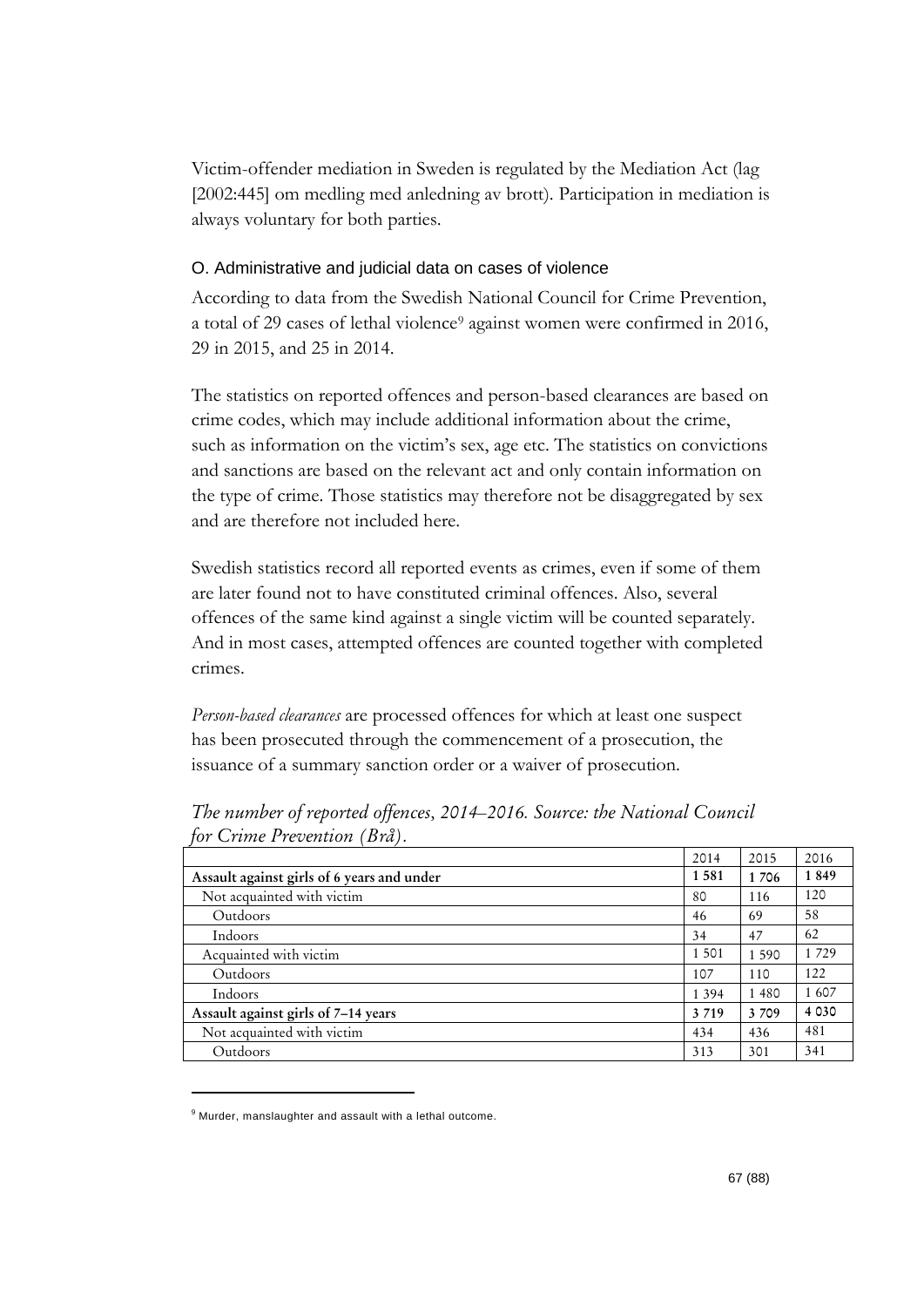| Indoors                                                      | 121      | 135     | 140     |
|--------------------------------------------------------------|----------|---------|---------|
| Acquainted with victim                                       | 3 2 8 5  | 3 2 7 3 | 3 5 4 9 |
| Outdoors                                                     | 608      | 631     | 680     |
| Indoors                                                      | 2 677    | 2 6 4 2 | 2869    |
| Assault against girls 15-17 years                            | 2 1 5 7  | 2 3 9 5 | 2484    |
| Not acquainted with victim                                   | 436      | 428     | 439     |
| Outdoors                                                     | 302      | 287     | 306     |
| Indoors                                                      | 134      | 141     | 131     |
| Acquainted with victim                                       | 1721     | 1967    | 2 0 4 5 |
| Outdoors                                                     | 509      | 582     | 602     |
| Indoors                                                      | 1 2 1 2  | 1 3 8 5 | 1 4 4 3 |
| Assault against women 18 years or older                      | 28 456   | 28 967  | 29 047  |
| Not acquainted with victim                                   | 6 5 5 7  | 6742    | 6 6 4 7 |
| Outdoors                                                     | 3 5 4 9  | 3 8 1 1 | 3 5 1 6 |
| Indoors                                                      | 3 0 0 8  | 2931    | 3 1 3 1 |
| Acquainted with victim                                       | 21 899   | 22 2 25 | 22 400  |
| Outdoors                                                     | 3 9 2 5  | 3 9 2 1 | 4 2 2 3 |
| Indoors                                                      | 17974    | 18 304  | 18 177  |
| Within close relationship with victim                        | 13 630   | 13 873  | 10 417  |
| Not within close relationship with victim                    | 4 3 4 4  | 4 4 3 1 | 7760    |
| Gross violation of integrity against girls under 18 years    | 672      | 595     | 634     |
| Gross violation of integrity against women 18 years or older | 257      | 198     | 245     |
| Gross violation of a woman's integrity                       | 1997     | 1844    | 1886    |
| Unlawful harassment against girls under 18 years             | 41       | 35      | 24      |
| Unlawful harassment against women 18 years or older          | 475      | 413     | 477     |
| Unlawful threat against girls under 18 years                 | 2 5 8 2  | 2659    | 3 2 4 7 |
| Unlawful threat against women 18 years or older              | 20 4 6 7 | 20876   | 20896   |
| Molestation against girls under 18 years                     | 3 0 8 9  | 3 2 0 1 | 3 6 1 7 |
| Molestation against women 18 years or older                  | 30 521   | 29 945  | 29 038  |
| Rape, aggravated rape against girls under 15 years           | 2 0 3 7  | 1484    | 1877    |
| Completed rape                                               | 1826     | 1 4 4 0 | 1826    |
| Outdoors                                                     | 195      | 210     | 195     |
| Indoors                                                      | 1631     | 1 2 3 0 | 1631    |
| Attempted rape                                               | 51       | 44      | 51      |
| Outdoors                                                     | 26       | 11      | 26      |
| Indoors                                                      | 25       | 33      | 25      |
| Rape, aggravated rape against girls 15-17 years              | 872      | 644     | 765     |
| Completed rape                                               | 844      | 607     | 711     |
| Outdoors                                                     | 132      | 127     | 129     |
| Indoors                                                      | 712      | 480     | 582     |
| Attempted rape                                               | 28       | 37      | 54      |
| Outdoors                                                     | 16       | 17      | 22      |
| Indoors                                                      | 12       | 20      | 32      |
| Rape, aggravated rape against women 18 years or older        | 3 3 9 5  | 3 3 3 3 | 3 5 5 9 |
| Completed rape                                               | 3 0 7 6  | 3 0 5 6 | 3 2 8 2 |
| Outdoors                                                     | 450      | 457     | 455     |
| Indoors                                                      | 2 6 2 6  | 2 5 9 9 | 2 8 2 7 |
| Attempted rape                                               | 319      | 277     | 277     |
| Outdoors                                                     | 127      | 133     | 108     |
| Indoors                                                      | 192      | 144     | 169     |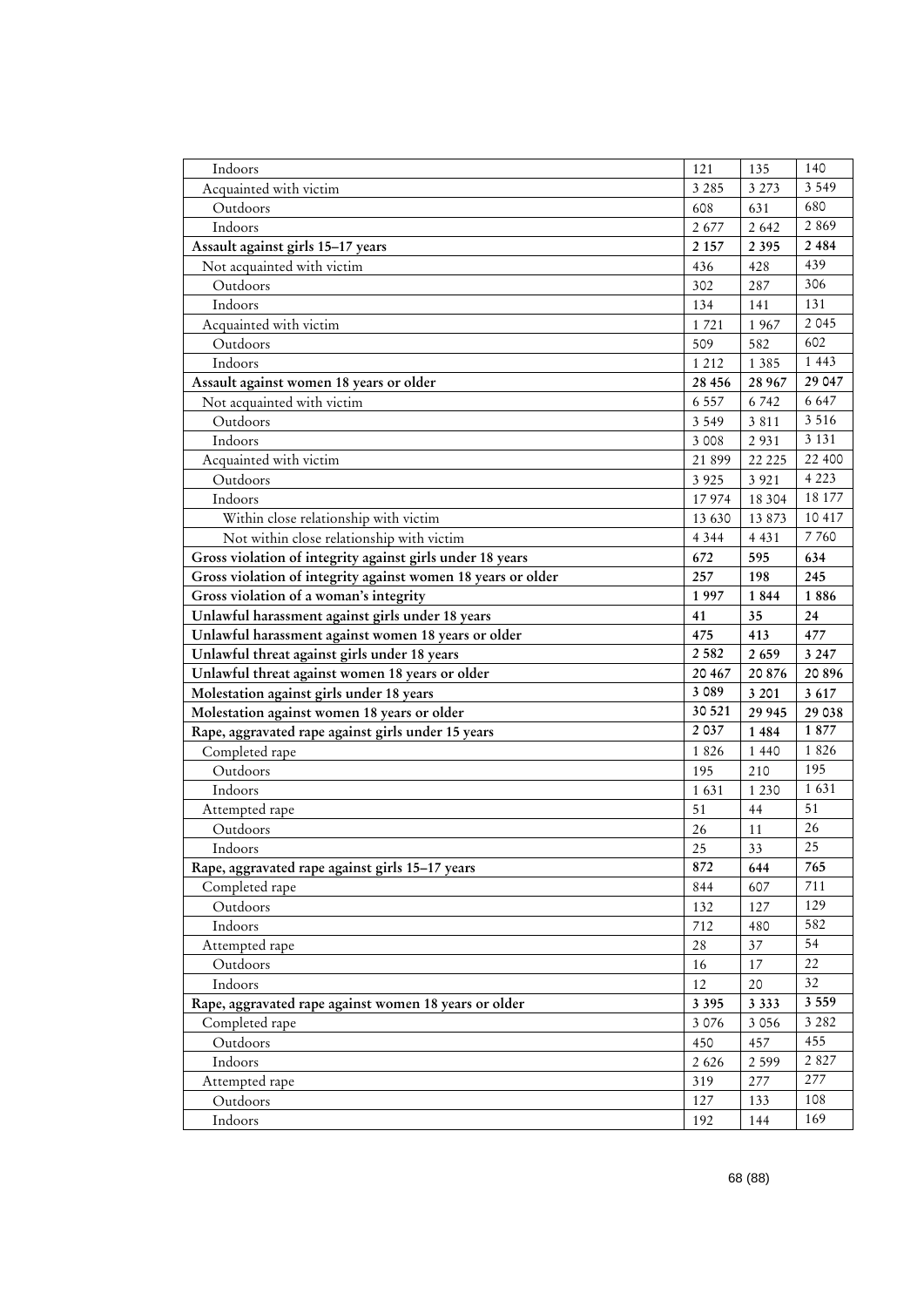| Sexual exploitation against girl under 15 years                              | 284     | 247     | 194     |
|------------------------------------------------------------------------------|---------|---------|---------|
| Sexual exploitation against girl 15-17 years                                 | 16      | 21      | 20      |
| Sexual abuse against girls under 15 years                                    | 630     | 603     | 473     |
| Sexual abuse against girls 15-17 years                                       | 24      | 18      | 37      |
| Sexual coercion/exploitation of a person in a position of dependence etc.,   |         |         |         |
| against girls 15-17 years                                                    | 103     | 81      | 71      |
| Sexual coercion/exploitation of a person in a position of dependence etc.,   |         |         |         |
| against women 18 years or older                                              | 206     | 213     | 241     |
| Sexual molestation (excl. indecent exposure) against girls under 15 years    | 3 000   | 2072    | 2400    |
| Sexual molestation (excl. indecent exposure) against girls 15-17 years       | 718     | 745     | 1 3 6 3 |
| Sexual molestation (excl. indecent exposure) against women 18 years or older | 4 1 8 9 | 4 1 7 3 | 4 9 0 7 |

*The number of person-based clearances, 2014–2016. Source: the National Council for Crime Prevention (Brå).*

|                                                              | 2014         | 2015                    | 2016           |
|--------------------------------------------------------------|--------------|-------------------------|----------------|
| Assault against girls of 6 years and under                   | 108          | 121                     | 107            |
| Not acquainted with victim                                   | 4            | $\mathbf{Q}$            | 5              |
| Outdoors                                                     | 3            | 6                       | $\mathbf{1}$   |
| Indoors                                                      | $\mathbf{1}$ | $\overline{\mathbf{3}}$ | $\overline{4}$ |
| Acquainted with victim                                       | 104          | 112                     | 102            |
| Outdoors                                                     | 13           | 16                      | 11             |
| Indoors                                                      | 91           | 96                      | 91             |
| Assault against girls of 7-14 years                          | 366          | 365                     | 329            |
| Not acquainted with victim                                   | 34           | 38                      | 35             |
| Outdoors                                                     | 23           | 25                      | 23             |
| Indoors                                                      | 11           | 13                      | 12             |
| Acquainted with victim                                       | 332          | 327                     | 294            |
| Outdoors                                                     | 56           | 49                      | 63             |
| Indoors                                                      | 276          | 278                     | 231            |
| Assault against girls 15-17 years                            | 383          | 365                     | 370            |
| Not acquainted with victim                                   | 68           | 69                      | 64             |
| Outdoors                                                     | 42           | 37                      | 46             |
| Indoors                                                      | 26           | 32                      | 18             |
| Acquainted with victim                                       | 315          | 296                     | 306            |
| Outdoors                                                     | 96           | 101                     | 120            |
| Indoors                                                      | 219          | 195                     | 186            |
| Assault against women 18 years or older                      | 4 1 9 0      | 4 2 4 3                 | 3764           |
| Not acquainted with victim                                   | 771          | 715                     | 607            |
| Outdoors                                                     | 448          | 389                     | 324            |
| Indoors                                                      | 323          | 326                     | 283            |
| Acquainted with victim                                       | 3 4 1 9      | 3 5 2 8                 | 3 1 5 7        |
| Outdoors                                                     | 615          | 646                     | 571            |
| Indoors                                                      | 2 8 0 4      | 2882                    | 2 5 8 6        |
| Within close relationship with victim                        | 2 2 4 2      | 2 3 3 5                 | 1729           |
| Not within close relationship with victim                    | 562          | 547                     | 857            |
| Gross violation of integrity against girls under 18 years    | 88           | 99                      | 76             |
| Gross violation of integrity against women 18 years or older | 55           | 48                      | 43             |
| Gross violation of a woman's integrity                       | 361          | 310                     | 311            |
| Unlawful harassment against girls under 18 years             | 10           | 14                      | 7              |
| Unlawful harassment against women 18 years or older          | 181          | 124                     | 85             |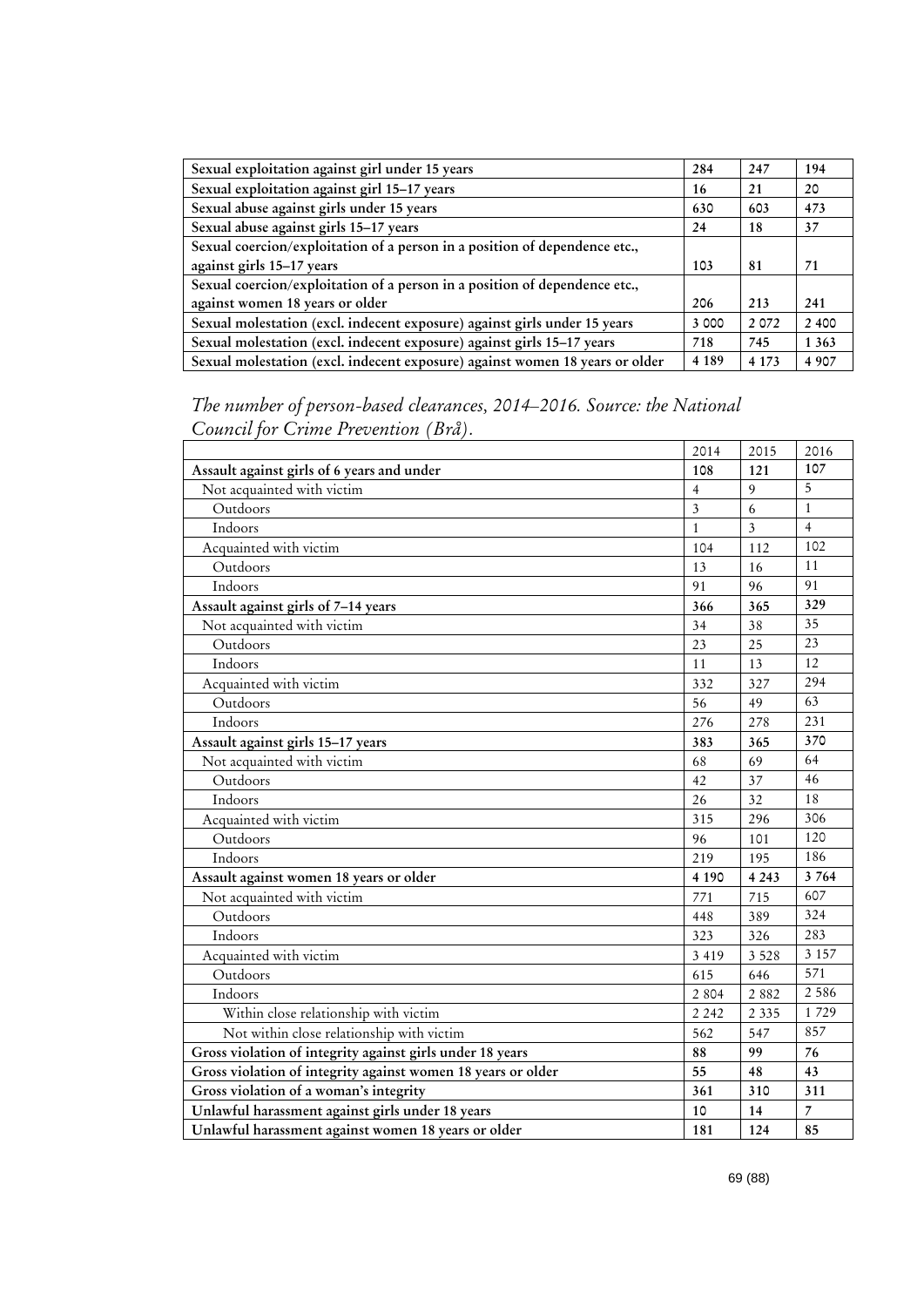| Unlawful threat against girls under 18 years                                 | 282            | 255            | 259                     |
|------------------------------------------------------------------------------|----------------|----------------|-------------------------|
| Unlawful threat against women 18 years or older                              | 2 2 3 9        | 2460           | 2 1 2 3                 |
| Molestation against girls under 18 years                                     | 222            | 138            | 131                     |
| Molestation against women 18 years or older                                  | 1 0 2 2        | 1073           | 850                     |
| Rape, aggravated rape against girls under 15 years                           | 843            | 426            | 332                     |
| Completed rape                                                               | 834            | 415            | 323                     |
| Outdoors                                                                     | 42             | 44             | 24                      |
| Indoors                                                                      | 792            | 371            | 299                     |
| Attempted rape                                                               | 9              | 11             | 9                       |
| Outdoors                                                                     | 5              | $\overline{3}$ | $\overline{2}$          |
| Indoors                                                                      | $\overline{4}$ | 8              | $\overline{7}$          |
| Rape, aggravated rape against girls 15-17 years                              | 163            | 73             | 46                      |
| Completed rape                                                               | 162            | 70             | 42                      |
| Outdoors                                                                     | 10             | 11             | 10                      |
| Indoors                                                                      | 152            | 59             | 32                      |
| Attempted rape                                                               | $\mathbf{1}$   | 3              | $\overline{4}$          |
| Outdoors                                                                     |                |                | $\mathbf{1}$            |
| Indoors                                                                      | $\mathbf{1}$   | 3              | 3                       |
| Rape, aggravated rape against women 18 years or older                        | 291            | 286            | 262                     |
| Completed rape                                                               | 259            | 258            | 236                     |
| Outdoors                                                                     | 34             | 39             | 32                      |
| Indoors                                                                      | 225            | 219            | 204                     |
| Attempted rape                                                               | 32             | 28             | 26                      |
| Outdoors                                                                     | 13             | 6              | 5                       |
| Indoors                                                                      | 19             | 22             | 21                      |
| Sexual exploitation against girl under 15 years                              | 111            | 82             | 77                      |
| Sexual exploitation against girl 15-17 years                                 | 1              | $\mathbf{1}$   |                         |
| Sexual abuse against girls under 15 years                                    | 282            | 193            | 224                     |
| Sexual abuse against girls 15-17 years                                       | 13             | 3              | $\overline{\mathbf{3}}$ |
| Sexual coercion/exploitation of a person in a position of dependence etc.,   |                |                |                         |
| against girls 15-17 years                                                    | 93             | 10             | 12                      |
| Sexual coercion/exploitation of a person in a position of dependence etc.,   |                |                |                         |
| against women 18 years or older                                              | 9              | 34             | 50                      |
| Sexual molestation (excl. indecent exposure) against girls under 15 years    | 611            | 998            | 515                     |
| Sexual molestation (excl. indecent exposure) against girls 15-17 years       | 124            | 115            | 167                     |
| Sexual molestation (excl. indecent exposure) against women 18 years or older | 292            | 568            | 455                     |

The National Board of Health and Welfare (SoS) has a legal duty (Act 2007: 606), to conduct investigations regarding certain children who died as the result of a crime and adults who died as the result of a crime from someone related or previously related (Death investigations, 2014–2015). The number of children that died year 2014 due to crime was one child according to The National Board of Health and Welfare (SoS). Year 2015, there was the same number, namely one child that died due to crime (Death investigations, 2014-2015). Data for 2016 is not yet published. Approximately five deaths of children and ten deaths of adults are investigated annually by the Agency.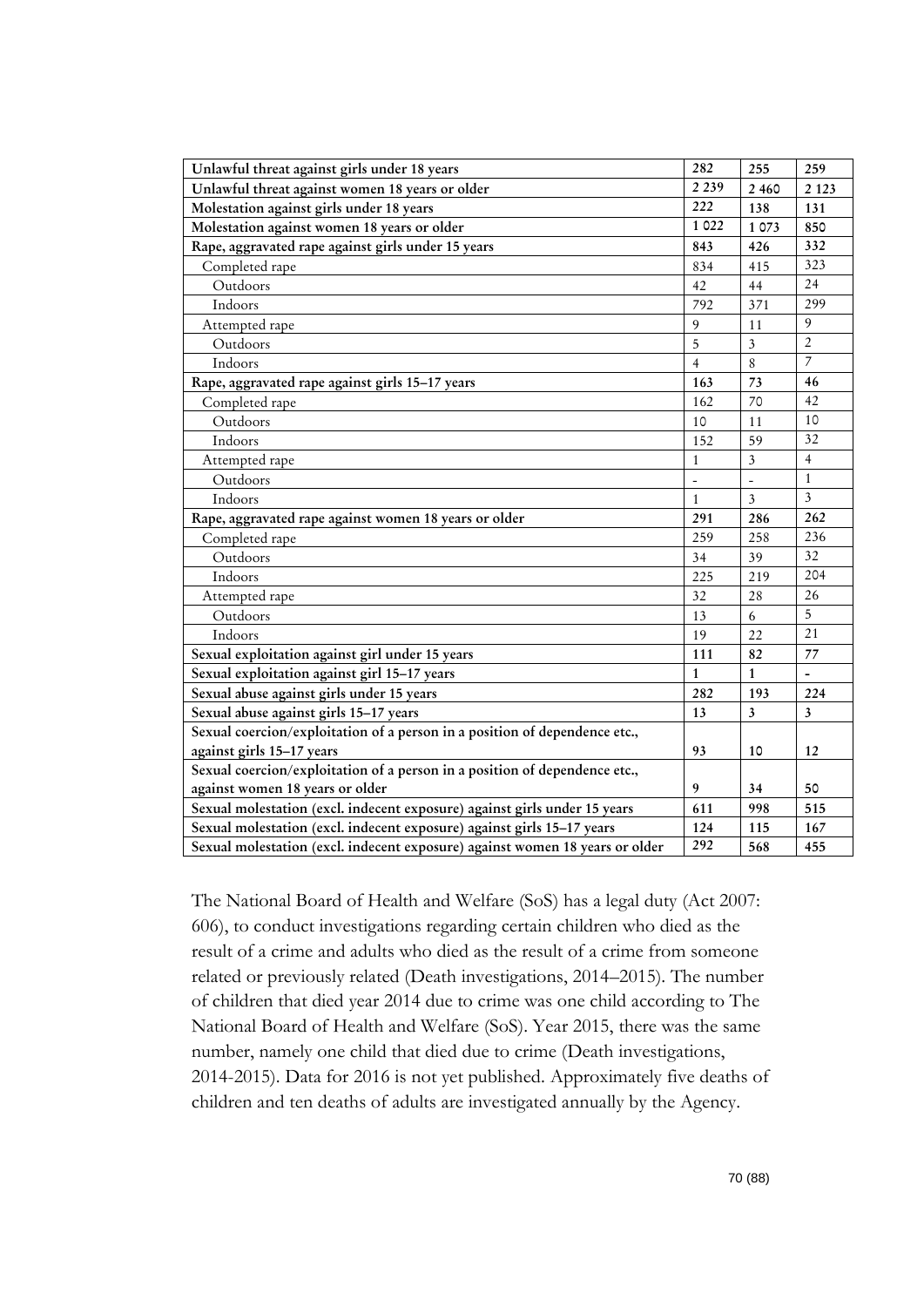There is currently an ongoing external ministerial inquiry reviewing how to strengthen the legislation in this field.

#### P. Other measures

The Swedish Tax Agency is responsible for the Swedish Population Register. Information kept in the population register is normally seen as harmless and is as a general rule public. However, the information entered in the register is confidential if it for special reasons can be assumed that disclosure of such information could be harmful to the person that the information pertains to or anyone close to them. This could be the case if a person stands the risk of being exposed to threats or violence from someone else and there is therefore a need to protect information about the person's residence. In order to prevent threats and persecution confidentiality can also apply to information, regardless of context, such as a residence address, telephone number and e-mail address of a persecuted person or anyone close to them. There are today three different ways to actively prevent personal data from being disclosed. The least invasive form is having the Tax Agency enter a secrecy marking into the register. In order to do so the Tax Agency requires that the applicant or anyone close to them is exposed to an actual and concrete threat. The marking serves as a signal, aimed at ensuring that a careful secrecy assessment is made before any information about the person is disclosed. If a secrecy marking in the register is not considered a sufficient measure to protect an individual it is possible for the Tax Agency to grant a person who has moved to a new residence, or intends to do so, the right to remain registered at the former place of residence. The third and most farreaching way of protecting personal data is that a person, after permission by the Swedish Police Authority, may use a fictitious identity. Instead of having one's real personal data registered, the fictitious personal identification data will be entered into the population register. A prerequisite for being granted a fictitious identity is that the individual must risk being exposed to a serious crime threatening his or her life, health or freedom. Furthermore, it is required that other protective measures are deemed to be insufficient. On June 26th 2014 the Government appointed a special commissioner with the task to conduct an inquiry in order to propose measures to further strengthening the protection of personal data for threatened and persecuted individuals. The Inquiry was reported June 30th 2015 (SOU 2015:69) and has been remitted until December 1th 2015. The conclusions and proposals presented by the Inquiry are under consideration by the Government Offices.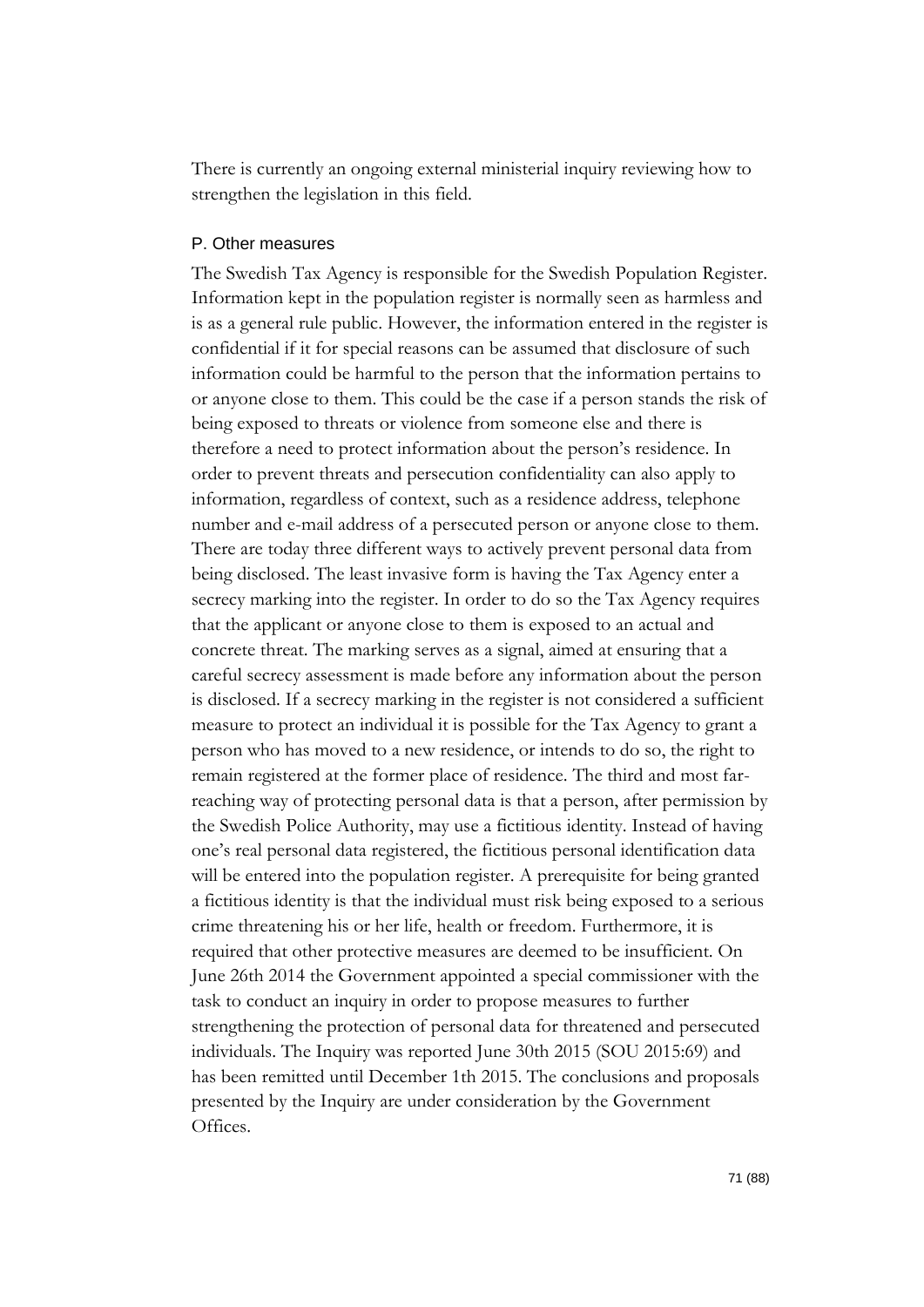# 6. Investigation, prosecution and procedural law and protective measures

# A. Measures to ensure an appropriate response from law enforcement agencies

When a police report is filed, or investigation starts, threat and risk assessments are made. Based on these assessments, decisions are made on what actions should be taken in the individual case to ensure protection of and assistance to the victim. There are different degrees of protection depending on the kind of threats involved. The police can provide advice, protection and various technical aids, e.g. a protection package with things like a GPS-enabled emergency phone and acoustic alarm. The victim may also be given an individual point of contact, and access to information and safety talks.

Furthermore, contact bans can be sought and a counsel for the injured party is appointed as a standard measure. The police also work in partnership with other bodies in the community which can provide protection. For example, the municipality may provide safe accommodation and a victim support group can offer help. Help is also available from voluntary organisations.

For data on cleared offences and convictions, see section 5O.

## B. Risk assessment procedures

As outlined under sections 4B1 and 4B2 the National Board of Health and Welfare (SoS) has specific provisions on violence within intimate relationships, Chapter 5, Section 1 (SOSFS 2014:4).

In order to establish an injured party's need for special safeguards during a preliminary investigation and a trial, the police shall make an individual assessment as soon as possible. The assessment shall take into account in particular the seriousness of the crime and the victim's personal circumstances. An injured party under the age of 18 should always be considered to have a particular protection requirement (Förundersökningskungörelsen Section 13 f).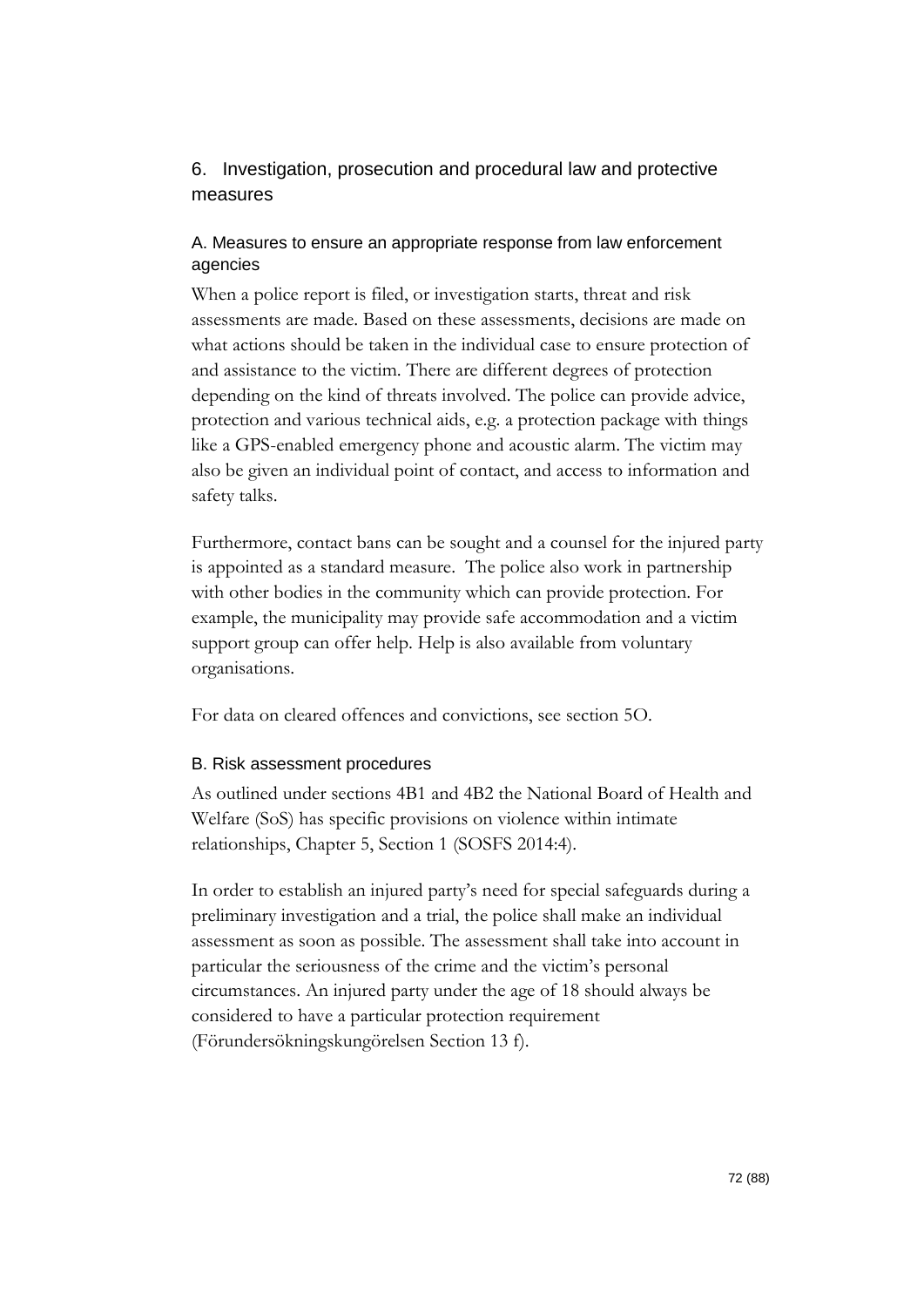#### C. Emergency barring orders

There are a number of measures available which offer such immediate protection as referred to in Article 52. For example, if it is required for the aversion of a punishable act, a police officer may, according to section 13 of the Police Act (1984:387), turn away or remove a person from a certain area or certain premises. If the measure proves inadequate, the person may be taken into temporary custody. Another available measure is detention (Chapter 24, Section 1 Code of judicial procedure). If someone is suspected of probable cause of an offence punishable by imprisonment for a term of one year or more he or she may be placed in detention, if in view of the nature of the offence, the suspect's circumstances or any other factor there is a reasonable risk that the person will 1. flee or otherwise evade legal proceedings or punishment, 2. impede the inquiry into the matter at issue by removing evidence or in another way; or 3. continue his criminal activity. When the court decides to remand a person in custody or to extend such detention, it shall simultaneously, at the request of the prosecutor, consider whether the remand prisoner's contact with the outside world may be restricted (Chapter 24, section 5 a Code of judicial procedure). Such restrictions may only be permitted if there is a risk that the suspect will remove evidence or in other ways impede the investigation. Women experiencing domestic violence also have access to non-contact (restraining) orders that do not have to be tied to a criminal prosecution, see below.

#### D. Restraining or protection orders – legal framework

The fundamental objective of the Non-Contact Order Act (lagen [1988:688] om kontaktförbud) is to prevent crimes against, and to increase the security for, individuals who are subject to stalking and harassment. The Act covers four types of non-contact orders: a restraining order, an extended restraining order, a specially extended restraining order and a domestic exclusion order.

A restraining order may be issued if there, due to certain circumstances, is a risk that the person against whom the order will apply will commit crimes against, persecute or otherwise seriously harass the person whom the order aims at protecting. In assessing whether there is such a risk, it should be particularly taken into account whether the individual concerned has committed offences against any other person's life, health, freedom or peace. If a basic restraining order is presumed not to be sufficient, an extended restraining order can be issued. Such an order means that a person is ordered to stay away from e.g. the victim's home or workplace. If a person has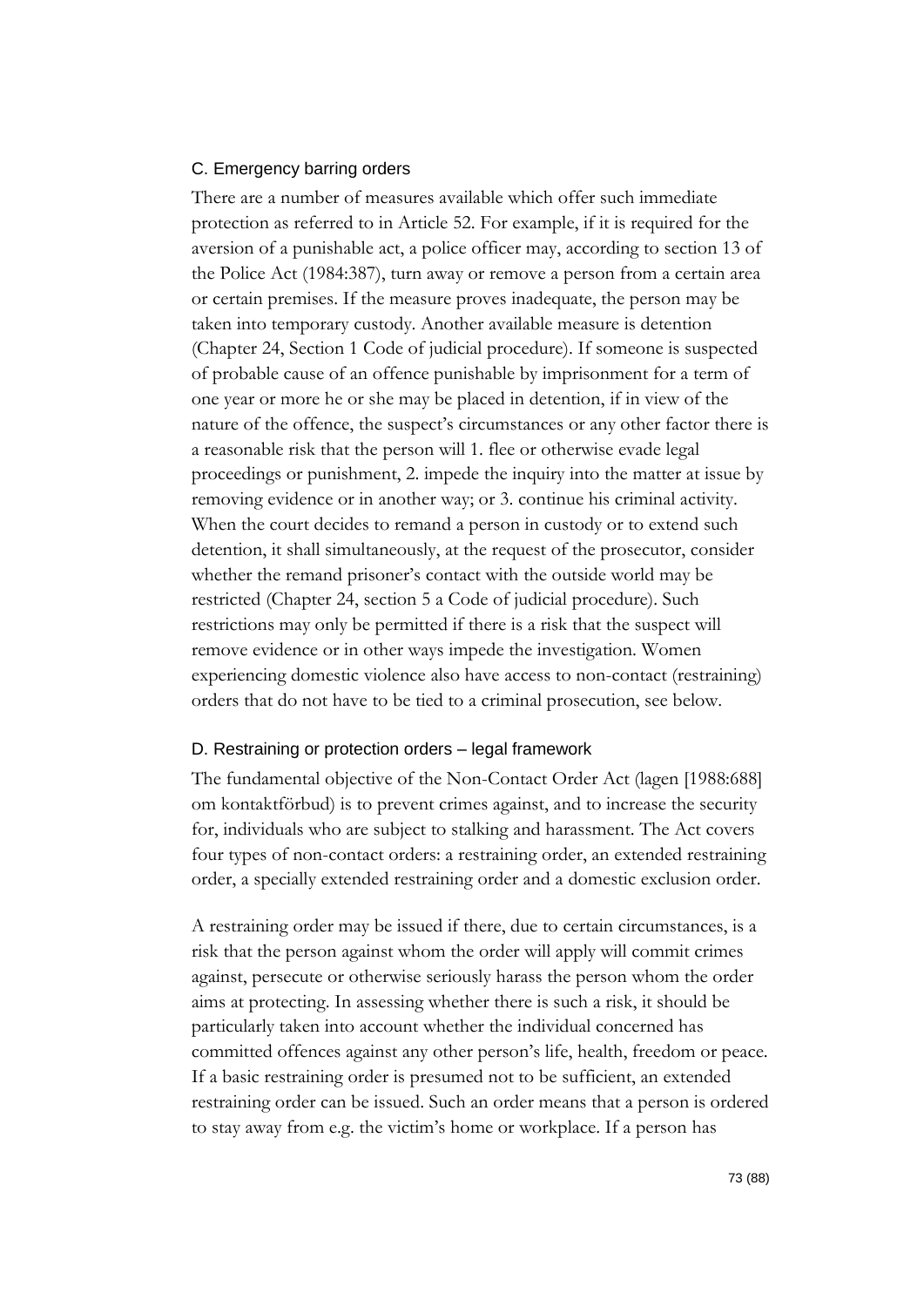breached an extended restraining order, a specially extended restraining order can be issued which expands the geographical area that the person is not allowed to visit. A decision on a specially extended restraining order shall be combined with electronic monitoring, if there are no special reasons against it. Under a domestic exclusion order, the victim's partner may be ordered to stay away from the couple's shared residence. In October 2011, amendments to the Non-Contact Order Act came into force, aimed at improving the situation for people who in various ways are at risk of being subjected, or have been subjected, to violence, threats or harassment, often repeatedly (stalking). The most significant amendment involved the possibility of using electronic monitoring in connection with specially extended restraining orders.

In January 2014, the possibilities to prevent violence against women were further increased by yet another amendment to the Non-Contact Order Act. The amendment meant that it is no longer required that a risk of a crime is obvious for a domestic exclusion order to be issued.

A commissioner has conducted a review of the conditions of electronic monitoring of non-contact orders. The report (Ds 2017:1) was presented on 17 January 2017. The proposals have been referred for consultation and the proposals are currently being considered by the Government Offices.

During an investigation, the injured party shall as soon as possible get information about the right to obtain a protection order.

#### E. Application of restraining or protection orders

-

The number of protection orders issued by the Swedish Prosecution Authority was 3449 during the year 2015 and 3252 during the year 2016.

The official crime statistics contain information on crimes against the Non-Contact Order Act. The data is not disaggregated by sex, and may therefore include cases where the victim is male. The numbers of reported violations of restraining orders were 5 125 in 2014, 5 322 in 2015 and 5 098 in 2016. The numbers of reported obstructions of electronic monitoring were 3 in 2014, 4 in 2015 and 4 in 2016. The numbers of person-based clearances<sup>10</sup>

 $10$  Processed offences for which at least one suspect has been prosecuted through the commencement of a prosecution, the issuance of a summary sanction order or a waiver of prosecution .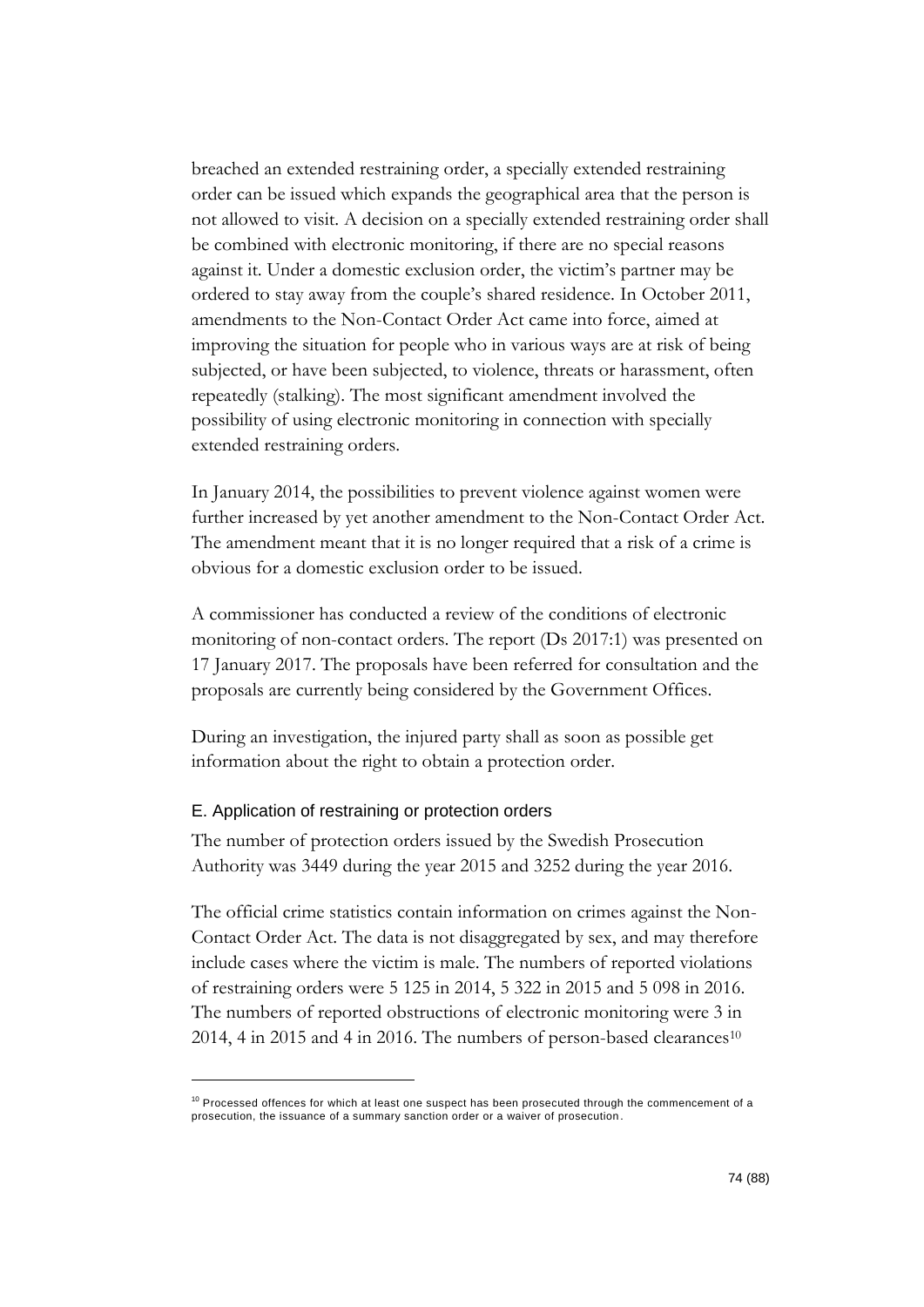were 1 643 in 2014, 1 894 in 2015 and 2 133 in 2016 for violations of restraining orders, for obstruction of electronic monitoring it was 0 in 2014, 3 in 2015 and 0 in 2016.

The number of court cases regarding restraining orders in 2015 was 158 and in 2016 it was 132. Summary of imposition of a fine corresponded to 42 during the year 2015 and 25 during 2016.

### F. Ex officio proceedings

According to Swedish legislation, as soon as there is reason to believe that an offence subject to public prosecution has been committed, the police, the Swedish security service or prosecutor must initiate a criminal investigation. An investigation shall be initiated ex officio, regardless of the existence of a victim's complaint or if the victim is unknown.

The relevant criminal offences are all subject to public prosecution when committed in Sweden and are not supplemented by rules that presuppose that the prosecution must be in the public interest. The victim's participation in the legal proceedings is no prerequisite for prosecution.

## G. Ex parte proceedings

The victim's participation in the legal proceedings is no prerequisite for prosecution.

As mentioned under question 6 F, the police, the security service or prosecutor shall, as soon as there is reason to believe that an offence subject to public prosecution has been committed, initiate a criminal investigation. The primary purpose of an investigation is to determine whether there are grounds to prosecute or not. If there is no longer reason to continue the investigation it shall be closed. The general rule in Swedish law is that witnesses should be heard in person before the court at the trial. There are no rules that prevent a women witness to withdraw her statements but if it is done, it can make it difficult for the police, the security service or the prosecutor to prove the case.

## H. Support of victims in legal proceedings

Aside from the fact that many victims can have the right to receive legal support from a counsel for an injured party, the victims can also be supported by different NGO:s, such as Victim Support and the Women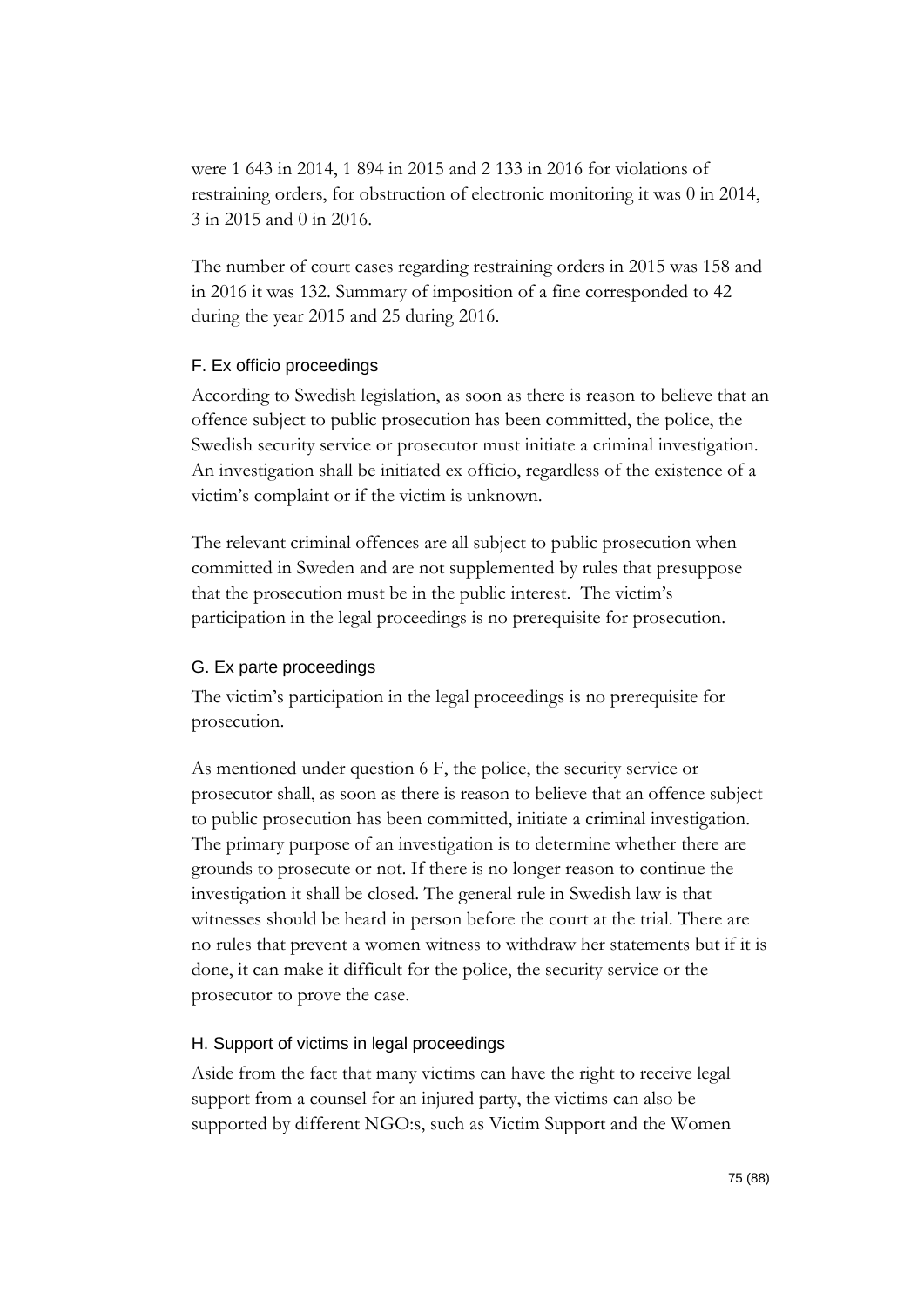Shelters, before, during and after the court proceedings. The NGO:s can also inform the victims on issues relating to the preliminary investigations, the court proceedings and how to claim and receive compensation. During the preliminary investigation, NGO:s or other civil society actors can be present at a hearing if it is not detrimental to the investigation. Support services are also offered by municipalities.

#### I. Measures of protection

Sweden has implemented Directive 2012/29/EU establishing minimum standards on the rights, support and protection of victims of crime (Govt. Bill 2014/15:77). The purpose of the Directive is to ensure that victims of crime receive appropriate information, support and protection and are able to participate in criminal proceedings. The Directive covers all victims of crime. In order to fulfil the requirements in the Directive already existing sections has been amended or new sections have been inserted in the Public Notice on Preliminary Investigations (1947:948) in 2015. The injured party shall as soon as possible get information that the prosecutor under certain circumstances can represent him or her in claiming criminal injuries compensation, and about the possibilities to get compensation through the Criminal Injuries Compensation Act. If relevant, information shall also be given on the rules regarding the right to a counsel for an injured party and the right to obtain a restraining order. The injured party shall receive information on:

- the protective measures available,
- opportunities for alternative accommodation,
- the authorities, organizations and others who can provide care,
- the possibility of mediation,
- the contacts needed to obtain information about their case,
- the proceedings of the case and what role he or she will have in it,
- the right to interpretation and translation,
- the right to compensation for costs associated with the suspension of hearings and meetings,
- where the injured party can turn with complaints concerning the investigation of the case, and
- that he or she upon request can get information on the investigation of the case from the police, the prosecutor or the court, if it can be done without detriment to the investigation.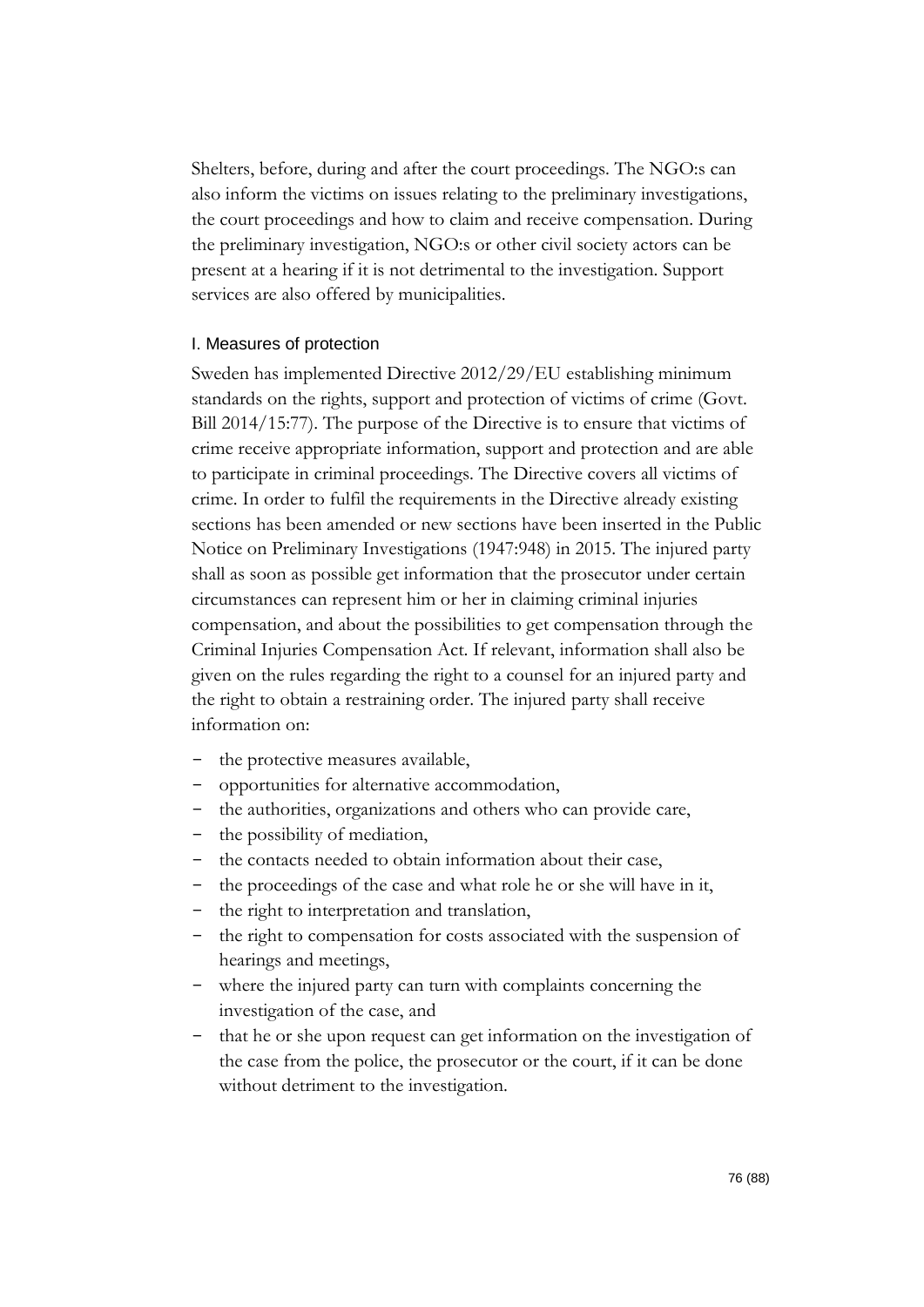If an injured party is assessed to be in need of special protection measures as described above, and if the investigation is not discouraged or the police or prosecutor's work is not made substantially more difficult,

- 1. the questioning of the injured party shall be held in rooms provided for this purpose,
- 2. repeated questioning by the injured party shall be held by the same interrogator, and
- 3. questioning of an injured party concerning offenses such as human trafficking shall be held by a person of a certain sex if the victim requests it.

An injured party shall, if needed, as soon as possible be informed when a suspect that is apprehended, arrested or detained escapes or if the deprivation of liberty is lifted (Förundersökningskungörelsen Section 13 c).

If a suspect that is apprehended, arrested or detained has escaped, the person in charge of the detainee is also responsible for informing the injured party. The person who decides to cancel an apprehension is responsible for informing the injured party of the decision. The prosecutor is responsible for informing the injured party that a decision on arrest or detention is lifted.

Interrogations during the preliminary investigation should be held with everyone that can be assumed to provide relevant information for the investigation, including an injured party. A victim who is a party to the proceedings has the right to be heard and submit evidence in the proceedings in court.

An injured party or a witness who should be heard in a criminal trial can request that the suspect (or someone in the audience) does not attend the hearing but instead take part from another place by so-called audible (medhörning). Decisions on audible can be made by the court if there is reason to assume that the victim of fear or of any other reason does not freely tell the truth because of the suspect's presence (Chapter 36, Section 18 Code of judicial procedure). The court may decide that the parties and others who participate in a trial, instead of appearing in person, can participate by audio transmission or audio and video transmission. This would be achieved primarily through participation by telephone or video link. In the assessment, the court takes special consideration if someone who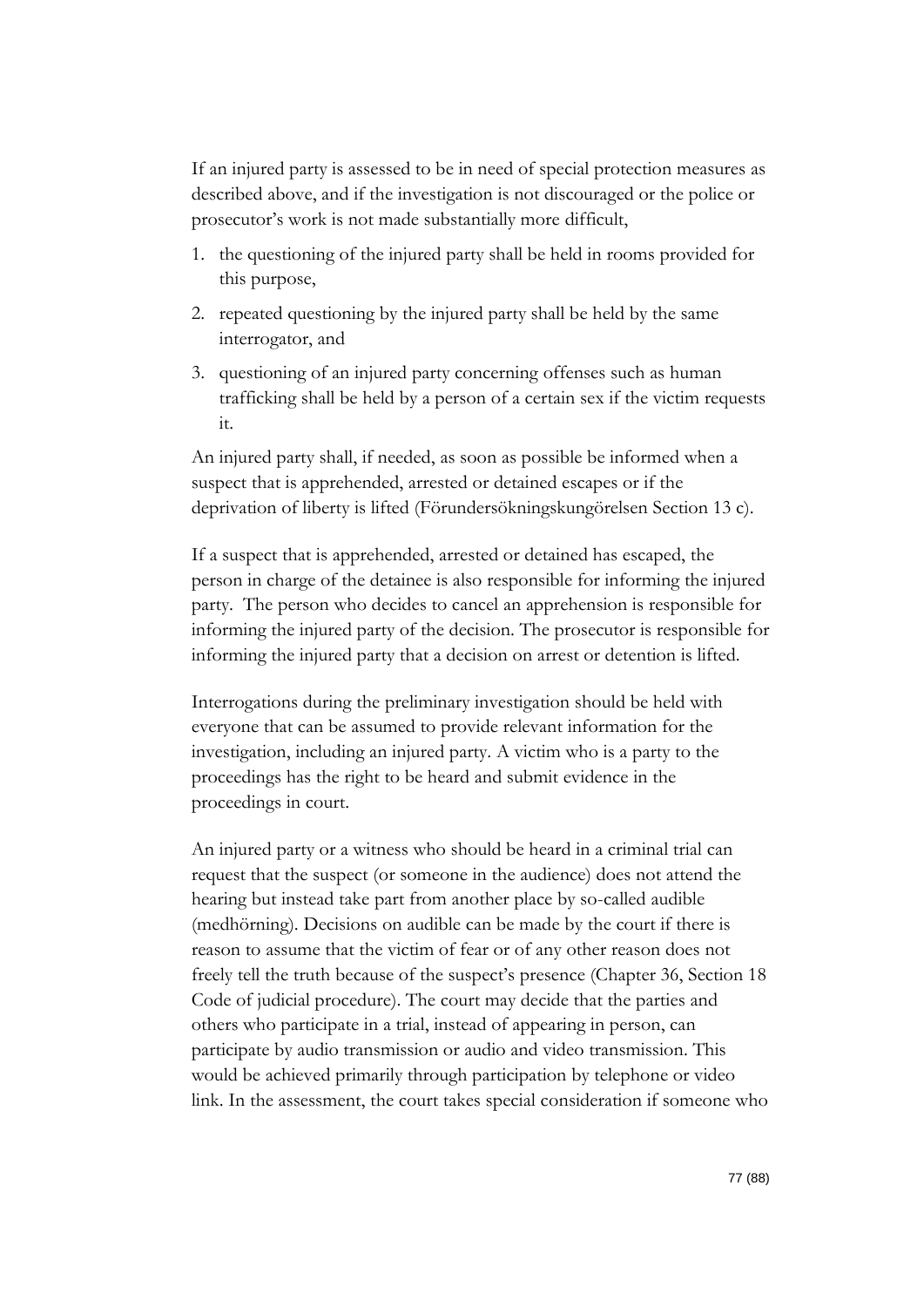should attend the meeting feels special fear to be present in the courtroom (Chapter 5, Section 10 Code of judicial procedure).

There are special rules for children. In a case where a custodian, or anyone who is a custodian, has a close relationship with a person suspected of committing an offence against a child, a special representative can be appointed for the child. The special representative shall protect the child´s rights during the preliminary investigation and during the trial.

There are special rules for interrogation of persons under the age of 18. Such hearings should be scheduled so that there is no concern that the person being interrogated is harmed. The hearing will not be more detailed than the circumstances require, and may not take place more times than is necessary. The hearing should in these cases be held by a person with special qualification. Under certain circumstances, someone who has particular expertise in children or interrogation psychology may assist the hearing.

If the child is under the age of fifteen years, the court shall determine in accordance with the circumstances whether he or she may be heard as a witness.

At the hearing of children under the age of 15 the legal guardian should be present, if it can be done without detriment to the investigation. Questioning of children, especially children under the age of 15, relating to more serious crimes such as sexual crimes are regularly documented by a video recording.

Children's Houses ("Barnahus") are child-friendly, interdisciplinary centres within children's services where social welfare professionals work in partnership with police, state prosecutors and health practitioners in rigorous investigations of child abuse. These houses are designed to maximise comfort for the children, who can also access treatment services for themselves and their families there. Children's Houses have offices and meeting rooms for all the professionals and separate waiting rooms for children and young people which are furnished and designed for their needs.

The common national guidelines for collaboration on children suspected of being subject to crime and criteria for the Children's Houses contain recommendations which purpose is that in their contacts with children the authorities should have a clear child rights perspective and give children an opportunity to relate under safe and secure conditions what may have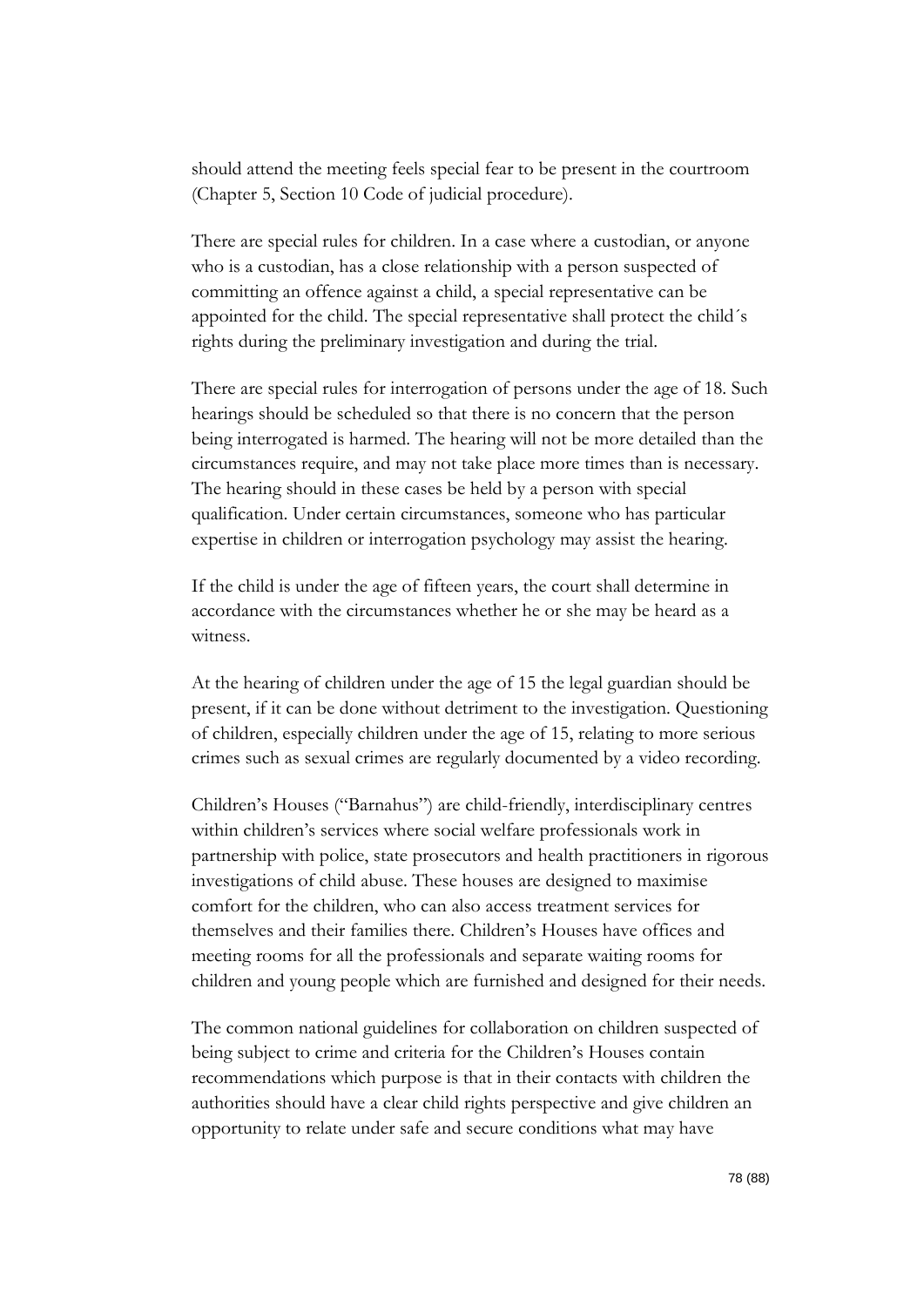happened to him or her. Currently, more than 30 Children's Houses are operating throughout Sweden.

## J. Legal aid

For certain types of crimes, the injured party has the right to a legal counsel (Section 1 in the Act [1988:609] concerning Counsel for the injured party). The injured party does not have to pay anything for the counsel. The court can appoint a counsel for the injured party after a preliminary investigation has been initiated in cases concerning certain types of crimes:

- I. Sexual offenses under Chapter 6 in the Penal Code, unless it is clear that the injured party has no need of such assistance.
- II. Crimes against life and health or against liberty and peace under Chapters 3 and 4 in the Penal Code, for which imprisonment may be imposed on the person who committed the offence, and if it can be assumed that the injured party—with regard to his or her personal relationship with the suspect or other circumstances—has the need of such assistance.
- III. Other types of crimes on which imprisonment may be imposed, if, having regard to the injured party's personal and other circumstances, it can be assumed that he or she has a particularly strong need for such assistance.

In a case where a custodian, or anyone who is a custodian, has a close relationship with a person suspected of committing an offence against a child, the child may get a special representative. The special representative will be paid by the State and does not cost the child or the child's family anything.

Legal aid can also be based on the conditions set out in the Legal Aid Act (1996:1619). Legal aid is financial support provided by the State to those who are unable to pay for a legal representative. The legal aid covers part of the costs for the legal representative, but also costs relating to evidence and other expenditure.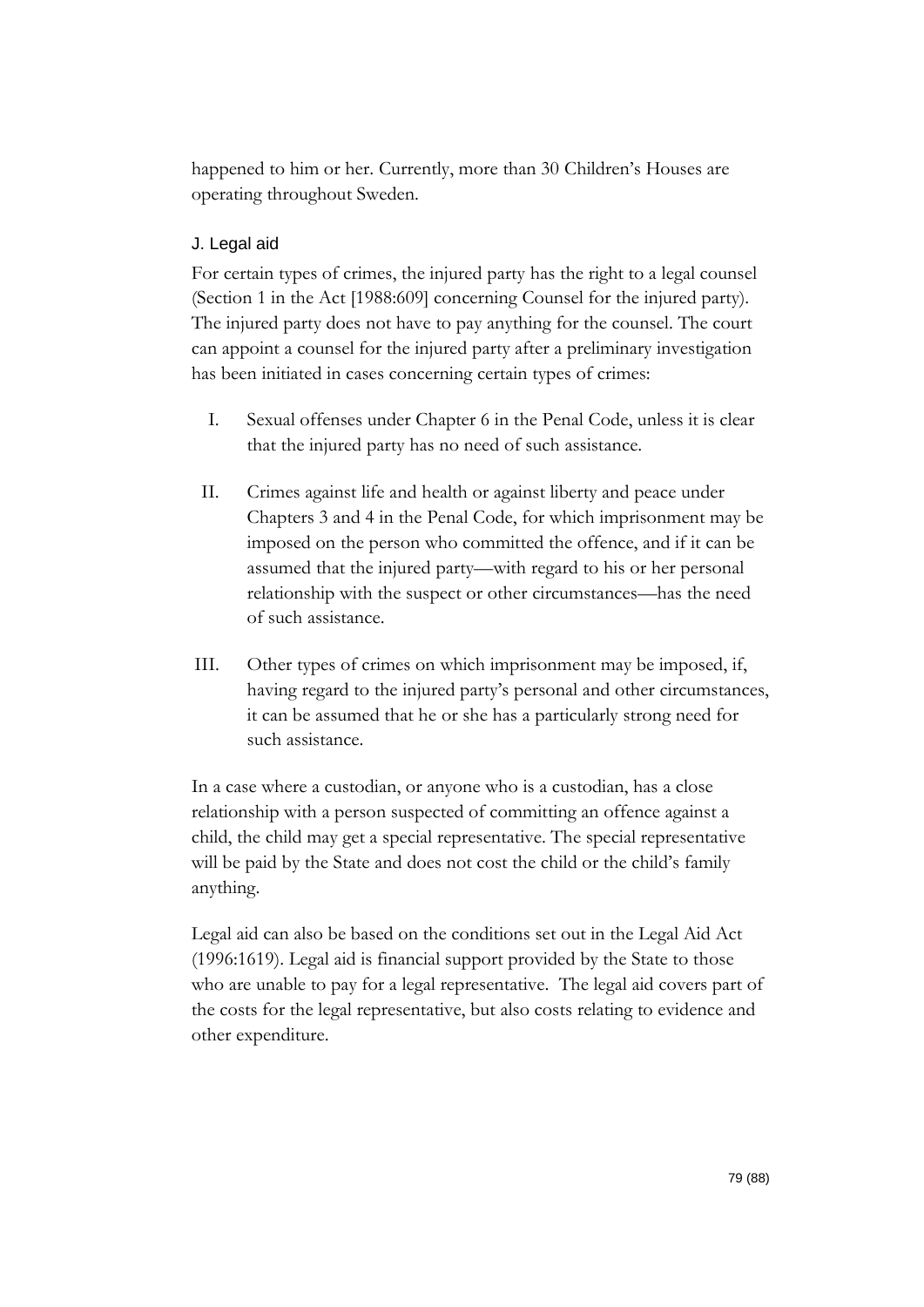### 7. Migration and asylum

The Swedish Migration Agency is responsible for receiving, examining and considering applications for, i.a., residence permits and asylum. Decisions by the Agency are in general appealable to the migration courts.

The Swedish Aliens Act (2005:716) contains, i.a., rules on visa, asylum, refugee status and subsidiary protection, residence permits and family immigration, work permits, returns and detention. (The Aliens Act in Swedish: [http://www.notisum.se/rnp/sls/lag/20050716.HTM\)](http://www.notisum.se/rnp/sls/lag/20050716.HTM)

In 2015, a large number of asylum seekers arrived in Sweden. On 20 July 2016, a temporary act was introduced, adapting Sweden's asylum rules to the minimum levels under EU law. Under the temporary act, refugees and persons eligible for subsidiary protection are granted temporary residence permits and the opportunities for family reunification have been limited. Residence permits on the ground of particularly distressing circumstances (humanitarian grounds) are not granted according to the temporary act unless it would be contrary to Swedish commitments under international conventions. The same applies to cases of family reunification. This means that permits must not be refused if the decision should be contrary to the European Convention on Human Rights. The European Convention against Trafficking (Council of Europe Convention on Action against Trafficking in Human Beings) is also referred to in the Government Bill introducing the act. The restricted access to being granted a residence permit in Sweden will be maintained for a period of at most three years. When the act has been in force for two years, the Government will consider the need for it to apply also during the last period of validity. (The Temporary Act, in Swedish: [http://www.riksdagen.se/sv/dokument-lagar/dokument/svensk](http://www.riksdagen.se/sv/dokument-lagar/dokument/svensk-forfattningssamling/lag-2016752-om-tillfalliga-begransningar-av_sfs-2016-752)[forfattningssamling/lag-2016752-om-tillfalliga-begransningar-av\\_sfs-2016-](http://www.riksdagen.se/sv/dokument-lagar/dokument/svensk-forfattningssamling/lag-2016752-om-tillfalliga-begransningar-av_sfs-2016-752) [752.](http://www.riksdagen.se/sv/dokument-lagar/dokument/svensk-forfattningssamling/lag-2016752-om-tillfalliga-begransningar-av_sfs-2016-752))

#### A. Residence permits

The Migration Agency decides upon applications for residence permit. A decision is prepared by an Agency official and the decision is made by a decision maker. A residence permit shall be granted to a spouse or cohabiting partner to someone who is resident in or has been granted a residence permit to settle in Sweden. The same applies to an unmarried child who a) has a parent who is resident in or has been granted a residence permit to settle in Sweden or b) has a parent who is married to or cohabiting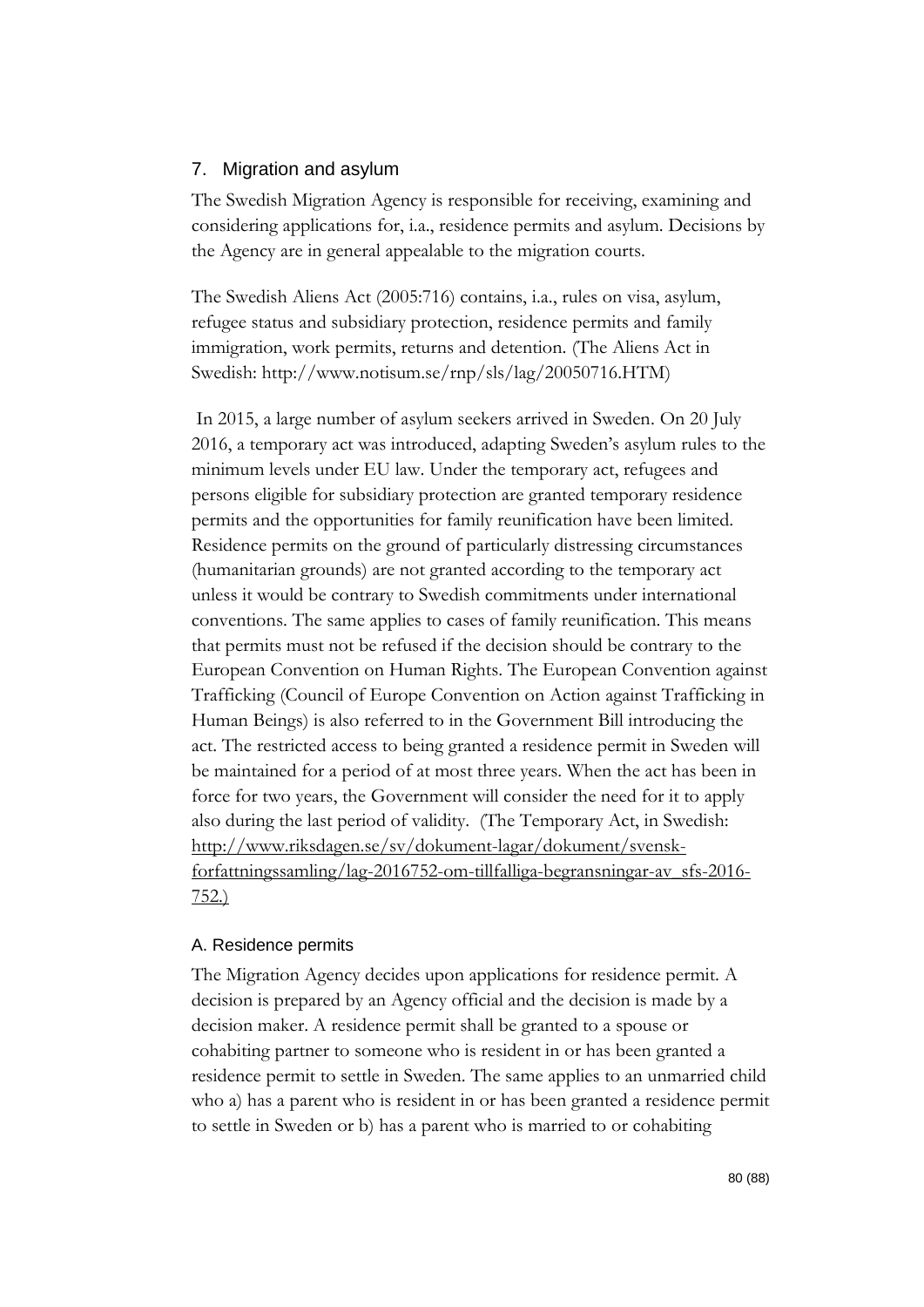partner of someone who is resident in or has been granted a residence permit to settle in Sweden (Aliens Act Chapter 5, Section 3). Exceptions for not granting a residence permit exist, i.a. due to criminal activity.

A residence permit granted to a spouse or partner shall be temporary in the first decision if the spouses or partners have not lived together on a permanent basis abroad. This also applies to the spouse's or partner's child (Aliens Act Chapter 5, Section 3 a). Usually, a temporary residence permit is granted for a period of two years. After two years, the Migrations Agency may grant a permanent residence permit. This two-year rule with deferred immigration examination exists to prevent abuse of the right to family reunification and at the same time avoid restrictive assessments of this right.

If the marriage or relationship has ended before the end of the two-year period, it is the main rule that the applicant shall return to the country of origin. However, the Aliens Act contains three exceptions from the main rule. These exemption rules shall counteract the negative consequences of the two-year rule and exist to protect persons who come to Sweden for a relationship and end up in a vulnerable situation, primarily that women of fear of expulsion remain in a situation where they are subjected to abuse or offenses. One of the exception rules addresses the case when the relationship has been terminated mainly because the applicant, or the applicant's child, has been subjected to violence or other serious violation of liberty and peace (Aliens Act Chapter 5, Section 16, paragraph 3 point 2).

It should be noted that exceptions from the rules of family reunification are in force under the Temporary Act. Swedish commitments under international conventions must be upheld.

In 2014, the Ministry of Justice commissioned a survey on the application of the exception rule about residence permit on the grounds of violence or other serious violations. According to the survey report, the application of the law was substantially in agreement with the designed legislation, the *travaux préparatoires* and the case law. In the majority of the cases in the survey, the applicant had been granted residence permit according to the rule. See Ministry Publication Series Ds 2014:38, in Swedish: [http://www.regeringen.se/49bb5a/contentassets/f315597fbcea4f168b444b](http://www.regeringen.se/49bb5a/contentassets/f315597fbcea4f168b444b481bcda7b6/fortsatt-uppehallstillstand-vid-brusten-anknytning-pa-grund-av-vald-eller-allvarlig-krankning---en-kartlaggning-av-tillampningen-ds-201438) [481bcda7b6/fortsatt-uppehallstillstand-vid-brusten-anknytning-pa-grund-av](http://www.regeringen.se/49bb5a/contentassets/f315597fbcea4f168b444b481bcda7b6/fortsatt-uppehallstillstand-vid-brusten-anknytning-pa-grund-av-vald-eller-allvarlig-krankning---en-kartlaggning-av-tillampningen-ds-201438)[vald-eller-allvarlig-krankning---en-kartlaggning-av-tillampningen-ds-201438](http://www.regeringen.se/49bb5a/contentassets/f315597fbcea4f168b444b481bcda7b6/fortsatt-uppehallstillstand-vid-brusten-anknytning-pa-grund-av-vald-eller-allvarlig-krankning---en-kartlaggning-av-tillampningen-ds-201438)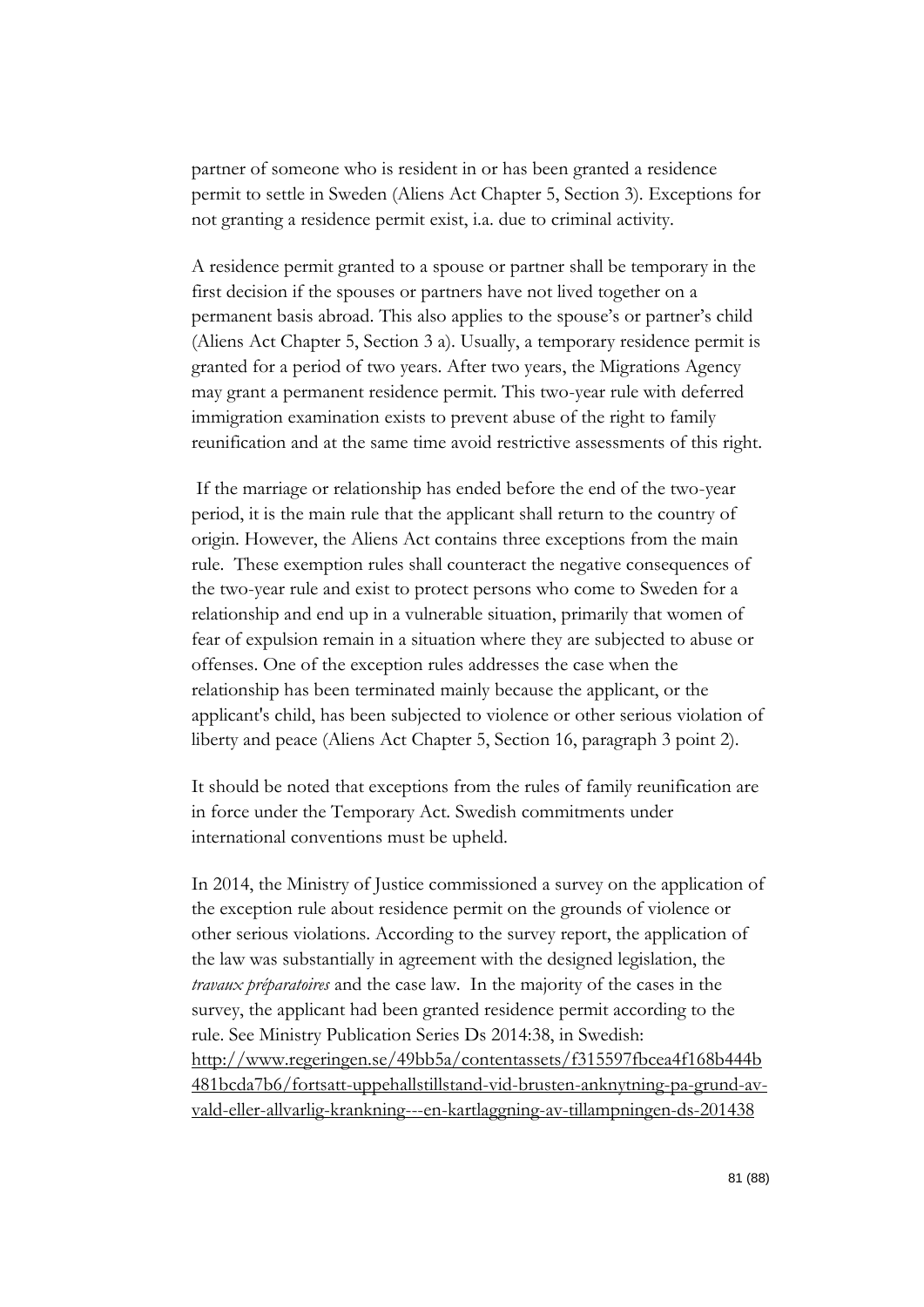A temporary residence permit valid for at least six months shall be granted a foreigner staying in Sweden, upon application from a person in charge of a preliminary investigation. The conditions are that

- the permit is necessary to enable a preliminary investigation or a main hearing in a criminal case to be carried out,
- the foreigner has shown a clear intention to cooperate with the investigating authorities,
- the foreigner has severed all relations with the persons who are suspected of crime concerned in the preliminary investigation, and
- considerations of public order and security do not indicate that a permit should not be granted.

Furthermore, if the foreigner wants a reflection period so as to recover and be able to take a decision on whether he or she wants to cooperate with the investigating authorities, a temporary residence permit valid for 30 days shall be issued upon application from the person in charge of the preliminary investigation provided the permit is necessary for the investigation and there are no objections due to order and security. The permits may be renewed upon request (Aliens Act, Chapter 5, Section 15). The rule applies to all criminal cases, not only trafficking in human beings.

In addition, the right to stay in Sweden can be examined from the need for international protection (asylum rules, Aliens Act Chapter 5, Section 1) or if there are particularly distressing circumstances (Aliens Act Chapter 5, Section 6). The risk of becoming an outcast in the country of origin upon return is mentioned in the preparatory work as an example of situations that may be particularly distressing circumstances. However, residence permits on the ground of particularly distressing circumstances (humanitarian grounds) are not granted according to the temporary act unless it would be contrary to Swedish commitments under international conventions. This means mainly the European Convention on Human Rights. The Council of Europe Convention on Action against Trafficking in Human Beings is also referred to. See the *travaux préparatoires* – Govt. Bill with proposal of the act 2015/16:174, page 49–55. (In Swedish:

[http://www.regeringen.se/contentassets/075968fdd8c94788977dba14bae16](http://www.regeringen.se/contentassets/075968fdd8c94788977dba14bae16444/forslag-om-att-tillfalligt-begransa-mojligheten-att-fa-uppehallstillstand-i-sverige-prop.-201516174) [444/forslag-om-att-tillfalligt-begransa-mojligheten-att-fa-uppehallstillstand-i](http://www.regeringen.se/contentassets/075968fdd8c94788977dba14bae16444/forslag-om-att-tillfalligt-begransa-mojligheten-att-fa-uppehallstillstand-i-sverige-prop.-201516174)[sverige-prop.-201516174](http://www.regeringen.se/contentassets/075968fdd8c94788977dba14bae16444/forslag-om-att-tillfalligt-begransa-mojligheten-att-fa-uppehallstillstand-i-sverige-prop.-201516174))

For examples of planned activities under the Action Plan, see section E below.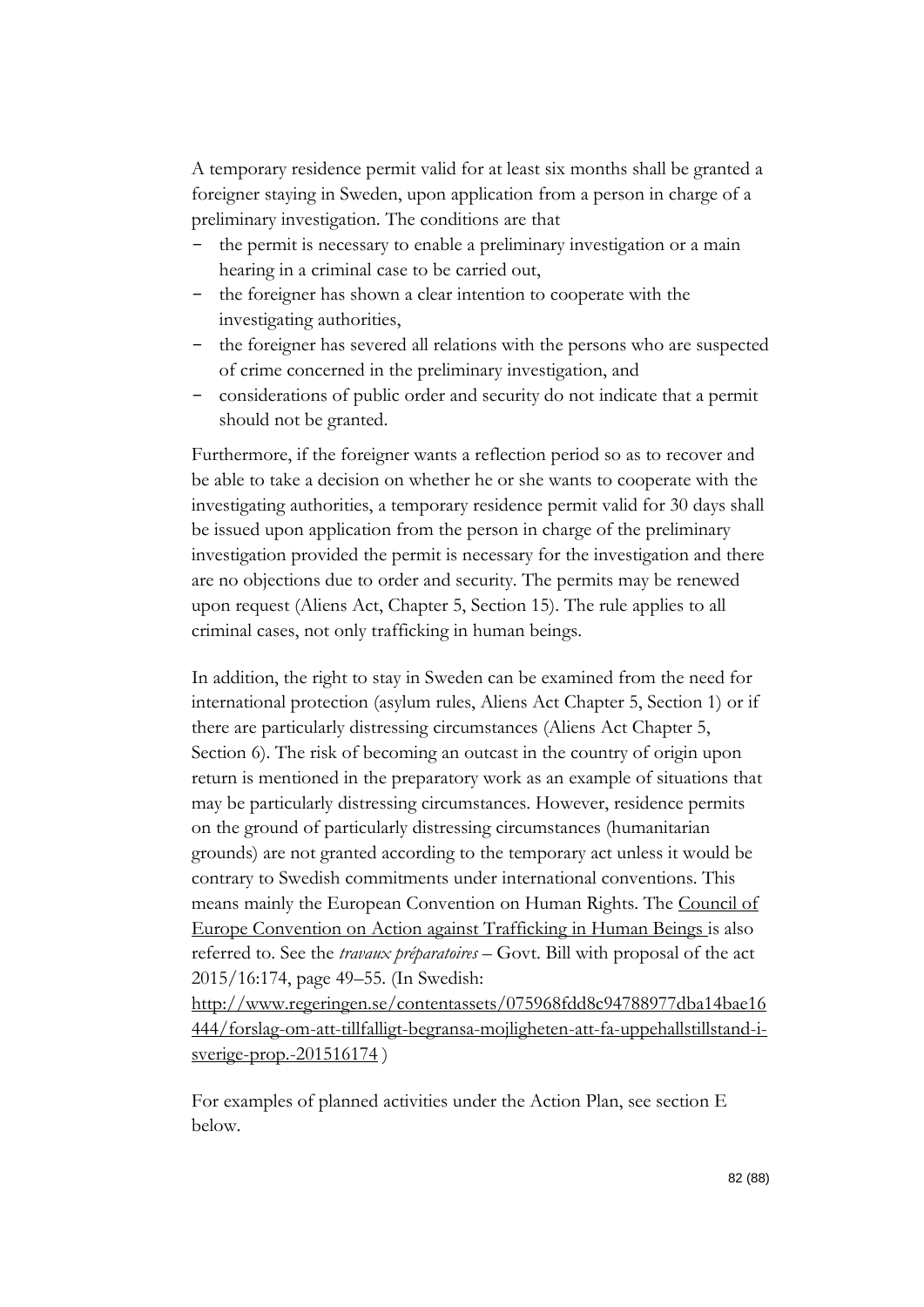For statistics, please refer to annex G.

#### B. Gender-based asylum claims

As gender is a specific ground for asylum in the Aliens Act (Chapter 4, Section 1), the issue of gender-based violence against women is a central part of the assessment of the protection needs in Sweden.

The assessment of gender dimensions is continuous throughout the asylum process with regards to the asylum seeker's preference of male or female interpreter, case officer or public counsel. In all cases, the asylum seeker is asked for possible preference of gender of the interpreter, case officer or public counsel. Interviews are carried out with one applicant at a time, i.e. spouses are separated while interviewed. Information is given about code of secrecy between spouses, for example may information given by a wife in confidence not be shared with the husband. If the Migration Agency's officer becomes aware of any suspicion of there being violence within a marriage or relation, the applicant is given information about where to receive help or assistance, i.e. the police or support groups. There are furthermore internal operating procedures to follow if there is a suspicion that trafficking in human beings has occurred. All adult applicants receive information about the asylum process, access to health care and rules and regulations in Sweden.

For statistics, please refer to annex G.

#### C. Gender-sensitive procedures

A basic principle of accommodation for asylum seekers is that single women are placed with other single women, men with men and the families by themselves or together with other families. An asylum seeker is entitled to accommodation adapted to individual needs if the applicant is in a particularly vulnerable situation due to special needs as a result of, for example, Trafficking in Human Beings (THB), torture, Female Genital Mutilation (FGM), rape or other forms of sexual violence. In October 2016, the Migration Agency issued an internal standard for identifying persons in need of special accommodation. The standard is a support for operational activities when identifying individuals in the reception system with the need for special accommodation such as sheltered housing, but also in assessing the appropriate placement (I-67/2016). A Standard issued by the Migration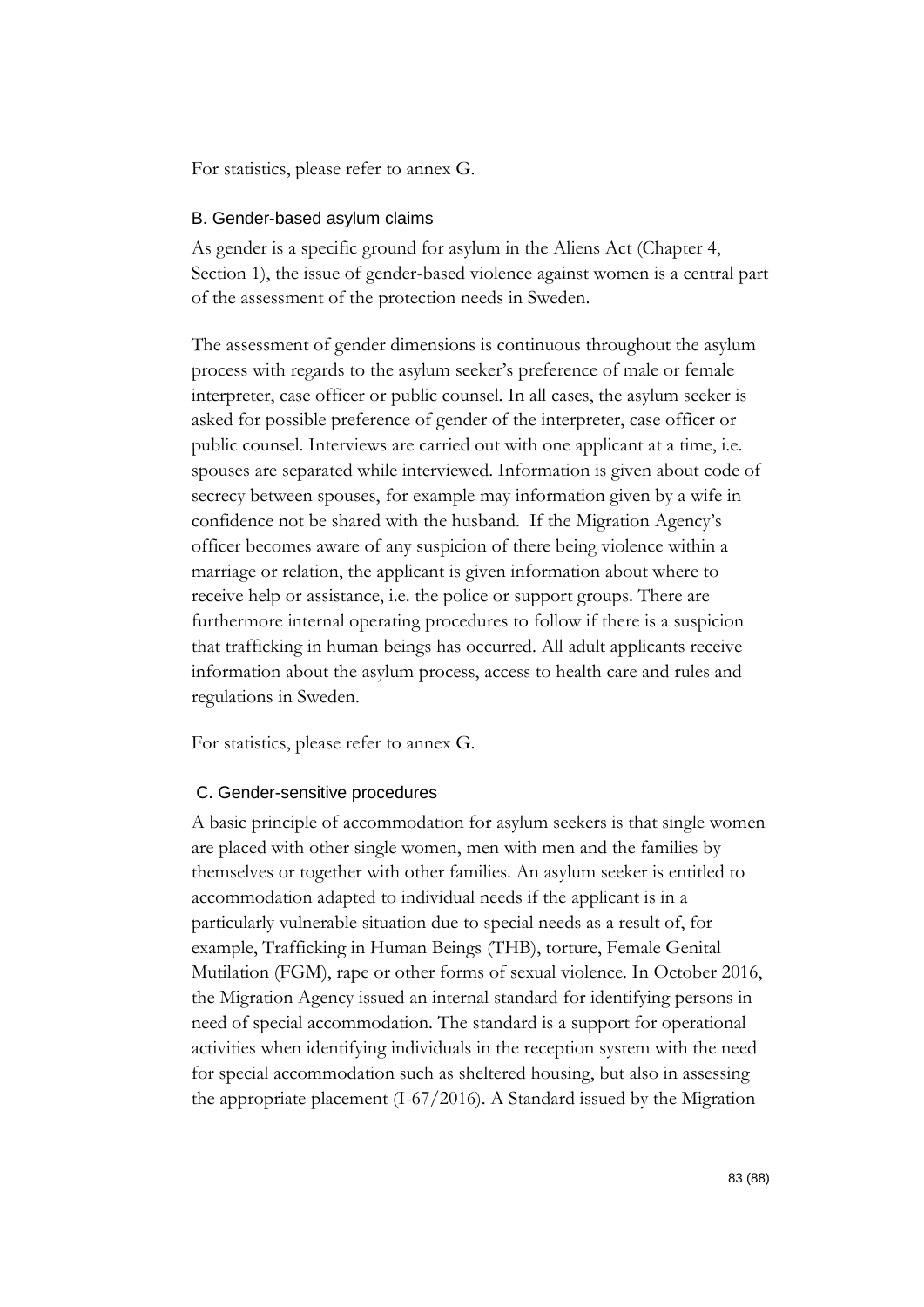Agency contains agreed operation procedures for increased efficiency and quality.

Sheltered housing is accommodation centres run by the Migration Agency within urban areas. This form of accommodation was decided by the Agency in 2016. They allow applicants placed in sheltered housing access to network and social support that is not always available within smaller villages, where asylum accommodation facilities usually are located. The aim of sheltered housing is to provide an alternative for applicants who do not feel safe within other provided accommodation. Sheltered housing is an individualbased accommodation for asylum seekers in vulnerable situations (e.g. this can be provided for women, LGBTI-persons or persons from religious minorities where a need is established). There are currently at least 45 places available at three accommodation centres. In addition, one accommodation centre is used for vulnerable women with or without children, though not formally a sheltered housing.

The Migration Agency's task is to identify vulnerable persons early and meet their specific needs. The Agency can support police notifications and is able to interact with the social services and the Police.

If a woman is exposed to violence, the Migration Agency can take the following measures:

- Offer new accommodation elsewhere.
- Classify address as confidential.
- Offer sheltered housing run by the Migration Agency.
- Offer safe housing or a place at a women´s shelter for protection due to specific violence and threats if the needs cannot be met in another way. Places at women's shelters may be directly procured. See further information under section 4D for this type of shelters nationally.

Adult asylum seekers and persons staying in Sweden without necessary permits or legal support are entitled to one free health examination and subsidised emergency or urgent medical and dental care. Care under the Communicable Diseases Act is for free. Children up to the age of 18 are offered full health and medical care (subsidized and often for free) including regular dental care. Furthermore, women within these categories have the right to preventive maternity care given by a public health care provider, as well as childbirth care and contraceptive counselling.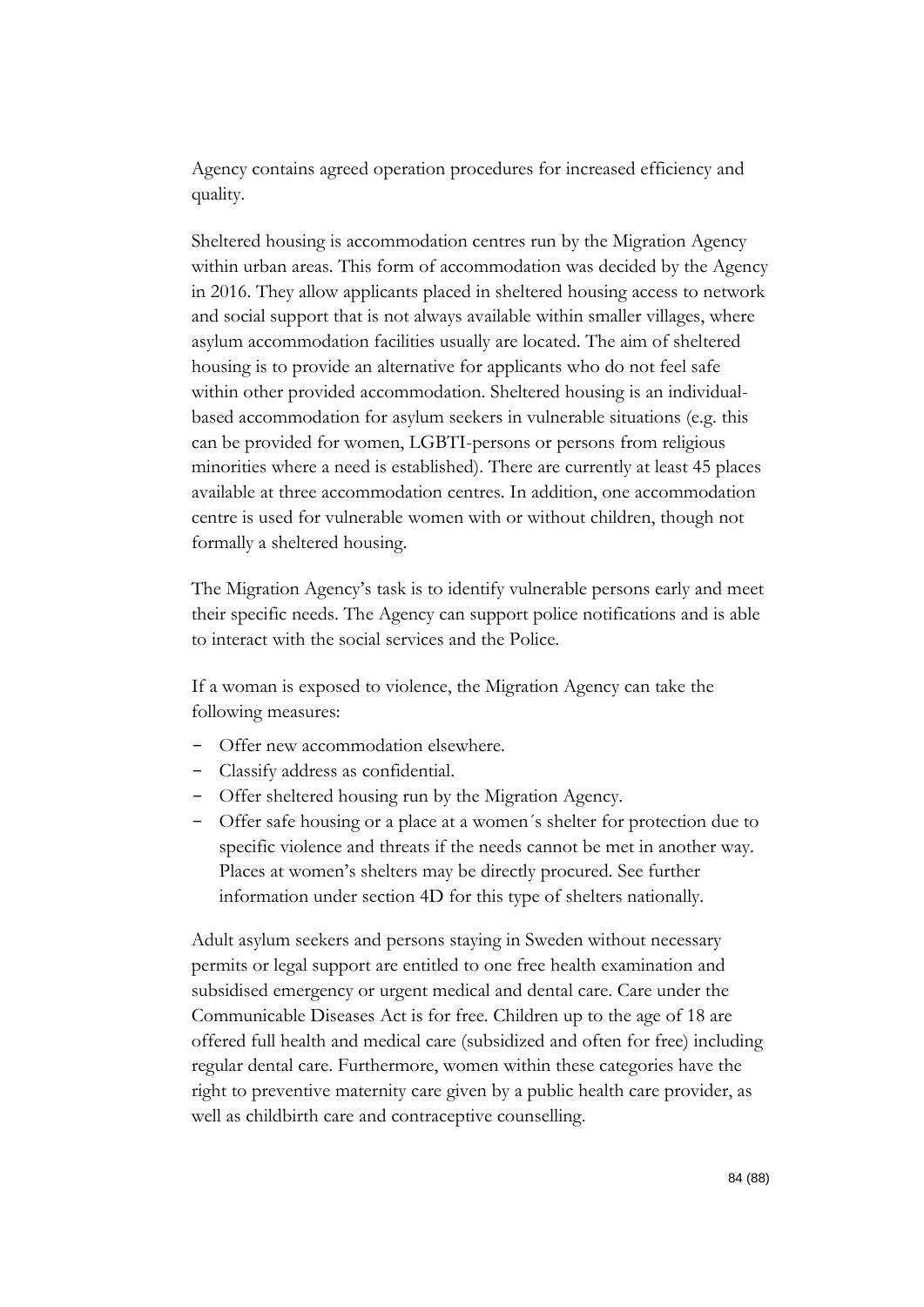As for gender-specific support and services, applicants receive contact information on hotlines for support and advice at a common information meeting shortly after arrival and during interviews at the Migration Agency. Information for staff on this issue is provided by the Migration Agency´s internal network of hotlines for support and advice.

The Migration Agency calls all new asylum seekers for a group meeting where information is given by the Agency's staff. The information is interpreted to the language of the asylum seekers. The group information is, i.a., about the asylum process, reception of asylum seekers, healthcare and other rights and obligations. During the meeting, there are opportunities to ask questions. A script has been devised to provide the same information all over the country. Equality and violence within the family are some of the issues that are being addressed. Information leaflets are provided, including the topic of accommodation with the Migration Agency. They are available in several languages on the Agency's website:

<https://www.migrationsverket.se/Ovriga-sidor/Samlade-faktablad.html>

The Migration Agency provides training programmes for case-officers and decision-makers in asylum cases through courses at the European Asylum Support Office (EASO), and with regard to the subject, "Interviewing Techniques" and "Gender and Sogi" (Sexual orientation gender identity). The Migration Agency has a collection of case files used for educational purposes which includes cases relating to gender specific issues, for example, "Women claiming gender related protection needs" and "Women without a male network". These are used as tools of education and discussion for employees. All new employees also receive training through the course in "Norm criticism". Training for Migration Agency staff on gender-related issues, for newly employed as well as experienced officials, is a part of the Action Plan, see below section E.

The Migration Agency's internal Manual for Migration Cases (Utlänningshandboken) and the internal Standard Operational Procedures contain guidance to how, among other things, the issue of gender, transgender identity or sexual orientation can affect the applicant ability to present his or her case. Information about access to support groups and organizations is available at the Asylum Examination Units and given upon request or when considered being of interest to the applicant.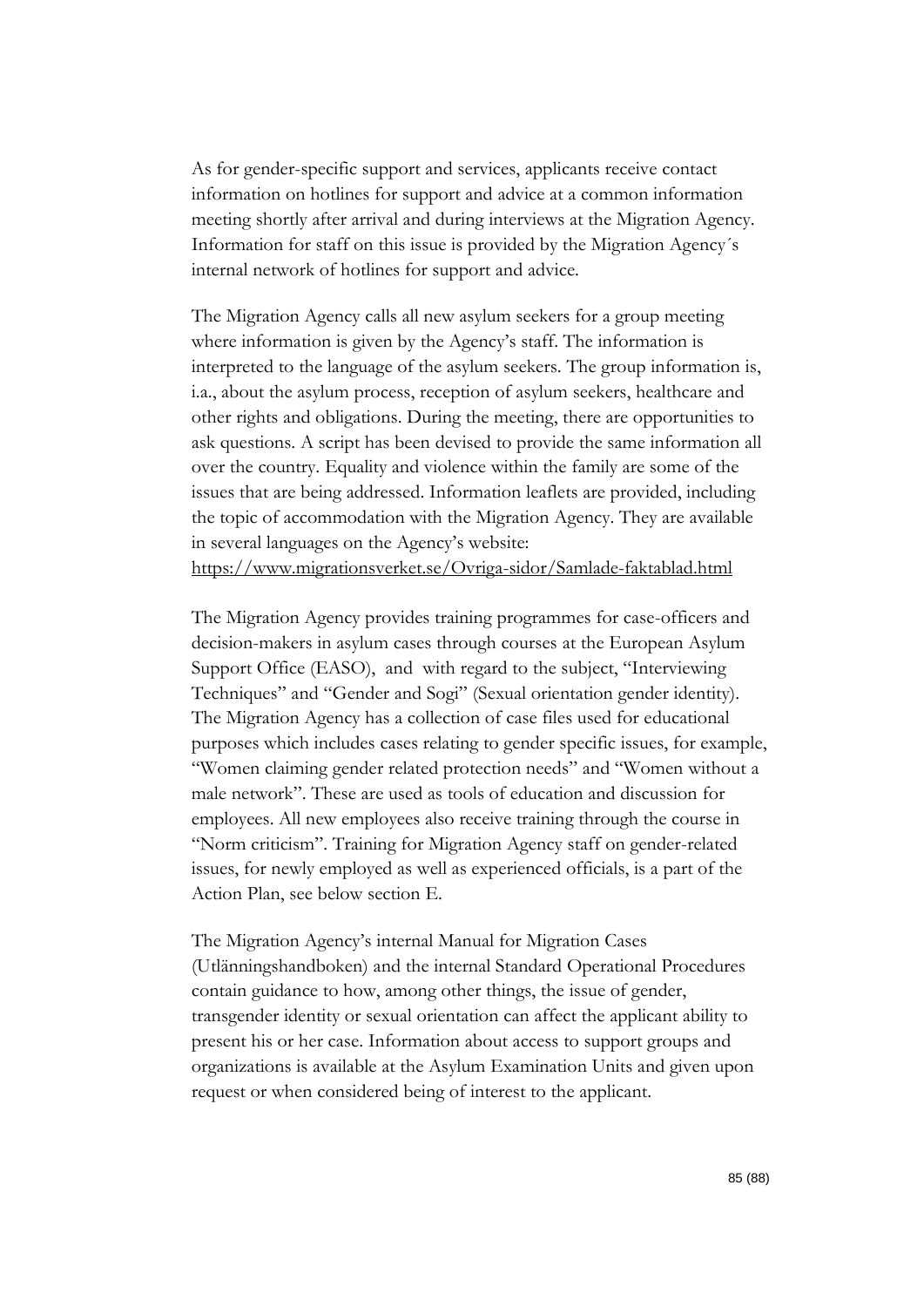In order to ensure equal treatment, information given to women and men should be adapted so that there are no irrelevant differences due to gender. This is stated in a steering document on standard for information in the asylum process.

In accordance with the Action Plan for gender mainstreaming 2016–2018 (see below section E), the Migration Agency made a survey to follow up the quality in the asylum process from a gender-equality perspective, with a focus on how women's grounds for asylum are examined. The result was presented in an internal report on 28 November 2016 (dnr. 1.3.4–2016– 178398). Within a selection of 166 asylum cases, gender-related persecution was invoked in 43 cases (26 percent). In most of the 43 cases, the women had stated either forced marriage, followed by honour-related violence, FGM, domestic violence, child marriage, THB and prostitution, sexual abuse and molestation and the general situation for women in Somalia and Afghanistan. As a result of the survey, the Migration Agency identified the need to develop legal support for the examination and assessment of women's grounds for asylum. On 26 June 2017, the Migration Agency published a Legal Position on examination and assessment of persecution due to gender concerning women. The document also sets out more important cases, including from the European Court of Human Rights. The document in Swedish:

<http://lifos.migrationsverket.se/dokument?documentSummaryId=39741>

#### D. Non-refoulement

The principle of non-refoulement has long been part of Swedish law. It is expressed in the Aliens Act, both in its provisions on residence permits for refugees and other persons in need of protection (Chapter 4) and in the provisions on legal impediments to enforcement of a refusal of entry or an expulsion order that has become final and non-appealable after a rejected asylum application (Chapter 12). Foreign nationals may not be refused entry or expelled if they risk persecution in the receiving country or lack protection against being sent on to a country where they risk persecution. This includes gender specific persecution and persecution on the grounds of gender. There is an absolute prohibition on enforcing a refusal of entry or expulsion order if there are reasonable grounds for assuming that the foreign national concerned would be in danger of suffering capital or corporal punishment, torture or other inhuman or degrading treatment.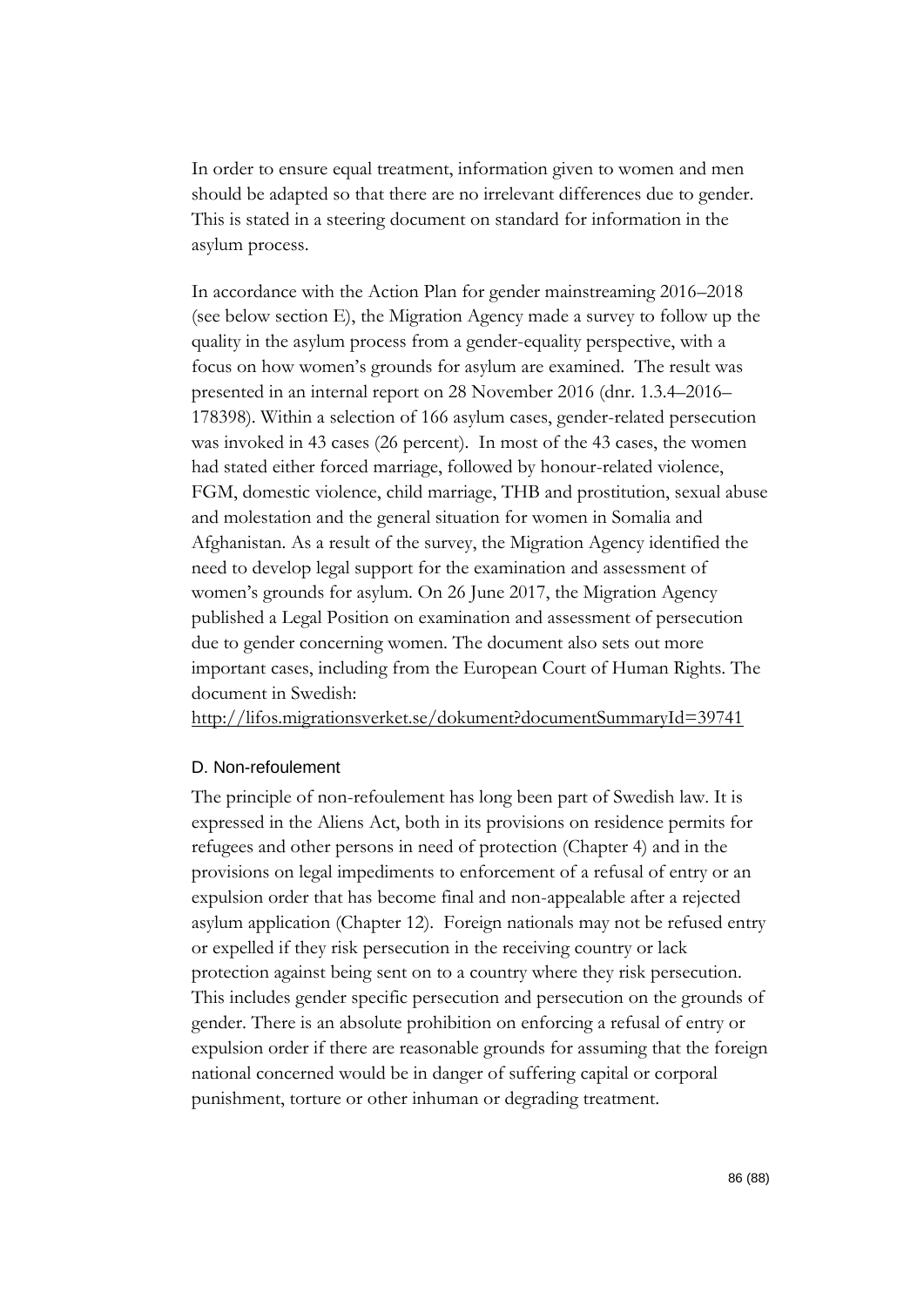If new impediments to enforcement of such a decision or order should occur, or is invoked by the applicant, the Migration Agency must take appropriate measures: consider staying the enforcement, examining the circumstances, granting a re-examination and granting a residence permit. Re-examination is appealable to a migration court (Chapter 12, Section 18 and 19).

### E. Other measures of protection

The Migration Agency has developed an Action Plan for gender mainstreaming 2016–2018, as mandated in the Appropriation Directive for 2015 issued by the Government. (See document in Swedish: Migrationsverkets handlingsplan för jämställdhetsintegrering 2016–2018 [http://www.jamstall.nu/wp-content/uploads/2014/03/Migrationsverkets](http://www.jamstall.nu/wp-content/uploads/2014/03/Migrationsverkets-handlingsplan-för-jämställdhetsintegrering-2016-2018-pdf.pdf)[handlingsplan-för-jämställdhetsintegrering-2016-2018-pdf.pdf.](http://www.jamstall.nu/wp-content/uploads/2014/03/Migrationsverkets-handlingsplan-för-jämställdhetsintegrering-2016-2018-pdf.pdf))

The Migration Agency's gender mainstreaming work is done within the framework of the Agency's regular structures. The gender mainstreaming work has three objectives:

- Equal treatment, service and assessments for female and male permit applicants and asylum seekers.
- Actively counteract men's violence against women and honour-related violence.
- Activities are permeated by a gender perspective.

Examples of activities within the Action Plan: Develop procedures for handling cases where violence in close relation or honour-related violence occurs. Develop methodological support to address violence and support within the framework of the Migration Agency's mission. Ensure that questions about men's violence against women and questions about honourrelated violence and oppression are integrated into ordinary investigation methodology. Carry out a risk analysis on how to pay attention to particular vulnerable groups. Carry out an in-depth review of cases in which violence or other serious violation is invoked, in order to improve processing and information disclosure.

The Migration Agency has had internal instructions for a long time concerning i.a. vulnerable asylum-seeking women within the reception system and legal positions on gender and asylum. Gender issues and vulnerability among asylum seekers are topics that have been included in